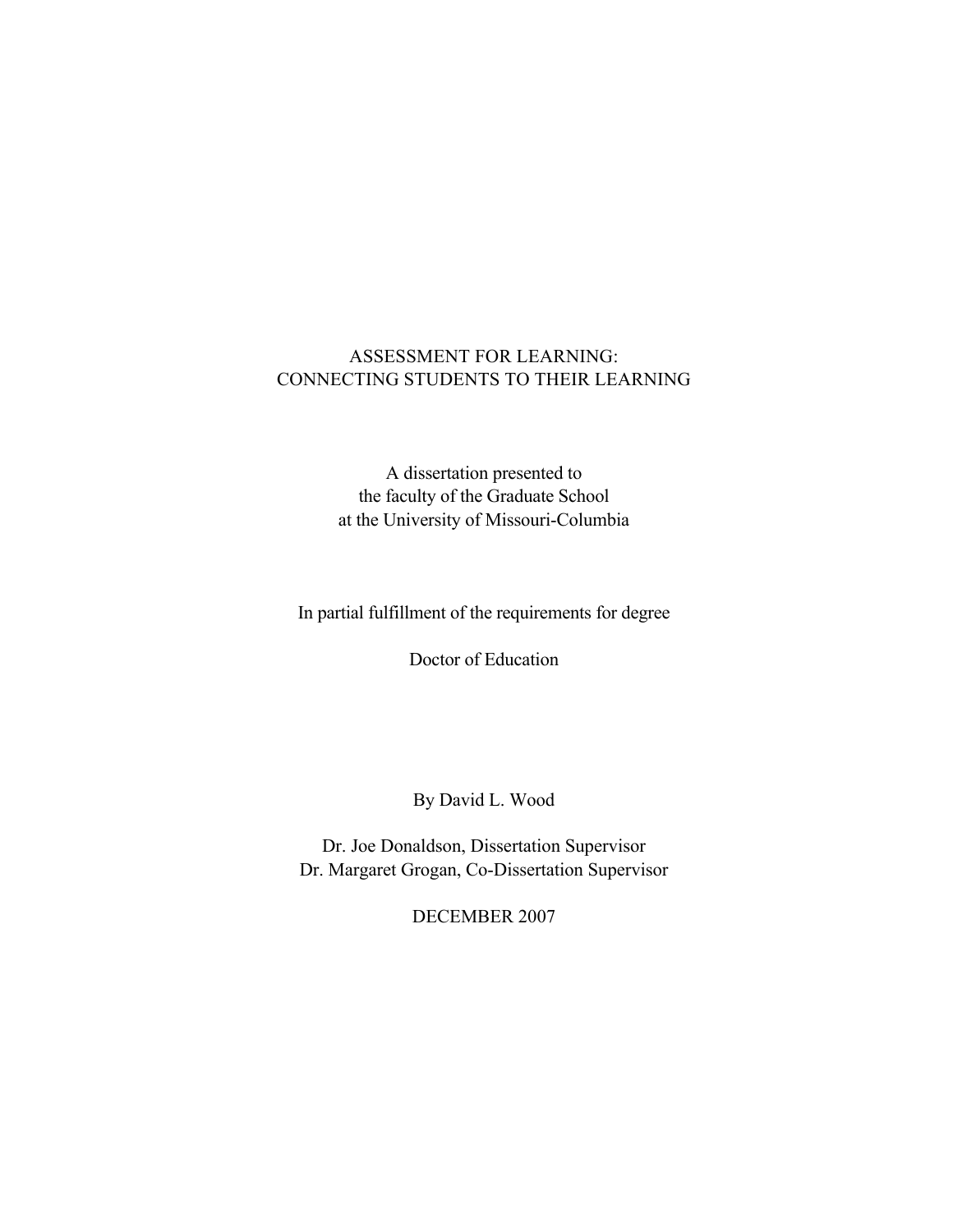The undersigned, appointed by the Dean of Graduate Faculty, have examined a dissertation entitled:

# ASSESSMENT FOR LEARNING: CONNECTING STUDENTS TO THEIR LEARNING

Presented by David L. Wood, a candidate for the degree of

Doctor of Education, and hereby certify that in their opinion it is worthy of acceptance

Dr. Joe Donaldson, Co-Advisor Educational Leadership and Policy Analysis

\_\_\_\_\_\_\_\_\_\_\_\_\_\_\_\_\_\_\_\_\_\_\_\_\_\_\_\_\_\_\_\_\_\_\_\_

Dr. Margaret Grogan, Co-Advisor Educational Leadership and Policy Analysis

\_\_\_\_\_\_\_\_\_\_\_\_\_\_\_\_\_\_\_\_\_\_\_\_\_\_\_\_\_\_\_\_\_\_\_\_

Dr. Jay Scribner Educational Leadership and Policy Analysis

\_\_\_\_\_\_\_\_\_\_\_\_\_\_\_\_\_\_\_\_\_\_\_\_\_\_\_\_\_\_\_\_\_\_\_\_

Dr. Jerry Valentine Educational Leadership and Policy Analysis

\_\_\_\_\_\_\_\_\_\_\_\_\_\_\_\_\_\_\_\_\_\_\_\_\_\_\_\_\_\_\_\_\_\_\_\_

Dr. Brendan Maxcy Educational Leadership and Policy Analysis

\_\_\_\_\_\_\_\_\_\_\_\_\_\_\_\_\_\_\_\_\_\_\_\_\_\_\_\_\_\_\_\_\_\_\_\_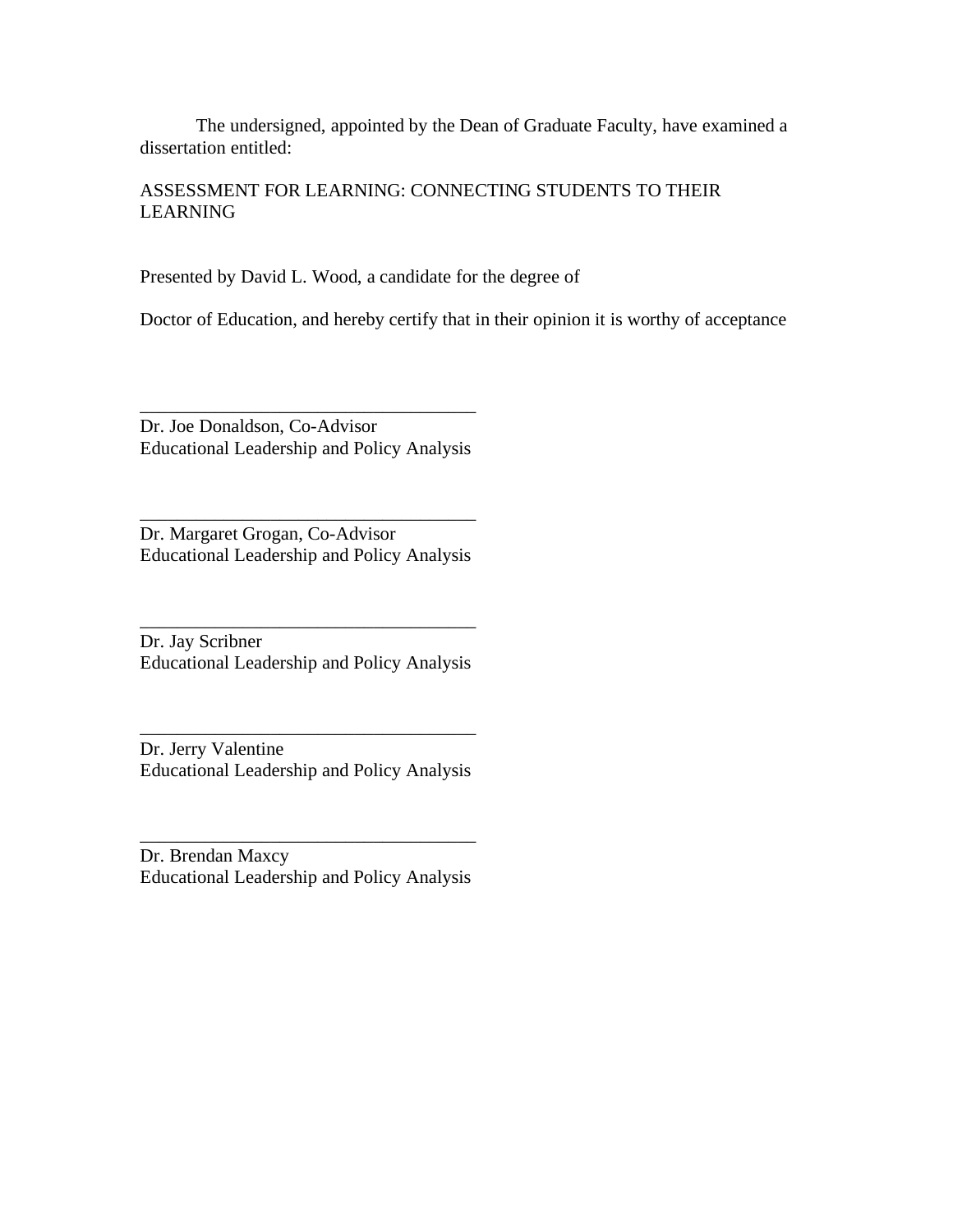# DEDICATION

 This dissertation is dedicated to the memory of my father, Harold Lloyd Wood (1926-1998), decorated World War II combat veteran, tireless advocate for the disabled and graduate of the University of Missouri (BS, Business and Public Administration,  $\cdot$ 51).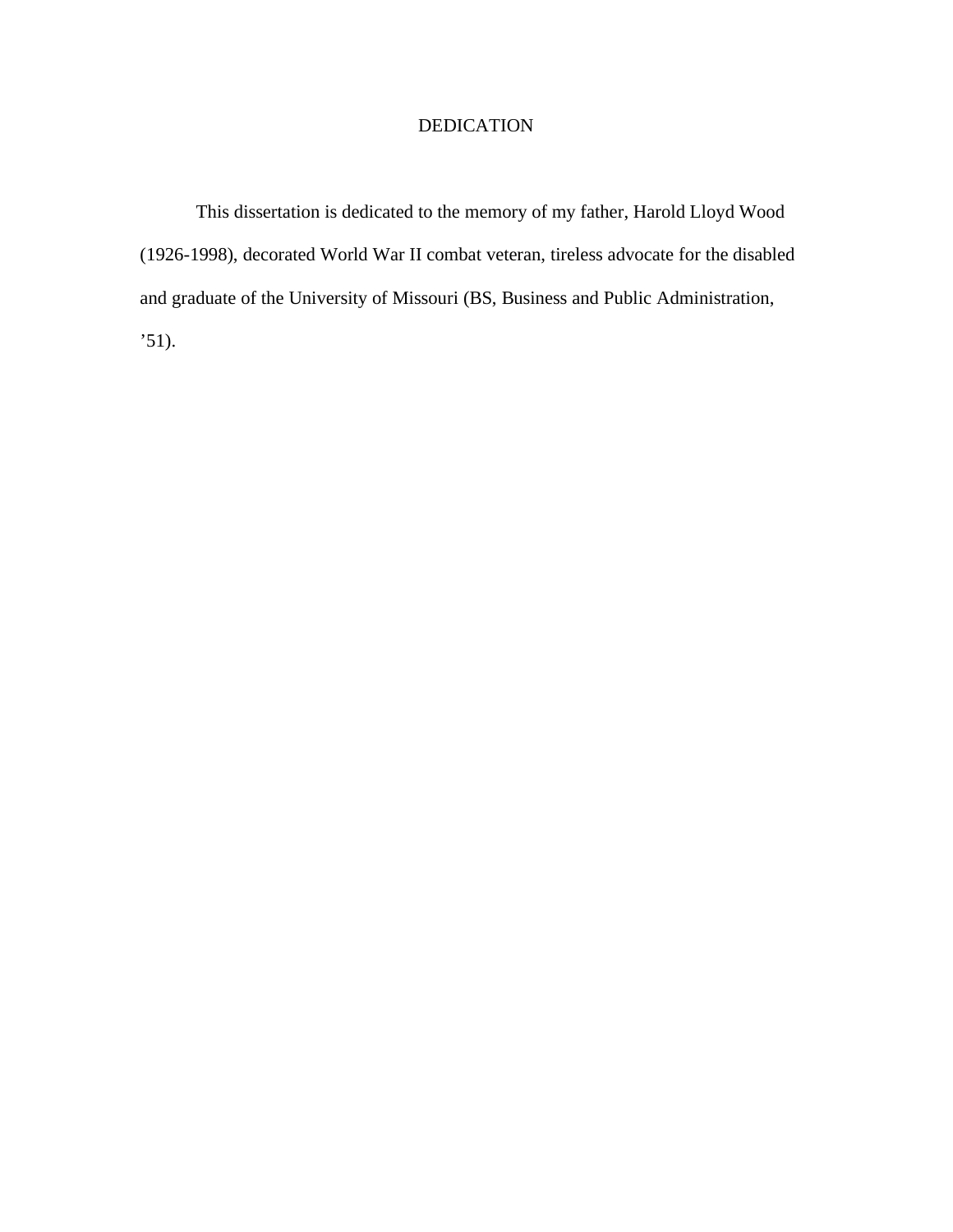### ACKNOWLEDGEMENTS

 I would like to thank Dr. Joe Donaldson, professor of education and Dr. Margaret Grogan, professor and chair of the department of Educational Leadership and Policy Analysis, College of Education, for their assistance, guidance and enduring patience. In addition, I wish to express my gratitude to my colleagues, Laura Curran, Maxine Valdez, Donna Ahrens, Laura Watson, Vera Maddox and Jenna Hawkins, whose cooperation made this project possible. Finally, I would like to thank Gail G. Wood, who providing editing assistance, and Jenny R. Wood, proofreader.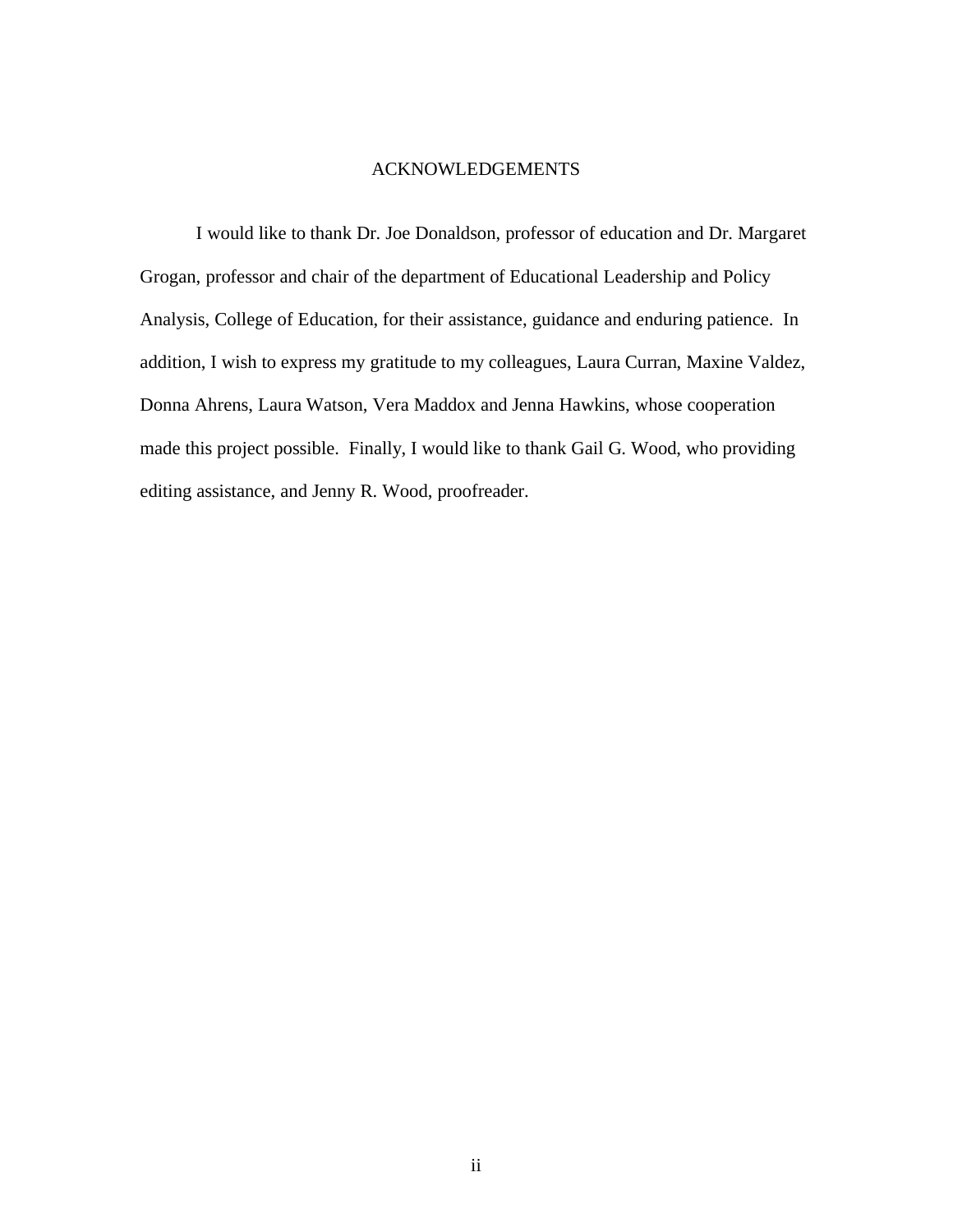# TABLE OF CONTENTS

| Chapters |
|----------|
|          |
|          |
|          |
|          |
|          |
|          |
|          |
|          |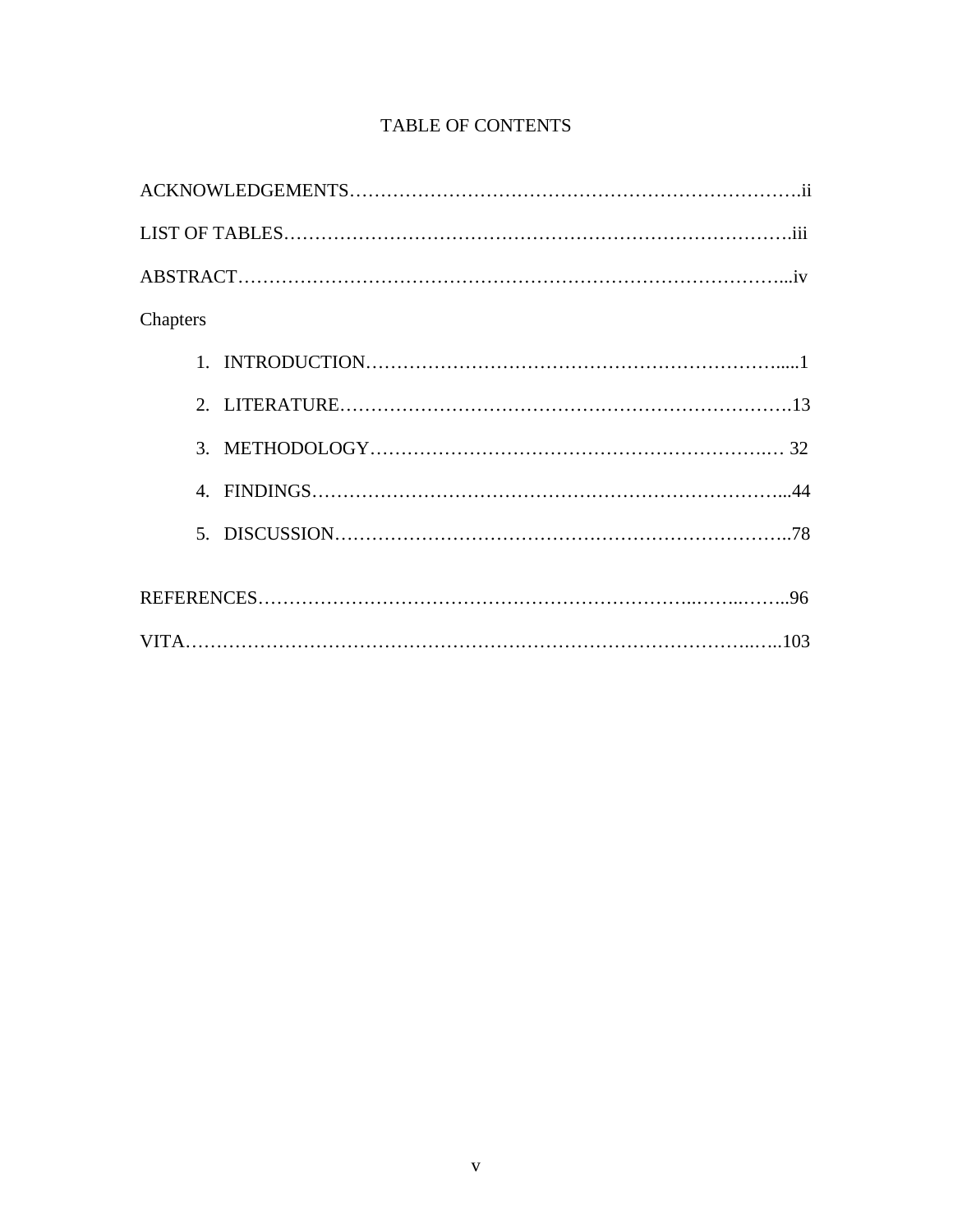# LIST OF TABLES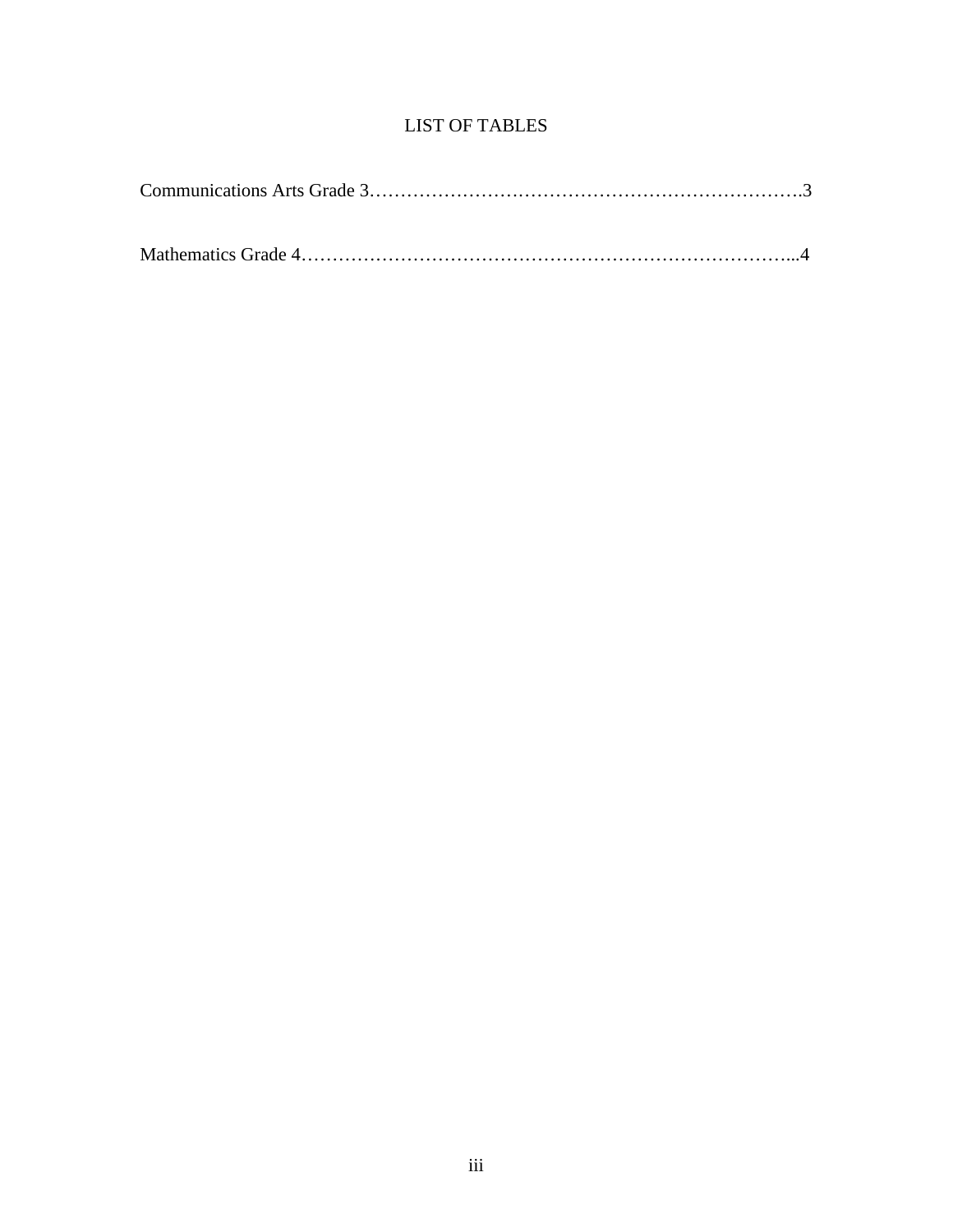# ASSESSMENT FOR LEARNING: CONNECTING STUDENTS TO THEIR LEARNINGABSTRACT

David L. Wood

Dr. Joe Donaldson, Dissertation Supervisor Dr. Margaret Grogan, Dissertation Supervisor

# ABSTRACT

Like other schools with similar populations of poor and minority children throughout the nation, the author's school did not produce satisfactory scores on the state's high-stakes testing scheme. The project used an action research model to study how elementary classroom teachers used assessment for learning strategies to help their students more directly connect to curriculum goals and objectives. Furthermore, the author examined his own practice in facilitating the learning of others. Four elementary teachers agreed to participate together in the study. Data was collected from the transcribed audio recordings of the group's meetings, observation notes, journal reflections and final interviews.

The teachers demonstrated their capacity to use assessment strategies to engage their students. The author learned the value of listening as means of affirming the teachers' efforts. However, the most salient finding of the project dealt with the collaboration of the participating teachers, who valued the opportunity to collegially discuss their work in a non-threatening, supportive situation. Implications for conducting similar research are discussed as well.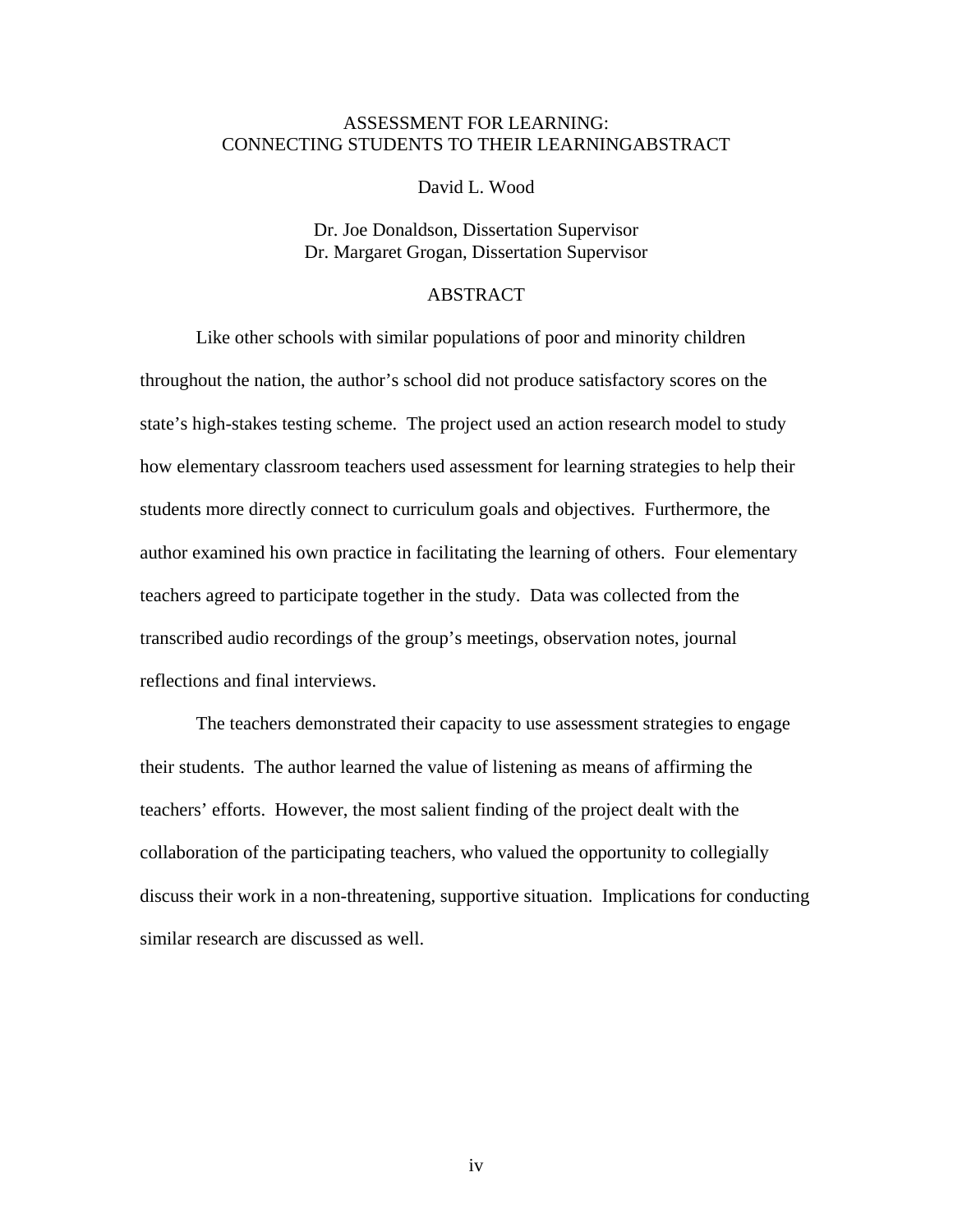#### Chapter One

# INTRODUCTION AND OVERVIEW OF STUDY

 In America, "gaps" in learning, as measured by achievement test scores, between ethnic groups have long been noted (Haycock, 2004, Walker-Dalhouse, 2005). Children of color and children growing up in poverty do not read, write or perform mathematics as well as white or relatively more affluent children. Data from the 2000 National Assessment of Educational Progress (NAEP, 2000) found that only 12% of African-American fourth grade students were reading at or above a proficient level compared to 40% of Caucasian students (Haycock, 2004). Advantaged public school students and private school students consistently out-performed less advantaged urban children (Walker-Dalhouse, 2005).

The federal *No Child Left Behind Act* (2001) was passed to insure that every child would become proficient in reading, writing and mathematics. The law directs states to assess the learning of children in communication arts and mathematics annually in each public school, and by so doing, make those schools accountable to the public. States are required to develop examinations that assess students, and to provide those results to the public. These examinations include an ever increasing target for rate of success. Beginning in 2003, schools were deemed to have made adequate yearly progress (AYP) if their scores indicated an ever-growing number of proficient students. The target AYP goals in Communication Arts were 19.4% of students tested in 2003, 20.4% in 2004 and 26.6% in 2005. In math, the AYP targets were 9.3% of students in 2003, 10.3% in 2004 and 17.5% in 2005. By 2014, schools are to demonstrate that every student is proficient. Furthermore, NCLB provides sanctions and remedies for schools not meeting these standards for progress (Garner, 2004, and Hall & Weiner, 2004).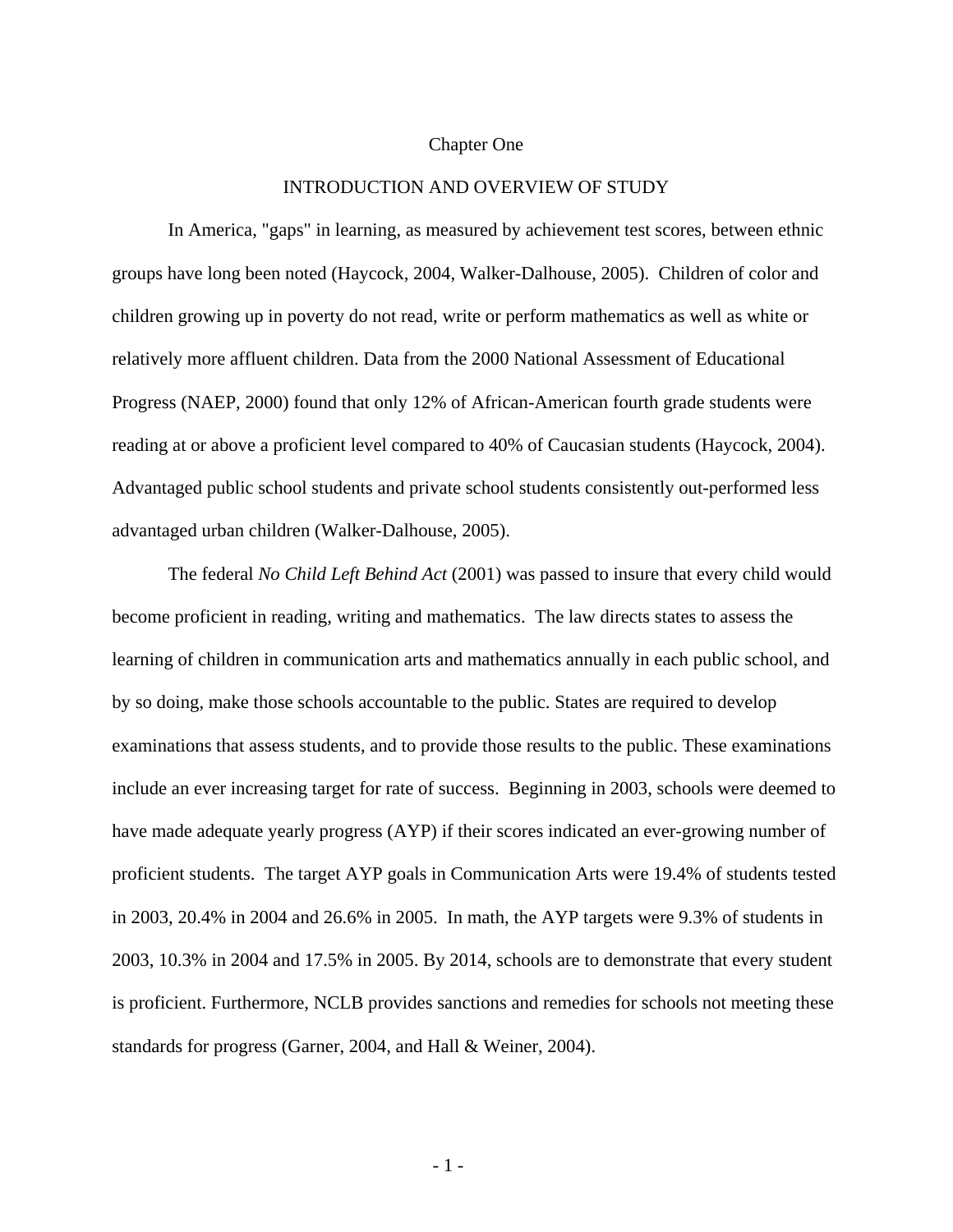The state's Public School Accountability Report (November 2005) provided recent statewide data regarding various indicators of school success, including the results of the state's Assessment Program's annual tests. The state's Assessment Program has tested students in public schools in grades 3, 4, 7, 8, 10, and 11. Elementary students have been tested in  $3<sup>rd</sup>$  grade in communication arts and science, in mathematics and social studies in  $4<sup>th</sup>$  grade since 2001. Beginning in 2006, students in grades three through eight were to be tested in communication arts and mathematics in order for the state to comply with the federal legislation (DESE, 2005).

 Data from the Accountability Report (DESE, 2005) is summarized in Table 1, along with test data from Spencer School District and Porter Elementary School. The data indicate that state-wide, 35.1% of all third graders in the state scored at the advanced or proficient levels in 2005, 34.6% in 2004 and 34.1% in 2003. Each of the last three years, the state has met the AYP goals. My district, Spencer School District, has likewise met the target goal in communication arts each the last three years, 26.4% in 2003, 25.5% in 2004, and 28.9% in 2005 (see Table 1).

 The test scores at my school, Porter Elementary, however, mirror the "Achievement Gap" national data. At my school, only 9.4% of our third graders scored in the proficient or advanced category in 2005, up from the 7.7% in 2004 but down from the five year high of 16.4% in 2003 (see Table 1). Consequently, my school did not meet the AYP goal in any of the three years.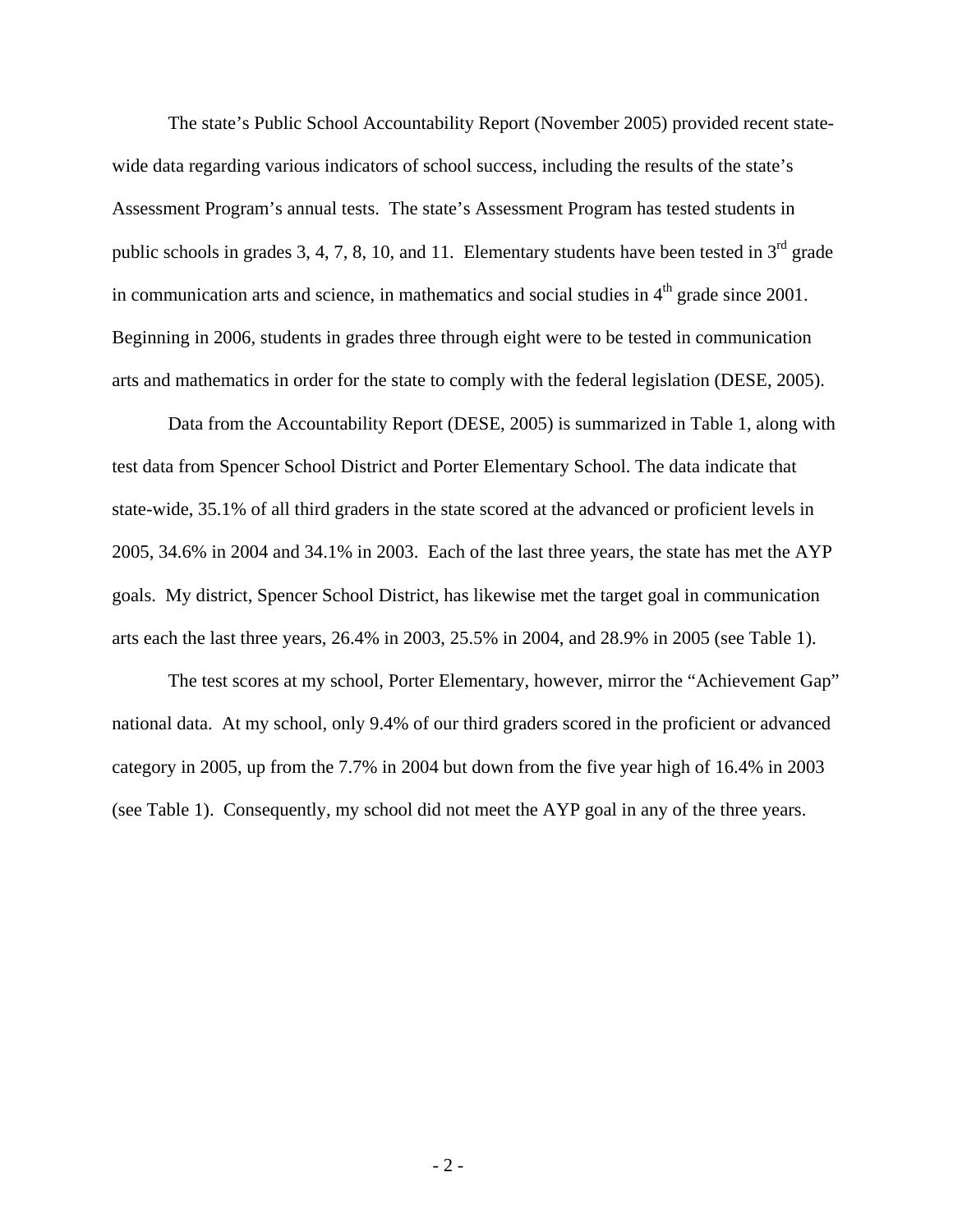# Table 1

|              | $2000 - 01$ | $2001 - 02$ | $2002 - 03$ | 2003-04 | $2004 - 05$ |
|--------------|-------------|-------------|-------------|---------|-------------|
| AYP Goal     |             |             | 19.4%       | 20.4%   | 26.6%       |
| <b>State</b> | 31.6%       | 35.4%       | 34.1%       | 34.6%   | 35.1%       |
| Spencer SD   | 28.5%       | 29.8%       | 26.4%       | 25.5%   | 28.9%       |
| Porter Elem. | 2.5%        | 11.9%       | 16.4%       | 7.7%    | 9.4%        |

\_\_\_\_\_\_\_\_\_\_\_\_\_\_\_\_\_\_\_\_\_\_\_\_\_\_\_\_\_\_\_\_\_\_\_\_\_\_\_\_\_\_\_\_\_\_\_\_\_\_\_\_\_\_\_\_\_\_\_\_\_\_\_\_\_\_\_\_\_\_\_\_\_\_\_\_\_\_

# Communication Arts Grade 3 Percent of students scoring at the Advanced or Proficient Level

 Test data for the state, district and school in mathematics is summarized in Table 2. Scores in mathematics produced a somewhat different pattern. While the number of advanced and proficient students increased in the state and district, Porter still lagged far behind. For instance, the state percentage of  $4<sup>th</sup>$  graders at the advanced or proficient level has steadily increased in the last three years (37.2% in 2002-03 to 40.4% in 2003-04 to 43.0% in 2004-05). The number of Porter fourth graders scoring at the advanced or proficient level climbed from 11.5% in 2002-03 to 13.5% in 2003-04 to 18.5% in 2004-05 (see Table 2). Our fourth graders' scores improved more (+7%) than the state's increase (+5.8%) and almost as much as the district increase in proficient students (+8.4%) over this three year period. And Porter School met the AYP goal in mathematics in each of the three years. However, even with meeting these goals, fewer than one out of five of Porter's fourth graders scored at the proficient or advanced level in mathematics in 2005.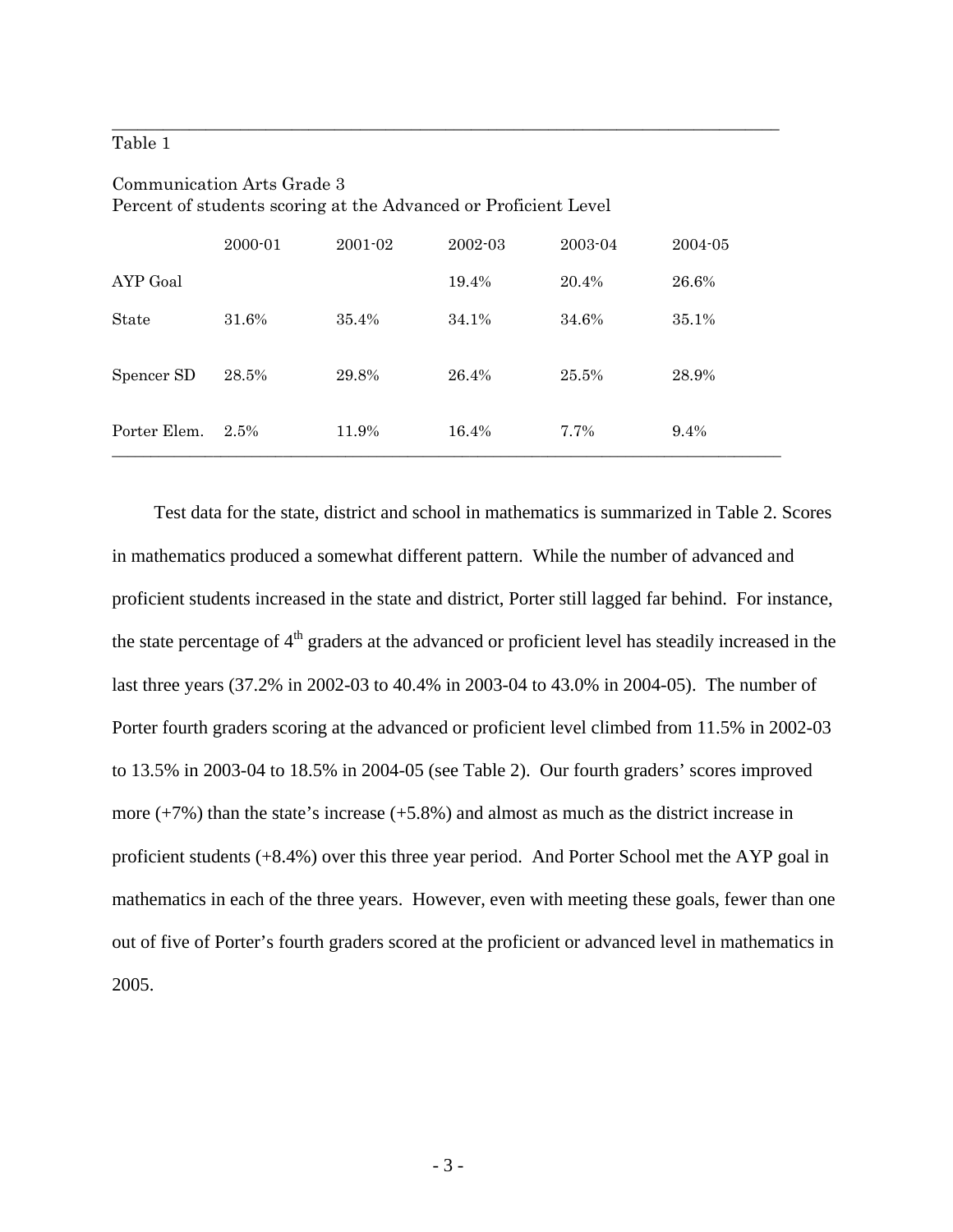# Table 2

# 2000-01 2001-02 2002-03 2003-04 2004-05 AYP Goals 9.3% 10.3% 17.5% State 37.7% 37.6% 37.2% 40.4% 43.0% Spencer SD 29.9% 31.5% 29.2% 33.4% 37.6% Porter Elem. 10.7% 7.9% 11.5% 13.5% 18.6%  $\overline{\phantom{a}}$  , and the contribution of the contribution of the contribution of the contribution of the contribution of the contribution of the contribution of the contribution of the contribution of the contribution of the

 $\_$  , and the set of the set of the set of the set of the set of the set of the set of the set of the set of the set of the set of the set of the set of the set of the set of the set of the set of the set of the set of th

#### Mathematics Grade 4 Per Cent of students scoring at the Advanced or Proficient Level

## District Interventions

 Spencer School District employed a new superintendent in 2002. The 2002-03 tests were administered in the spring of 2003 and produced data published in August of that year. District scores fell, compared to 2001-02 scores, in both math and communication arts that year (see Tables 1 and 2), the first school year under the new superintendent. The district average among third grade students in communication arts fell from 29.8% scoring at the advanced or proficient level in the 2001-02 school year to 26.4% in the 2002-03 school year. Similarly, fourth grade students produced fewer advanced or proficient scores in mathematics in 2002-03 (29.1%) than in 2001-02 (31.5%) (see Table 2).

 Responding to these falling scores, the superintendent immediately convened a select committee that produced an Instructional Crisis Plan. The Instructional Crisis Plan included a number of tasks and interventions designed to remedy the test score crisis situation. Among those tasks was the establishment of regular district-wide writing assessments and a "desktop curriculum" that narrowed the instructional focus to fewer objectives. Furthermore, professional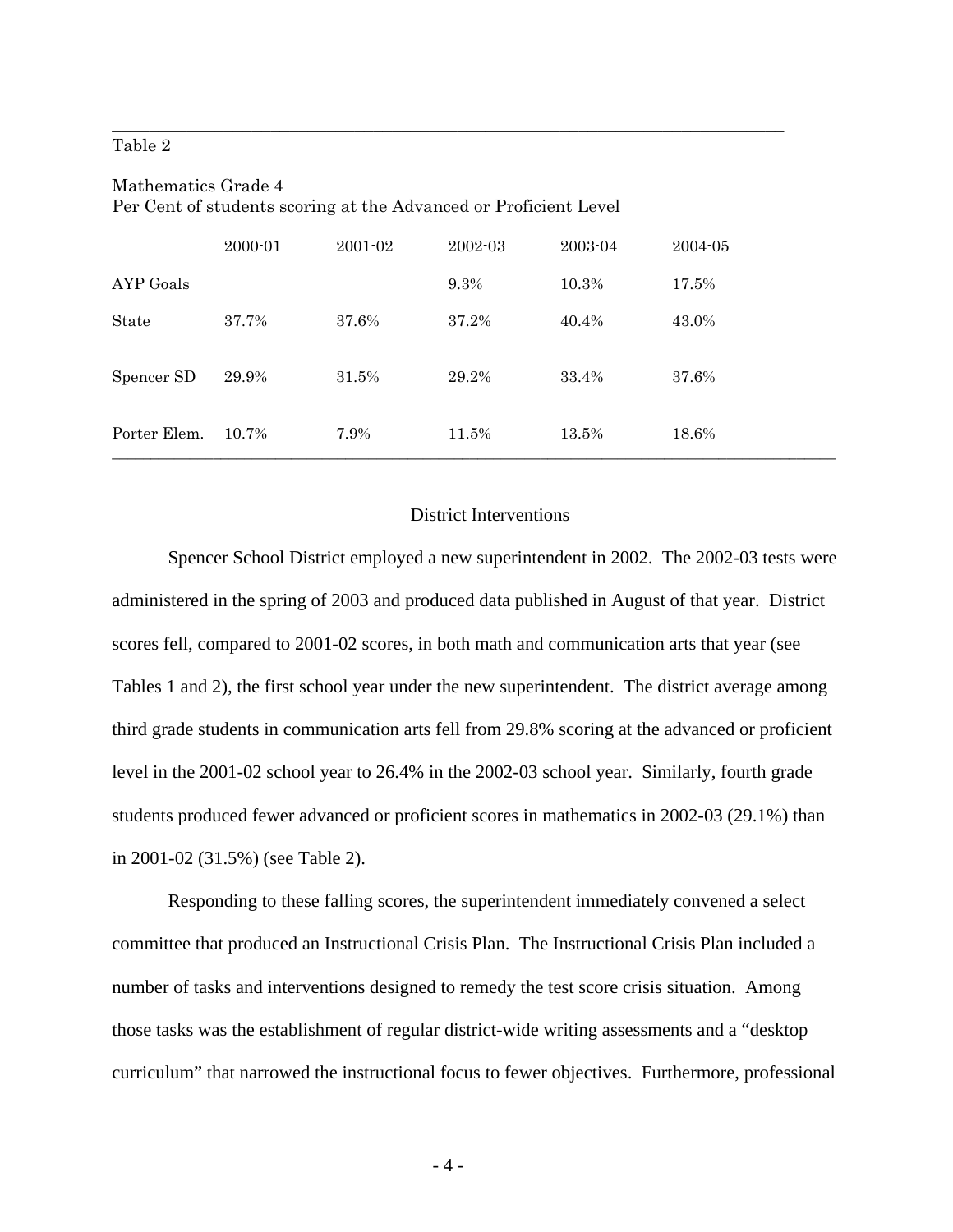development activities were to be focused around the language of standards, assessment and data.

 This new direction was informed by the writing and presentations of Dr. Douglas Reeves, an author and president of the Center for Performance Assessment, with which the district contracted to provide in-service training to administrators, teachers and central office staff on making standards and data part of the language of leadership and instruction. Reeves himself has spoken during administrator meetings twice a year since the new superintendent arrived. Reeves has extolled the values of teaching to criterion-referenced standards (as compared to norm-referenced measures that compare students to each other) and has explained how teaching to standards, with proper assessment, could improve learning and achievement for our students (Reeves, 2002a, 2002b, 2002c). These in-service sessions dealt with making standards work and with data-based decision-making. Spencer School District teachers and administrators, including a number of Porter teachers, have now received training in the process of narrowing academic focus and developing data.

 The instructional crisis plan originally created a scheme of district-wide writing assessments. These assessments required students to write to a common prompt six times per year. Teachers were directed to score the writings collaboratively with a six-trait (voice, ideas, organization, conventions, word choice and sentence fluency) scoring guide and the district calendar was arranged to set aside half-day sessions for the collaborative scoring of the writing prompts.

 In the spring of 2005, the district created a Data and Assessment Committee, which took over the direction of the common writing assessments. The committee met for a week during June, 2005. The committee altered the scale for district-wide writing assessments from four

- 5 -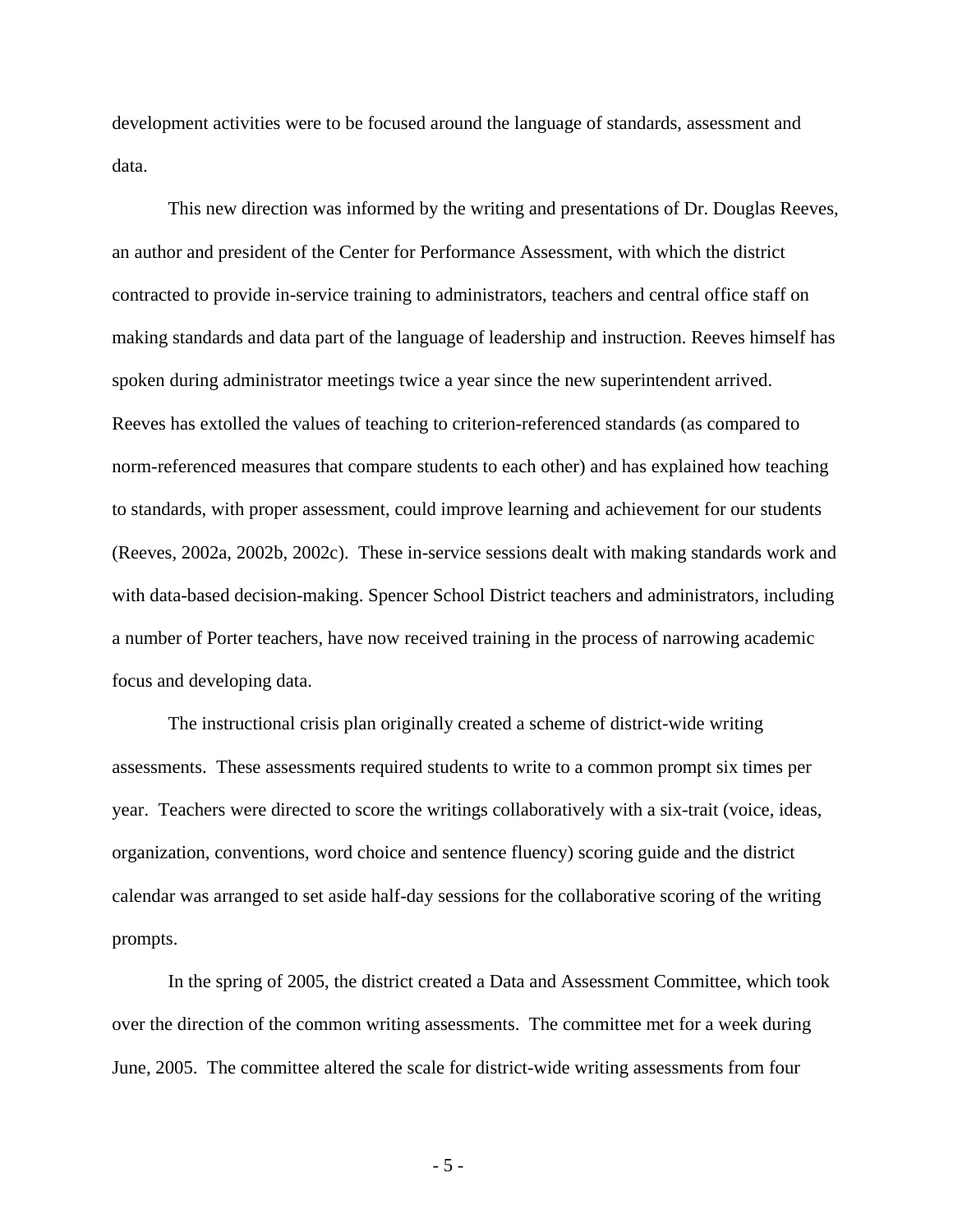points to six points and further narrowed the curriculum in some subject areas by determining which desktop curriculum objectives were most important. These more important objectives became power standards (Reeves, 2002a). In addition the committee recommended that the district purchase the services of an outside testing firm to conduct monthly communication arts and math assessments of students from  $2<sup>nd</sup>$  grade through  $8<sup>th</sup>$  grade. These assessments consist of multiple choice questions derived from the grade level expectations (GLEs) provided by the state department of education, which, in turn, are tied to the questions on the state's MAP tests. To facilitate this new testing scheme, the district leased sets of new laptop computers with wireless technology for each school. These monthly assessments would provide data about how students performed on specific standards.

 The Data and Assessment Committee met again in June, 2006, to further revise the writing assessment program, this time reducing the common writing assessments to four from six, and to continue the process of narrowing instructional focus by determining which objectives are most important. Throughout these meetings, as well as the in-service sessions mentioned above, the district's direction indicated implications about how assessment and assessment data could be used to alter instruction. But these sessions were about the work of teachers and administrators. They failed to mention any means of connecting students to their assessments, or to how students could make sense of their own learning.

#### School Interventions

 Failure to keep up with the state's high stakes testing scheme has landed Porter Elementary School in a state of "Needs Improvement" for two consecutive years. Several interventions have been tried without much discernable impact on test scores. In keeping with the district's direction, the Balanced Literacy model has been employed as the school's reading

- 6 -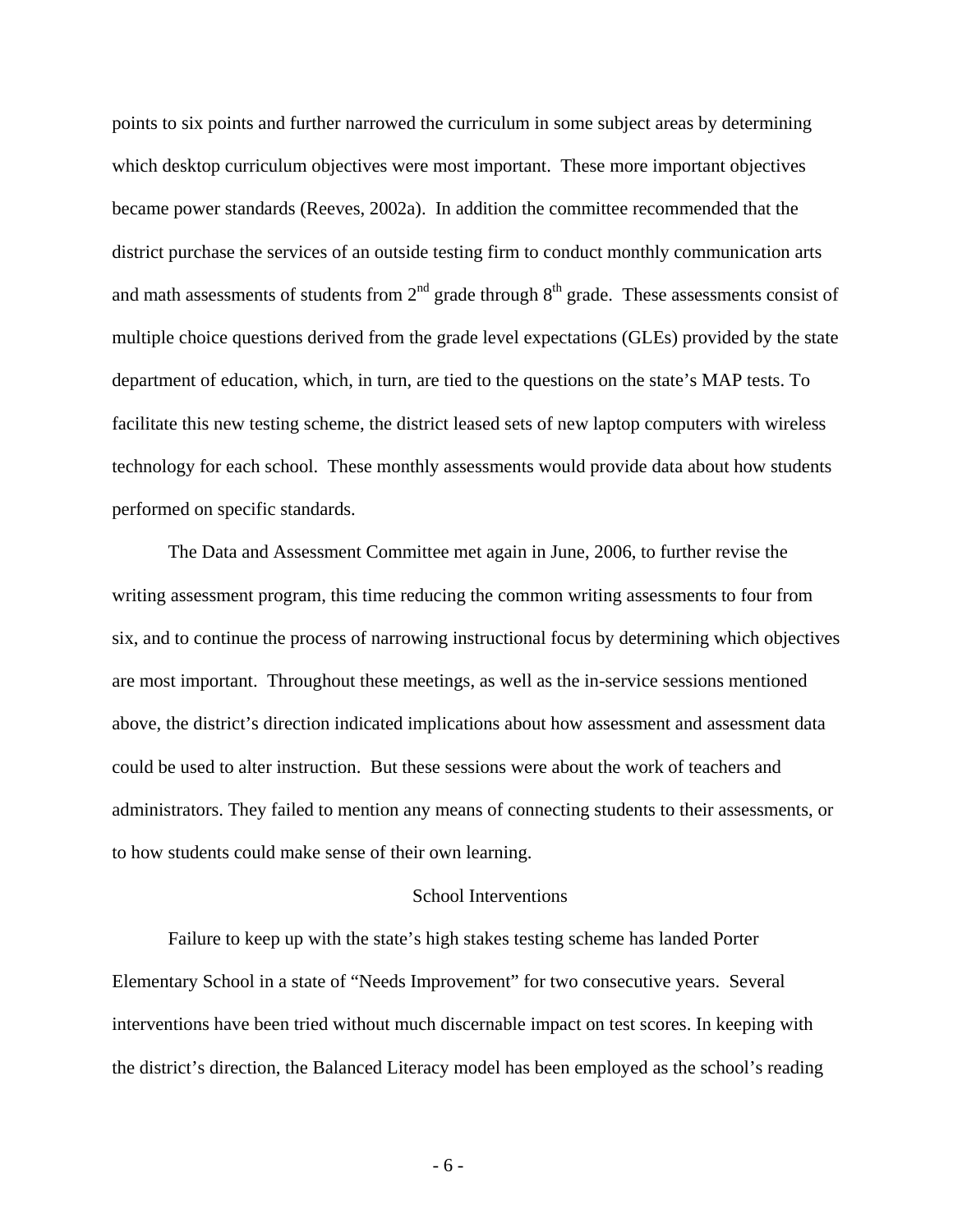instruction delivery system (Dorn, French & Jones, 1998; Dorn & Soffos, 2001). This instructional model evolved from the Reading Recovery program that the district had discontinued in 2004. In the 2005-06 school year, Reading Recovery teachers, who worked directly only with students, became Literacy Coaches. The four literacy support staff (two reading specialists and the two new literacy coaches) have worked directly with children in guided reading activities as well as worked with grade level teams of teachers.

 Furthermore, the "Needs Improvement" status provided the school with \$37,000 in additional grant money for the 2004-05 school year, and \$45,000 for 2005-06, to be spent to support the existing instructional program. The bulk of the money was spent on after-school tutoring and professional development activities that focused on testing procedures and preparations.

#### Problem Statement

 Despite the additional assessments of learning, and the other interventions noted above, classroom instruction has not led to significant gains in learning as measured by the state testing instruments. For assessment to be effective, it must inform teachers and students, directing the work of teachers and providing students a means of understanding the objective (Stiggins, 2006; White, 1996; Andrade 2000; Cobb, 2004). While the new assessments generate data for administrators and teachers, a real connection between assessment data, learners and instruction remains to be established at Porter School. With the advent of standards-based instructional models and high-stakes testing, administrators need to know how to help teachers use classroom assessments as formative tools to advance the learning of their students, and teachers need to be able to help students make sense of their own learning.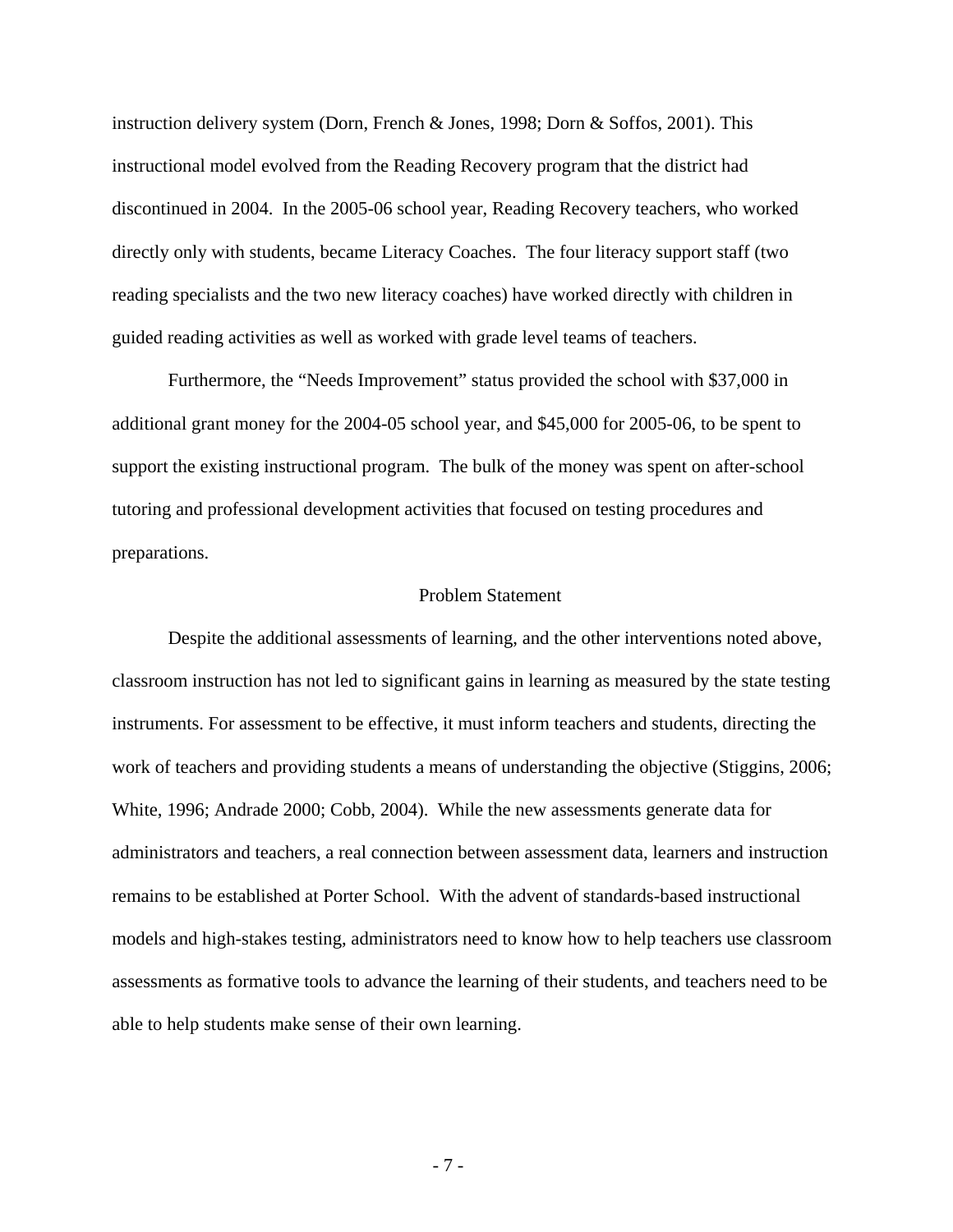#### Purpose of the Study and Research Questions

 Research suggests that applying strategies of formative assessment that connect the learner directly to instruction during the learning, can produce significant gains in achievement, especially for poor performing students (Black, 1998; Stiggins, Arter, Chappuis & Chappuis, 2004; Stiggins, 2006; Meisels et al, 2003; Rodriquez, 2004). Recent research into instructional leadership has indicated that successful school leaders engage teachers in conversations about the direct application of such research based practices (Blase & Blase, 1999, 2004; Fullan, 2003; Blase & Anderson, 1995; Marzano, Waters & McNulty, 2005). Furthermore, to be transformational, such an application of instructional improvement strategies requires the collaboration of colleagues (Glickman 2002; McLeskey & Waldron, 2004; Klinger, 2004). The purpose of this study is to determine to what extent applying the principles of assessment for learning could improve the practice of teaching and the learning of students. In this study, four teachers and I employed two cycles of action research methods to construct knowledge about how teachers change their instructional outlook as they engage in learning and applying the principles of assessment for learning, and about how I can improve my skills at facilitating the learning of teachers. The knowledge gained here will be used to guide my work as a school administrator in supervising instruction and developing curriculum and has provided insight into these two questions:

1. How, and to what extent, do teachers use assessment data and make sense of assessment strategies to inform teaching and improve learning?

2. What insights have I gained about my role as an instructional leader and action researcher?

- 8 -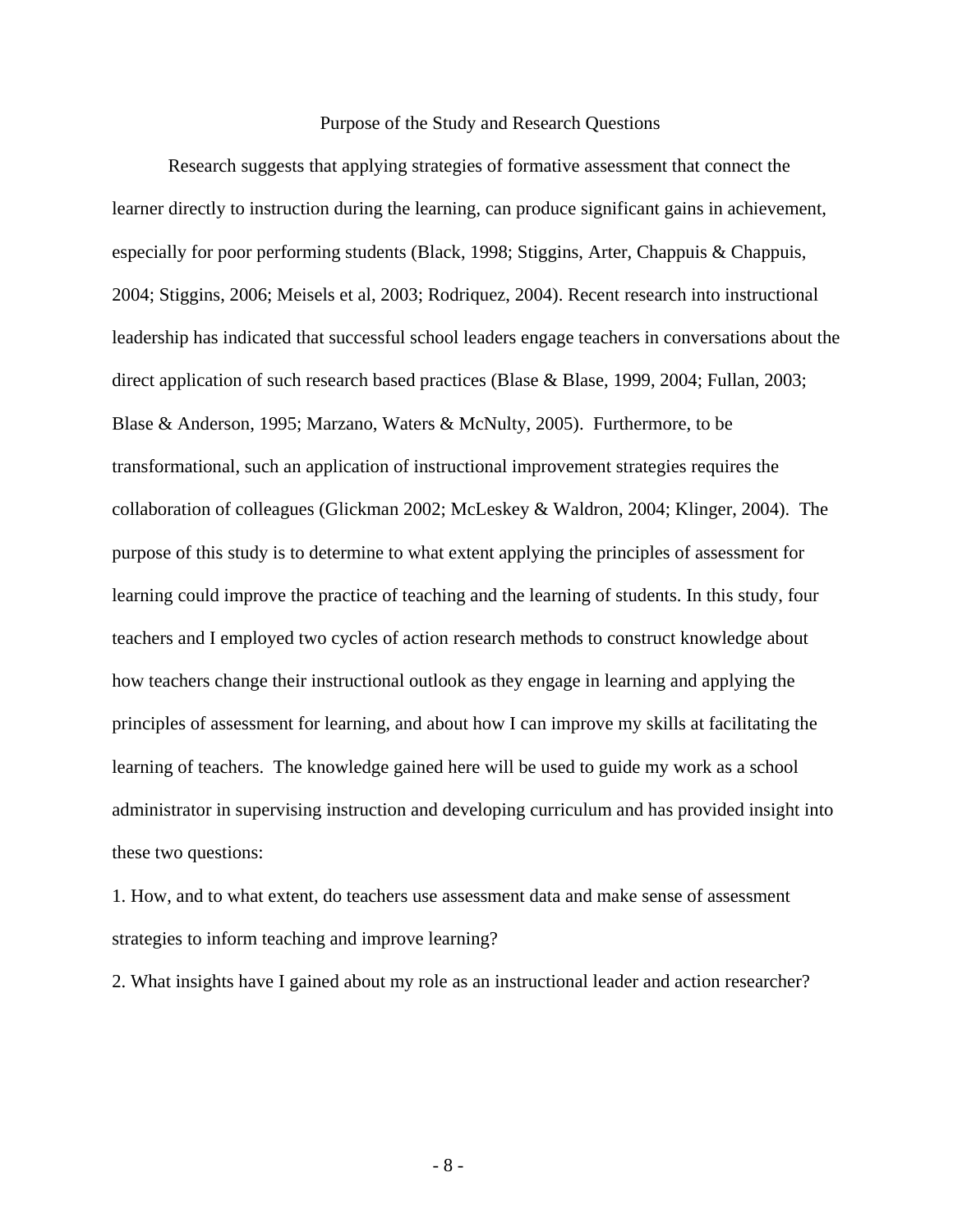#### Significance of the Study

 Learning is at the center of everything educators do. The research in this study was conducted at a school in its second and third year of "Needs Improvement" according to the designations of the state's department of education. This situation of the school provided opportunities for action research to be employed to bring about a change in teacher practice. Teachers learned, implemented and reflected on a new strategy designed to promote the learning of their students. The results of this action research study of their efforts at instructional improvement could provide other school administrators with relevant information when implementing change in instructional programs.

### Overview of Methodology

 This study employed an action research approach to help teachers improve their instruction by implementing the principles of assessment for learning. This implementation continued through two cycles of diagnosing, planning, acting and then evaluating the results of that action (Coghlan & Brannick, 2005). Four teachers voluntarily agreed to join me to form a collegial learning team to study and practice assessment for learning (Chappuis, Stiggins, Arter & Chappuis, 2005; Stiggins, Arter, Chappuis & Chappuis, 2004). To protect the teacher/participants from the possibility of coercion that my role as administrator might suggest, each was supervised and evaluated by the building principal rather than me.

 We began our project by diagnosing assessment practices in which each participating teacher engaged. To this end we examined what we know about our students and studied the principles of assessment for learning (Stiggins et al, 2004). Each participating teacher shared how she developed and used assessment information to inform instruction and how, and to what extent, she included students as primary consumers of assessment data. Each of us came to the

- 9 -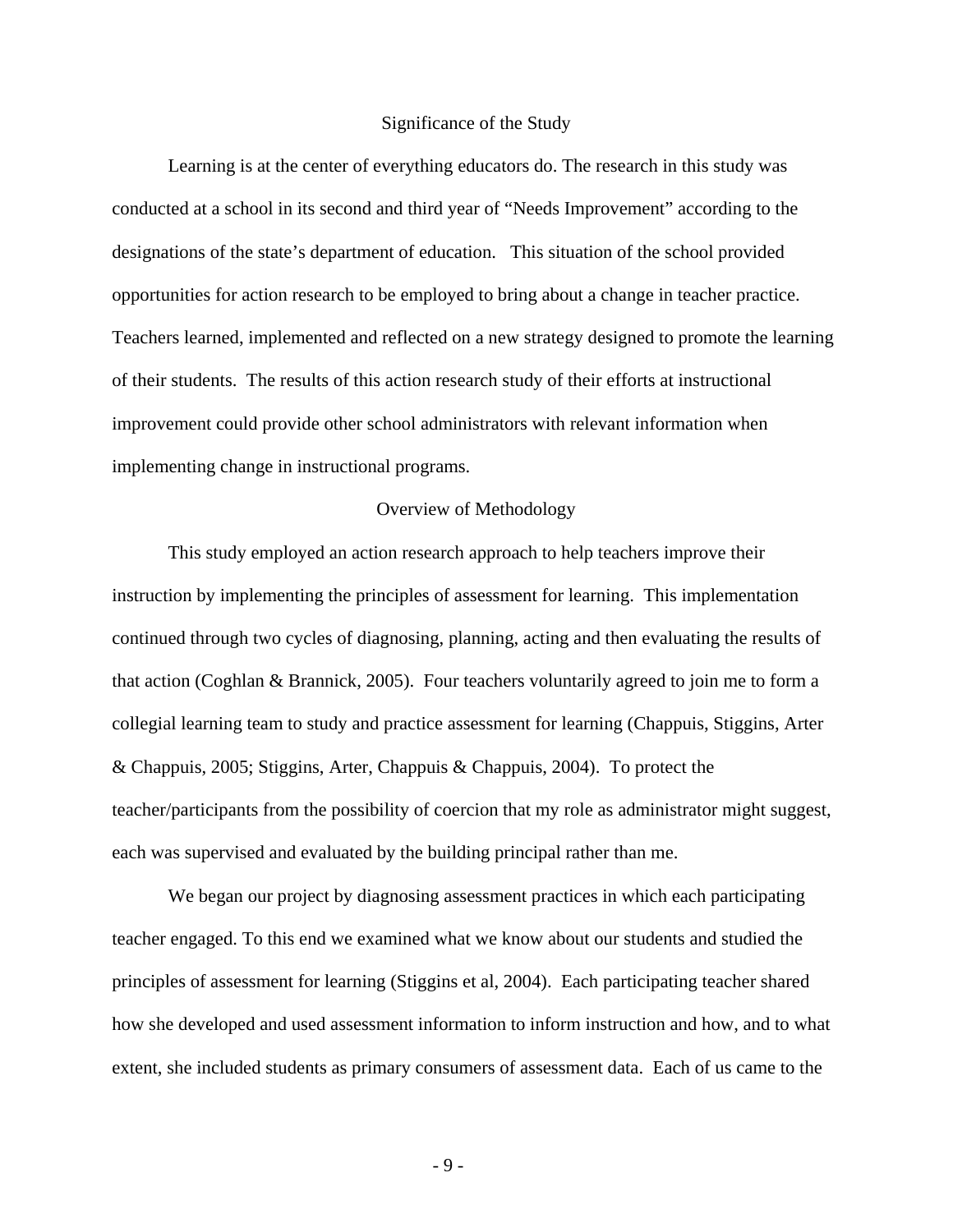project with our own perspective and experience about how to use assessment data. We engaged in planning how teachers begin this practice, basing our planning on the diagnosis that we have concluded. Once the participating teachers and I began the action research cycles, we recorded our observations, ideas and issues. . We met weekly to discuss issues and ideas. Throughout the period of action, I observed teachers and engage in conversations and conferences to facilitate the project. For data generation, these conversations and conferences were audio recorded and transcribed. After several weeks of such collaborative efforts, we concluded the first cycle.

 The second cycle convened with reflection and discussion about how the implementation of the principles of assessment for learning has altered each participant's view of their own practice. The direction for the next planning and acting stages evolved from the process of redefining and re-examining our work.

 Data for this study was generated from audio recordings of observations and meetings, notes recorded on our website, my own field notes, the journal writing that each of us maintains, and an individual summative interview at the end of the second cycle. Audio recordings were transcribed and secured in my office. The journals included each person's reflections throughout the process. Near the end of the action stage of the first cycle, I collected the journals in which teachers had recorded their reflections, photocopied the writings and returned the journals to the participants. Near the end of the second cycle, I again collected the teachers' journals, photocopied and returned them. These photocopied reflections became part of the data to be analyzed. My own journal entries included field notes of classroom observations as well as daily reflections. All recorded notes from our website, our journal entries and my field notes of classroom observations were examined and studied. These findings from these data sources are reported in chapter four of this dissertation.

 $-10-$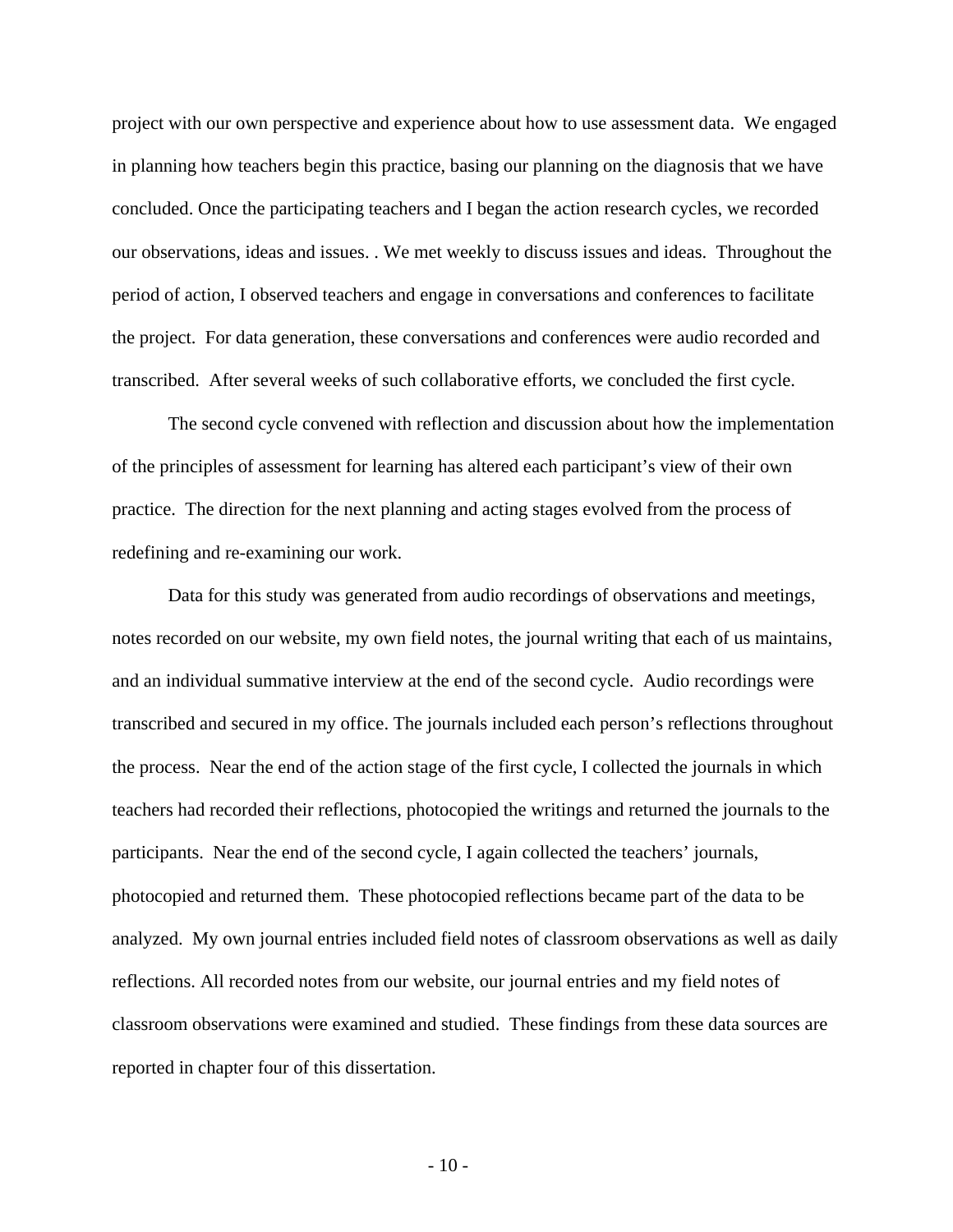#### Limitations

 This study may be limited by the following conditions. First, this is an action research project, site specific and brought to life by the participants and myself. Consequently, generalizing from the findings presented may be limited. Themes about how teachers alter their perspective and their practice, and how an administrator can facilitate those changes will emerge from the data, but the conclusions drawn from these themes may not necessarily provide a plan for others. Secondly, this study focused on only one aspect of teaching—tying assessment directly to students for their learning. This aspect is just part of a teacher's daily work, and cannot by itself account for the relationships a teacher creates with students or the many ways teachers and students interact. Nor is the facilitation of the learning of teachers the only work of a building administrator. In fact, my role as researcher/facilitator was, to some degree, constrained by perceptions of my role as administrator/supervisor. (As noted above, the direct supervision and evaluation of these four teachers will be the responsibility of the building principal.) Finally, this is a study involving only four teachers and myself, with each of us bringing our own perspectives and experiences of teaching to the group. Starting out, none of us have any particular expertise in the area of assessment for learning. Consequently, our learning was our own and our experience in the project may or may not directly inform the learning of others.

#### Organization of the Dissertation

 This opening chapter described the school and its problematic situation in the era of high stakes testing, and how a promising teaching strategy could be explored through a process of action research. The next chapter documents current research on learning, assessment for learning, recommended practices of professional development of teachers, how school leadership

- 11 -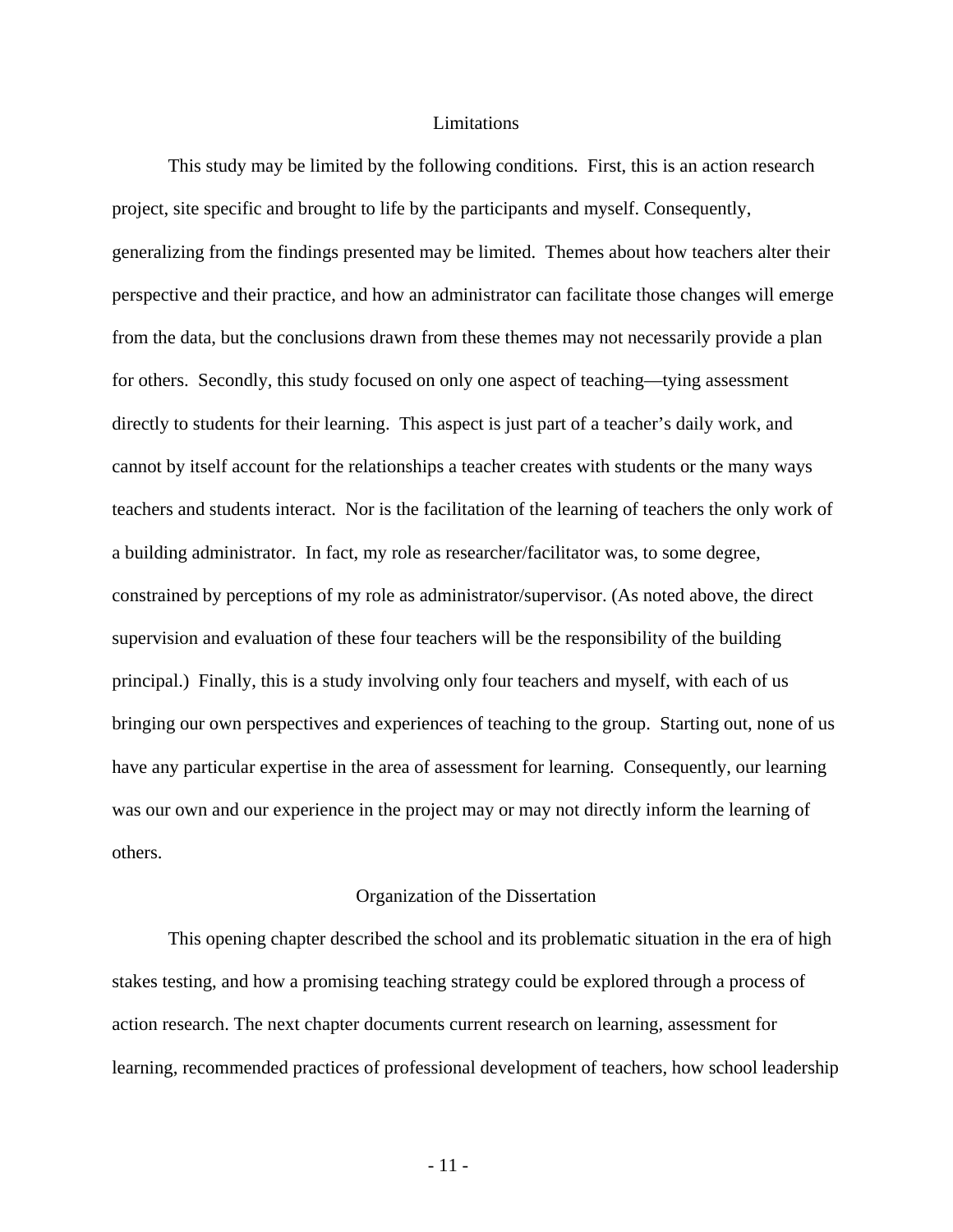can influence that professional development, and the tenets of action research. The third chapter describes the methodology of the study. The fourth chapter provides the findings of the study. The fifth chapter presentss a discussion of the findings, the implications of those findings and the recommendations for future studies.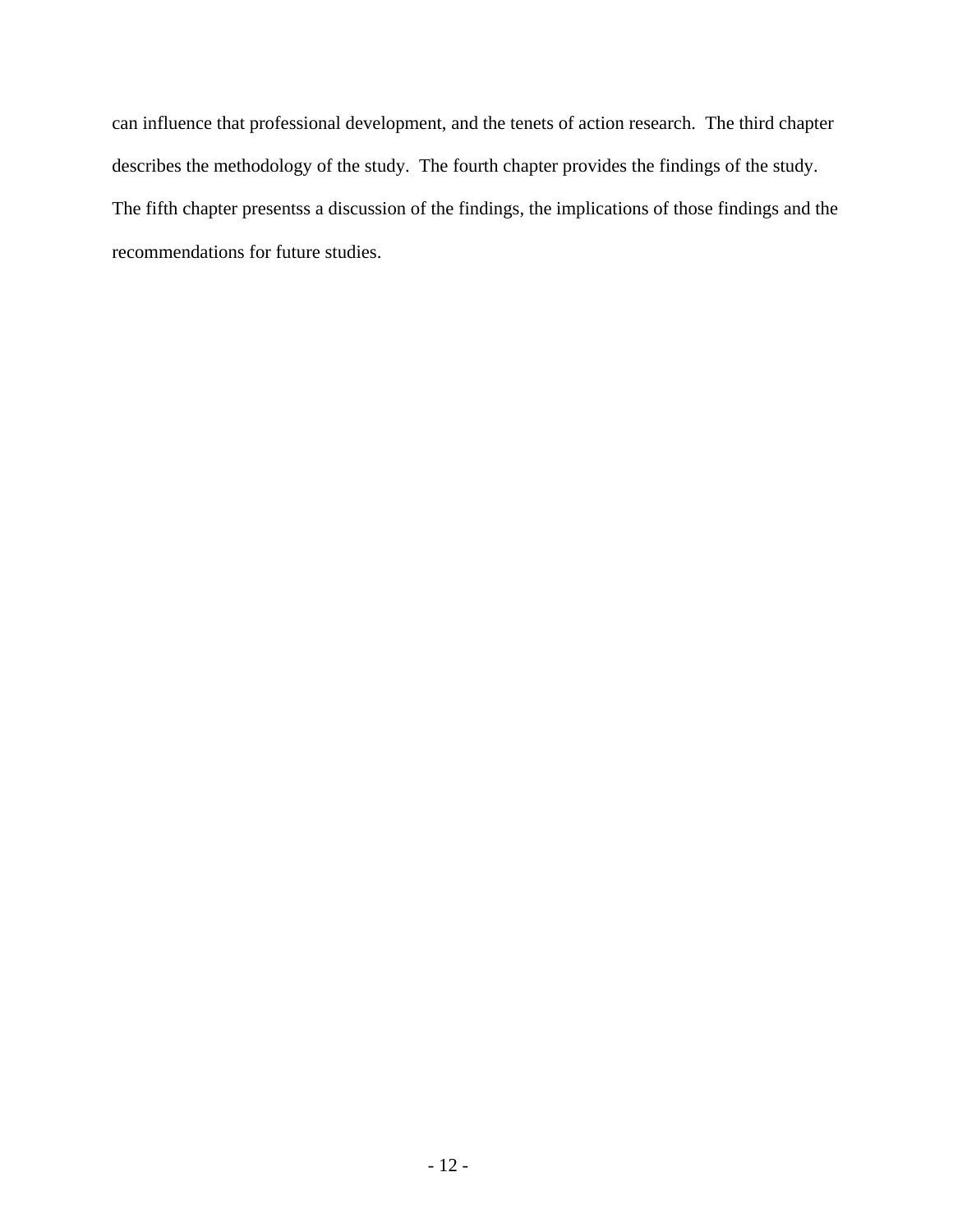#### Chapter Two

# LITERATURE

 The literature reviewed here is organized into these categories: current research on learning, assessment for learning, recommended practices of professional development of teachers, how successful school leaders can influence that professional development, and the tenets of action research. Finally, a summary synthesizes the reviewed literature and explains how it informs this study.

#### Learning

 Learning is the reason for teaching and teachers. How children learn, what kinds of conditions and events can enhance and expand learning, how the brain assimilates new knowledge are all part of a teacher's repertoire. This section reviews brain research regarding learning, psychological factors that impact learning and recommended practices for maximizing learning in the classroom.

 During the early and mid 1990s, the American Psychological Association Presidential Task Force on Psychology in Education and the Mid-Continent Regional Educational Laboratory created a set of principles they hoped would steer the reform of American education (Alexander & Murphy, 1998). Based on psychological research, the APA designated 14 learner-centered principles to guide teachers (Lambert & McCombs, 1998). Learner-centered means a perspective that focuses on the learner, what he or she brings to the learning, and how the application of appropriate teaching practices can maximize that learning (Lambert & McCombs, 1998; McCombs & Whistler, 1997). This perspective is formed from the premises that each learner is unique in experience, development and emotional state, that learning is a constructive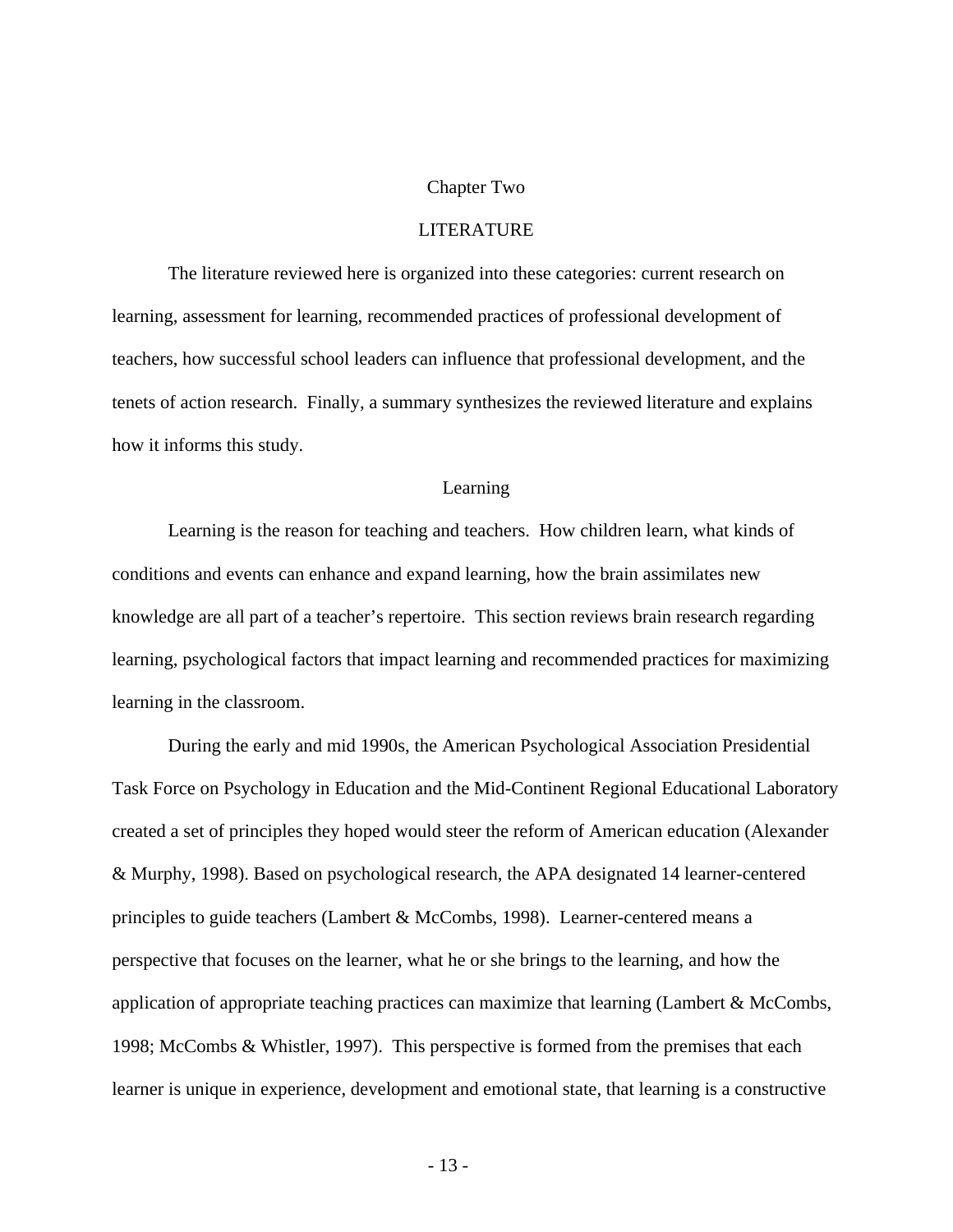process by which the learner connects new knowledge to prior knowledge and experience in meaningful ways, that learning is most likely to succeed when positive interpersonal relationships produce an environment of acceptance and order, and that learning is a natural process of understanding and engaging the world. Furthermore, learning is more likely to be successful when it is intentional and the learner has both long and short term goals. Assessment is an integral part of learning when both teacher and student can make use of feedback about outcomes and progress (Lambert & McCombs, 1998).

 More recent research on the functioning of human brains validates these principles. The brain is composed of nerve cells called neurons. Information passes between neurons through connections called synapses. Cell parts called dendrites receive information while another neuron part, an axon, is the part that sends information. Where an axon from one neuron connects to a dendrite from another cell, a synapse is formed (Wolfe, 2001). Synapses, the connections between neurons, continue to develop throughout a person's lifetime and are driven by experience (Wolfe, 2006; Bransford, Brown & Cocking, 1999). Learning, then, is the process of making or strengthening the connections between neurons (Wolfe, 2006).

 But the brain does not only make connections at the cellular level. It also sorts information into meaningful patterns (Wolfe, 2006). The human brain desires to make or find these patterns of meaning (Jensen, 1996). Learning occurs when new information connects to something previously learned. In fact, people cannot learn a new thing without connecting it to some model, schema, construct already learned. We understand something new only when we create a model or metaphor derived from our own personal experience (Jensen, 1996). What is learned, then, is what is connected.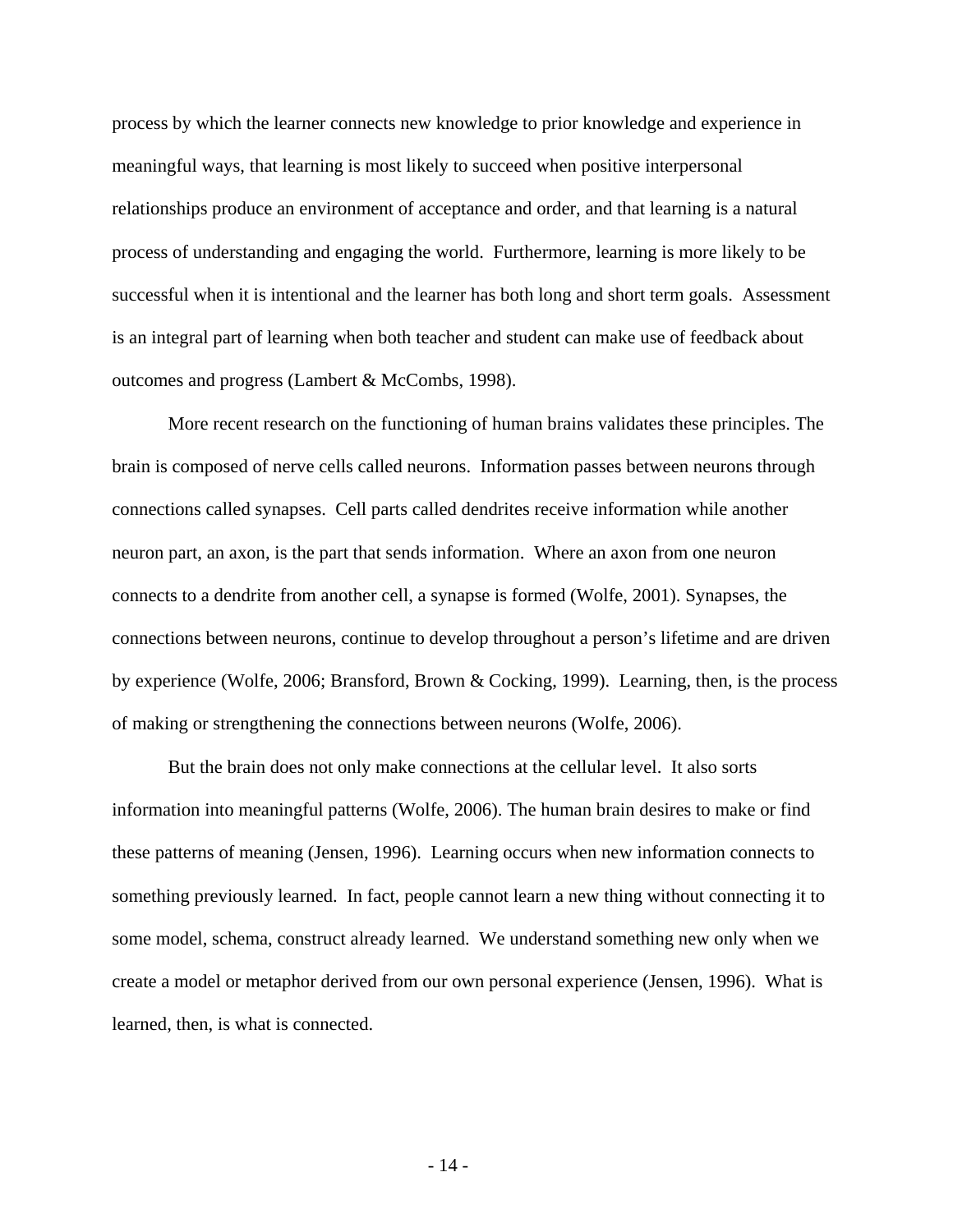Rather than as a static entity, memory, always an issue for teachers, is better thought of as a process that decays rapidly (Wolfe, 2006). People receive information through their five senses into their sensory perceptions. With the constant bombardment of stimuli, sensory memory sorts and discards (forgets) some bits of information. Other bits become part of working memory. Working memory is the conscious processing of information (Wolfe, 2001). Here, the mind imposes structures, based on experience, on the new information (Bransford, Brown & Cocking, 1999). To transfer newly structured information to long-term memory becomes a matter of rehearsal or practice to lead to elaboration and organization (Wolfe, 2001).

 Long term memory is composed of two parts: declarative and procedural. Procedural long-term memory refers to that which a person can do without conscious thought (brushing teeth, tying shoe laces, etc.) while declarative long term memory refers to conscious thought. Consequently, declarative memory is reflective, while procedural is reflexive (Wolfe, 2001). Furthermore, declarative memory can be conceptualized as having two parts, episodic and semantic. Episodic memory refers to remembering events and the emotions connected to them, while semantic memory refers to our general knowledge of the world through words, their meanings, symbols that convey meaning about words, and rules of manipulating words and meanings. What we teach in school is aimed at the semantic part of declarative long term memory (Wolfe 2001, 2006).

 Emotions are a primary catalyst in the learning process. Our brains are designed for survival, and as the brain receives stimuli from the environment, it sorts and sifts out what stimuli to keep and what to reject. What we attach emotion to, we attend to (Wolfe, 2001). In crisis, people sometimes make irrational responses because perceived physical or psychological dangers cause the brain to close some areas of rational thought in the interest of immediate

- 15 -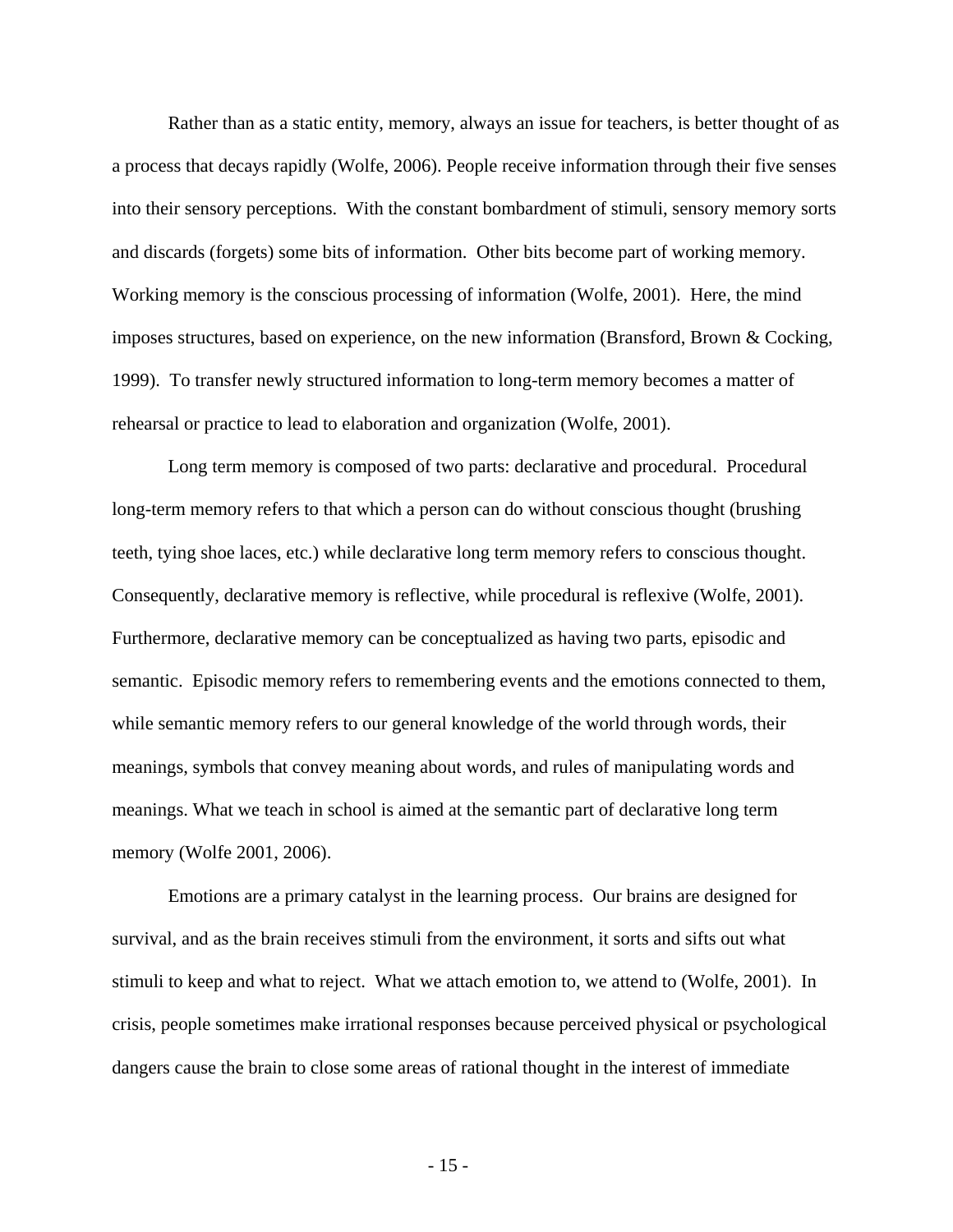survival. Where time is of the essence, our brains react without the conscious processing of information. On the other hand, when the environment and interactions with others (teachers and students, for instance) are physically and psychologically safe and nurturing, students can engage their attention so that meaning and connections can be made (Jensen, 1996; Wolfe 2001; 2006).

 Finally, brain research indicates that information learned within one context is readily recalled and usable when a similar context (Wolfe, 2006; Jensen, 1999). Hence, when asking students to make connections with what they read and their world, a standard practice in Balanced Literacy, teachers are expecting students to recall and relate contexts (Dorn, French & Jones, 1998; Dorn & Soffos, 2001).

#### Assessment for Learning

 Prior to standards based assessments, assessment was a matter of norm-referenced tests that measured not against a standard, but rather, measured performance against a normal distribution of performance outcomes. Information from norm-referenced assessments then indicated how a single student or class or group measured against others who took the same test. The problem with norm-referenced testing was that some students came equipped with more tools than others. The goal such testing is to score above average. For standards-based assessment, the goal is to be proficient according to the criteria of the standard (Reeves, 2002a; Reeves 2002b; Conley, 2005).

 All assessments of student learning serve to inform someone. Large scale assessments (such as the MAP tests) serve particular uses and provide information to specific groups of people. Likewise, school and district-wide assessments are also assessments of learning. Each of these, however, is a summative event that by its nature refers to the degree of learning already accomplished. While these assessments serve their purposes, the end user of assessment

- 16 -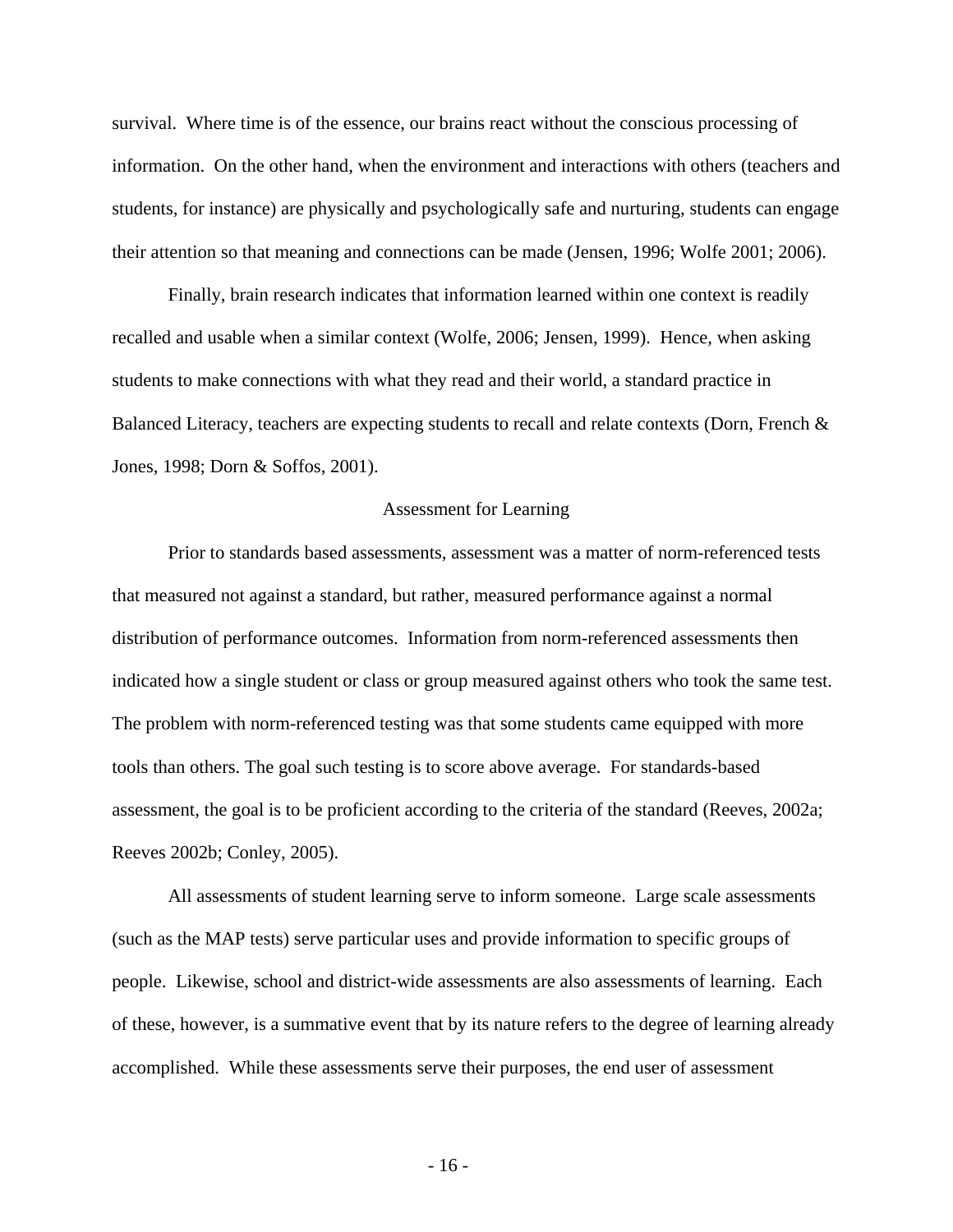information is not the student. Assessment for learning, on the other hand is assessment at the classroom level that is conducted throughout the learning process, rather than after it. Information generated from assessment for learning is used to diagnose learner needs, plan instruction and provide students with feedback they can use immediately to improve their work (Stiggins, Arter, Chappuis & Chappuis, 2004).

 Some commentators conceptualize this kind of assessment, designed to be diagnostic and prescriptive, as inquiry. Serafini (2000) argues that assessment can be viewed through three paradigms: as measurement, as procedure and as inquiry. The assessment as measurement paradigm sees knowledge as existing separate from the learner and places the teacher in the position of distributor of knowledge, with students as the receptacle of that knowledge. Students do not construct meaning as much as acquire information. The acquisition of that information is what is measured. Assessment as procedure involves teachers becoming concerned with the procedural aspects of gathering information about student learning, with the procedures involved becoming more qualitative than quantitative, such as portfolio assessments that move from one grade level to the next. The assessment as inquiry paradigm shifts the epistemological perspective from one in which knowledge is acquired to one in which knowledge is constructed. Likewise, the audience for assessment data shifts from external authorities to the student, teachers and parents. Here the role of assessment is to discover and develop a deeper understanding of the learner and the learning context, and to make that understanding useful to the teacher and learner (Serafini, 2000; Delandshere, 2002).

 The distinction between assessments of learning and assessments for learning can be articulated in a variety of ways. Assessments of learning are designed to document achievement or mastery at a point in time, after learning, in order to report for accountability. Information

- 17 -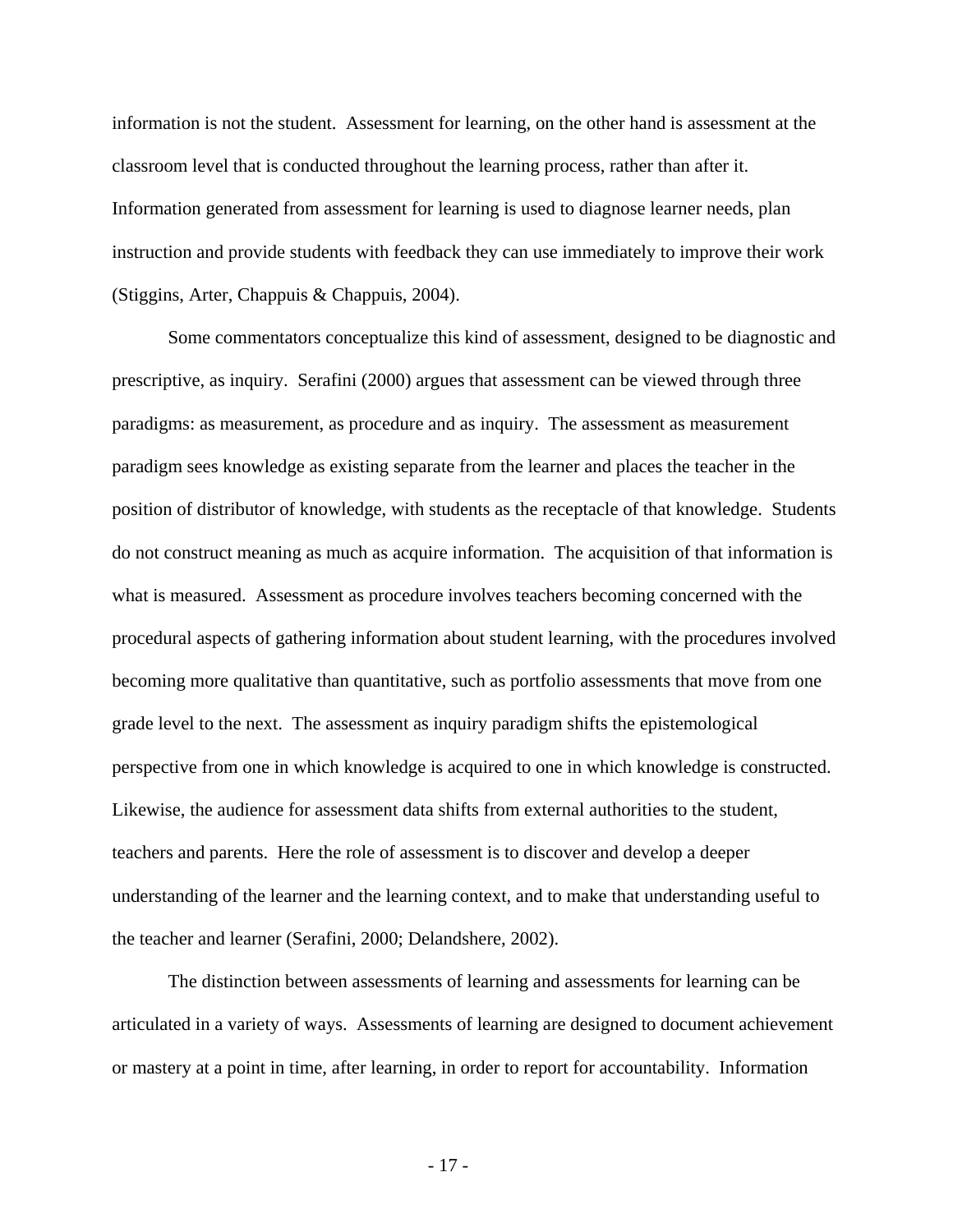then is provided to administrators, policy makers and planners as well as teachers, students and parents about student competence (Reeves, 2002a; Conley, 2005). Students work to meet standards and take the test, striving to score high and avoid failure. Assessment for learning, on the other hand, does not serve to provide documentation to others outside the classroom, but rather to inform teachers, students and parents about how to support continued learning. Assessment takes place during learning and is used to inform students of their progress toward openly-stated learning goals and how they may achieve them, as well as to inform teacher practices. The teacher transforms curriculum objectives into those learning goals and creates assessments that measure progress. Teachers can then use assessment information to provide descriptive (rather than evaluative) feedback and to alter their instruction to more precisely meet the learning needs of their students (Stiggins, Arter, Chappuis &Chappuis, 2004).

 The focal point then of assessment for learning is the student. Here the student is the primary consumer of assessment information. Stiggins (2006) argues that schools in the past have served to sort students by achievement and that student failure was the student's problem. Now, society expects schools to produce students who can continuously learn new skills. Students are expected to meet foundational standards in reading, writing and math (Reeves, 2004; Stiggins, 2006; Haycock, 2004, Walker-Dalhouse, 2005).

 Past assessment and grading practices have served to reward some students and punish others. Now assessment must help all students succeed. Assessments must provide students with the opportunity for productive responses: students must understand assessment results and know what to do next. Stiggins argues that raising standards and high-stakes testing attempt to motivate students to learn through raising anxiety (Stiggins, 2006). Brain research argues just the opposite, that anxiety makes us think less clearly (Wolfe, 2006; Jensen, 1998; Stiggins,

- 18 -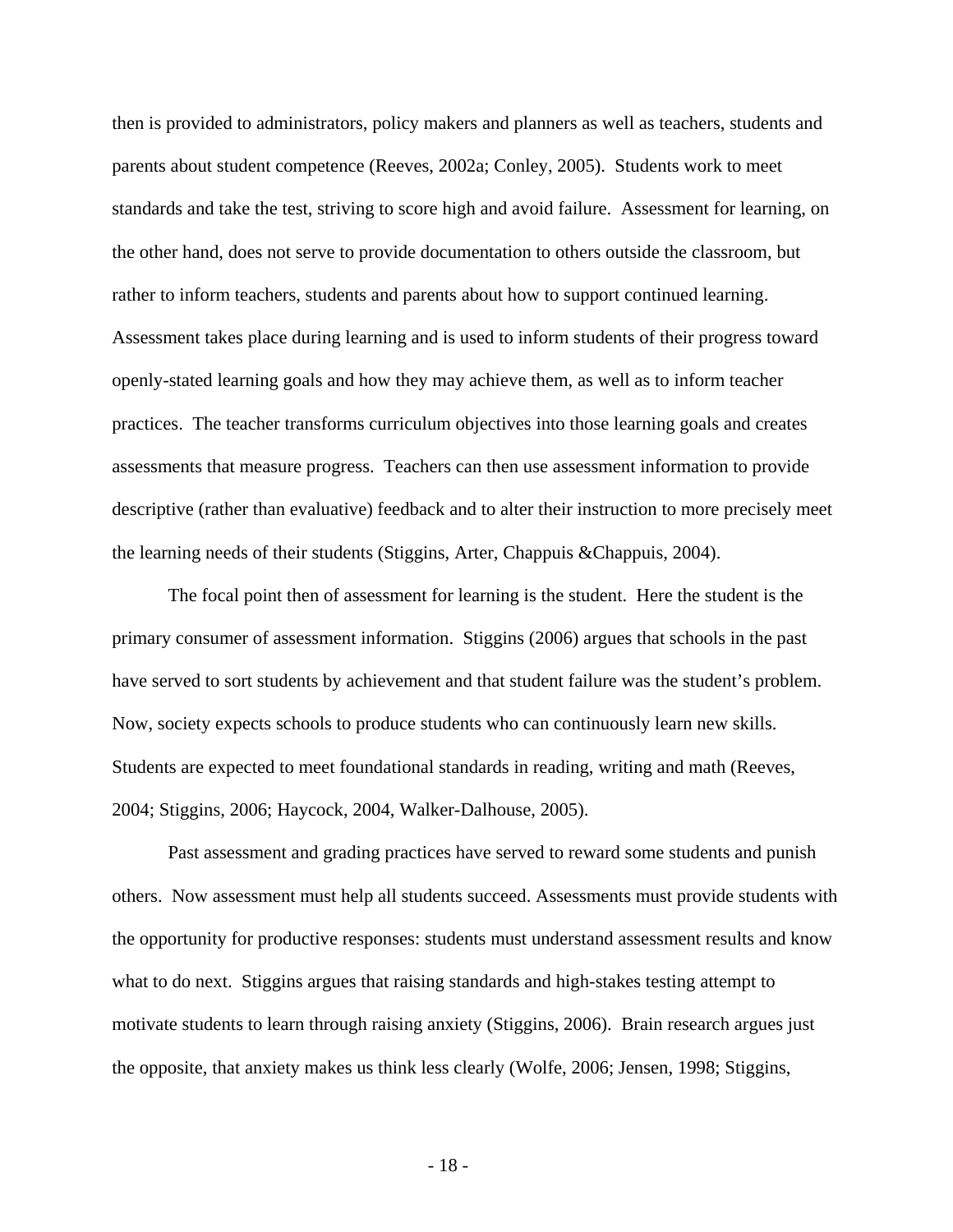2006). Assessment for learning argues that students learn best when they know what is expected and required for success, and they understand how to close the gap between their own work and the standard for success (Stiggins, 2004, 2006).

A tactic for providing students with this kind of knowledge about what is expected can be found in the use of scoring guides. Clear, accessible instructional scoring guides or rubrics can provide students with important information that can lead students to become self-regulated learners (Saddler & Andrade, 2004). Such scoring guides can serve as teaching tools as well as tools of evaluation and accountability (Andrade, 2000). Andrade and Ying (2005) studied undergraduate college students' use of rubrics to guide learning. Their findings indicate that using scoring guides supported the process of formative assessment (Andrade and Ying, 2005). However, Andrade's 2005 reflection of using scoring guides in her own teaching cautions that the value of employing scoring guides is dependent on the quality of the scoring guide (Andrade, 2005).

 Black and William (1998) reviewed studies that incorporated some kind of formative assessment in their strategies. They found that "innovations that include strengthening the practice of formative assessment produce significant and often substantial learning gains" (p. 142). Furthermore, since successful students already make good use of assessment (hence their success), improved formative assessment that includes frequent feedback aids low achieving students more, thereby closing the range of achievement outcomes while raising the achievement of all students involved (Black & William, 1998).

 Rodriquez (2004) evaluated the relationship between student achievement and assessment practices through an examination of data derived from the Third International Math and Science Study (TIMSS). Focusing on mathematics instruction in middle schools, he studied

- 19 -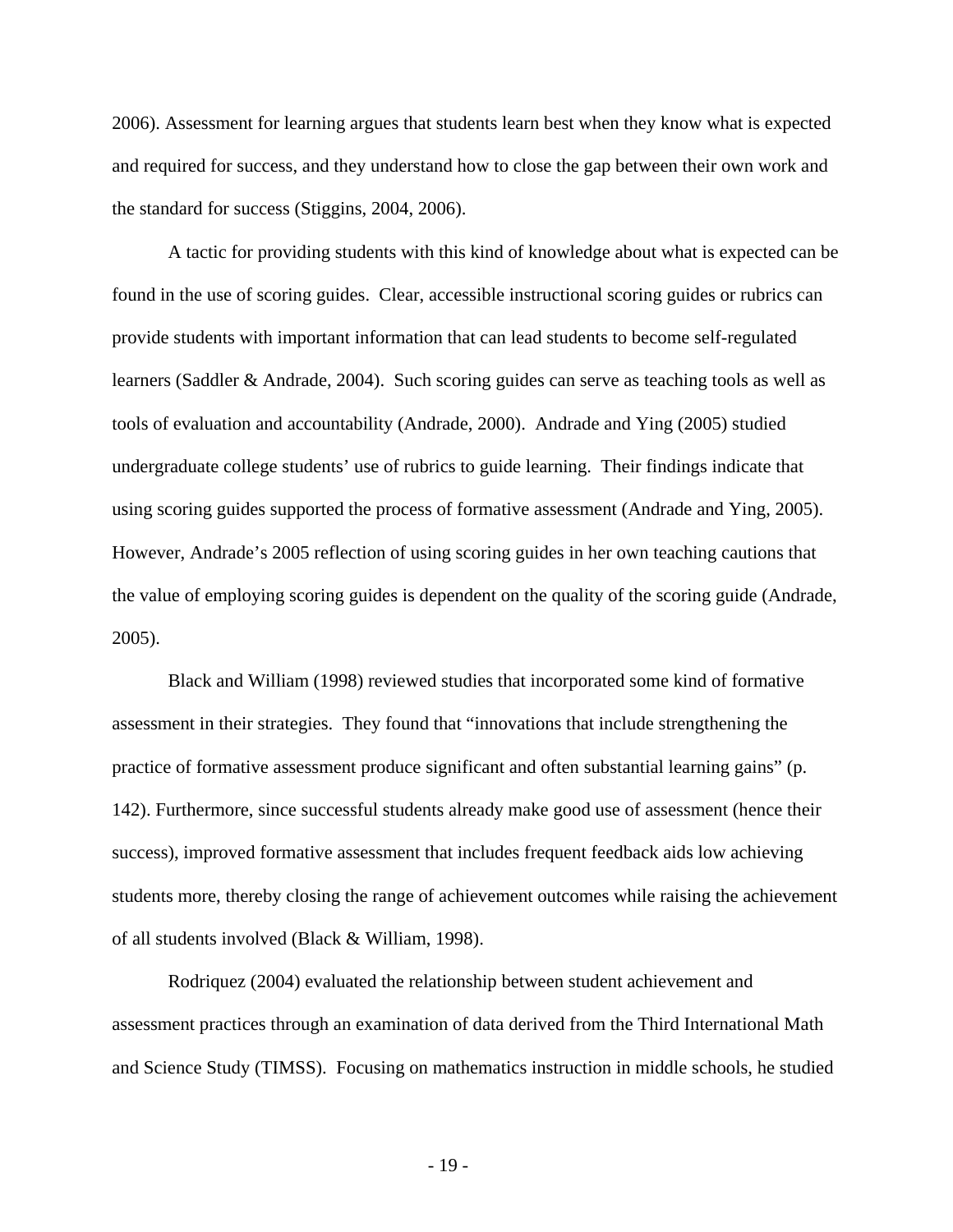the interrelations of classroom assessment practices, student self-efficacy, students' effort and student achievement. Rodriquez found significant relationships between teacher assessment practices and classroom performance. For instance, frequent moderate levels of textbook-based problem sets of homework were associated with higher performing classrooms, whereas employment of teacher-made multiple choice tests in mathematics correlated negatively with student performance (Rodriquez, 2004).

 Meisels and his colleagues (2004) examined variance in scores on the Iowa Test of Basic Skills (ITBS) of low income, urban third and fourth grade students. Students who had experienced a curriculum-embedded performance assessment strategy, Work Sampling System (WSS), were compared to similar students in schools that did not employ WSS. Achievement for all students was measured by the ITBS over a three year period. In WSS classrooms, instruction was driven by classroom assessment of student performance in terms of standardsbased criteria. The researchers found that students exposed to such practices produced far higher reading scores than their demographically similar counterparts. Furthermore, gains in achievement were experienced by both high and low-achieving students in the WSS classrooms (Meisels et al., 2004).

#### Professional Development

 Schools, school districts and researchers have long concerned themselves about how to best improve teaching and learning. Teacher learning is at the center of professional development. McLeskey & Waldron (2004) conceptualize teacher learning through three perspectives: knowledge-for-practice, knowledge-in-practice and knowledge-of-practice. The perspective of knowledge-for-practice is the most commonly associated with professional development, holding that the more teachers know about subject matter, instructional strategies,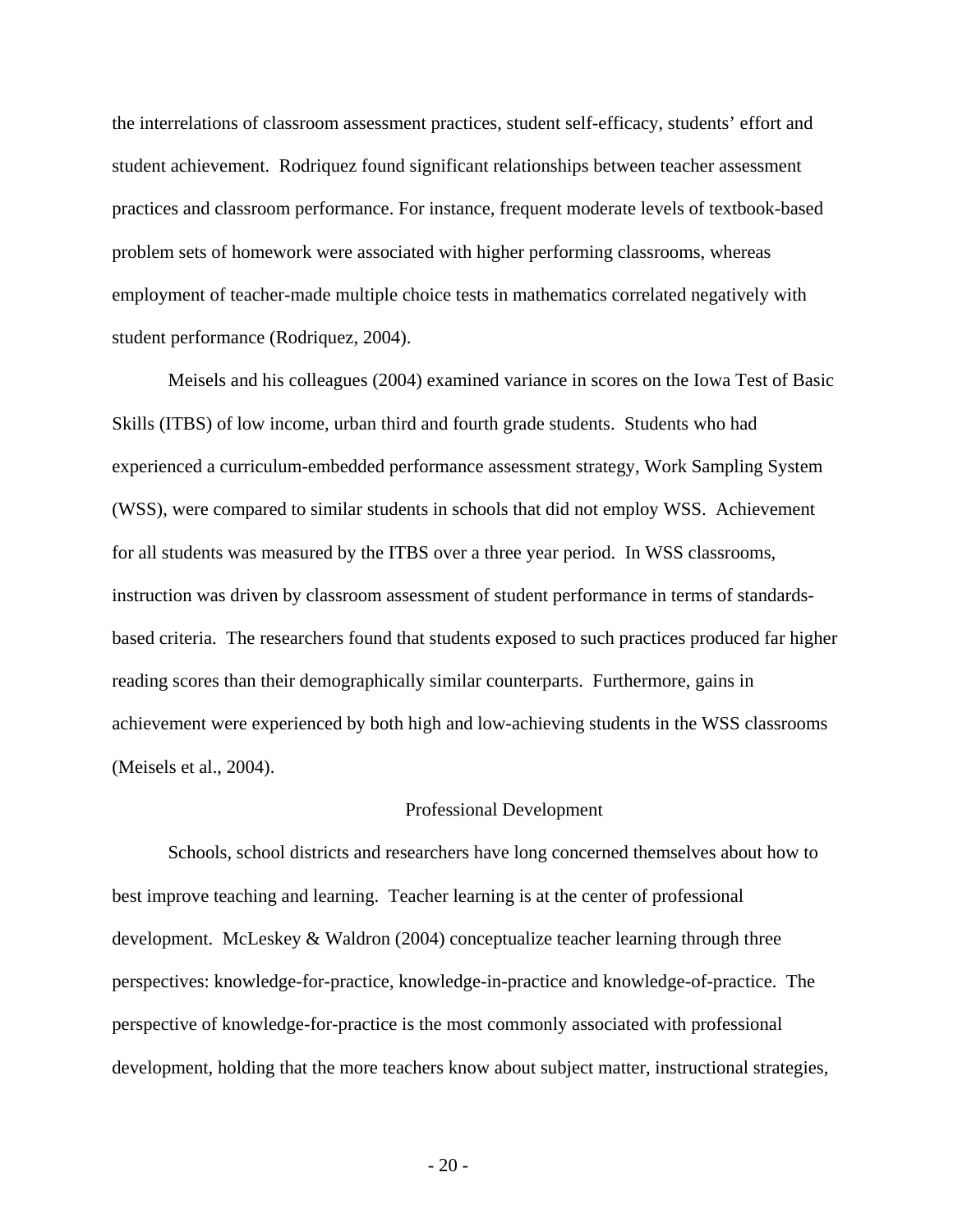etc., the better they will teach. This point of view relies on formal knowledge or "best practices" (p.6). A distinct knowledge base of research validated practices is made explicit and learned by teachers with the assumption that teaches will employ this new knowledge in their classrooms.

 Knowledge-in-practice is a considerably different perspective. It suggests that teaching is a craft, that knowledge of effective practice is what good teachers do, and that that knowledge is embedded in the experiences of their day-to-day work. From this perspective, teacher learning becomes a matter of constructing and solving problems, guided by experience but finding information from a variety of sources. From this perspective, teachers learn from experience, reflection and inquiry into that experience, and participation in collaborative study groups (McLeskey & Waldron, 2004).

 Knowledge-of-practice does not draw a distinction between the formal knowledge of knowledge-for-practice and the craft knowledge of the knowledge-in-practice. Rather, this perspective sees all learning as constructed in a context, directly connected to the knower but also relevant beyond the immediate environment. For teachers this means playing a central role in generating knowledge by creating sites of inquiry within their classrooms and schools, connecting their own work to broader issues and critically examining their own assumptions and theories as well as those of others. Teachers then become participants in the transformation of school practices (McLeskey & Waldron, 2004).

The conditions necessary for professional development to successfully impact teacher practice involve several aspects. Opportunities should be created for collegial inquiry and discussion that connect external expertise and research to teachers' work while respecting teachers' own discretion and skill. Successful professional development is contingent on the close alignment of instructional practice to the district's curriculum and standards. Student

- 21 -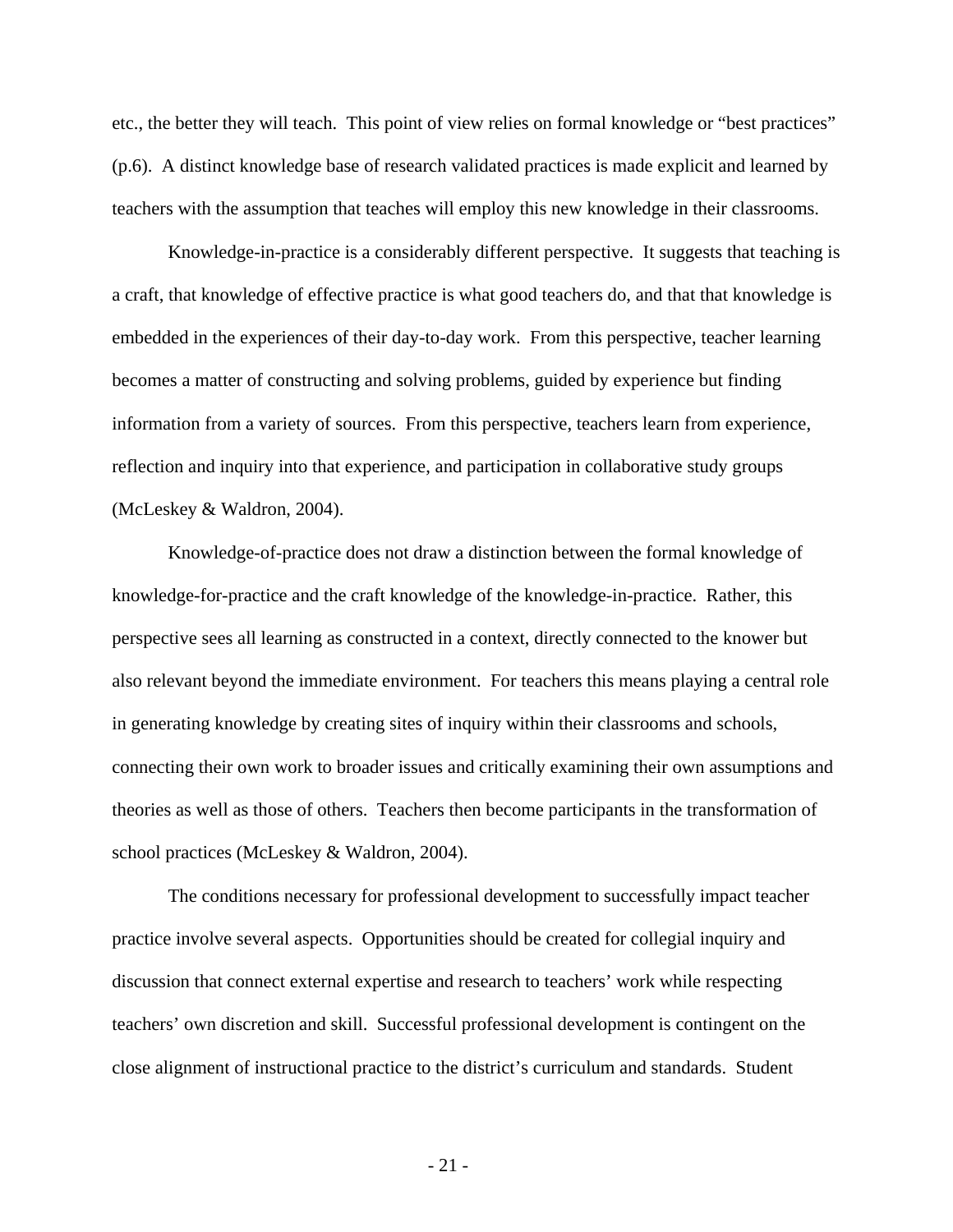outcome data must be shared and administrative support provided throughout the project. Projects that induce teachers to take ownership of the change and share it with others produce successful outcomes (Klinger, 2004). However, recent studies have shown that efforts to advance teacher efficacy appear to be inhibited by large-scale reform efforts (Wood, 2007; Giles & Hargreaves, 2006).

Professional learning communities refer to normative school cultures that support reflection and study of the central tasks of education by colleagues collectively assuming responsibility for achieving a shared goal (Louis, Kruse & Marks, 1996). To create that kind of community, schoolteachers must share a set of assumptions and values about their students, learning and teaching. Values central to a teacher's daily work include their perspective on their students and their capacity for learning. To sustain such a community, a focus on student learning must lead change. Teachers need the time and opportunity for reflective dialogue about their work. Such discussions provide opportunities for teachers to appraise themselves. Teaching then becomes a public act, where teachers share their practice and its effects with peers. Such "deprivatization" (p. 182) leads to collaboration among teachers. Collaboration is the essential outcome of reflective dialogue, the public display of teacher practice (Louis, Kruse & Marks, 1996; Wood, 2007). On the other hand, in reviewing the effects of state policy reforms on classroom instruction, Swanson and Stevenson (2002) noted that teacher isolation and autonomy are resistant to change.

 Zepeda (2004) reported a case study in which an elementary school moved towards a professional learning community. In this study a new principal and assistant principal of an elementary school revamped a compliance-driven supervisory model by offering teachers a voluntary peer-coaching format that allowed teachers an opportunity to collaborate about their

- 22 -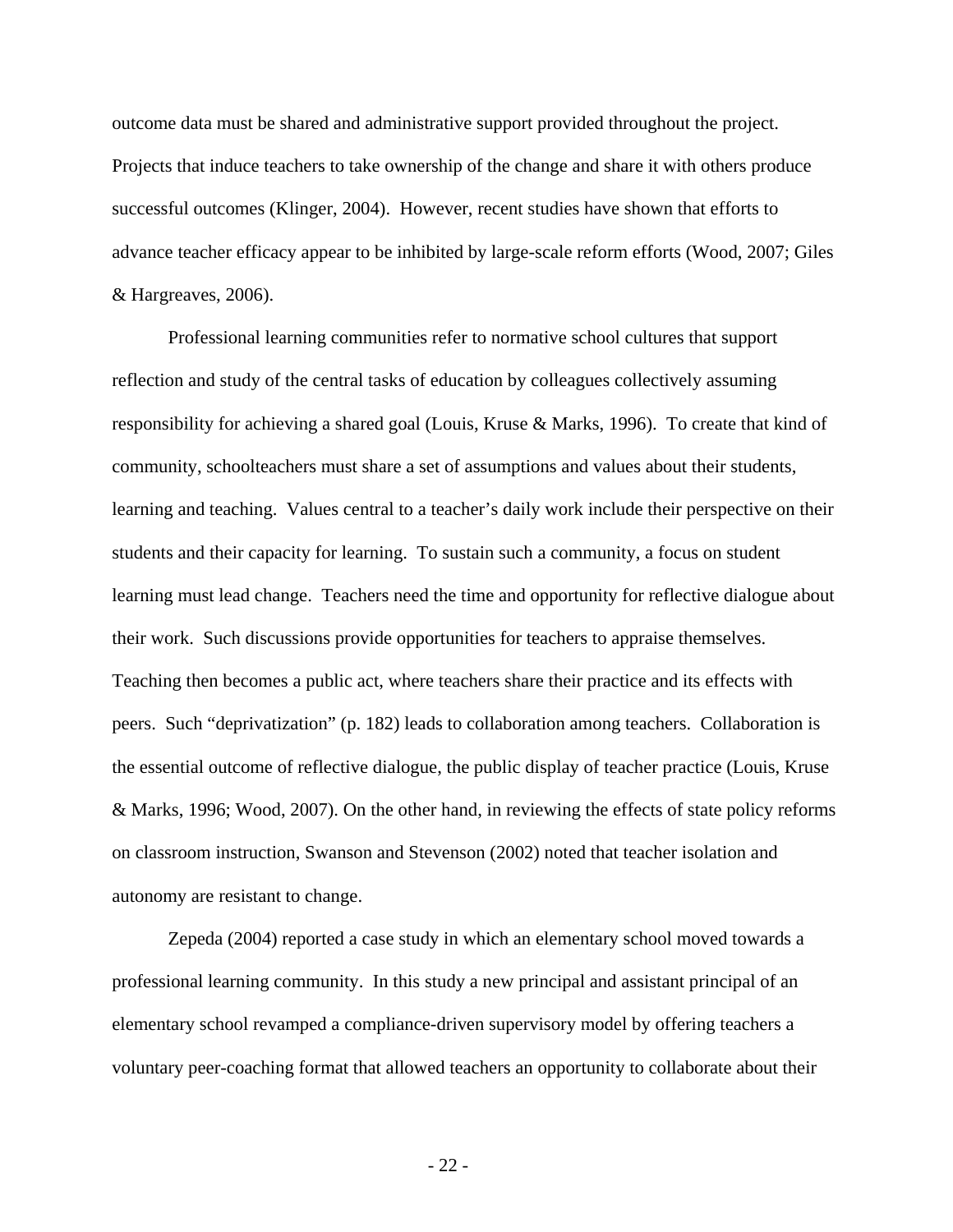practice of teaching. Each teacher was observed formally four times during the school year, either by peers or, if they declined the opportunity to participate in the peer-coaching format, by the principal or assistant principal. This format required the administrators to effectively share the leadership function of the school, but also tied professional development activities directly to a long-range strategic plan and the needs of staff members. According to the case study report, the process of sharing leadership created a community of learners in which teachers actively participated in inquiry into practice, action research projects that informed their practice, generative problem-solving and reflection. By creating a climate of trust and dialogue, the administrators altered the nature of school from one of compliance to one of collegial collaboration (Zepeda, 2004). Likewise, Scribner, Cockrell, Cockrell and Valentine (1999), in their study of three middle schools involved in maintaining professional learning communities, found that principals must "locate a balance that provides for the communal characteristics while attending to the bureaucratic imperatives…"(Scribner et al., 1999, p. 154).

 Glickman (2002) reports a similar scenario for professional development. He argues that schemes of peer coaching, in the mode of clinical supervision can be effective in promoting empowerment and efficacy. Usually involving a team of teachers working together as a community of learners, such groups can become "critical friends" (p. 17), sharing information, strategies, issues and concerns. To be effective, a protocol of how meetings of colleagues must be pre-established to focus conversations around issues that would improve learning and instruction (Glickman, 2002).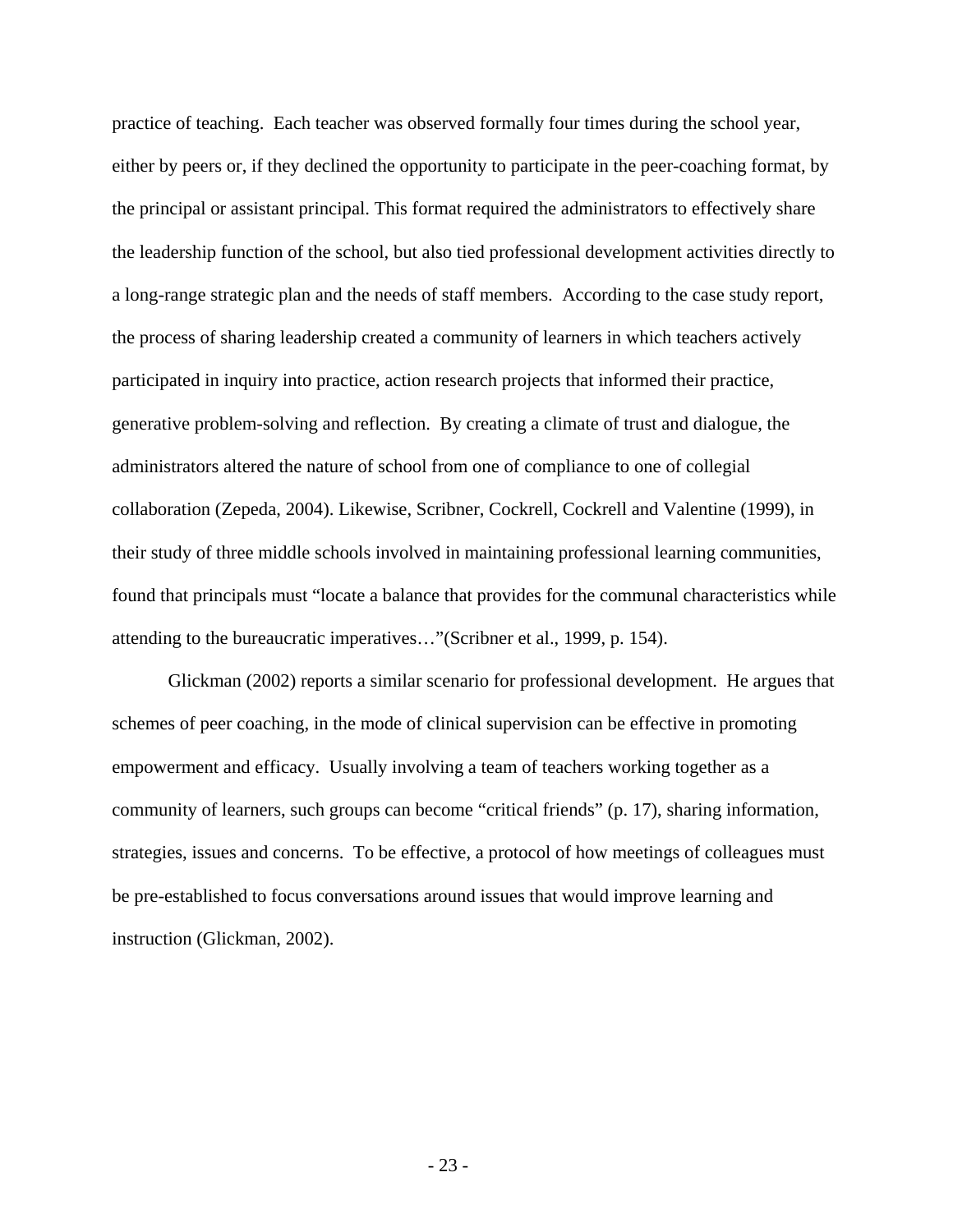#### Instructional Leadership

Yukl begins his study, *Leadership in Organizations* (2002), with a disclaimer that no one definition can suffice and, to illustrate the point, provides nine. After further discussion of the various aspects of leadership, Yukl arrives at a serviceable definition:

> Leadership is the process of influencing others to understand and agree about what needs to be done and how it can be done effectively, and the process of facilitating individual and collective efforts to accomplish the shared objectives. (Yukl, p. 3)

Leadership within an organization's culture requires a significant understanding of that culture (Schein, 1992). An organization's culture is "a pattern of shared assumptions that the group…considered valid and…a correct way to perceive, think and feel..."(Schein, p.12). Transforming the culture of a school, then, becomes an exercise in transforming those shared assumptions to a higher plane of efficacy and effectiveness (Leithwood & Duke, 1999).

 Rather than a study, Kouzes and Posner (2006), veteran researchers and writers on leadership, wrote a reflection on the nature of the leadership. Their theme is that leaders should think in terms of their legacy, what they leave behind after their working years are complete. They argue that the best leaders are concerned not with their own success, but with the success and growth of their subordinates. Furthermore, they see the first function of leadership as to serve their constituents (Kouzes and Posner, 2006).

Service to others is the theme of leadership espoused by Sergiovanni as well. Schools are more than just another type of organization. They are special places, the only institution designed to serve the public's interest of educating the next generation in academic skills and

- 24 -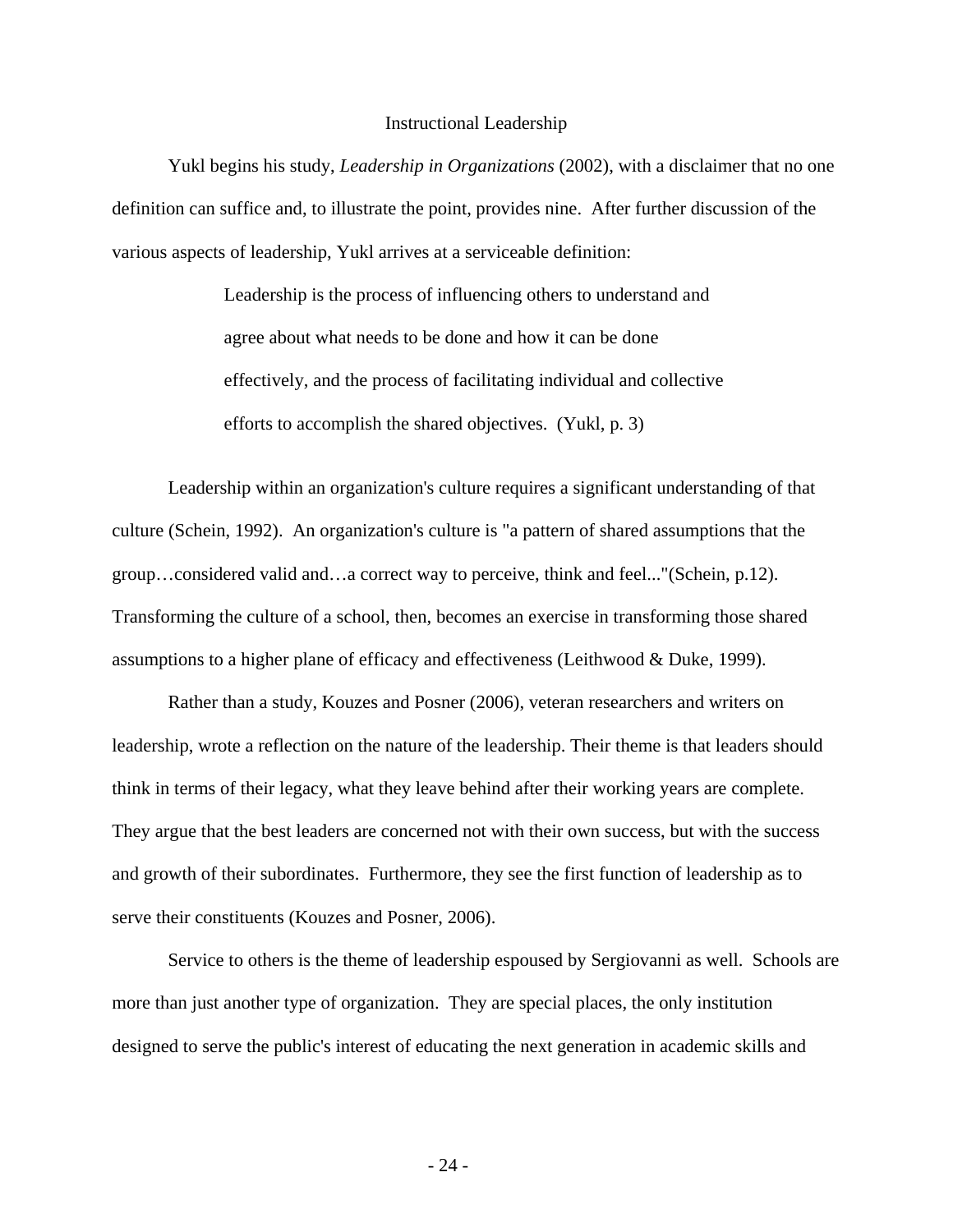knowledge but also in acceptable social norms and cultural values. How well they serve that end is the overarching challenge of school leadership (Sergiovanni, 1996).

 For school leadership, the effective schools literature of the 1970s and 1980s produced lists of attributes that school leaders might work to create. These lists include such elements, among others, as a shared vision, a concentration on learning and teaching, high expectations, positive reinforcement, monitoring progress and home school partnerships. What is unclear from this literature is the ways and means of accomplishing these ideas (Ouston, 1999).

 Marzano, Waters and McNulty (2005) provide insight into how specific leadership behaviors are associated with increased student learning. In a meta-analysis of leadership studies from 1978 until 2001, they examined whether, and to what extent, school leadership influenced student achievement. They established criteria for their analysis, including studies of United States K-12 schools and with those similar cultures. To be included, studies had to examine the relationship between leadership and achievement, measure student achievement on a standardized test and describe findings in terms of correlation data. Their meta-analysis of research studies examined over 5000 studies and reports, but found only 69 studies in that 23 year span that fit into their criteria (Marzano, Waters & McNulty, 2005).

 The researchers extracted or computed correlation data from the 69 studies, then averaged those correlations to produce an average positive effect size of .25. That is, an increase in general leadership will result in an increase in student achievement. General leadership, however, is too nebulous a concept to inform the work of school leaders. Therefore, the researchers identified 21 responsibilities common to the work of school leaders that have a direct impact on student achievement, and the correlation effect size of each. For instance, their data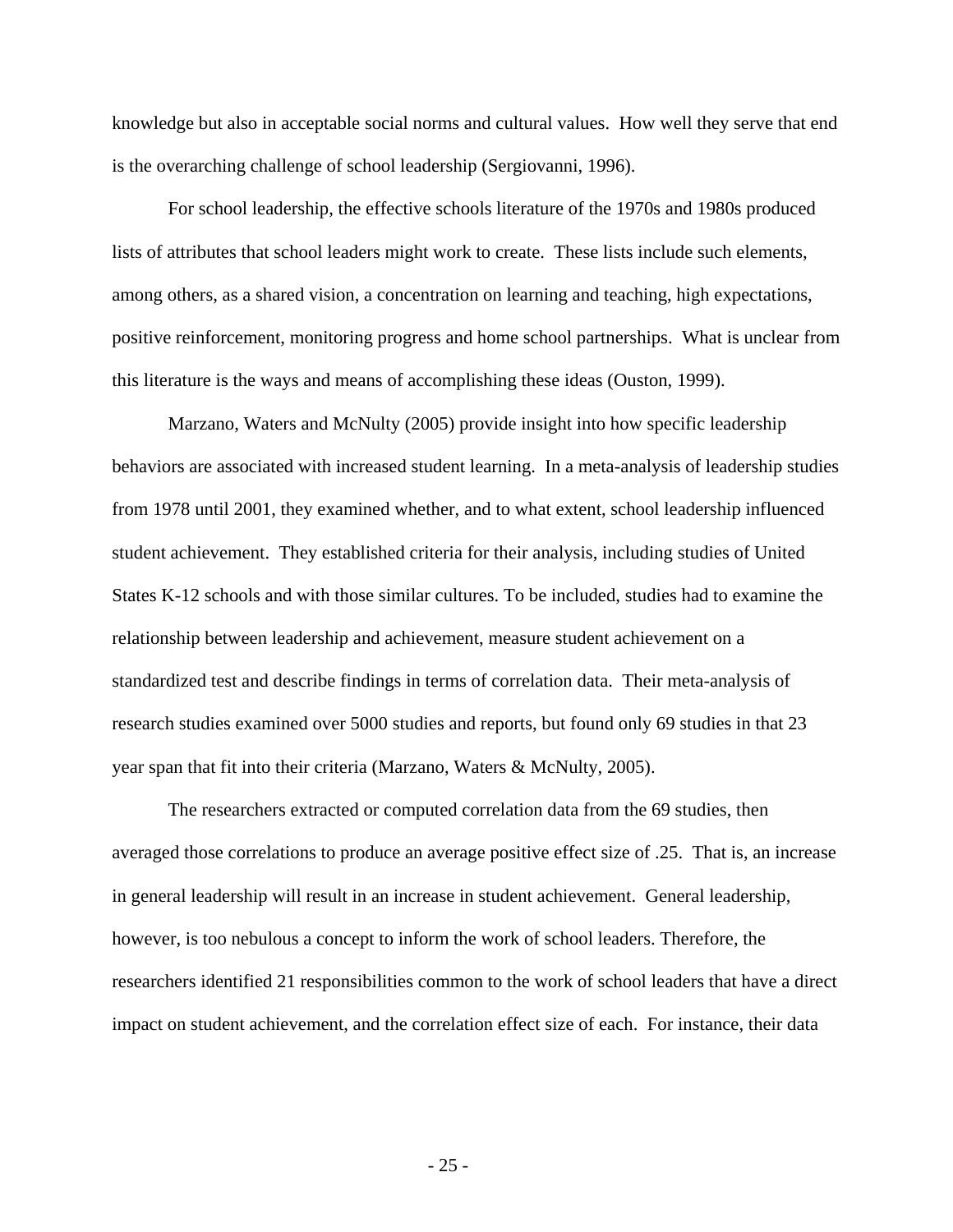indicates that "situational awareness" has a positive correlation of .33 to student achievement, while "communication" has a positive correlation of .23 (Marzano, Waters & McNulty, 2005).

 Furthermore, Marzano, Waters and McNulty (2005) argue that the nature of school improvements can be seen to come in one of two categories, and that these 21 responsibilities influence these categories of change in different ways. Some change/improvements are incremental and within the range of interventions possible given the culture, procedures and practices of a particular school. These are referred to as first-order change and can be seen as the next obvious step, practice or structure. Second-order change signals a dramatic shift in assumptions and beliefs, and requires a significant alteration in the way things are done. First order change, because it is produced by the day-to-day operations of school requires the employment of all 21 of the responsibilities. Second-order change, such as the one envisioned in this project, require effective engagement of seven of the responsibilities: knowledge of curriculum, instruction and assessment; optimizer; intellectual stimulation; change agent; monitoring/evaluating; flexibility; ideals/beliefs (Marzano, Waters and McNulty, 2005).

Leadership for second-order change can also be seen as a ministerial function (Sergiovanni, 1996). The key part of the word "administrator" is "minister." Leadership is creating consensus around covenants of shared purposes and values, and enabling others parents, students and teachers—to meet their commitments. In this sense, leadership is not about getting others to follow. Leadership is about stewardship, the maintenance of values, and pedagogy, the guiding, protecting and enabling of students and teachers. Leadership, then, has a moral voice. School leaders are called to serve ideas and ideals, to share in the creation of values and purposes, to build relationships that encourage and enhance our work (Sergiovanni, 1996).

- 26 -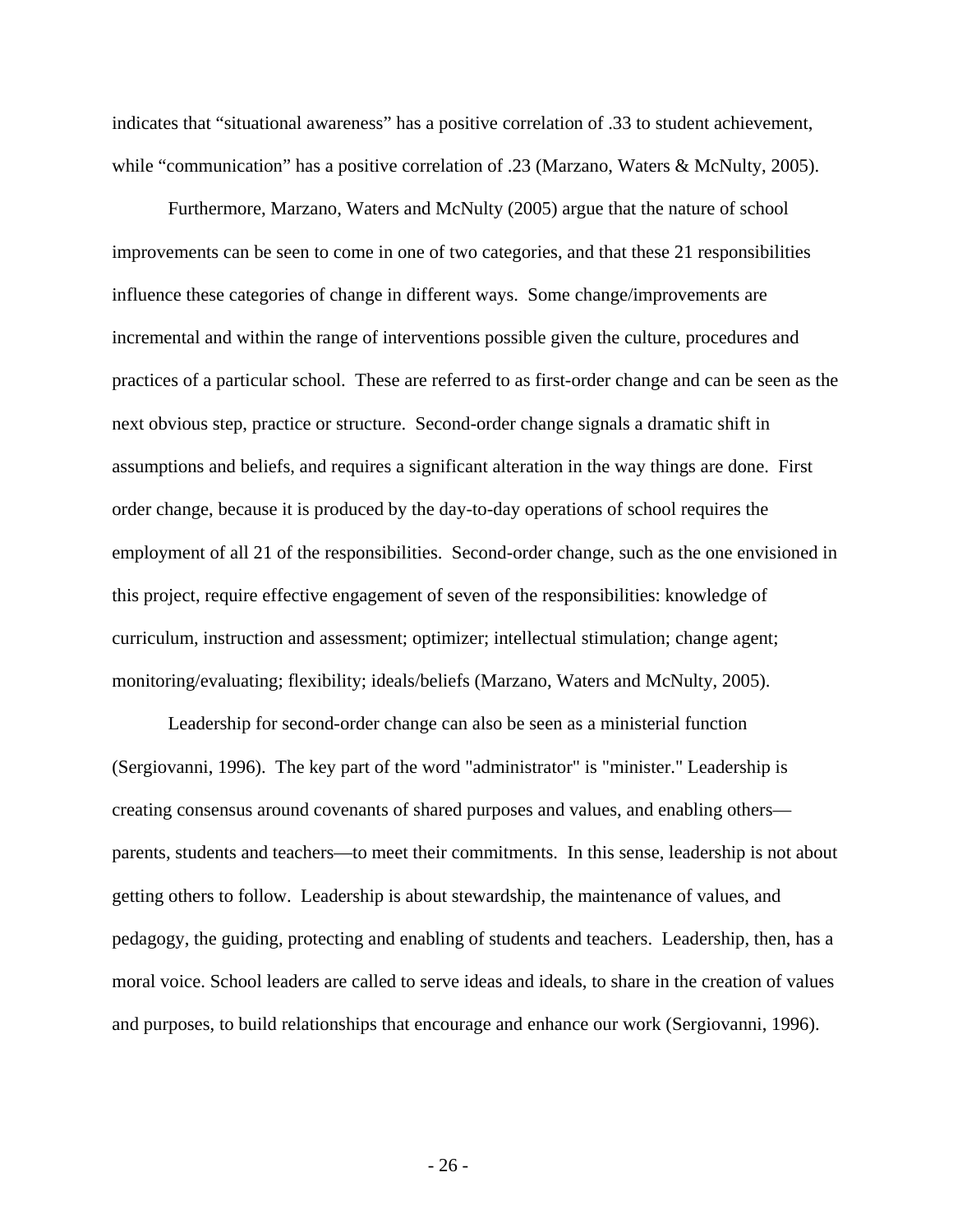Likewise, Fullan (2001, 2003, 2006) sees a moral purpose in the work of schooling. Individual teachers come to the profession trying to make a difference in the lives of their students, and while the work of school leaders is to value that moral purpose that each teacher brings, this is not sufficient. For Fullan, moral purpose in schooling must extend beyond the individual teacher. Reducing the gap between high and low achieving students has become the only measure that counts, and individual teachers must collaborate and work within schools to achieve that end (Fullan, 2003, 2006). Acting on moral purpose is problematic, however, as it must reconcile contentious interests and forces. To achieve moral purpose is to forge an interaction between interests and groups. This interaction, making coherence and consensus part of the work of school, then becomes a central quality of effective leadership (Fullan, 2001).

 Blase and Anderson (1995) explained how consensus and coherence-making work within a school and how empowerment or disempowerment of teachers is a reflection of the leadership at the school level. Open and effective principals, according to the 770 teachers who participated in the study, were honest, communicative and participatory, created collegial relationships that supported their work and valued their contributions. These relationships contributed to a strategy that created a more productive and humane school culture (Blase & Anderson, 1995)

 Blase and Blase (1999) studied teachers' perspectives of principal's instructional leadership by employing an open-ended questionnaire to 809 full-time public school teachers. Teachers completed the questionnaire during course work at universities in southeastern, Midwestern and northwestern United States. Line by line analysis of respondents' answers produced categories and subcategories for principal characteristics and behaviors that teachers identified with effective as well as ineffective leadership. This data produced two general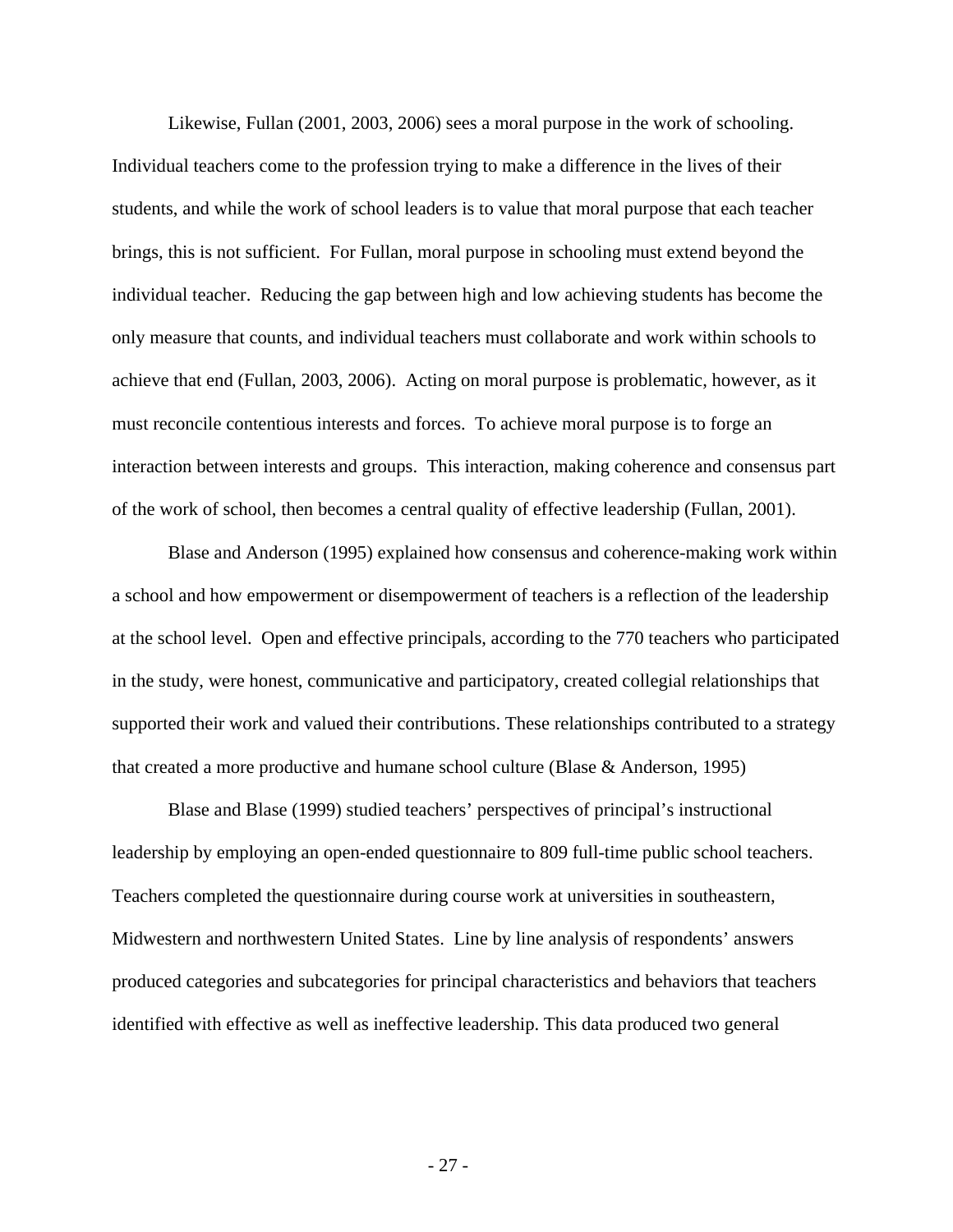themes: talking with teachers to promote reflection and promoting professional growth (Blase and Blase, 1999).

 The data demonstrated that talking with teachers as a means to encourage critical reflection, motivation and efficacy was valued by teachers. This talking takes five primary forms: making purposeful, non-threatening, suggestions either formally or informally; providing specific, non-threatening feedback about observed classroom behavior that established a problem-solving orientation; modeling appropriate practices coupled with conferencing; employing inquiry and soliciting advice and opinions about instructional issues; and praising specific teacher behaviors (Blase and Blase, 1999).

According to the teachers in the study, effective instructional leaders employed six strategies for promoting the professional development of teachers. Effective instructional leaders emphasized the study of teaching and learning by providing staff development opportunities to address instructional needs and taking part in those opportunities themselves. Furthermore, effective principals created cultures that supported collaboration between teachers by providing time and support for networking and coaching among peer teachers. Encouraging and supporting program redesign by teachers was also found to encourage flexibility and diverse approaches to teaching and learning (Blase and Blase, 1999).

In a more recent review of the study data, Blase and Blase (2004) provided specific examples of successful principals' behaviors under the general umbrella of instructional leadership. They conceptualize instructional leadership as a merging of supervision, staff development and curriculum development. Specific to conferences or conversations with individual teachers, the researchers noted five strategies that successful principals employed that encouraged growth in teachers. These strategies included making suggestions that teachers

- 28 -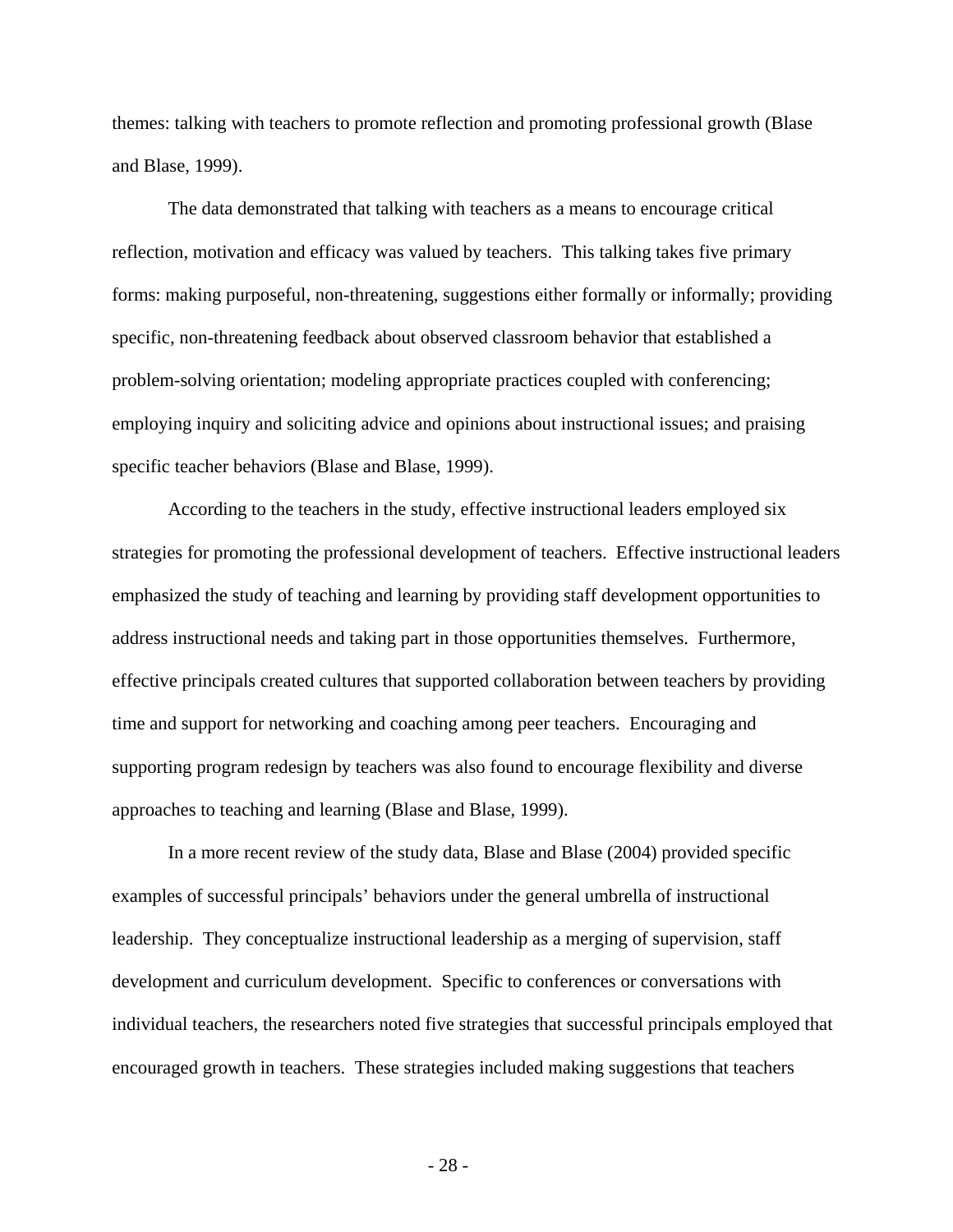found to be purposeful and appropriate to a specific need or issue. Before making suggestions, successful principals listened to teachers, and then suggested ideas in such a way as to broaden or enrich the individual teacher's thinking or strengths (Blase & Blase, 2004).

The second strategy that successful principals employed in conversation and conference was to provide feedback. That is, they provided teachers with "another set of eyes" with which to examine their work (Blase & Blase, 2004, p. 37). Such feedback, when provided by successful principals, focused on specific behaviors observed and tended to be as nonjudgmental as possible, although constructive criticism was also provided, but as an expression of caring and support. Successful principals also taught in classrooms as a means of modeling good instruction. Such modeling, by successful principals, was not considered intrusive because respectful, collegial relationships had already been established (Blase & Blase, 2004).

Finally, successful principals supported teachers by soliciting advice and opinions from teachers and employing an inquiry approach to their conversations with teachers. Such an approach tends to encourage reflection, while seeking opinions and advice provides teachers with a sense of value and encourages commitment (Blase & Blase, 2004).

#### Action Research

 Action research is research that employs a repeating spiral of gathering and analyzing data, planning and taking action, evaluating the results of that action with the intent of further analysis, planning, acting and evaluating, all in the interest of solving a problem or improving a condition or practice (Coghlan & Brannick, 2005). Generally, action research presumes a particular world view, a particular understanding of how we know and what counts as knowledge (Reason & Bradbury, 2001).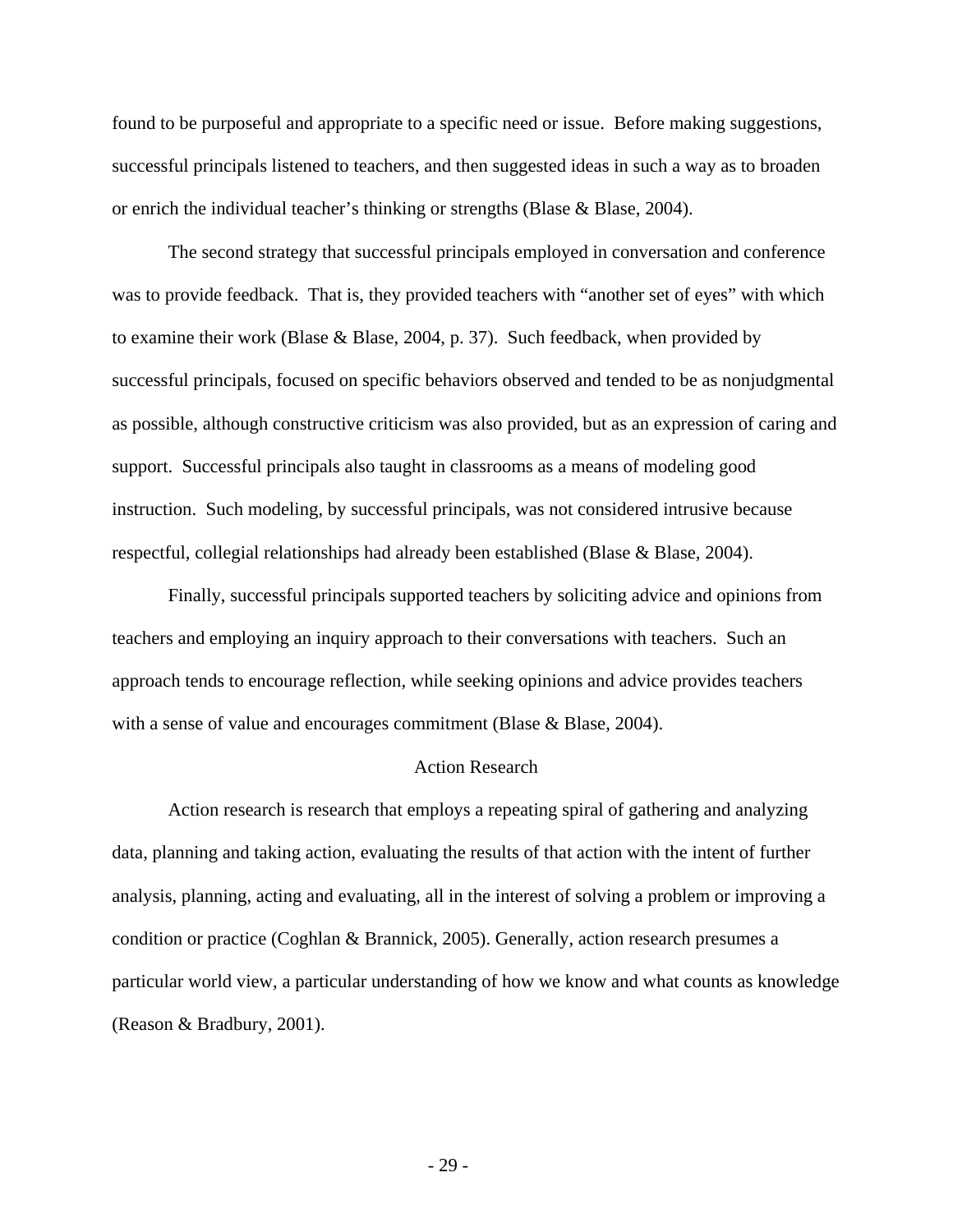The positivist tradition would have us believe that knowledge is fixed and outside the realm of the researcher. The discreet elements of the world —knowledge, reality, truth--are always there and discoverable; but they exist as objects to be uncovered intact, undisturbed by, and separate from, the researcher. Knowledge is value-free, and the research that follows the positivist tradition removes the researcher from any taint of bias and participation directly in the research. (Thomas & Brubaker, 2000) Action research, on the other hand, is located closer to the constructivist perspective that sees knowledge as dependent on the construction of the meaning by subjects as they interact with the world. It presumes this subjectivist epistemology while maintaining that the objective world exists independent of us (Coghlan & Brannick, 2005) Heron's (1996) concept of co-operative inquiry rests on this kind of paradigm, which he sees as "participative reality" (p. 10). We are subjects acting in an object world that, as we engage it, changes because of that engagement. Reality is constructed by "our mental shaping of it in the process of participating with it." (p. 37). Knowledge is the product of the research, but is created and made real and useful as the researcher and participants make sense of their work in the world. Participants become subjects, acting in the context of their environment, creating knowledge by rigorously analyzing that context and reflecting on their role in it (Coghlan & Brannick, 2005).

 Action research, then, is not research done on participants, but research done with participants as they seek to find solutions, improved practices and new ways of examining the world. Action research is a participatory, democratic process that combines theory with practice, action with reflection in pursuit of practical solutions to pressing issues of all involved (Reason & Bradbury, 2001).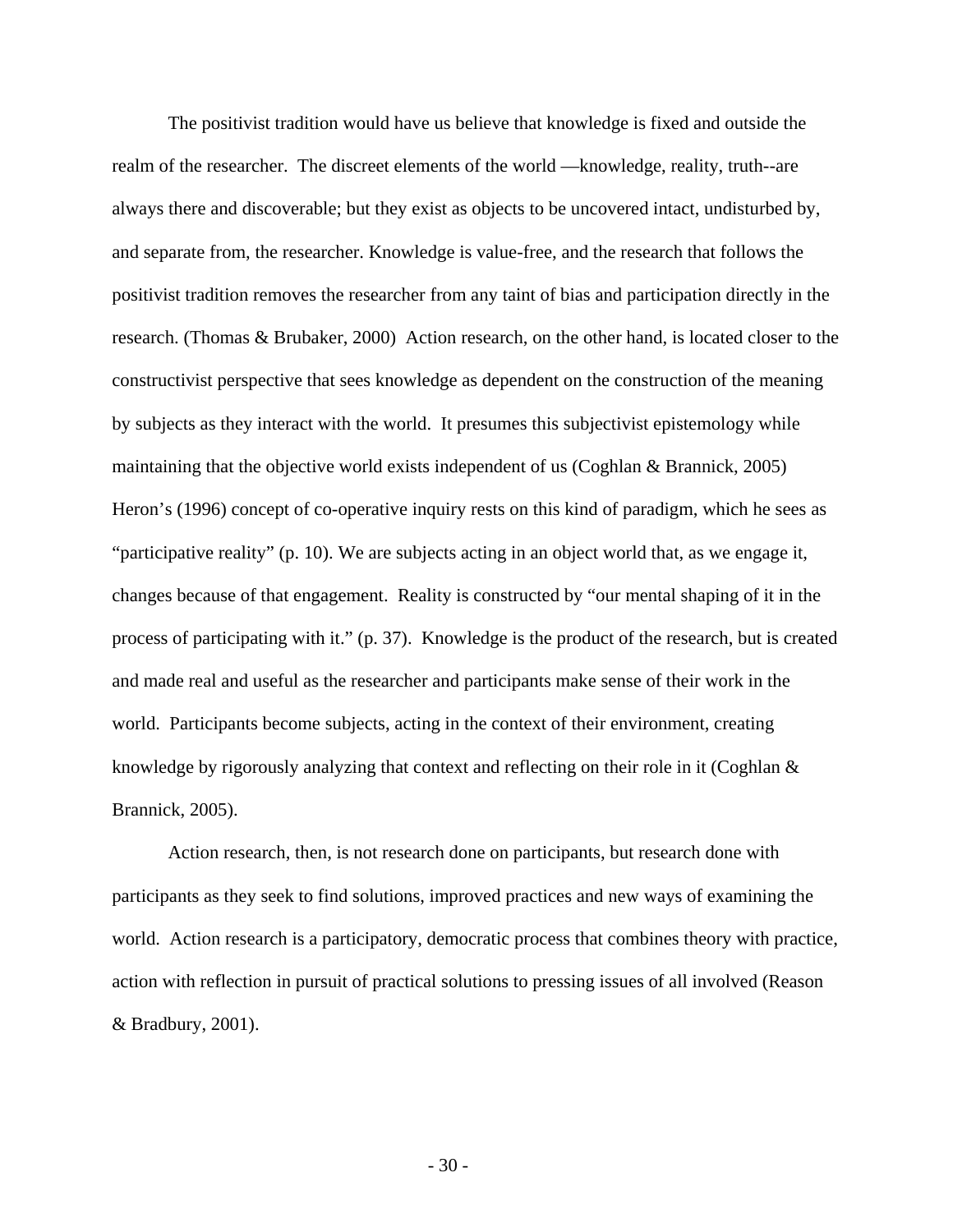# Summary

 This project weaved together the research strands described above and required new learning on the part of participating teachers and this researcher. Given the nature of the school, its students and the lack of success in their learning, the implementation of such a learnercentered concept as assessment for learning appears appropriate and necessary. Fully implementing such a program would require a second-order change in practice that obliges teachers to examine their own beliefs and assumptions about teaching. Learning theory indicates that each of us brought our own prior knowledge and experience to the project, and will need to connect knowledge of the tenets of assessment of learning with our own concepts of our daily practice. To succeed in producing new knowledge of practice, our team must become sufficiently collegial in order to critique our assumptions and examine our values through reflective dialogue. Successful school leaders create climates that support this kind of learning of teachers by supporting their efforts, providing feedback and encouraging reflection about their work. The process of action research—diagnosing and examining practice, planning for action, acting and evaluating the results of actions—provides a structure for this work of learning a new, promising strategy by engaged participants.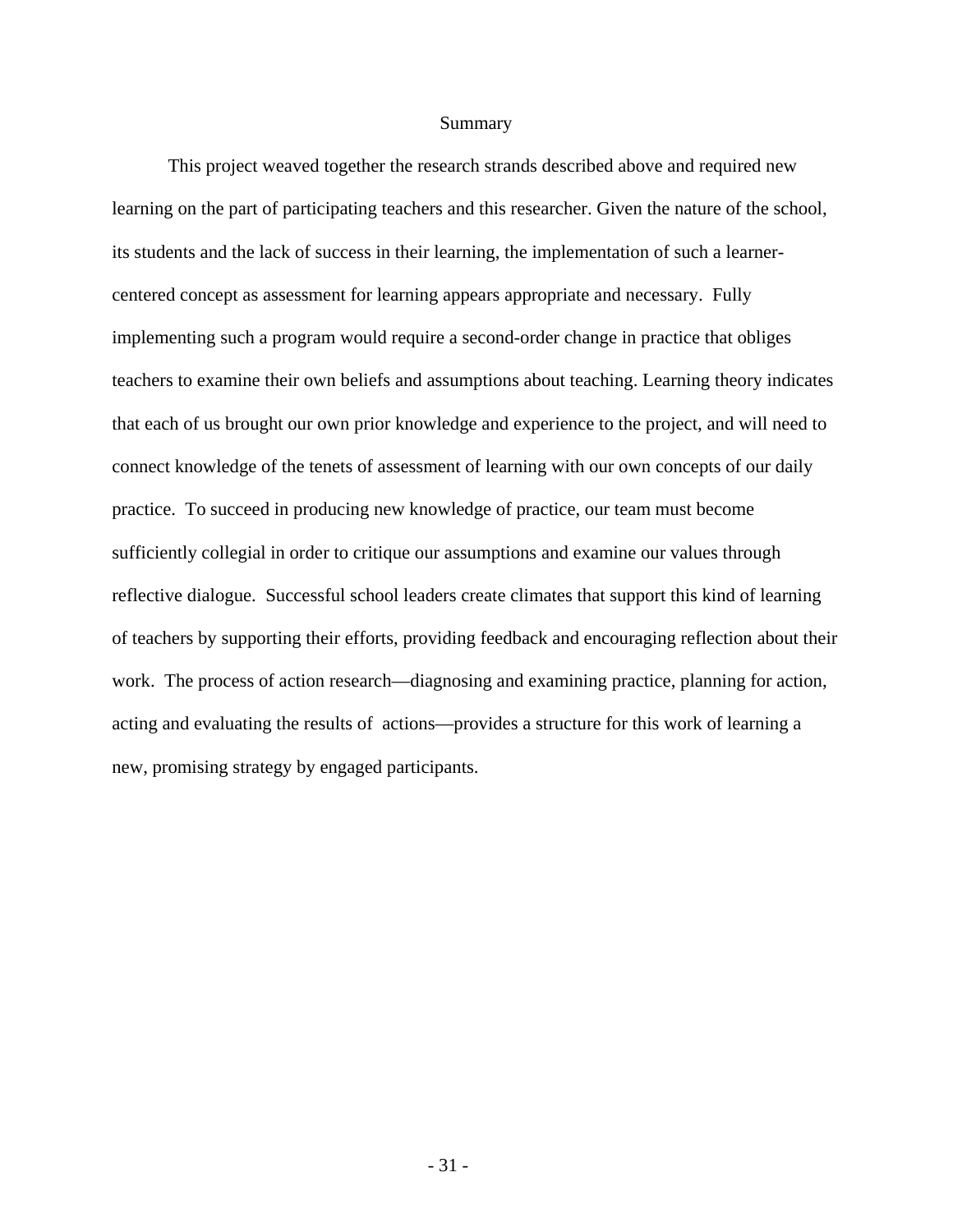### Chapter Three

# **METHODOLOGY**

 Standards, assessments and data-driven schools have become part of the language of schooling in the early  $21<sup>st</sup>$  century. Federal legislation requires schools and school districts to measure themselves against an ever-increasing goal until all students are proficient in communication arts and mathematics. Nationally, many minority students and many students growing up in poverty continue to produce measurable learning that does not keep pace with these standards, or with the progress of white and more affluent students. Students at Porter Elementary School have failed to produce scores that indicate successful learning as well.

 Assessment schemes provided by the Spencer School District and the state, and implemented at the school, have yet to produce significant improvement in achievement. While data have been generated by these schemes and analyzed by teachers and administrators at the school, students have not been involved in assessment other than as recipients of grades and test summaries. As the assistant principal of the school, I have sought a research-based means, program or strategy that would help teachers connect instructional assessments to learners in a profound, direct manner. Several teachers also expressed concern about the lack of connection between instruction and assessment, and that generating data for analysis alone did not have much impact on improving their students' learning. Assessment for learning promises a means to do just that: impact student learning by engaging each student through formative, classroom assessments (Stiggins, 2006). Coghlan & Brannick (2005) state that "action research is research *in* action ... that uses a scientific approach to study the resolution of important social or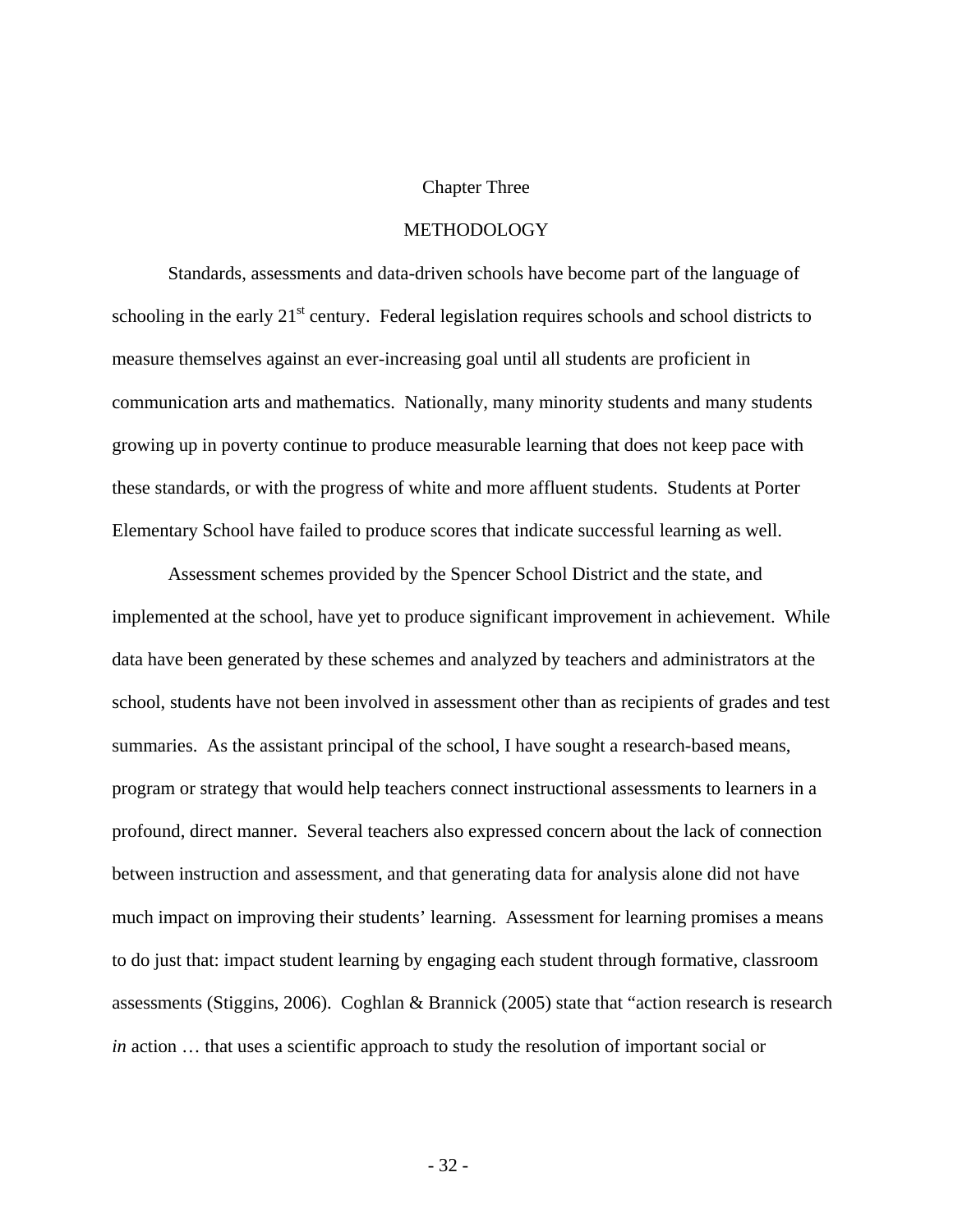organizational issues together with those who experience the issue directly" (p. 4). For this reason, I chose to utilize this approach for this study.

### Site Demographics

Porter Elementary school has a student population that is almost entirely African-American. Roughly half of our 560 students live in rent-subsidized apartment complexes and 52% (2005-06) receive free or reduced lunches**.** Because of earlier re-districting decisions, students residing in these apartment complexes are bused to my school daily, passing a nearby neighborhood school on the way. The other half of our student population lives in single family homes, condominiums and more expensive apartments near the school. This neighborhood appears to be a suburban, middle class area: two-car garage homes with mature trees, well kept lawns and landscaped surroundings. We also have a number of foster children, children with various learning disabilities and impairments, as well as a number of students with diagnosed psychological disorders.

 The Kindergarten through sixth grade school was organized around the traditional model of elementary schools, with four classrooms at each grade level and one teacher for each class teaching every subject except art, music and physical education. Class size varied from 18 students per classroom to as many as 25. All teachers were fully state-certified in their area of employment. The building, constructed in 1978, was originally an open-pod design. It was enlarged and renovated in 1998 to create a traditional classroom arrangement. This reconstruction provided the school with a computer lab, an expanded library, music and art classrooms as well as conference rooms and additional office space. Besides regular classroom teachers, the school included special education teachers for students who require additional support, and teachers for two classes of more severely disabled students. A full time speech

- 33 -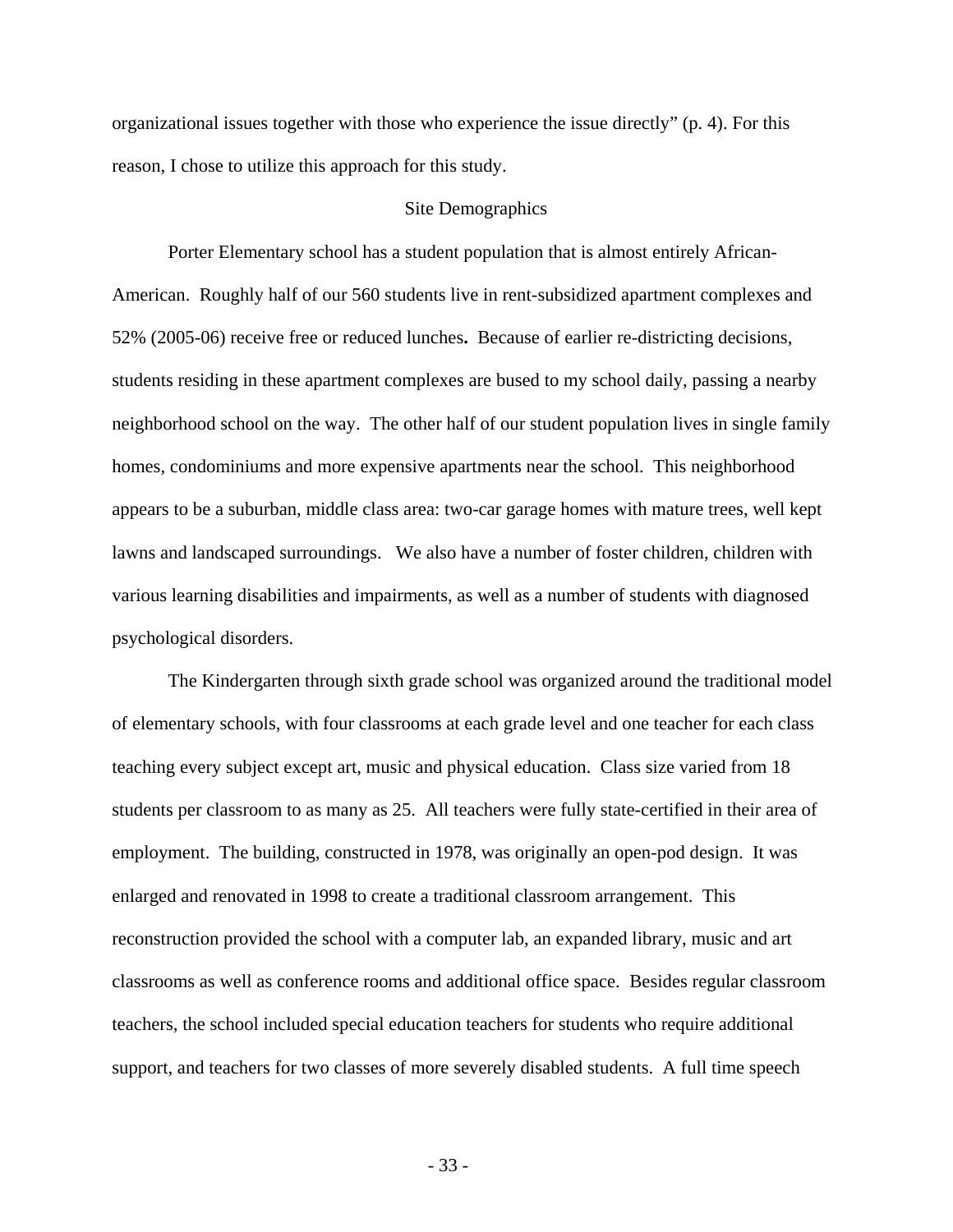pathologist, as well as physical and occupational therapists served the needs of the students. The school has two full-time guidance counselors and a social worker, all of whom were available to students and their families.

 Several years ago, I created a building schedule for the school day around the tenets of the Balanced Literacy model. Two hour uninterrupted periods of time were made available for reading and writing instruction at every grade level. Planning time for teachers has been arranged so that grade level teams have common planning time for one hour on each of four days per week.

# Participants

 Four teachers at my school, two from sixth grade and two from fifth grade volunteered to be part of this study. Each was involved the previous school year in developing and using a scoring guide that could be used to inform their instruction and provide students with a target of what counted as success. Each of the four readily agreed to be part of this project. Each expressed to me privately that the assessments imposed by the state, the district or the principal did not sufficiently inform their work. To prevent the possibility of coercion or reprisal that my role as assistant principal might suggest, none of the teachers received formative or summative evaluations from me. Rather, their work was supervised by the building principal. The teacher/participants were made aware that they could withdraw from the project at any time, and that their identities would be concealed, by use of pseudonyms, from readers.

 Alice is a Caucasian single female fifth grade teacher who has taught at Porter for three years. Previously, she taught at this grade level in another urban setting with a similar minority and socio-economic community. She has proven to be a valuable resource to the school,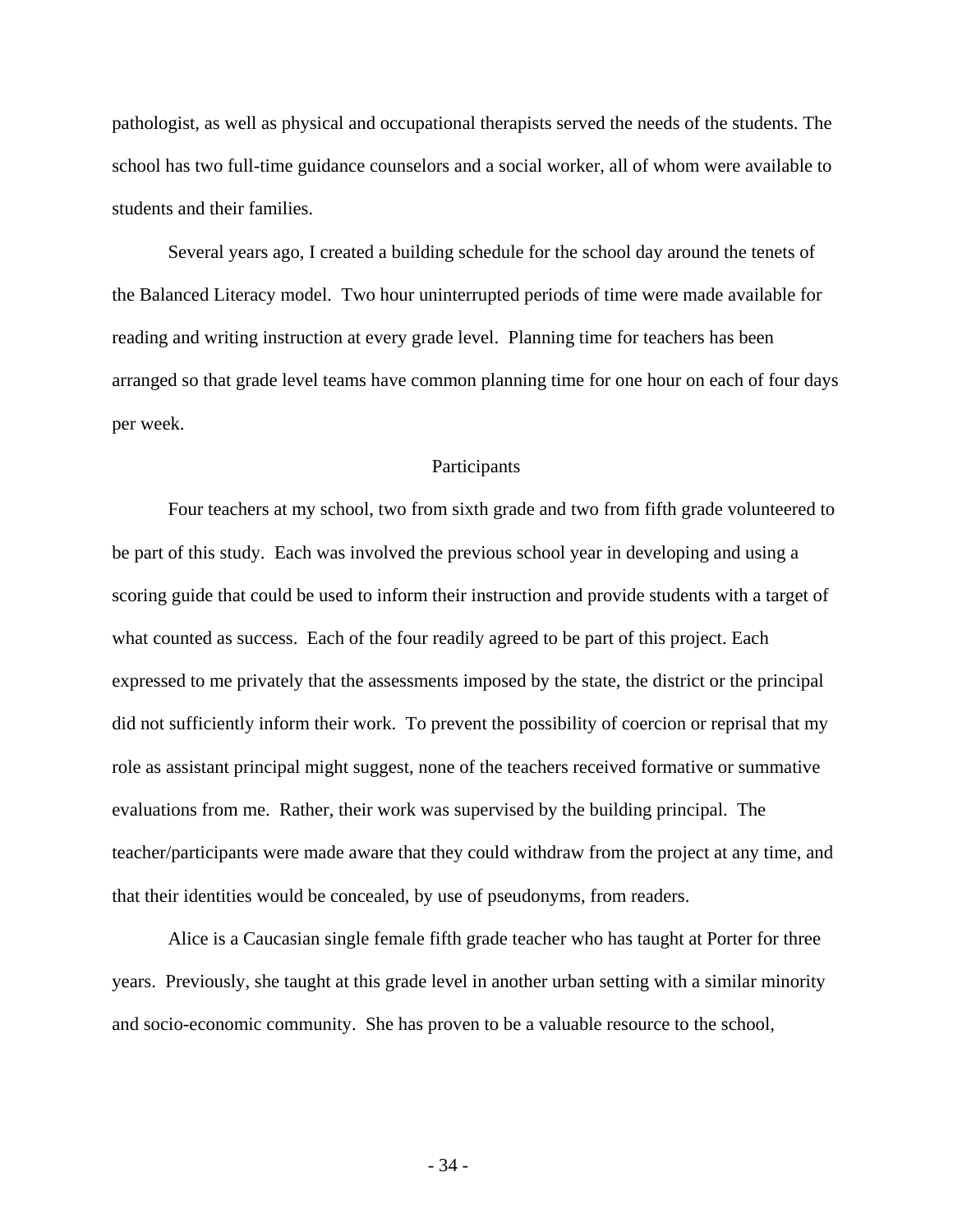providing a bully prevention program with detailed strategies and volunteering for additional duties when the school's instructional specialist was absent for extended periods.

Betty is an African-American  $5<sup>th</sup>$  grade teacher with grown children. For 20 years she taught in the city schools, dealing with children more impoverished than ours. When she moved to a neighborhood near our school, she applied in our district and we were happy to ask her to join our school. While not as active in the school community as Alice, Betty has created positive personal relationships with students and parents, and has challenged students with engaging lessons.

Cathy is a Caucasian  $6<sup>th</sup>$  grade teacher, a veteran with 20 years in the district. During her career, she has taught in several grade levels and served as one of the district's technology trainers, teaching teachers how to use the district's first generation of desk top computers. Despite her years in the profession (and with her retirement on the horizon), Cathy is eager to try new means of engaging students in their own learning.

 Denise is also a Caucasian, a veteran of 15 years, all of it spent at Porter School. She has taught summer school and raised a daughter as a single parent. She is a diligent worker, running the school's science fair and volunteering for a variety of other school activities. She, too, is interested in creating a more substantial connection to her students and them to their learning.

### Researcher as participant

 I have served as the assistant principal at the school for five years, and have worked at other district schools for a total of 15 years, all as assistant principal. I have been a teacher or administrator in schools since 1977. My first teaching position was in a small rural district with 200 students Kindergarten through  $12<sup>th</sup>$  Grade; I taught 21 fifth and sixth graders. Since then, I have taught in American Samoa, Genoa, Italy and St. Louis County, Missouri. I have been a

- 35 -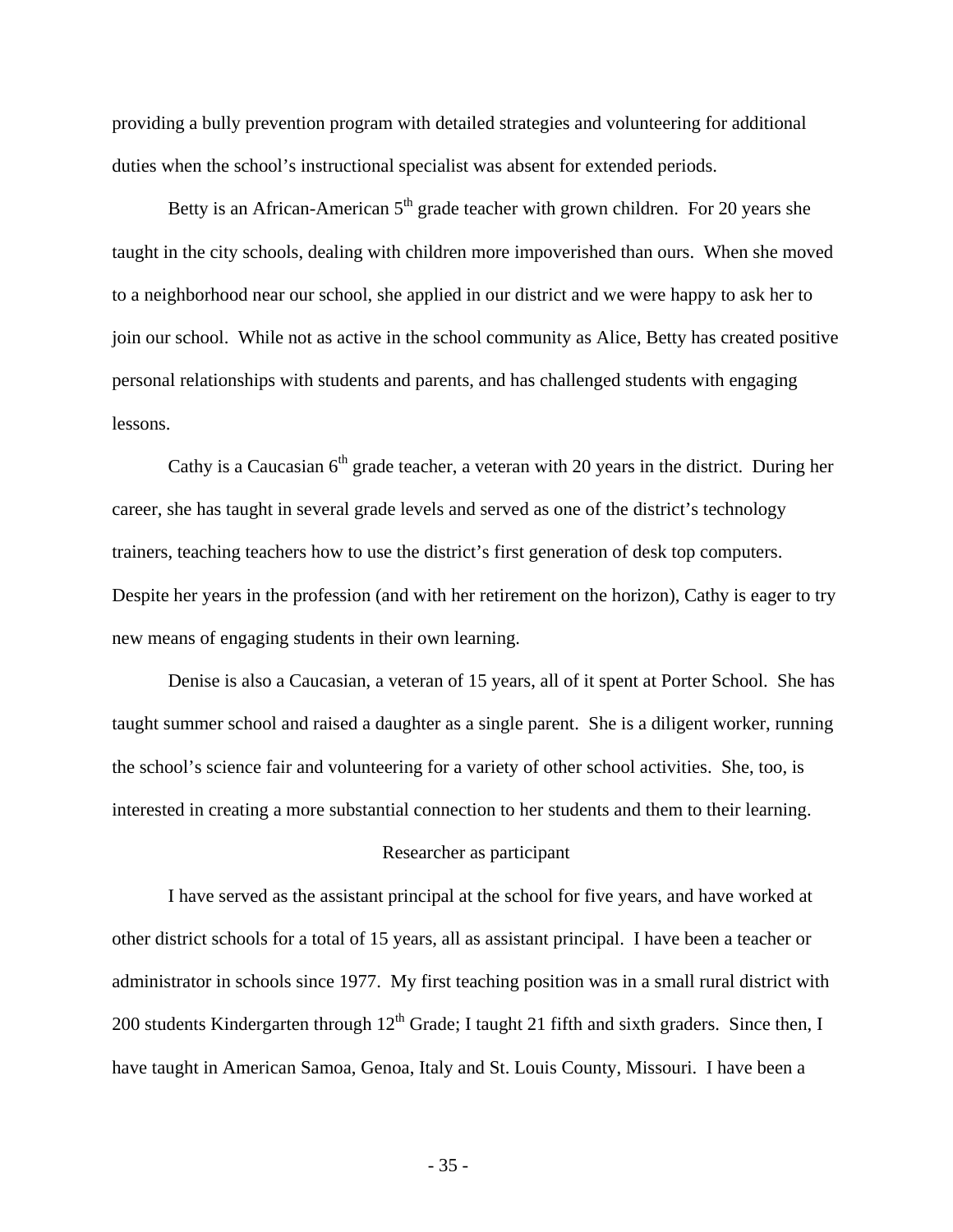small town elementary school principal, and worked for two years in the state department of education.

 Over the years, I have worked with children who came to school with varying degrees of expectations for themselves. For many of my successful students, school was a means to an end, and education was a tool that allowed students access to the opportunities America provides. Their parents, whether black or white, rich or poor, single or married, had used schooling to further their own goals, and they expected their children to do the same. Many other students who came from less successful households brought less in the way of expectations about how schooling could benefit their lives in material ways. Generally, they seemed to doubt their own capacities, as well. Yet, all of these students come to school with talents, gifts and intelligences that, if engaged, nurtured and encouraged, could be employed to provide access to any number of possibilities. My interest in this study and working with these teachers emanated from these experiences and these children I have witnessed.

 In observing and working with the staff at the school for these past five years, I have witnessed the move to a standards-based curriculum and additional assessment schemes, but also the lack of a direct connection between the assessments and our students. During the previous school year, I had worked with three of these teachers, Betty, Cathy and Denise, to develop a scoring guide they could use to score expository paragraphs that students wrote in science and social studies. Students were provided with the rubric and worked through models of successful writing before completing their first independent assignments. The teachers and students then used the rubric as a tool for formative assessments throughout the year to guide writing and writing instruction. Later in the year, Alice asked me to model the process in her room, and she, too, began using the scoring guide and expository writing assignments. Each teacher found the

- 36 -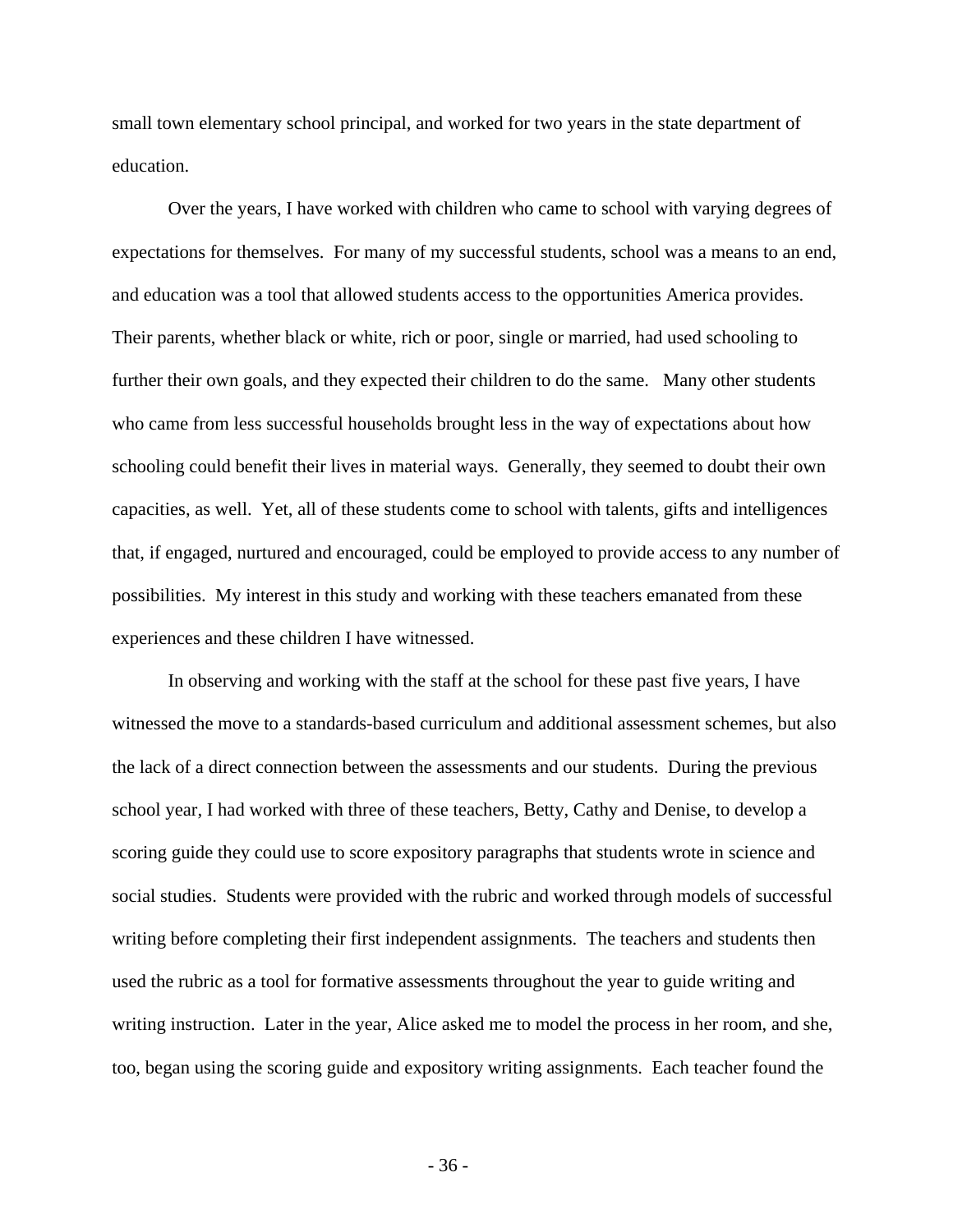practice informative and each indicated that their students benefited from its use. After seeing Dr. Stiggins' presentation at the Powerful Learning Conference, February 7, 2006, I purchased the materials available there and brought them back to share with the four teachers. Each agreed to join me as a participant in a study group that would investigate and practice the principles of assessment for learning. I explained that I would provide information, support and facilitation of conversation, but that my primary function would be to observe and record our collaboration and their resulting practice as teachers.

## Application of Action Research

 As stated in Chapter Two, action research is research that employs a repeating spiral of gathering and analyzing data, planning and taking action in the interest of solving a problem or improving a condition or practice, then evaluating the effectiveness of the action to inform further planning and action (Coghlan & Brannick, 2005). In this study, the cycles of action research were employed to construct knowledge about how teachers change their instructional outlook as they engage the principles of assessment for learning. This implementation of these principles continued through two six-week cycles of diagnosing, planning, acting and evaluating the results of our actions. Since this was a participative project that involved the work of several teachers in addition to me, it was impossible to predict the direction and implementation of actions for the second cycle. For the first cycle, the stages of this action research project could be predicted and are described below.

### *Diagnosis*

 Diagnosis involves the naming of issues to study in a collaborative, shared manner (Coghlan & Brannick, 2005). This project began by studying the principles of assessment for learning, then diagnosing the state of practice of student assessment in each teacher's classroom,

- 37 -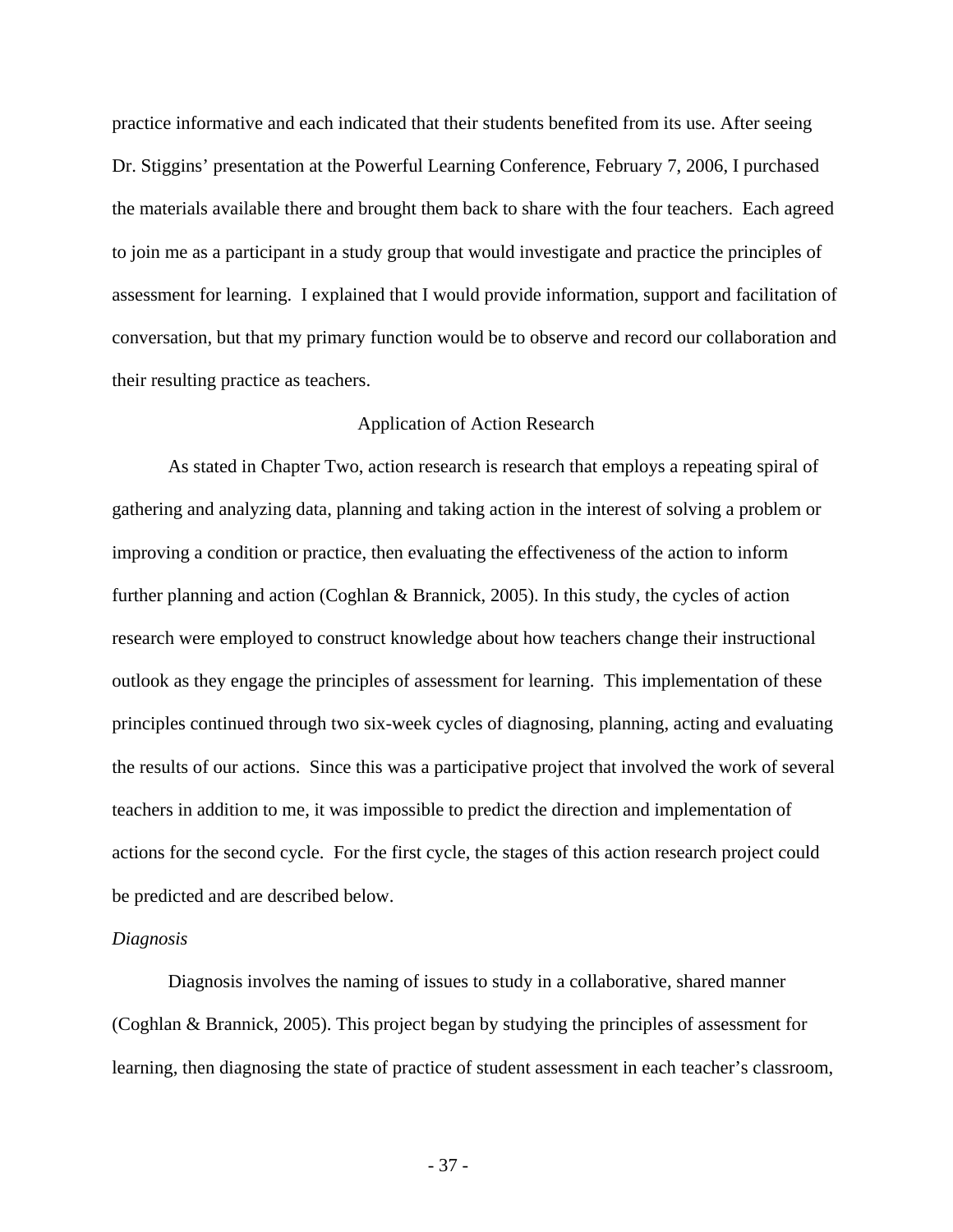discerning to what extent each teacher employed one or more of the principles. That is, how do students make sense of their own learning and how does each teacher help her students do so? This shared self-evaluation on each teacher's part required a collegial climate of trust and respect.

### *Planni*ng

 The planning stage of the cycle followed from our discussions and conversations in the diagnosis stage (Coghlan & Brannick, 2005). The teachers planned their own implementation of assessment for learning principles in one or more subject areas. Here, I expected to draw on our previous work in developing a simple scoring guide for expository writing. However, the actual planning of lessons and units of study with assessments that students can readily access was left to the individual teachers. .

### *Acting*

 Likewise, the real action in which these teachers engage their students could not be foretold. While I expected teachers to work through the planning and practice stages as colleagues, sharing their ideas and issues, I also expected some divergence in actual lessons and lesson plans (Heron, 1996).

### *Evaluating*

 The concluding activity of this first cycle wasto examine the data such practice will generate, as well as other data, and evaluate the results of our efforts. This required some study and reflection on everyone's part and will test the strength of our collaboration.

 The team engaged in an off-cycle period of data gathering, reflection, and planning before beginning the second cycle of inquiry. I expected our reflections and discussions to produce new directions for the use of formative, learner-centered assessment. However, the

- 38 -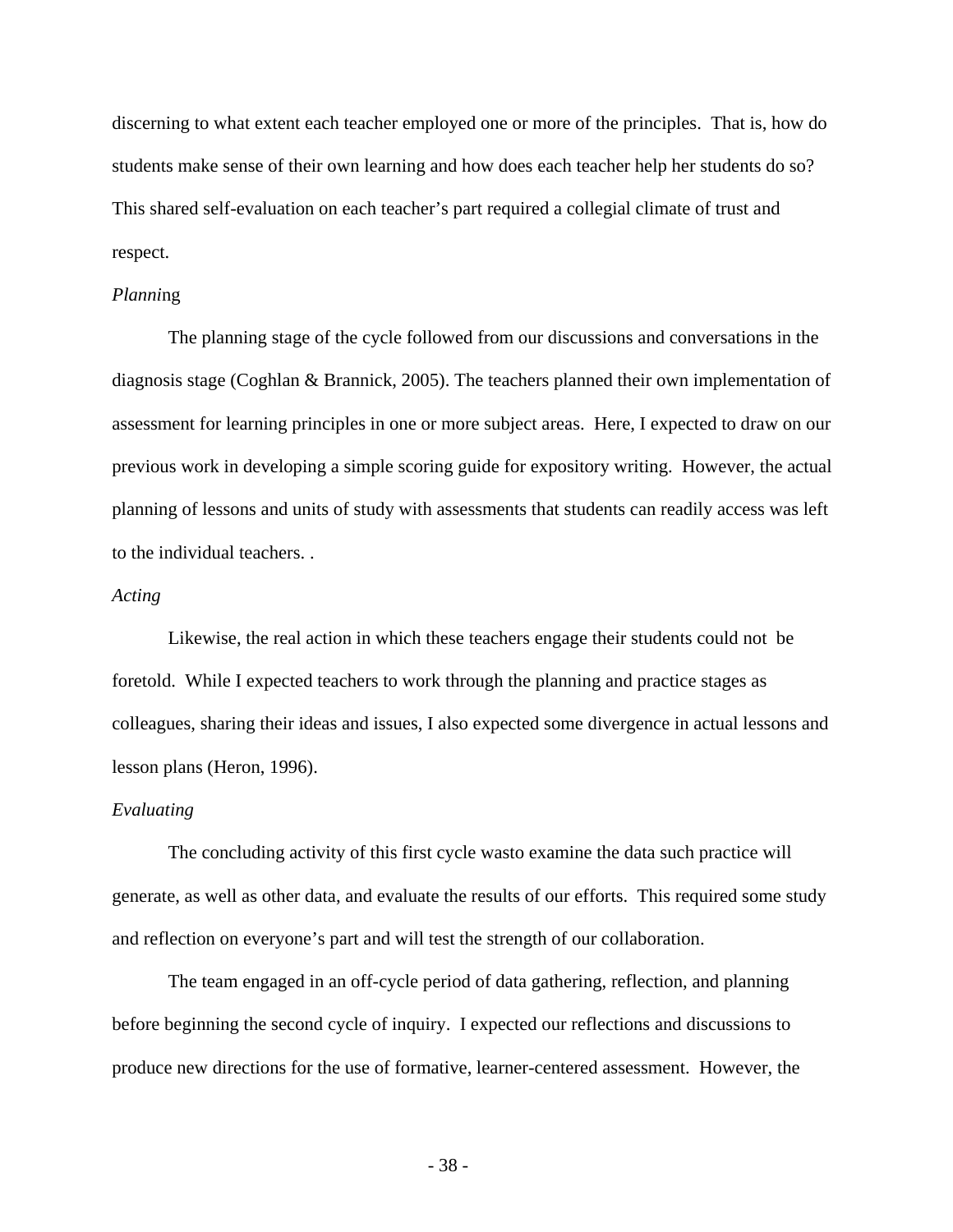nature of action research gave us the freedom to determine for ourselves those new directions; hence, I could not predict the specific nature of these efforts.

 The second six week cycle continued as the first, with our diagnosis and planning during the off-cycle period leading to the actions of the second cycle, which gives rise to data generation and then analysis, evaluation and reflection. At the conclusion of this second cycle, I interviewed teachers to determine their thoughts and feelings about the project, and how the experience has changed their methods and perspective about teaching. Data were collected throughout the project in the form of journal writing, on a website or "blog" that was established for teachers to share issues and ideas, and in field notes in which I recorded my observations of classroom activities. Consequently, data emerged throughout the project.

Data Collection through Observations, Meetings and Conversations

 During the diagnosing and planning stages of this action research process, our interactions necessarily took place in meetings. These meetings were audio-recorded and transcribed, and the transcriptions analyzed. As we moved into the action stage in which teachers test out their plans, I observed each teacher to note progress and serve as another set of eyes and ears for the teacher to consult. Consequently, conversations ensued. These conversations were recorded and transcribed for purposes of data collection as well.

### Data Collection through a Website

 The work of teachers is busy, extremely interpersonal and difficult under the best of circumstances. At Porter School, with its high number of low performing students and high free and reduced lunch population, teacher time is at a premium. To facilitate the process of our common efforts and to keep each other informed, without the necessity of meeting together beyond the formal diagnosing, planning and evaluation meetings, I established a specific kind of

- 39 -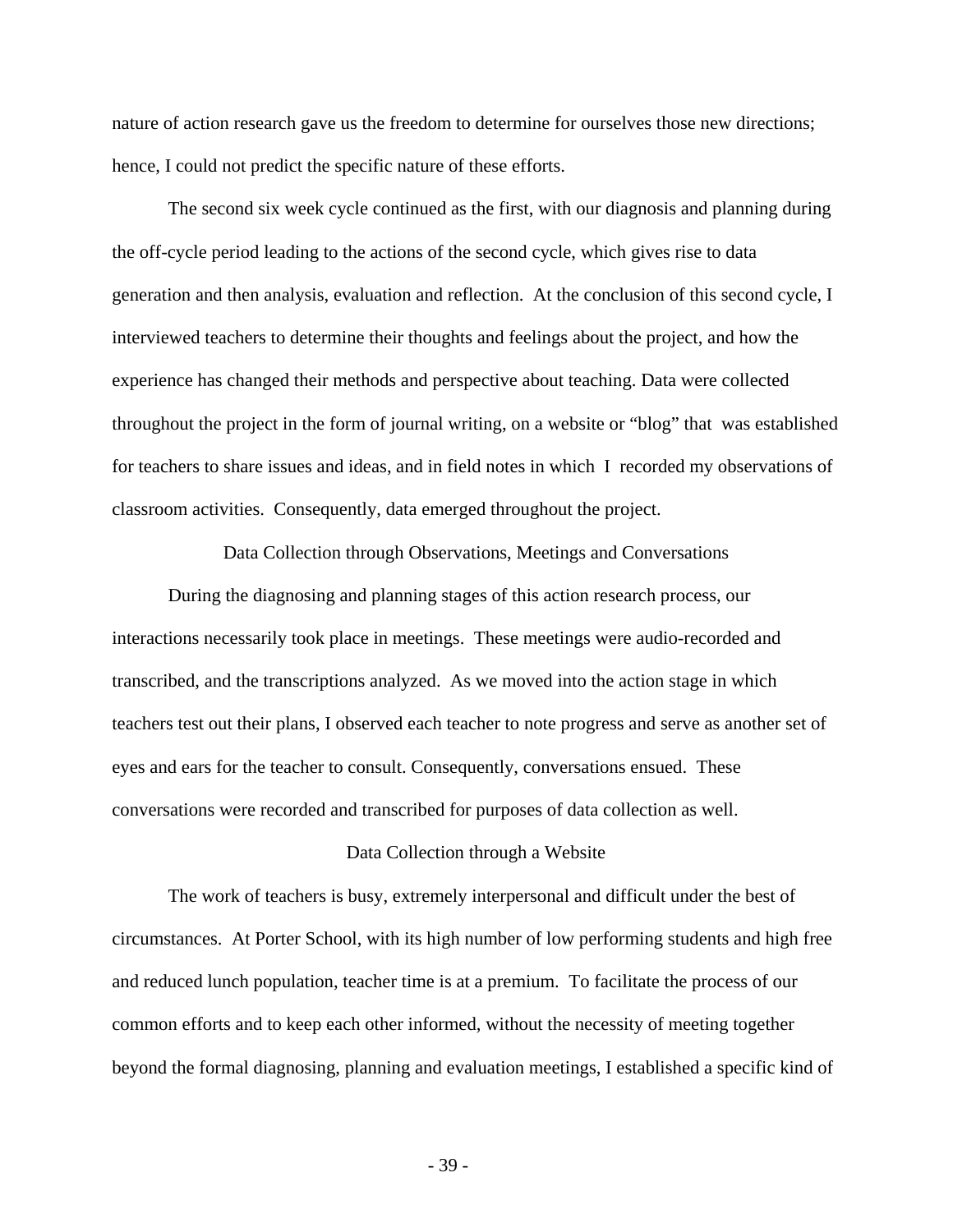website commonly known as a blog, where we could communicate our thoughts, concerns and issues. The Spencer District has provided us each with laptop computers and a secure network connection. By this means, we were able to share our common work, and preserve a record of that sharing for purposes of data collection.

### Data Collection through Journals

 Journal keeping is a means of developing and refining reflective skills (Coghlan & Brannick, 2005). Each participant and I reflected, keeping track of our thoughts and feelings about what we have done and observed in this project. Such writing recorded the experience of key events in the course of the project before time had altered our perceptions of those events (Heron, 1996; Coghlan & Brannick, 2005). Each of us brought our own perceptions and knowledge to the project and each of us experienced the day to day work of the project in our own way. We were behooved to observe carefully and record our memories of experience, since memory is the primary source of data generation (Heron, 1996). My journal writing also included my field notes of classroom observations of teacher practice and notes from our meetings (Boglan & Biklen, 1998). Each of the teacher/participants agreed to write and maintain a journal of her perceptions and thoughts for the purpose of data generation. I collected all the journals at the conclusion of the project, read and analyze the writings for common themes to emerge. Before the conclusion of the project, the teacher/participant journals were returned to them. Throughout the entire process, my own reflections, as recorded in my journal, addressed how I have altered my practice of coaching, supporting and facilitating learning in my organization.

 The teachers involved were veteran educators with considerable tacit knowledge to bring to this project. Reflecting on that tacit knowledge to make it explicit and available for critique

 $-40-$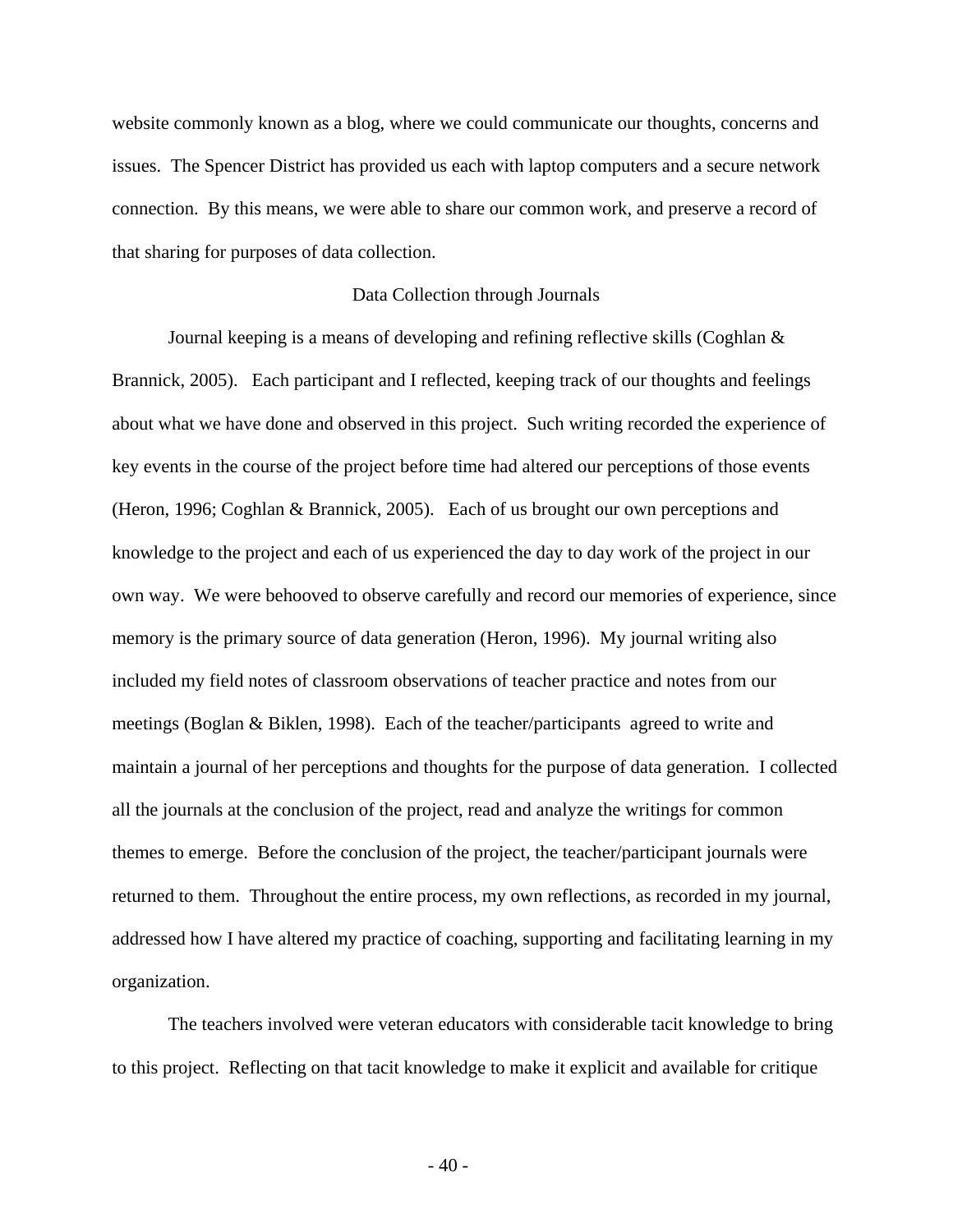was central to the purpose of this project (Nonaka & Takeuchi, 1995). Hence, while reflection and analysis took place during the period between action cycles, and point to new actions or strategies for the second cycle, examination of our work will be continuous, unbroken cycle of reflection and action (Heron, 1996; Reason & Bradbury, 2001). Since our data came from memory we each needed to "pay heed moment to moment to our continuous participatory, creative, ever-changing emphatic and unrestricted perceptual transaction with the world" (Heron, 1996, p. 117).

#### Data Collection through Interviews

 At the conclusion of the second cycle of the project, I interviewed each teacher, seeking to elicit reflections on how we have each altered our respective practice. For me, this was an opportunity to gain feedback about my own efforts and how they could be improved and enhanced as I work with teachers. For the teachers, this interview was a private, guided reflection on their own work and how the project has affected their practice.

### Analysis of Data

 Through this process of journal writing, website entries, observations and final interviews, data regarding the effectiveness of this project and the effectiveness of my facilitation was generated. Action research is by nature about action and reflection. As the data of observations, meetings, blog entries and journal writing accumulates, analysis began. The first step in analysis was to organize the data into a framework that reveals basic patterns. As the teacher participants and I discussed and reflected on our work in learning, planning and implementing the principles of assessment for learning, I reviewed these patterns to determine their validity as constructs. These patterns were then be categorized as codes, or families of data. The data were examined repeatedly to sort previously unmarked information into the categories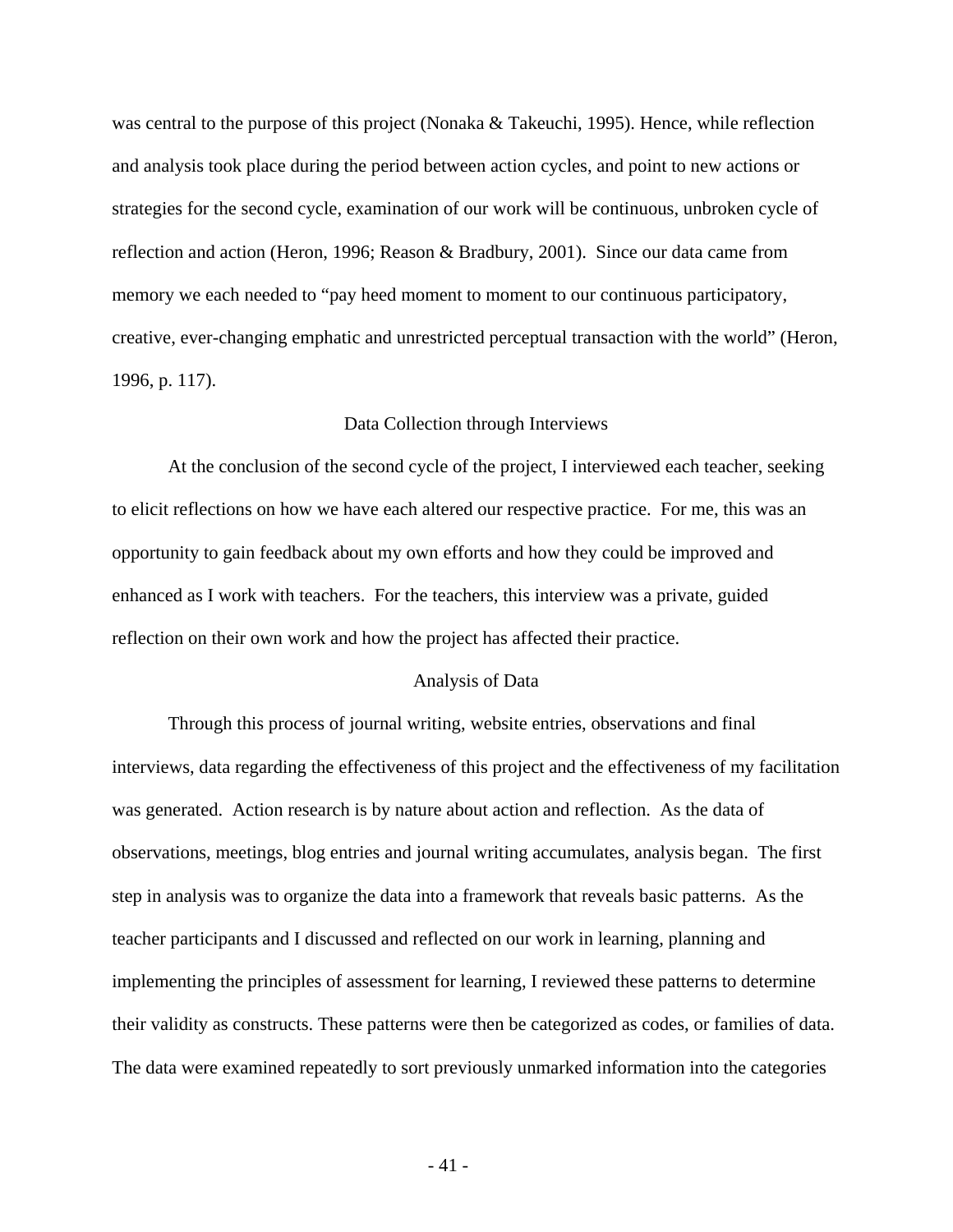(Boglan & Biklen, 1998). My analyses of the data were guided by searching for answers to these research questions:

1. How, and to what extent, do teachers use assessment data and make sense of assessment strategies to inform teaching and improve learning?

2. What insights have I gained about my role as an instructional leader and action researcher?

## **Trustworthiness**

 To have value for others, all research activities must be trustworthy. Do the methods employed honestly describe the events they purport to describe (White, 1994; Reason & Bradbury, 2001; Herr& Anderson, 2005)? This question presumes an understanding of what counts as true and real. Research conducted in the positivist tradition, for instance, conceptualizes ideas of validity in the criteria of objectiveness and representation. That is, the research is free of the bias of the researcher and the sample studied accurately represents the general population. Assertions derived from the researchers' findings can then be generalized (Thomas & Brubaker, 2000).

 Action research sees knowledge as a construction of its participants and has its own issues with criteria for determining validity (Heron, 1996**;** Reason & Bradbury, 2001). Herr and Anderson (2005) suggest a means of considering the issue of validity. They argue that action researchers generally

> agree on the following goals: (a) the generation of new knowledge, (b) the achievement of action-oriented outcomes, (c) the education of both researcher and participants, (d) results that are relevant to the local setting, and (e) a sound and appropriate methodology. (p. 54)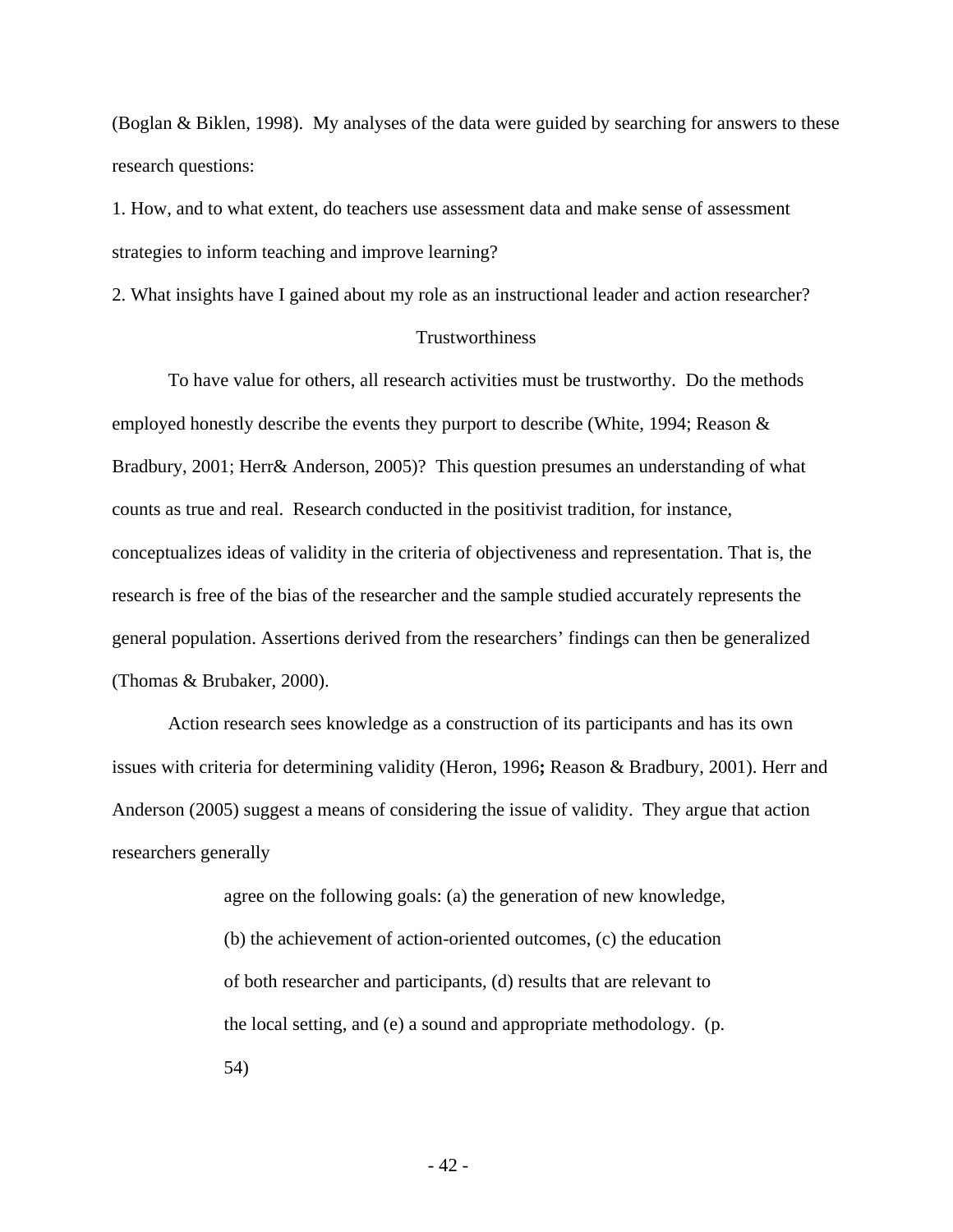Each of these goals requires a certain kind of quality or validity criteria, and each indicates a question that can only be answered after the research is written, but each is interrelated. Dialogic validity refers to the engagement of others to verify the generation of new knowledge, but new knowledge is not generated without democratic validity that refers to the extent to which collaboration is manifested. As the learning team members proceeded through the project, collaboratively diagnosing, planning, acting and evaluating our work, we generated data that pointed to further analysis (Herr & Anderson, 2005).

 This data generation and ongoing analysis also caused us to reframe the questions and pose new problems to be solved as a team. Similarly, outcomes of the research which lead to a resolution of a problem are valid, but are not likely to happen unless this process of reframing problems and issues has validity. Therefore, our collaboration as colleagues was continually reaffirmed throughout the project. Finally, the four teachers and I expect to learn and to refocus our professional efforts because of this project; the extent to which we do so is a measure of catalytic validity (Herr & Anderson, 2005).

 My project was valid to the extent to that we produced new or verifying knowledge about how to improve assessment practices to serve our students (the team's focus of study) and about how teachers' perceptions of their work as educators change as they practice the strategies of assessment for learning and how I have facilitated their work (my focus of study). This learning was limited to the extent that participation in our collegial relationship allowed us to pay "extraordinary heed" (Heron, 1996, p. 117) to the issues we confront and challenge our own "uncritical subjectivities" (Heron, 1996, p. 145-147). Validity became intertwined with the process of our collaboration, the recorded evidence of our individual and mutual growth, and the products of our study.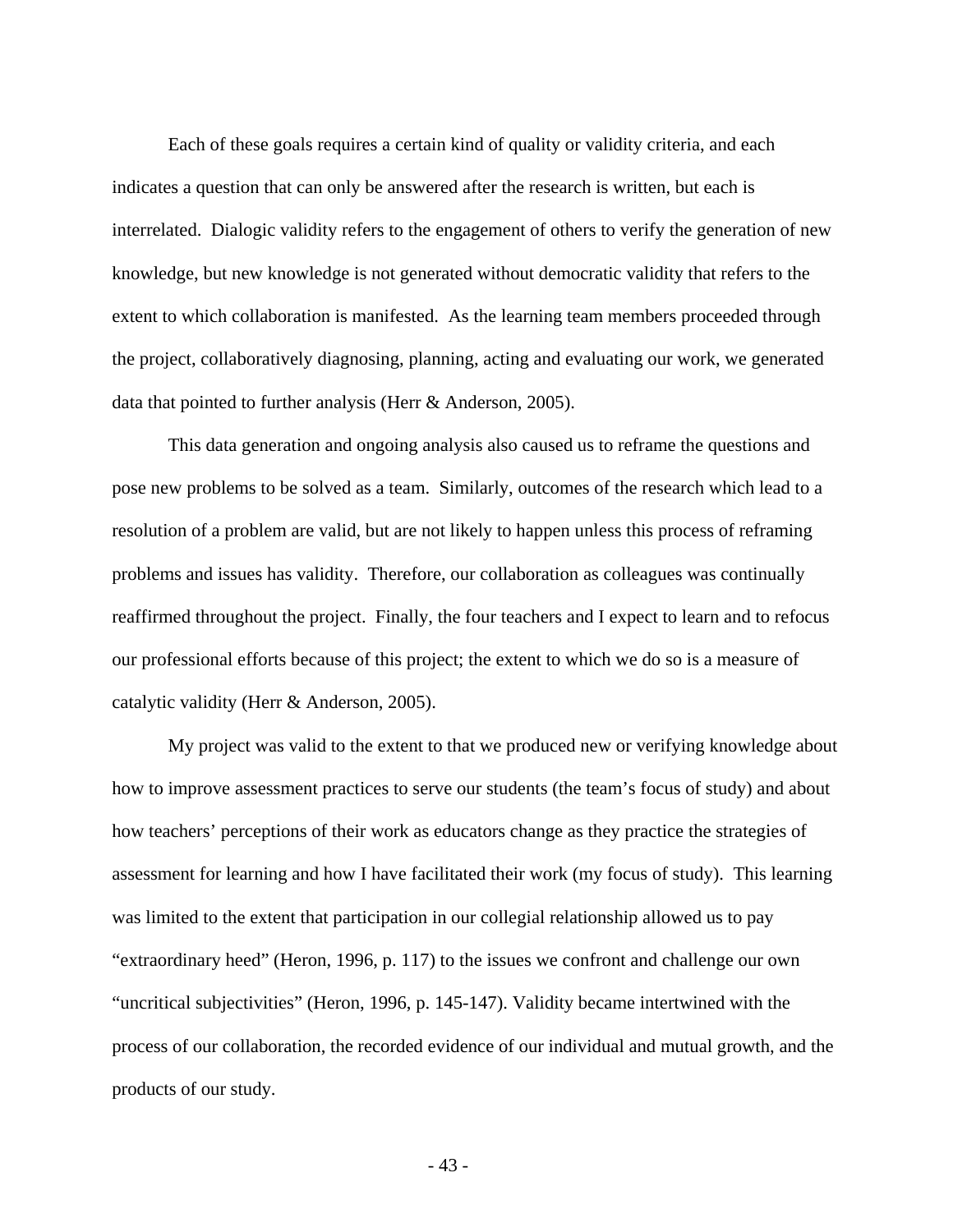#### Chapter Four

# FINDINGS

 Two cycles of action research were employed to examine how teachers use assessment data directly with students to enhance learning. Through this examination, I also wanted to learn how my own leadership could be brought to encourage the learning of teachers. The subject matter of this learning project came from *Classroom Assessment for Student Learning* (Stiggins, Arter, Chappuis & Chappuis, 2004). As compared with various summative assessment techniques, mandates and legislated requirements that produce information for policy makers and administrators and eventually teachers, classroom assessment *for* learning, CASL, concerns itself with the student and teacher as educational decision-makers. The basic tenets of assessment for learning are discussed in Chapter Two. Assessment for learning focuses on five keys to quality classroom assessment:

- 1. Clear purposes
- 2. Clear learning targets
- 3. Sound assessment design
- 4. Effective communication of results
- 5. Student involvement (Stiggins et al., 2004).

 To accomplish these five key components of an effective classroom instruction model, the participating teachers studied the recommended seven strategies (Stiggins et al, 2004). These strategies include providing a clear and understandable learning target for student learning (strategy one) and the use of good and poor examples of anonymous student work to provide students with clear pictures of what counts as success in terms of any one target (strategy two). A scoring guide or rubric is a tactic frequently employed to provide a clear picture, for instance, of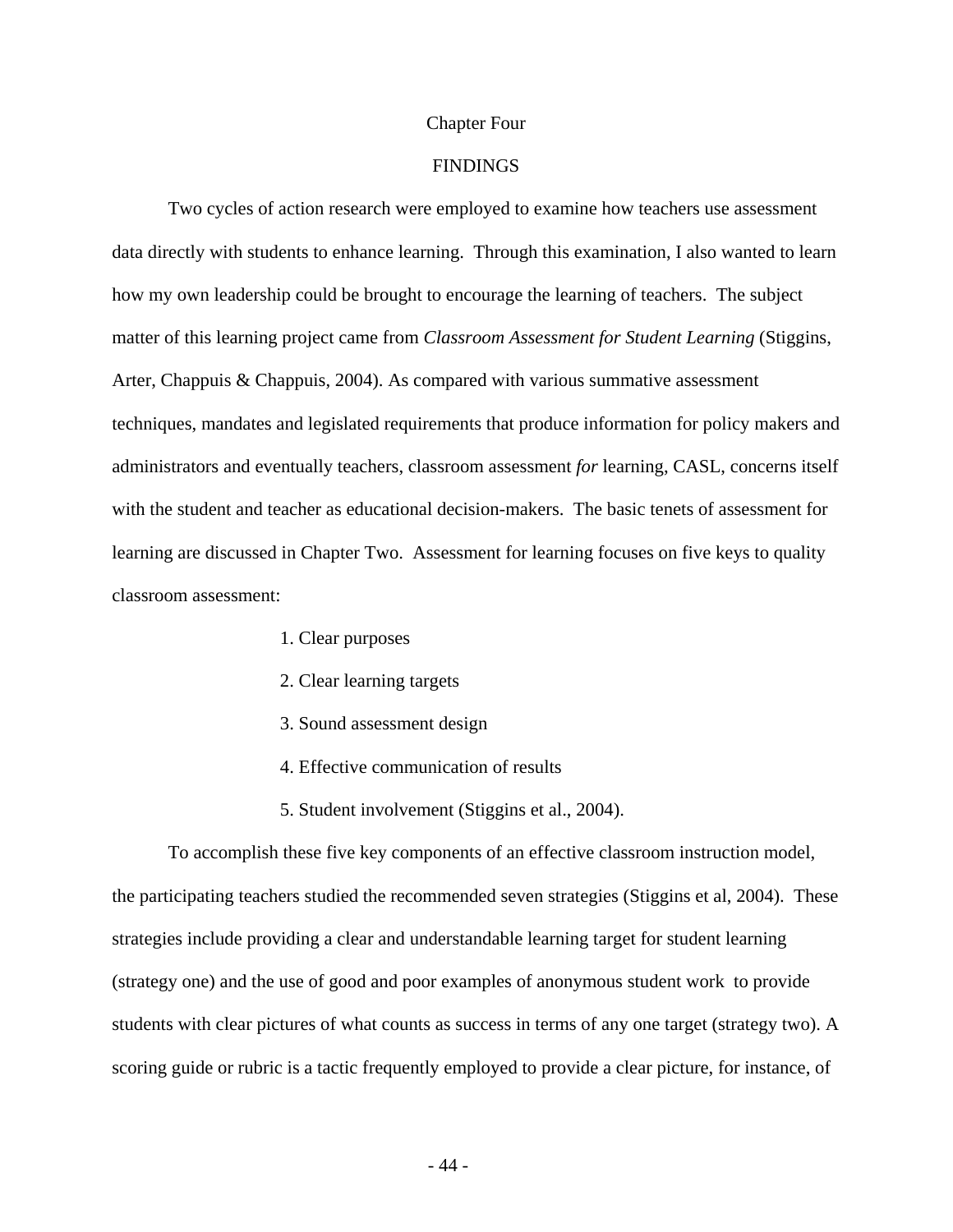a detailed expectation. The third strategy involves providing students with descriptive feedback which students then use to complete or enhance their learning. In this strategy, the rubric plays a role of providing that descriptive feedback. As teachers practice these first three strategies the next becomes obvious. Students become involved in tracking their own progress and learn to self-assess and set goals for themselves (strategy four). Focusing lessons on one aspect of quality at a time (strategy five) allows teachers to focus their feedback and narrow the volume of that feedback for students. Likewise, students learn to focus their revision on one element at a time (strategy six). Finally, the classroom assessment for learning process expects students to reflect on their learning and monitor their own progress. The meetings, conversations and reflections described below form the record for how each of the participants practiced these strategies, and in so doing expanded their own repertoire of teaching skills. They also document how my own efforts at leading the group impacted that learning.

 Classroom assessment for learning served as the content that the participating teachers explored as their part of this project. Their tasks were to diagnose their own use of assessment in instruction and how they and their students make use of assessment data, plan and prepare lessons that reflected the seven strategies, and then evaluate their work. Through this process we planned to meet weekly to report progress, pose questions and review the text. As I will describe below, while each participating teacher experienced the learning of this assessment program similarly and practiced at least some of the seven strategies, the participants' learning varied in the depth and rate.

#### Application of Action Research

 As stated in Chapter Two, action research is research that employs a repeating sequence of gathering and analyzing data about an issue or problem, planning and taking action in the

- 45 -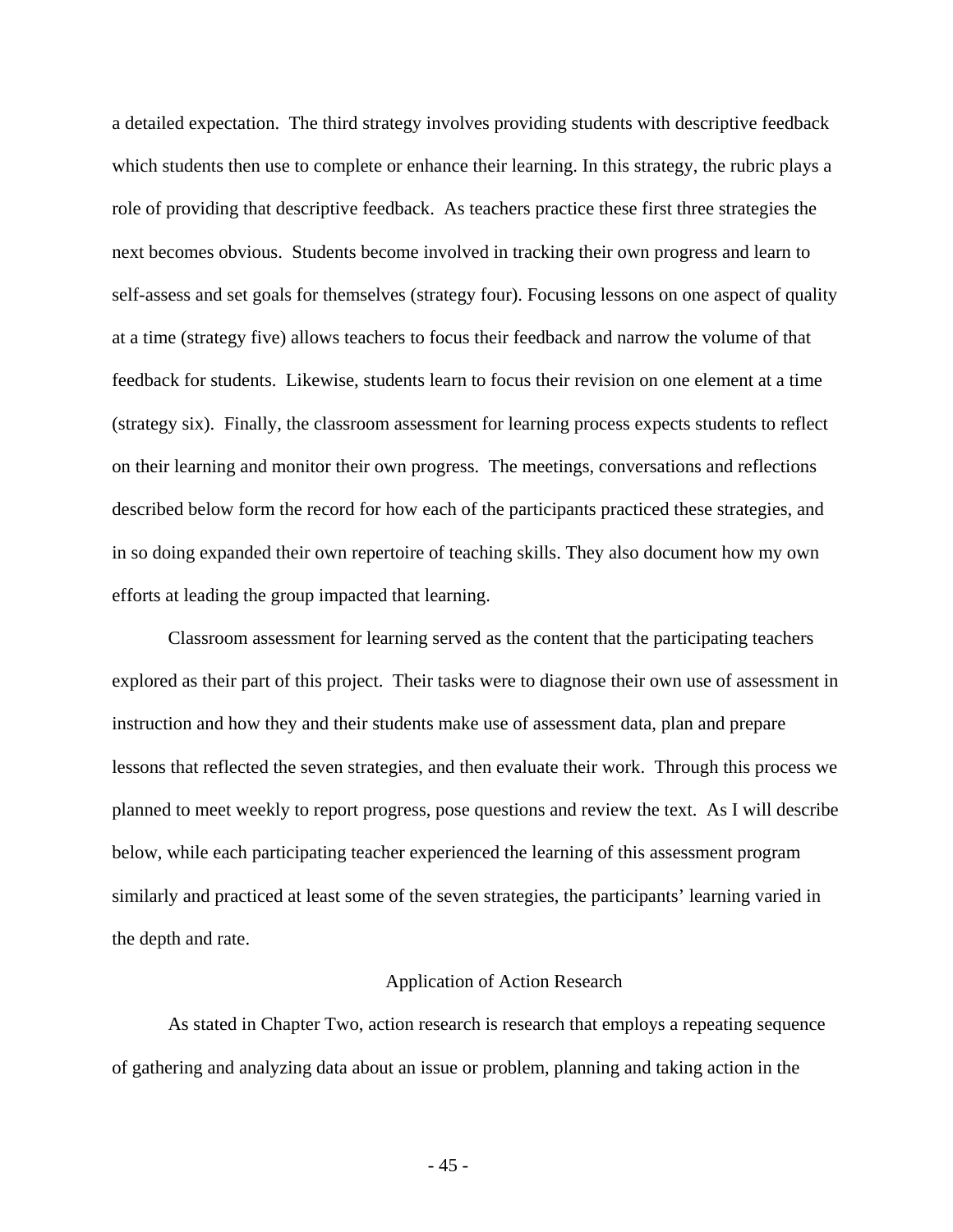interest of solving that problem, then evaluating the effectiveness of that action to inform further planning and action (Coghlan & Brannick, 2005). In this study, four participating teachers studied and practiced the seven strategies described above to improve the learning of students in their respective classrooms. This implementation of these principles began just before Winter Vacation, 2006, with an organizational meeting to set meeting times and discuss the project. Regular meetings were held December 21, 2006, January 10 and 17, and February 2 and 7, 2007, during the first cycle of diagnosing, planning, acting and evaluating the results of our actions.

# Limitations of Data Collections

At the beginning of the project, I had expected to gather data from several sources: transcripts of our meetings, observations of classroom instruction and conversations about those observations, journal writing from the participants and myself, and a website, commonly called a 'blog' specifically arranged to use as a means of communicating with each other. As the project proceeded, it became apparent that I was the only one using the 'blog.' Indeed, only Alice wrote a response [\(http://assessment-for-learning-at-porter.blogspot.com/](http://assessment-for-learning-at-porter.blogspot.com/) January 10, 2007). I also used emails as a means of communicating with the participating teachers, and this became a source of data as well.

The journals proved somewhat more useful, but here again, did not provide the wealth of data I had anticipated. The participating teachers, like classroom teachers in every elementary school, were busy people and proved to have little time to write. As will be noted throughout the rest of this chapter, our meetings served as a more productive opportunity for thoughtful reflection.

The participants each took a pseudonym for the project. (Group meeting, December 21, 2006) This was done to protect the identities of the participants and became an ingrained part of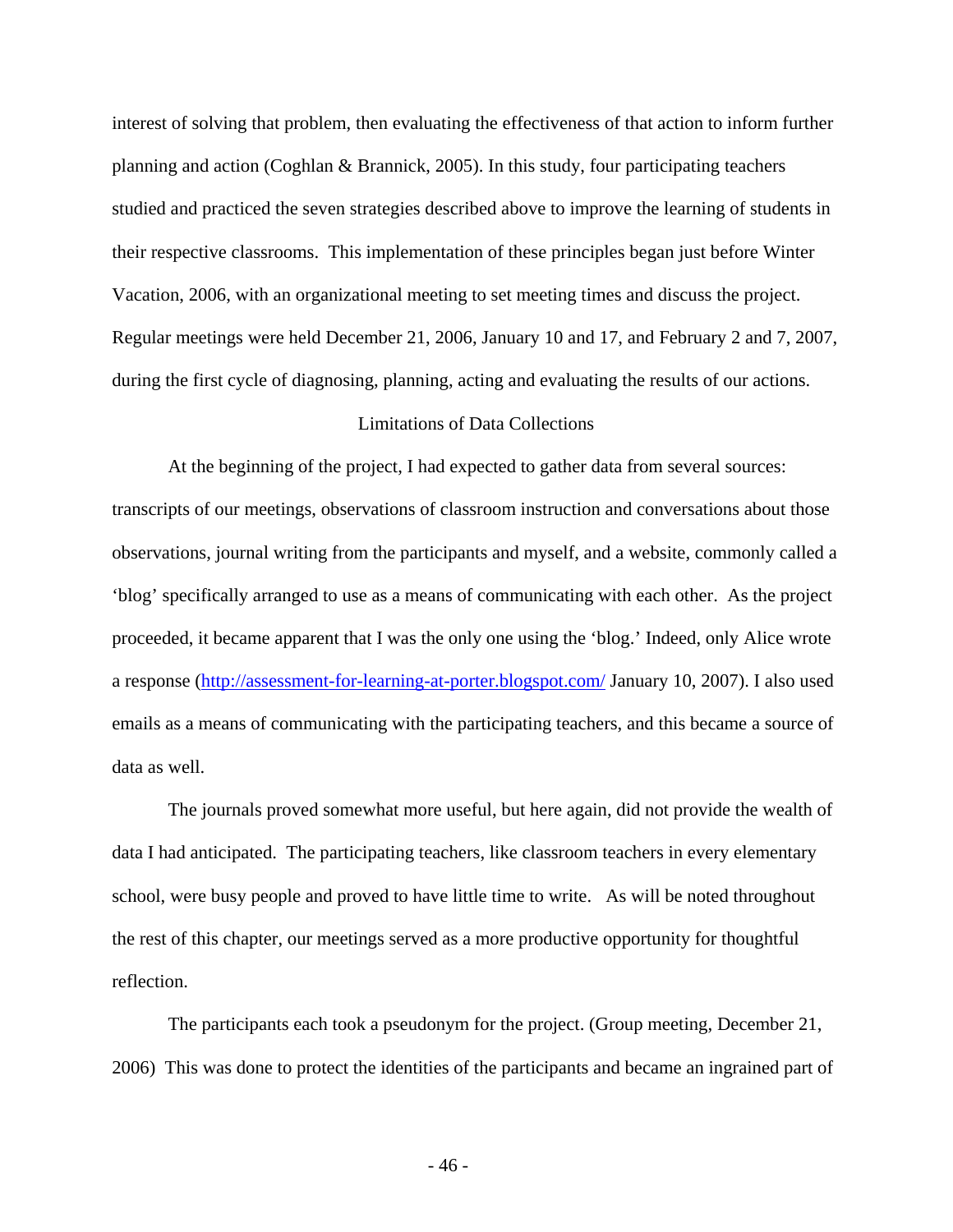our conversations, with each addressing the others by their pseudonyms during our meetings. Since the blog could be public, it was necessary to refer to each other, and ourselves, by the pseudonyms there as well. In keeping with this idea of anonymity, during an early meeting, I took a pseudonym, Gerdes.

Early in the project I purchased a small digital recording device with which to capture meetings and observation data. Using this device, I was able to record our conversations and save the recordings as digital files on my computer. I then manually transcribed the files into texts that I could analyze.

# First cycle

### *Diagnosis*

 Diagnosis involves the naming of issues to study in a collaborative, shared manner (Coghlan & Brannick, 2005). This project began by studying the principles of assessment for learning. During the recruitment stage of this project, I had explicitly discussed my reasoning for examining this kind of project. I had explained to potential participants I wanted our students to be more connected to their learning and that assessment for learning held promise for engaging our students more directly in what counted as successful learning. Furthermore, as I have stated in the research questions, I was interested in a project that demonstrated how teachers could make use of classroom assessment to enhance and encourage learning.

As I have documented in Chapter One, our students had not been successful in meeting the standards of learning established by our state and district. Porter Elementary School was declared, by the state department of education, to be in a state of "Needs Improvement". Nor was our school alone in finding itself so labeled. The Spencer School District had already moved to mandate a number of assessments, including monthly computer-generated mathematics

- 47 -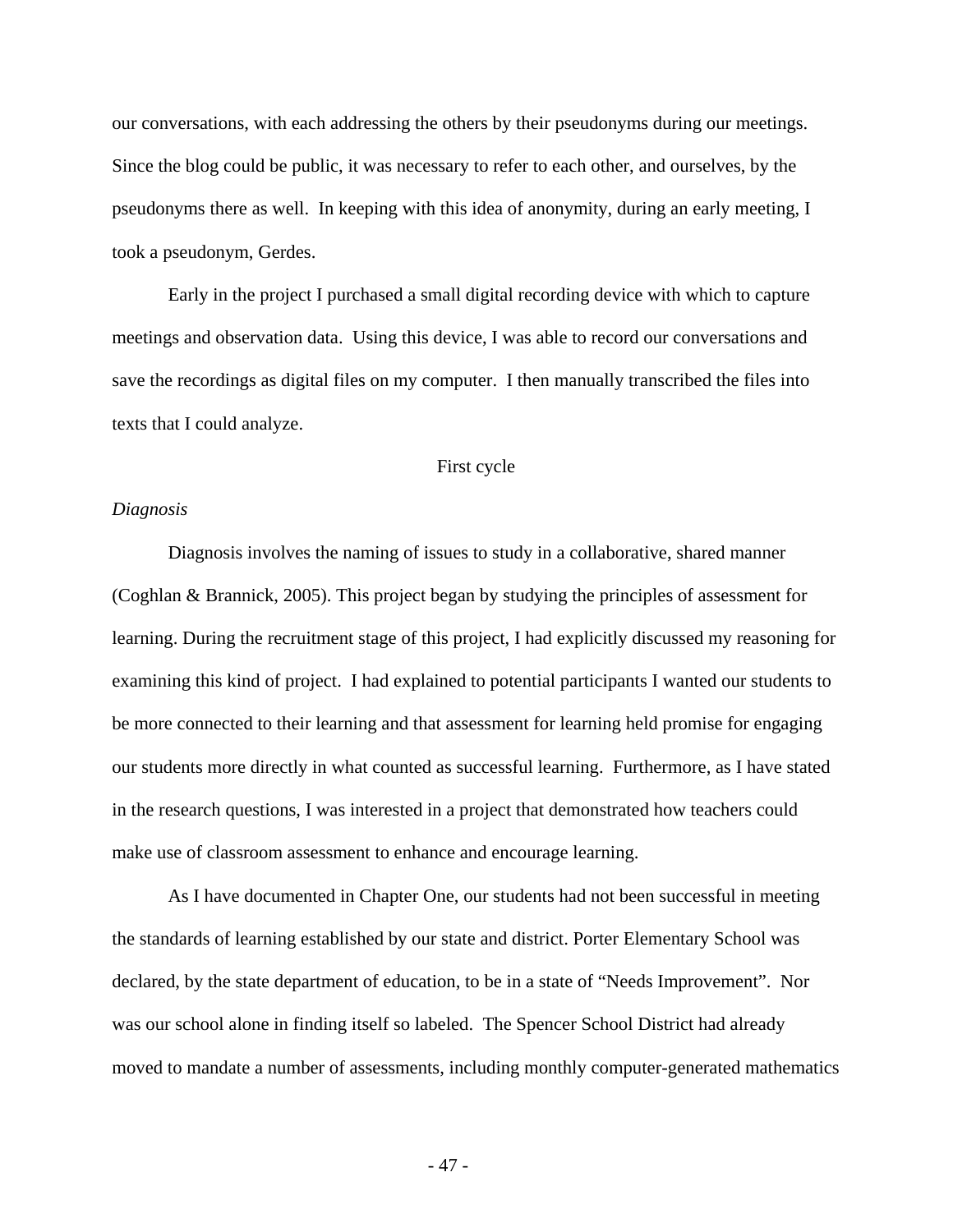and reading assessment for every student in Grades 2 through 8. As a school and district, we did not seem to be improving our status, despite the use of such assessments. In the summer of 2007, our district was one of over 160 in the state to be declared "in improvement" according to the provisions of No Child Left Behind.

 As I described in Chapter Two, using classroom assessment for learning as a set of instructional strategies had a significant research-based record of improving learning, especially for students who had not previously been successful at school. I asked our instructional specialist (who manages our school budget) to order four copies of *Classroom Assessment for Student Learning* (Stiggins et al, 2004) for the participating teachers. At our first meeting, our textbooks had been ordered but had not arrived. Therefore, I photocopied pp.33, 42-45 of the text and distributed them to the teachers. These pages included a description of how assessment for learning differs from assessment of learning, and a discussion of the seven strategies mentioned above. I asked each teacher to examine the seven strategies described above and to compare their methods of classroom instruction to those strategies. Furthermore I asked each teacher to determine, privately, to what extent they already employed one or more of the strategies (Gerdes, group meeting, December, 21, 2006). That is, the participating teachers diagnosed their own classroom instruction and found subjects, lessons, skills or projects in which they might apply these principles.

 I also suggested that we might make use of the district's existing assessment data during the first cycle (Gerdes, group meeting, December, 21, 2006). The district had purchased the services of a corporation's computer-presented tests for purposes of short cycle assessments of reading and mathematics achievement. The tests were administered monthly by every teacher in grades 2 through 8 throughout the district, and were based in the Grade Level Expectations

- 48 -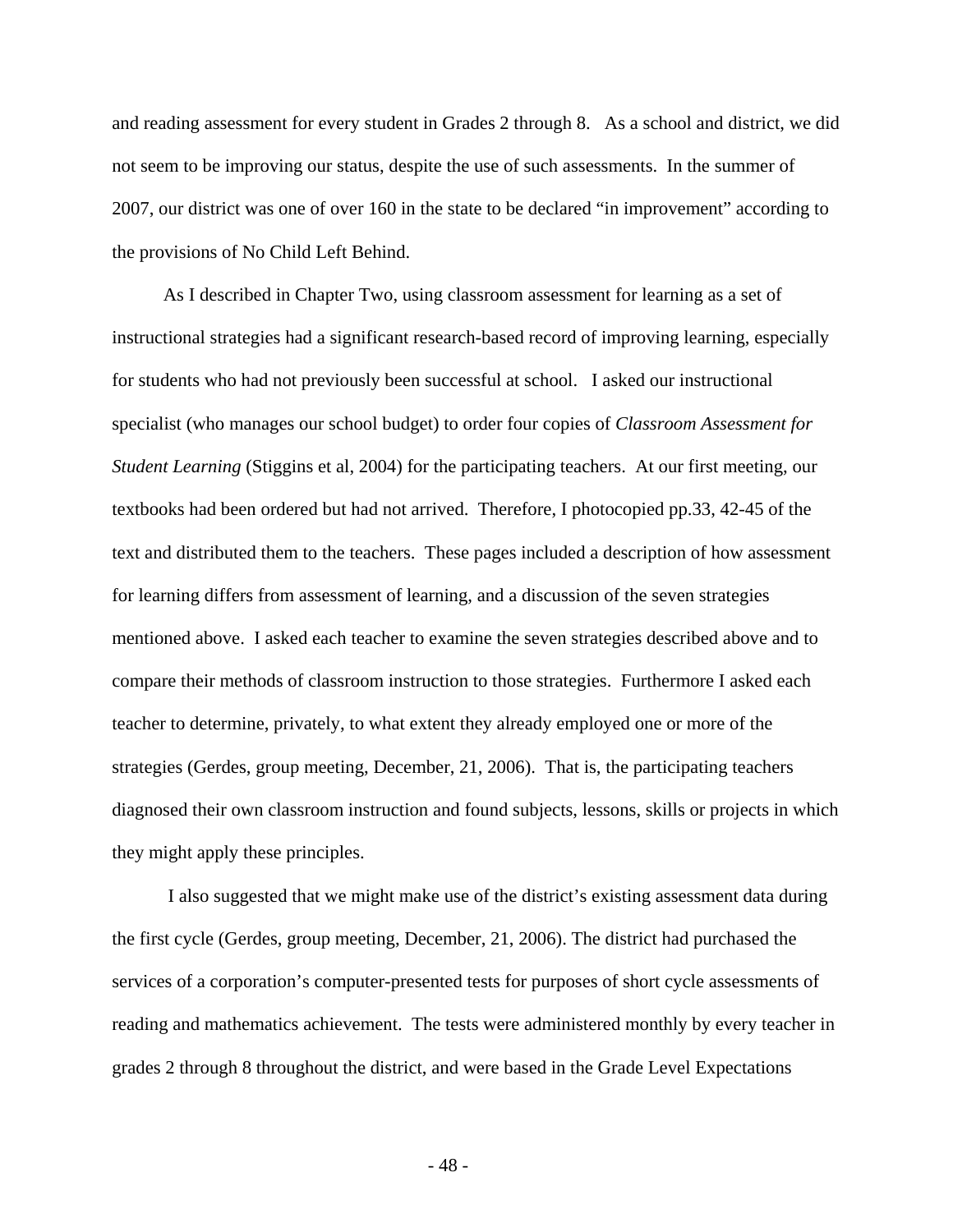(GLEs) provided by the state department of education. (The state's testing scheme was likewise based on these GLEs; these tests, then, were employed as a short cycle common assessment designed to prepare students for the annual tests.) These tests provided numerical data to teachers about their students' achievement (a percent correct score on both mathematics and reading) and in the case of math, teachers could retrieve scores by curricular strands. Since the district already required the assessments, I recommended that we should determine if the data from the tests could be used as the CASL strategies suggest. Did the assessments inform teachers about how to alter their instruction? Secondly, could the tests be informative for students? (Gerdes, group meeting, December, 21, 2006).

Our first meeting of January, 2007, was spent discussing the various facets of using the district's short cycle assessments in reading and math. After considerable discussion we could not find an easy way to make the assessments serve the goals of the CASL strategies. And I reiterated again that I wanted the participants to consider their own work and be prepared to discuss how they might use CASL strategies in their own instruction (Group meeting, January 10, 2007).

#### *Planning*

 The planning stage of the cycle followed from our discussions and conversations in the diagnosis stage (Coghlan & Brannick, 2005). As will be documented in the findings below, the four participating teachers reported their exploration of CASL strategies by employing rubrics in one guise or another for specific lessons or activities. While each participating teacher began at essentially the same point (that is, the four participants each received the CASL materials at the same time and in the same manner), at the beginning of the project each planned and prepared lessons and activities independently.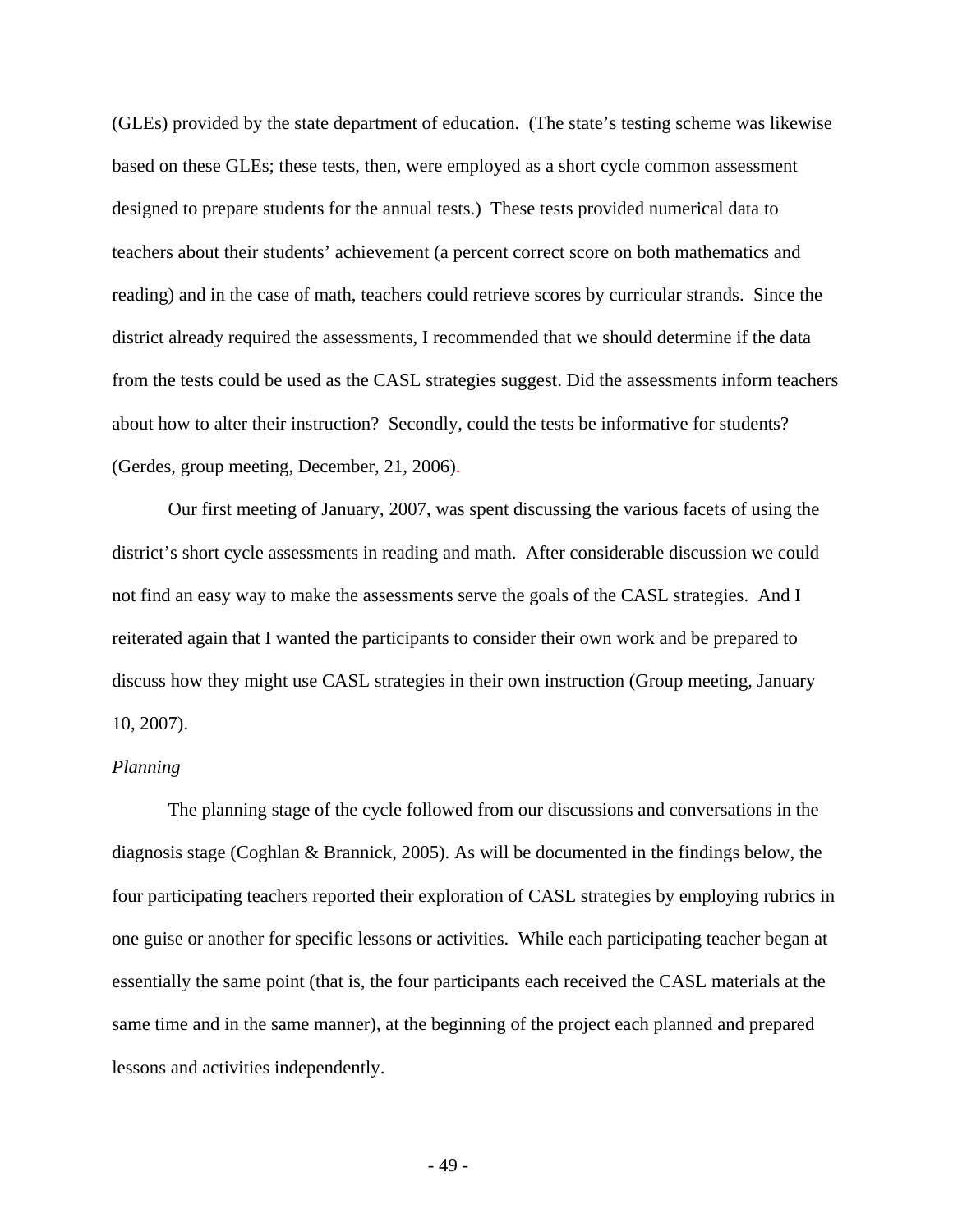I did not ask teachers to plan lessons and apply strategies together for two reasons. First, the four teachers did not work in the same grade level, but represented two different grade levels with two different parts of the district curriculum. I could not be sure at the outset that each teacher would be willing to work with their particular grade level colleague in this matter. Secondly, I had already asked the participants to extend their busy schedules to meet with me, as well as write in journals for this project. Since any cooperative planning by pairs of teachers would have required even more of a time commitment, I determined that the teachers should experience applying the CASL strategies individually, at their own pace and within their own classroom contexts. They also sought ways to employ the monthly district assessments to provide the descriptive feedback necessary for student learning. To assist with this initial planning, and because the participants' CASL texts had not yet arrived, I also provided the teachers with a DVD that accompanied the CASL text (Gerdes, group meeting, January 10, 2007).

### *Acting*

 By the next meeting, January 17, 2007, three of the teachers (Alice was absent) were able to discuss what they had been planning and were now carrying out. As will be discussed in detail below, the participating teachers differed from each other in their actions through both cycles. That is, each participating teacher chose her own lessons to demonstrate their application of the seven strategies. Denise was able to discuss how she had rewritten a district scoring guide to be more "kid-friendly" (Denise, group meeting, January 17, 2007). Betty described using a scoring guide for an oral report about independent reading that she required during her reading instruction time (Betty, group meeting, January 17, 2007). Cathy discussed the possibility of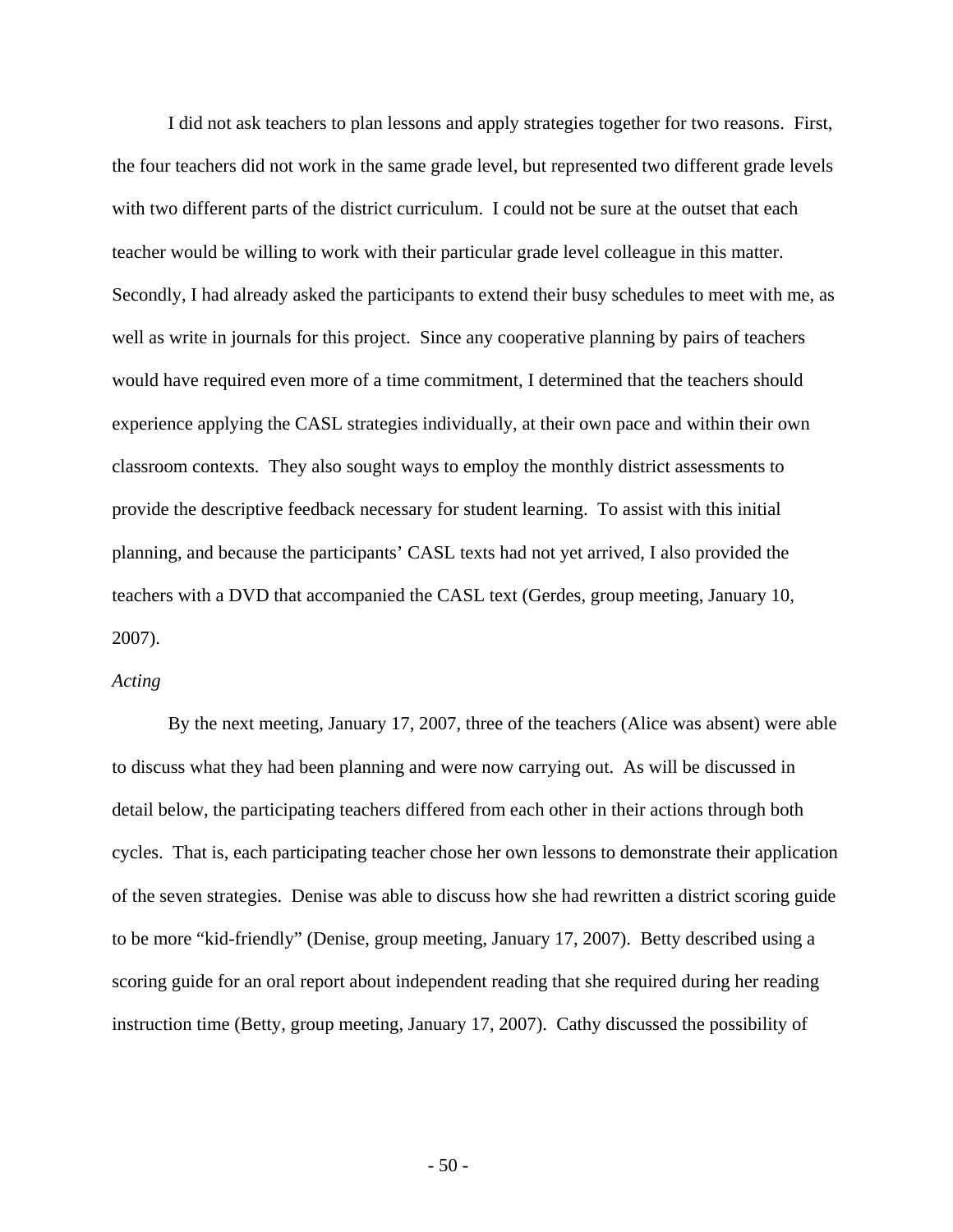using a scoring guide in conjunction with her social studies lessons and units, but could not tell anything specific.

At the subsequent meeting, February 2, the teachers were able to describe their efforts in more detail. Betty mentioned using scoring guides in several areas but only spoke at length only about the lesson she discussed January 17. Alice tried to invent a scoring guide for an alliteration lesson. Denise described how she taught writing according to the district's scoring guide for writing assessments. Cathy could not apply the strategies to social studies, but tried to create a writing exercise. She had no scoring guide to share.

At our final cycle one meeting, February 7, scoring guides and the technical aspects of producing them was the main topic of conversation. Although she could not explain her lesson in terms of the CASL strategies, Cathy was able to speak at length about her end of the day journal writing.

> Cathy: I want to keep their daily journals because of that has value to it and they're also applying their writing skills I told them I wanted full sentences and I wanted to make the sentence make sense and so we'll be covering that as we go and look at their journals will make their corrections as far as conventions that way I'm giving feedback on conventions, which is something we desperately need. (Group meeting, February 7, 2007)

### *Evaluating*

 Days out of school due to inclement weather and family emergencies coincided to provide a respite from our work and our meetings. After our February 7, 2007, meeting, we did not meet again for a month. During that time I reviewed transcripts and notes. The nature of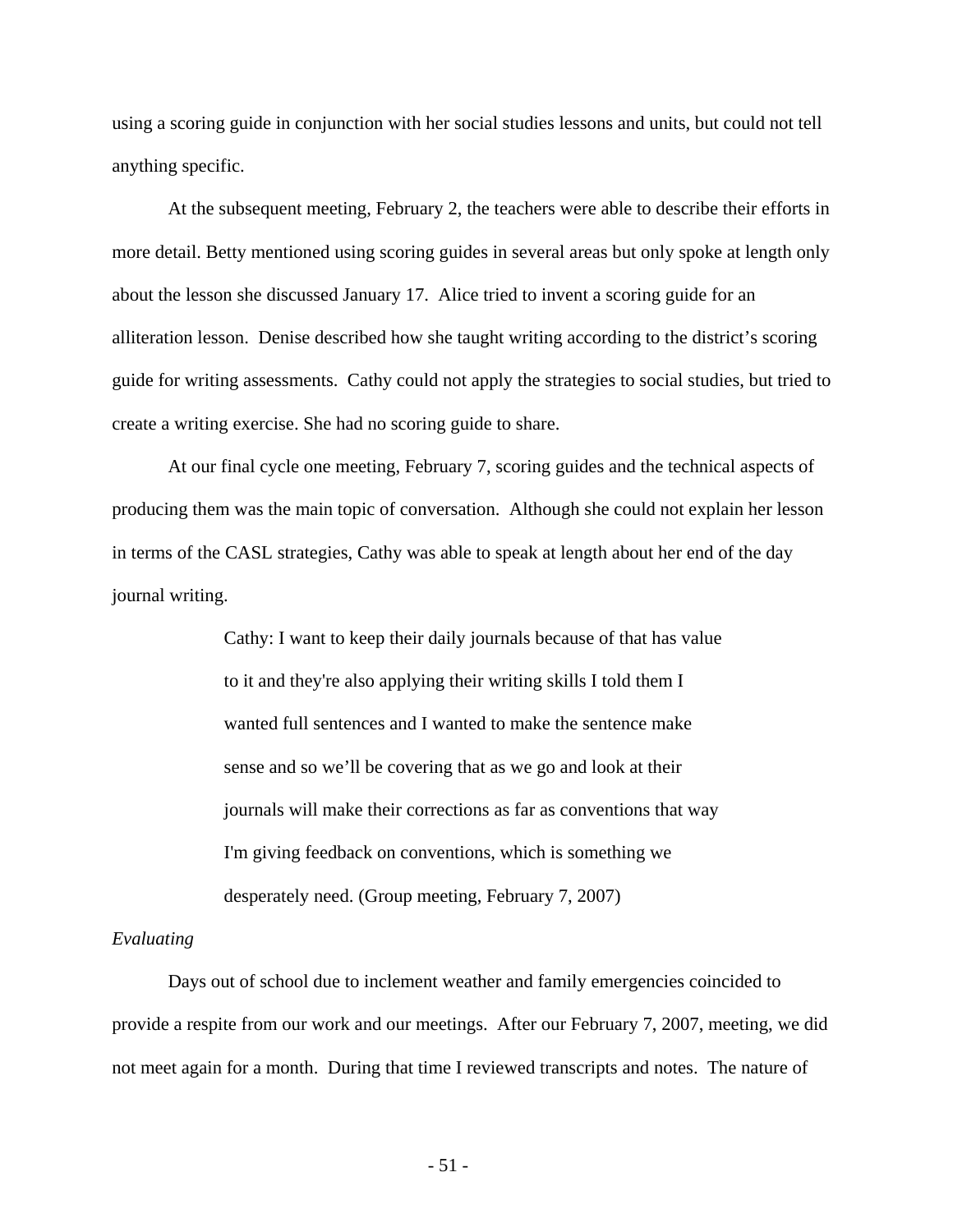action research gives us the freedom to determine for ourselves those new directions. For my part, I determined, after reviewing transcripts and my own notes and observations, that I should guide the participants toward a more thorough understanding of the text. The project was, after all about classroom assessment for learning, and if I felt that to make the project worthwhile to the teachers, we should spend at least some of our meeting time discussing the actual text. Therefore, I chose to teach, at our first meeting of the second cycle, March 2, 2007, a particular part of the text that dealt with matching assessments to types of learning. Also, as a district administrator, I had a duty to make sure that teachers were applying the district's curriculum and grade level expectations (GLEs). I decided to address this curricular issue as well. For the teachers' part, they moved in a different direction to more thoroughly engage their students.

# First Cycle Findings

Findings derived from this action research project are organized around the research questions stated in Chapter One. First, how, and to what extent, do teachers use assessment data and make sense of assessment strategies to inform teaching and improve learning? Secondly, what insights have I gained about my role as an instructional leader and action researcher? Furthermore, to make sense of the project, findings are organized by cycles of the action research project. As noted above, the first cycle included regular meetings held December 21, 2006, January 10 and 17, and February 2 and 7, 2007.

 In reviewing and analyzing the transcripts of the first cycle of meetings, findings about learning and leading emerged. These findings include the teachers' reactions to the district's assessment scheme and their frustration with the district's mandated computer-generated tests, what the participating teachers learned from their beginning attempts to employ CASL's seven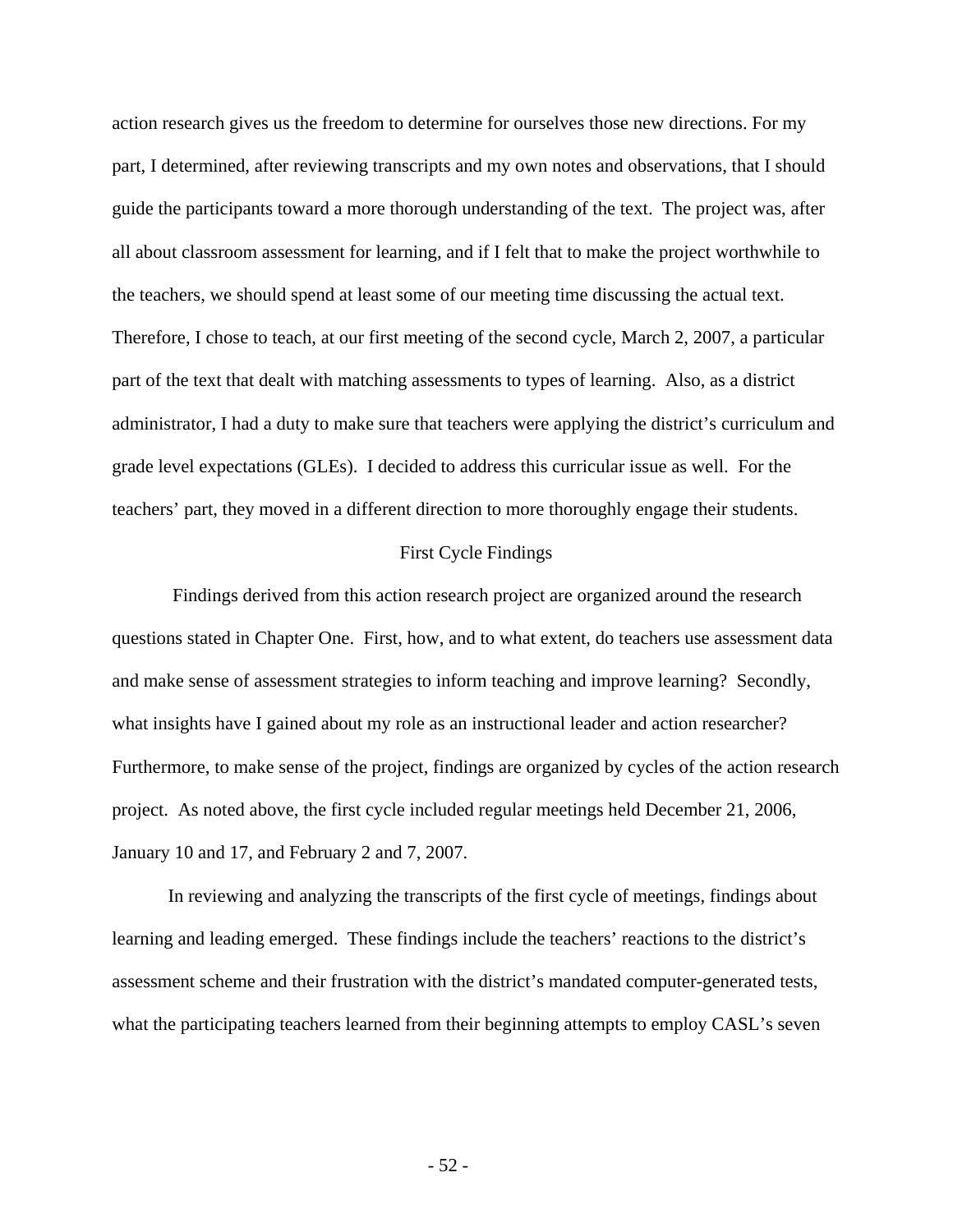strategies, and my experience in dealing with my own struggle between facilitation and direction of conversation and work.

# *Assessment Frustration*

The Spencer School District provides teachers with a number of district-wide, mandated common assessments. At the beginning of the project, the four participating teachers discussed the sense of being inundated by the assessment requirements of the district, without any of the assessment data being particularly useful to themselves or students. In our final meeting of the project, April 2, 2007, (in which we reviewed the transcripts of our earlier meetings as a means of bringing their work to a conclusion), Cathy, in noting the transcript of our December 21 meeting, remarked about feeling "overwhelmed" by the district's assessment regimen. There are "just lots of assessments and in the same sentence it's never mentioned in including the students in what the targets are…" (Cathy, April 2, 2007 group meeting). Indeed, the thought of this project adding more assessments to teachers' workload had made recruitment of teachers for this study problematic. One Porter Elementary School teacher, in a discussion about the project, had remarked to Alice that she could not imagine taking on another task. (Alice interview, April 16, 2007). Because of the district's demands on teacher time, Denise was skeptical of the practicality of the project at our first meeting: "I think this is all wonderful, Mr. Gerdes, but when it comes to teaching, there's not a whole lot of flexibility….it's the time element…I'm real concerned…" (Denise, December 21, 2007, group meeting). In her journal, Denise mentioned again being "overwhelmed by all the stuff that is due. With all the assessments coming up, it's hard to teach curriculum…." (Denise, journal, February 26, 2007).

*Use of District Assessments to Apply Strategies One and Three*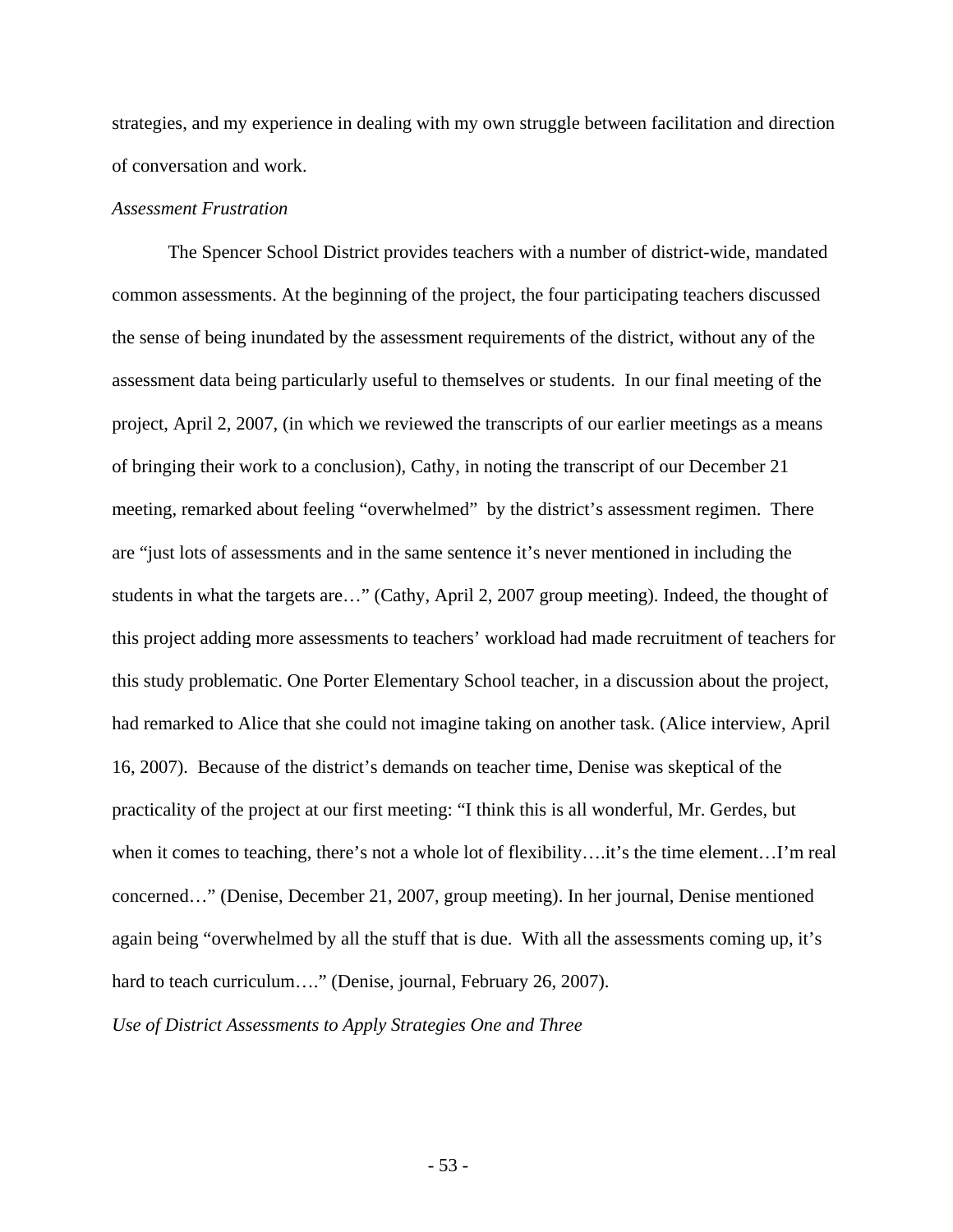Teachers from grades 2 through 8 administer monthly district-mandated common assessments in reading and mathematics. These web-based, computer-generated district-wide mandated assessments provide administrators and teachers with considerable data, without much understanding of how the data could inform students and their learning. As noted above, assessment was not perceived as something useful that could inform teaching and learning, but rather another set of tasks that got in the way of learning and teaching. For teachers in a school on the brink of being declared in "needs improvement" by the state and federal education departments, assessments can be another public mark of their lack of success without providing much direction for improvement (Fullan, 2006).

 One of the first tasks participating teachers undertook as part of this project, after discussing the central tenets of CASL, was to make the district's monthly assessments and their resulting data useful to students. Teachers in the district are assumed to make use of this data to inform instruction. Since the district requires these assessments and the data are readily available, this appeared to be the appropriate place to begin the application of the CASL strategies. I suggested as much at our first meeting (Gerdes, group meeting, December 21, 2006). That is, could these computer-generated reading and mathematics tests provide descriptive feedback to students that would inform their own learning (Stiggins, Arter, Chappuis &Chappuis, 2004)? Secondly, was there enough time provided between assessments to give students opportunities to practice skills and learn concepts to allow for improvement? The participating teachers at Porter Elementary School, in searching for ways to make the assessments work for them, found that the answer to both questions was negative.

 Denise found that the district-mandated monthly math test was inconsistent and unpredictable. "We'd go over it with the kids to see what you need to do better. But the next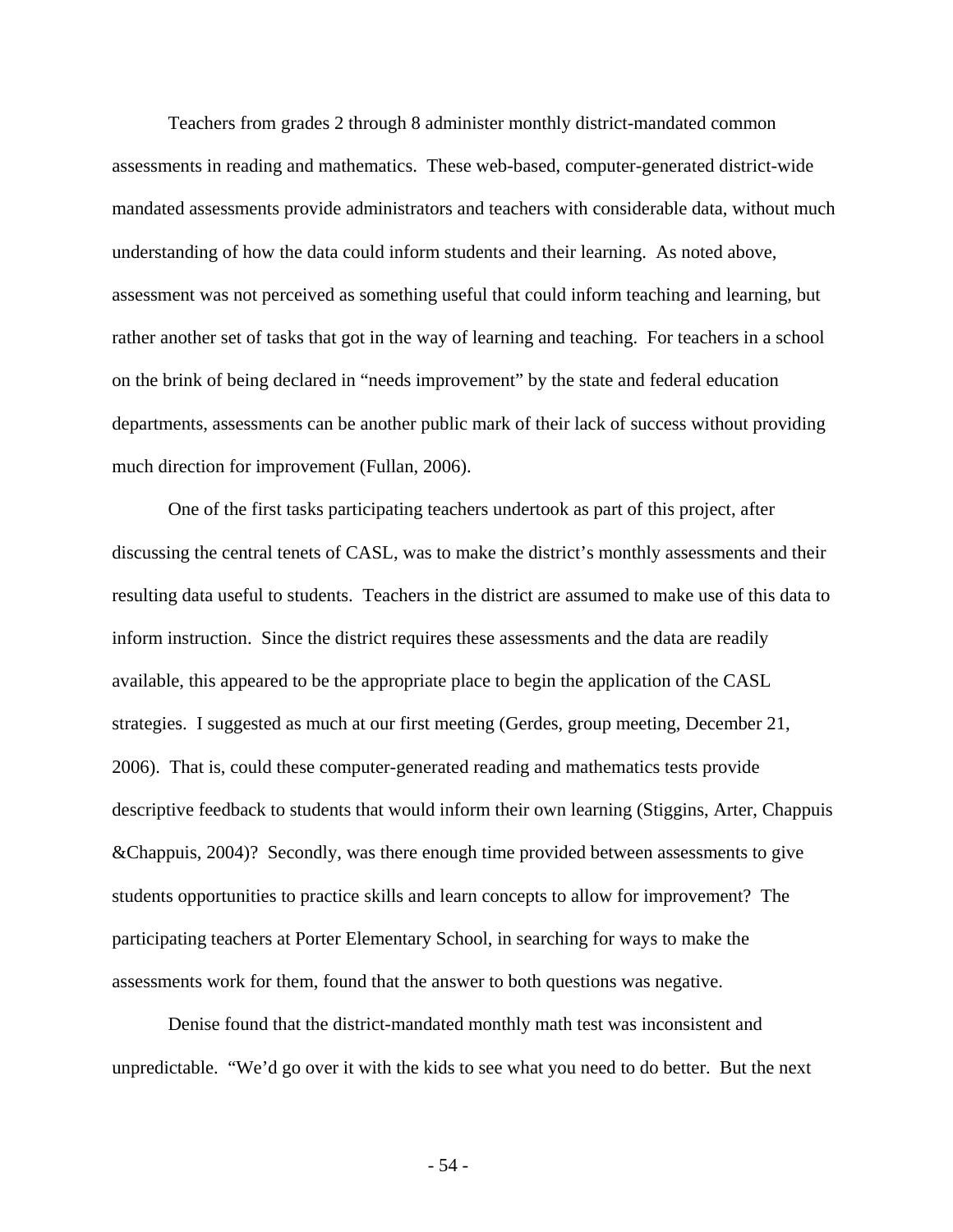month's questions were nothing like those…it would be for naught…" (Denise, group meeting, January 10, 2007). Likewise, Alice found the tests to be poorly aligned with the district curriculum. "I noticed a question about line plots…I'm not required to teach it…" (Alice, group meeting, January 10, 2007). Cathy found the same issue, "I've taught fourth, fifth and sixth grades, they're giving my kids stuff that is not in any of those grades, none." (Cathy, group meeting, January 10, 2007).

 Likewise, Denise found the monthly computer reading assessment to be similarly unpredictable. Referring to the January test, she pointed out that "it had a lot of grammar on it. Well, guess what? We don't teach grammar in this district... I just don't think this assessment is necessary….it just doesn't fit our curriculum." (Denise, group meeting, January 17, 2007)

 In applying the seven strategies of CASL the teachers found that the tests and resulting data did very little to inform students about their learning beyond a numerical score. Nor did the experience of the monthly assessments provide students with any ideas about how to improve their learning. The monthly math assessments proved to be moving targets that could not be predicted. If teachers found that students were weak in a particular understanding of a math concept, they sought to remediate the concept, but there was no guarantee that the concept would be tested similarly on the next test. Denise and Alice pointed out this inconsistency in our January 17 meeting.

> Denise: The month of November and the month of December on the math was nothing alike.

Alice: My kids failed it tremendously.

Denise: It would totally be a waste of their time and they would be so discouraged if they actually went through and did all the study

- 55 -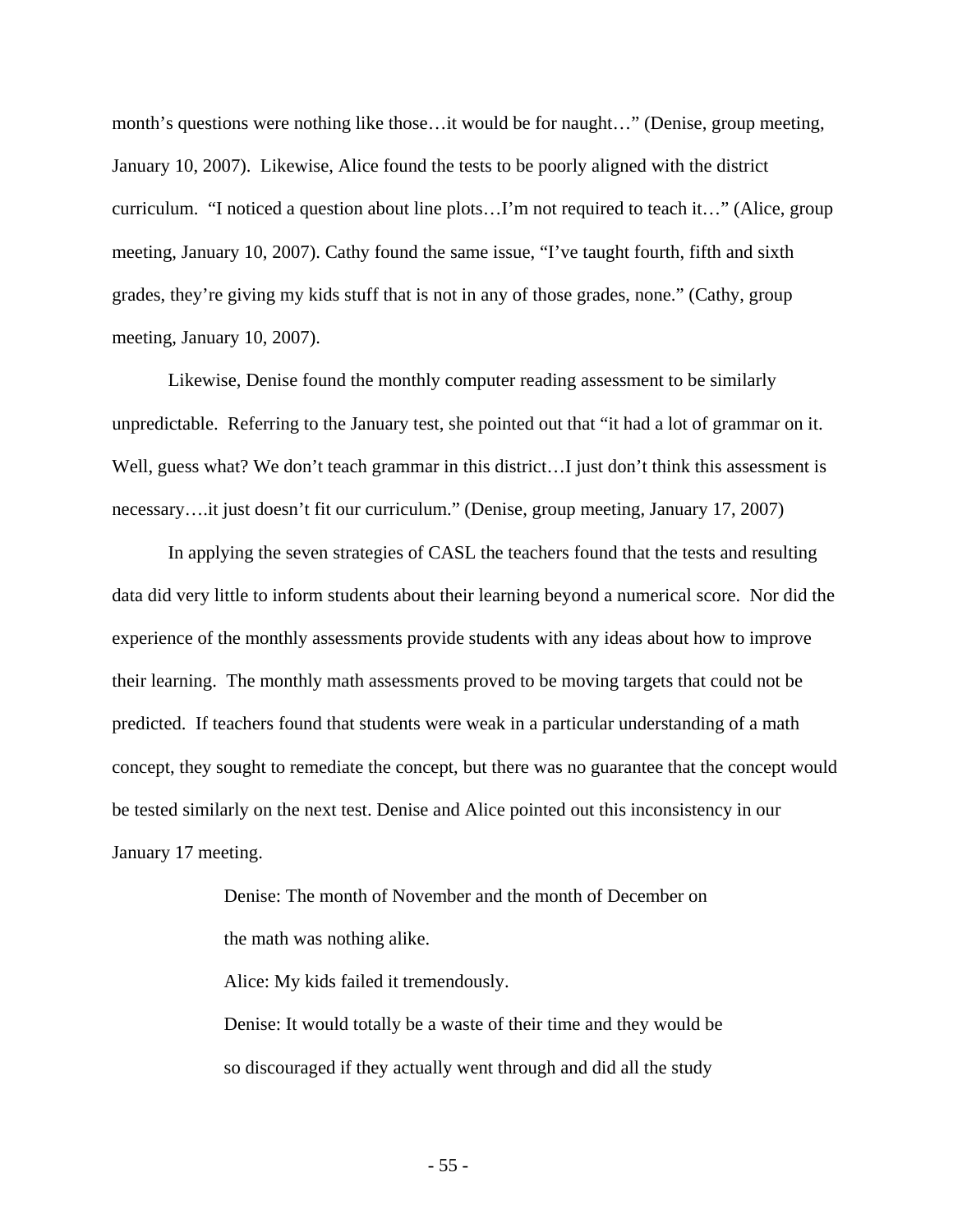stuff and the questions on the next month's test were absolutely nothing like the questions from the prior month. Did you notice that? Alice: Yeah…. Denise: It upset me greatly Alice: I've noticed this pattern with my class: good, not so good, good, not so good, literally every other time, it has gone like that.

(Group meeting, January, 17, 2007)

 A fundamental tenet of CASL is that students are educational decision makers that can use assessment data to enhance and extend their own learning (Stiggins et al, 2004).Given the learning target and provided opportunities to practice a skill, students' learning would improve. However, the participating teachers found that the monthly computer assessments did not provide either the clarity of learning targets to be mastered, expressed in language students could access, or the means for students to make use of the information derived from the test.

# *Beginning Attempts at CASL*

 The district's computerized math and reading assessments were only monthly, and using the seven strategies required more direct attempts from the participating teachers. The four participants went about employing these in different ways and with varying degrees of success. Each of the participating teachers reported that she began their work by devising a scoring guide for some lesson or unit of study. A scoring guide appeared to be a concrete, visible product which the participating teachers chose as their beginning point in our work together. But each participant worked independently to create her own scoring guides for particular lessons or activities. In their early applications of the CASL strategies, then, teachers chose varied,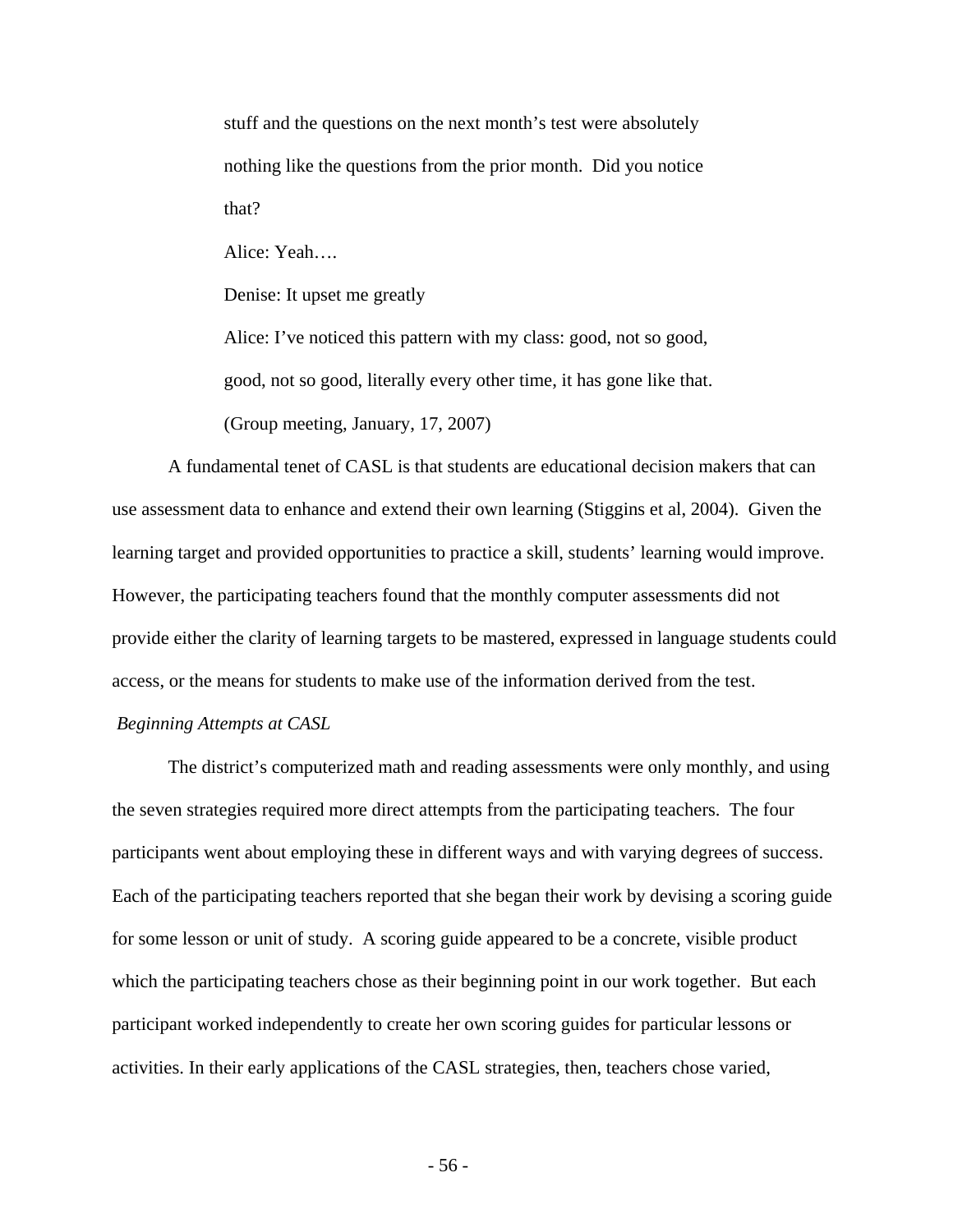concrete, limited projects to serve as the practice I had requested. For instance, Denise had revised the district scoring guide used to score quarterly writing prompts to make in more student-friendly (Denise, group meeting, January 17, 2007). Betty began using a rubric to score oral responses to independent reading, an activity that she employed as part of her reading instruction (Betty, group meeting, January 17, 2007). I had not asked the teachers to plan common units or lessons, but, instead, asked each to apply the strategies as they saw fit in their own classroom. Consequently, their choices and their experience of the application of strategies varied. Nor had I asked that a scoring guide be incorporated into their lessons. However, each had chosen to work around a scoring guide as the concrete expression of the strategies.

As I will show below, their learning, as indicated by their limited application of the strategies, varied as well. Only Denise reported that she had found a way to connect directly to a major learning target on a more substantial basis. Cathy seemed to flounder. Betty applied a scoring guide to a small, daily assignment. Alice applied the strategies to one brief activity.

Alice reported in meetings her first attempts to employ strategy one (providing clear targets) and three (providing students with descriptive feedback), respectively, involved teaching alliteration by having students write descriptive poems about themselves that contained evidence of alliteration. (Alice, group meeting, February 2, 2007) She struggled to implement the strategy with a scoring guide and asked for assistance. "I had a hard time coming up with a rubric for it….I'm open to suggestions." (Alice, group meeting, February 2, 2007).

 Betty invented a scoring guide for a regular daily assignment, also addressing strategy three. During reading instruction students were expected to spend a certain portion of the time reading independently. Betty started asking for students to write in their response journals and report, briefly, about their independent reading. "I didn't include a lot about writing because it's

- 57 -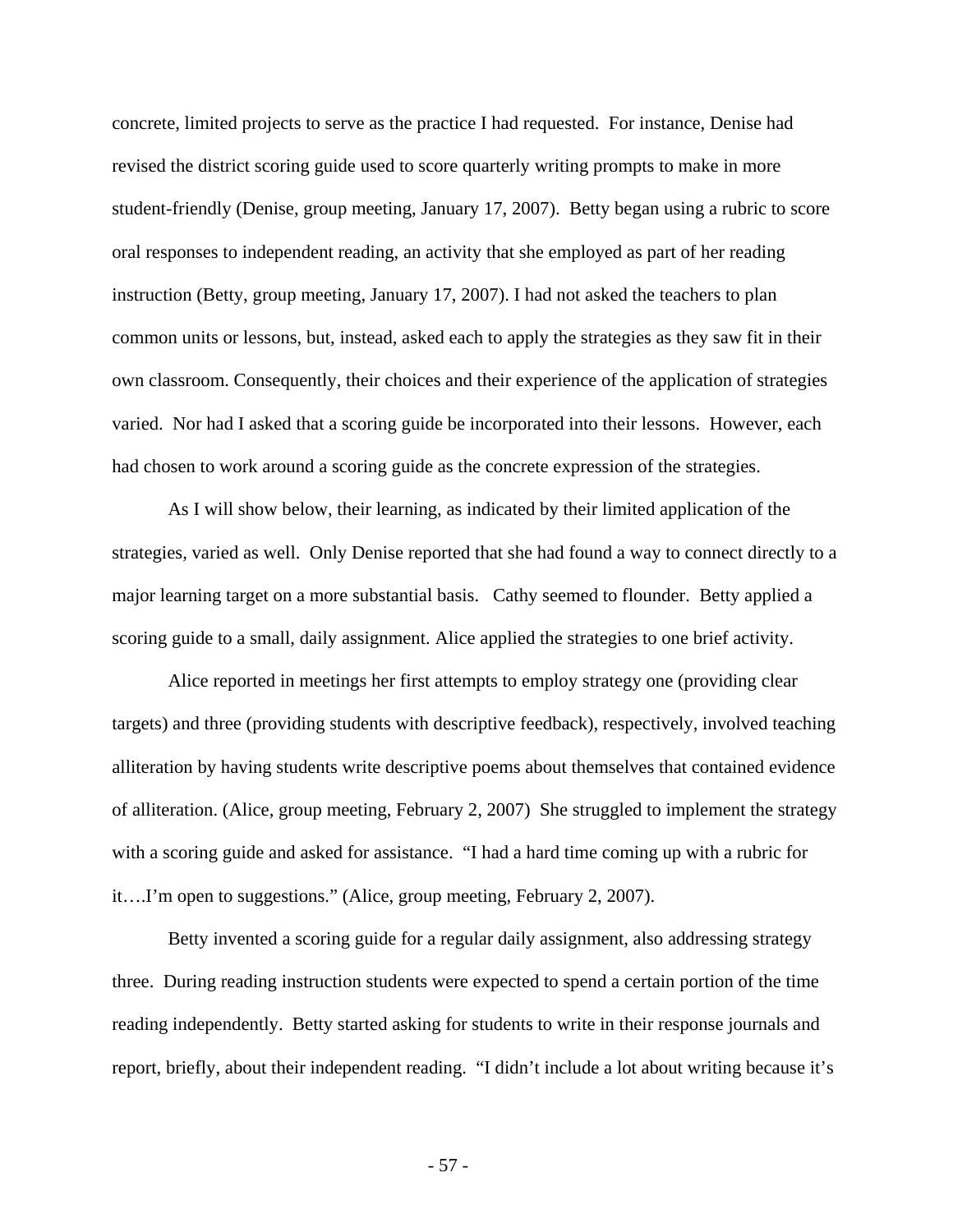a response journal…I'm looking for comprehension…" (Betty, group meeting, February 2, 2007). The scoring guide was designed to reward points for specific tasks such as summarizing or inferring, and could be adapted to stress particular tasks. I asked when she scored them and whether the students score them first. "I try to look through four or five of them a week...they get a chance to score them before I score them…" (Betty, group meeting, February 2, 2007).

 Cathy struggled to apply any of the strategies to anything she was already doing. In discussion, she mentioned trying to use a scoring guide in social studies but was never able to accomplish this. Rather, she created a new, end-of-the day journal writing activity that required students to reflect on the day's learning and how that learning might be useful to them beyond the classroom. "They will need to tell me in their own words what they learned that day." (Cathy, group meeting, February 2, 2007). For this, she provided students with a journal and promised a scoring guide that would give students some direction for writing.

> Cathy: What I'm going to be doing is a daily quick write at the end of the day and they will need to tell me in their own words what they have learned that day…in a particular subject….I'll assign the subject....It's a little different than what I originally planned...they can think about what they had done…what was one objective they had learned....and explain it as much as they can explain what they did and how it can be applied in their life….

 Gerdes: They'll know what you expect in terms of product when they do this quick write?

Cathy: I don't have the rubric fully formulated yet (Group meeting, February 2, 2007)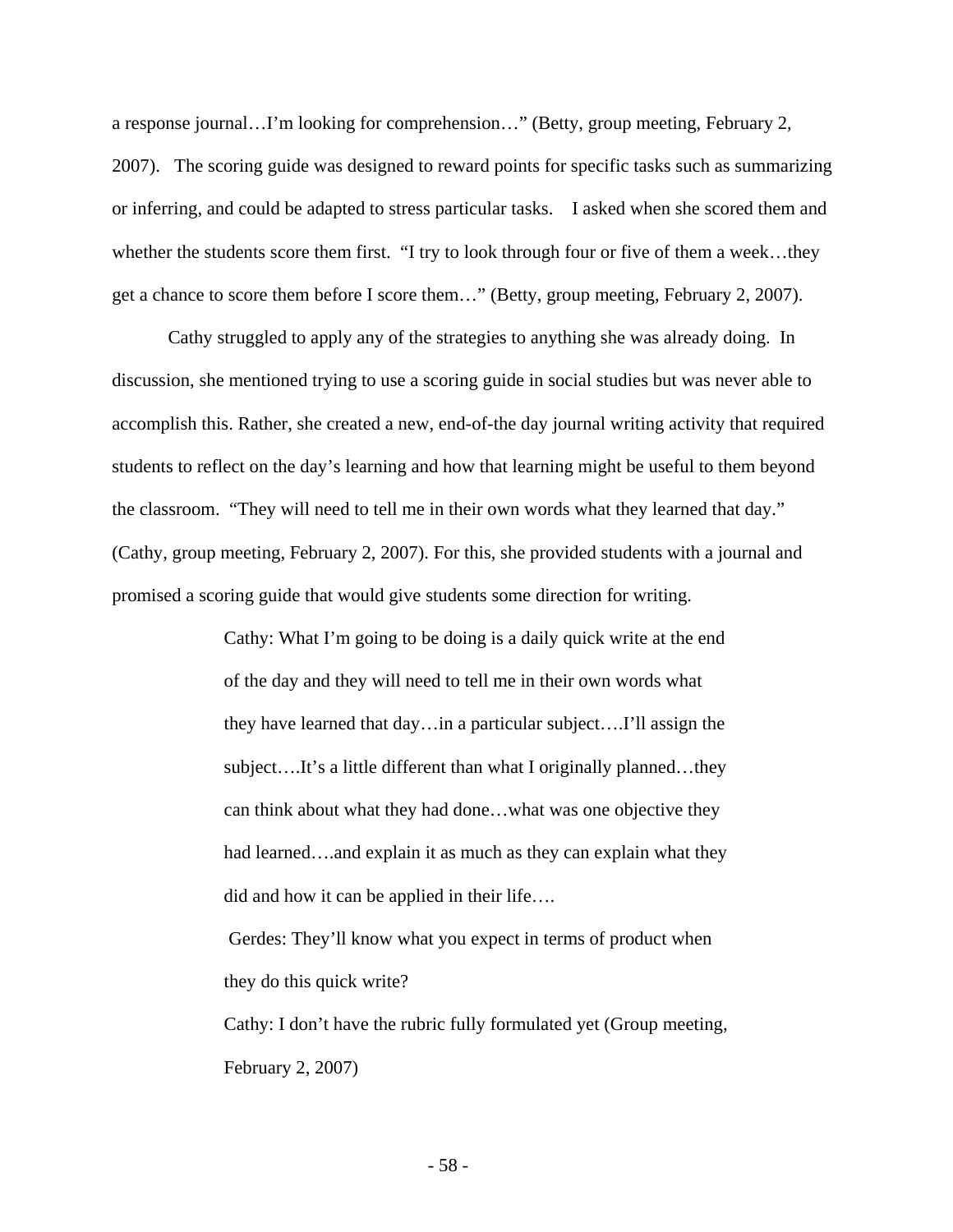Denise, on the other hand, used the district's writing assessment prompts and scoring guides to apply CASL strategies. In the Spencer School District students were assessed in writing four times a year and teachers had time to use the scoring guide as a tool to guide their instruction. Denise found this only to be true when she re-wrote the district mandated six-trait, four point scoring guide in a more student-friendly language. "I use a simplified version of that [district six trait rubric]...I use kid-friendly language." (Denise, group meeting, February 2, 2007). She then taught each part of the scoring guide as if the scoring guide itself were the learning target. "…our word choice lesson…we've talked about synonyms….homophones, homographs, similes and metaphors, figurative language, alliteration…" (Denise, group meeting, February 2, 2007) In this manner, she organized her writing instruction to address each section of the scoring guide.

# *The Teachers' Learning*

In examining the teachers' learning, several issues emerged. First, each learned and applied the strategies one and three without specific directions, schedules or mandates timeline from me. That is, the participants tried to use scoring guides to inform their students to specific learning targets and to provide feedback about the students' work. Their application of strategies three (providing descriptive feedback) came from their own initiative and their own understanding of the CASL text, the needs of their students, the district's curricular demands and their own experiences as a classroom teacher. Secondly, they learned from each other, as well. While they did not plan and prepare lessons together, their conversations about their teaching informed their learning and provided an opportunity to openly discuss their work. This excerpt from the February 7 meeting provides an example of this kind of conversation that the participating teachers found useful.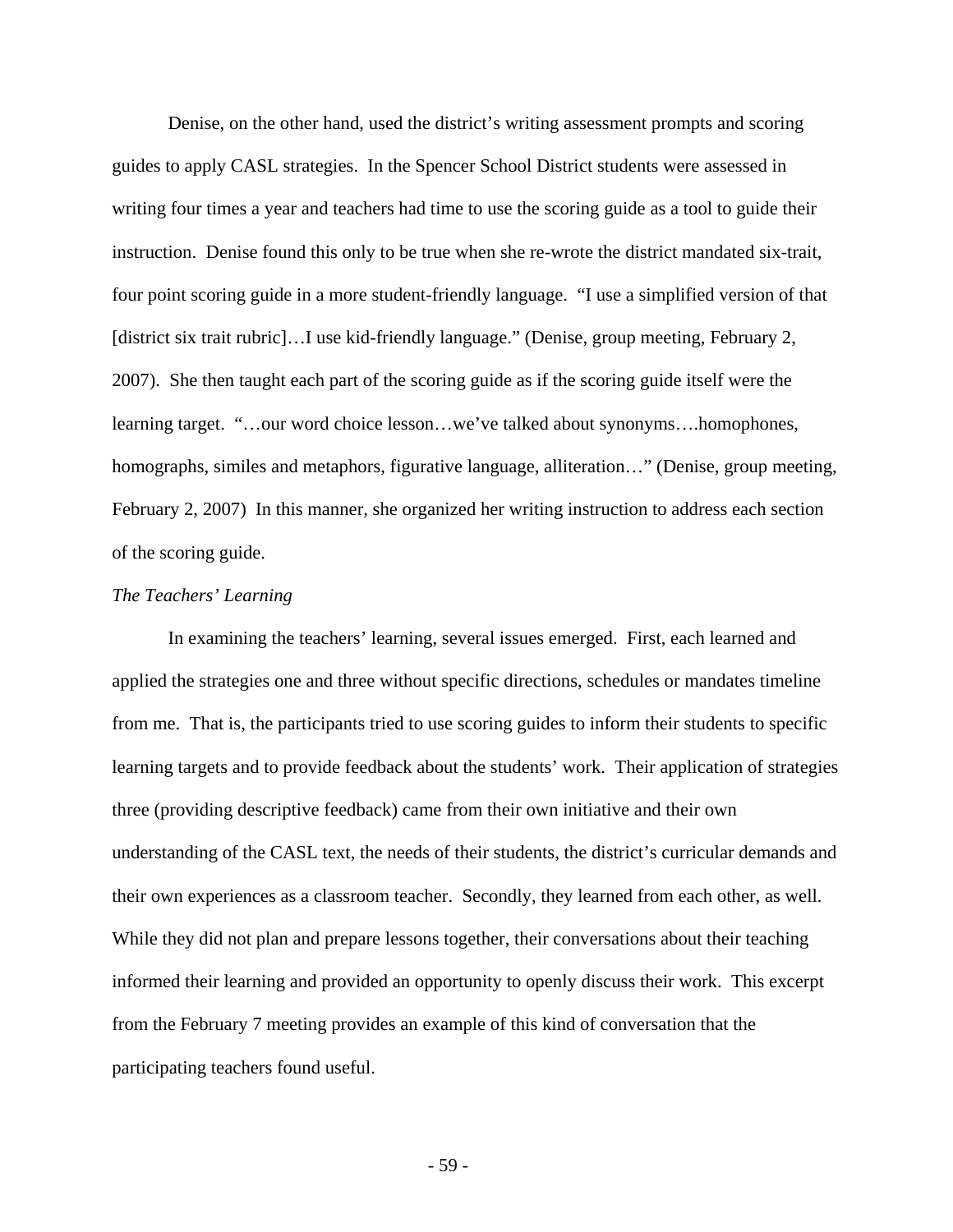Alice: I have a question about rubrics…there's two different kinds….Do you think that one is better than the other? Betty: The one that's more student-friendly is more specific, that way they know the learning target, they can see it more precisely….this will be my outcome… Alice: Do you think it makes a huge difference? Cathy: They want to see that overall score and they know there is a

range on each thing. I just thought that was interesting....

Denise: And I think it depends on what kind of subject it is (Group meeting, February 7, 2007)

 In setting the tone for the first meeting, I had introduced the CASL strategies and the main ideas on which the program was based. Also, I suggested that a logical place to start the project might be how to use the district's mandated assessments to determine if they could be used directly for student learning. (Gerdes, group meeting, December 21, 2006); (Gerdes, group meeting, January 10, 2007). From that point, I left decisions about integrating the program into the daily work of teaching to the individual teachers. No one asked to plan or prepare lessons together, or sought each other out. The work of implementing the strategies was left to the teachers. In terms of the CASL strategies, I gave the teachers an expectation and some understanding of the basic principles of the program, but no clear examples of good or bad work and little or no idea of what might count as success. Nor did I provide any mechanism, beyond our conversations in our meetings, for teachers to self-assess their progress or establish their own personal goals. This lack of structure allowed the participating teachers the freedom to examine their own work and initiate their own changes in their classroom practice.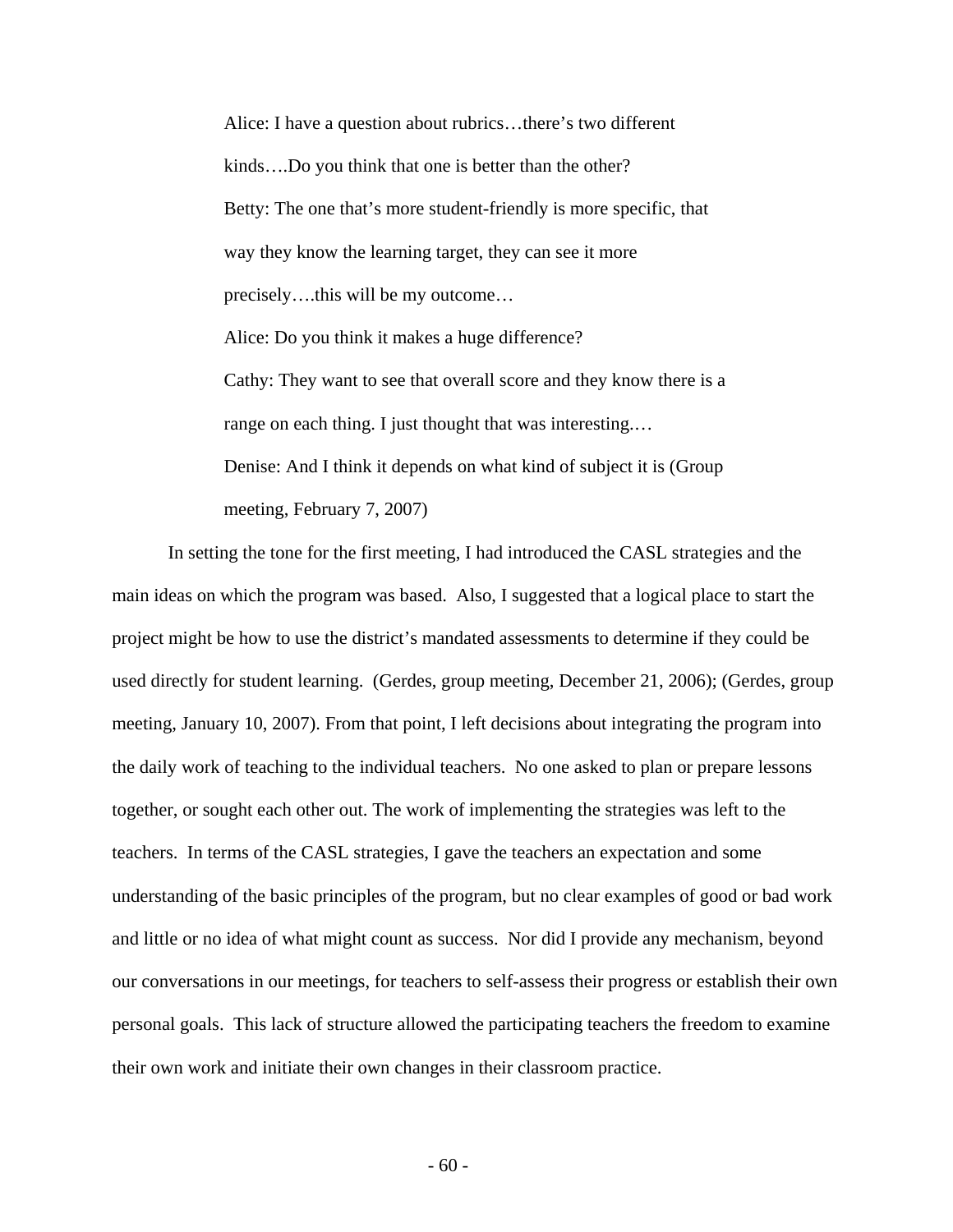Although I could not determine that the teachers learned much from me, they did appear to learn from each other. Their conversations in our meetings provided a means of expanding their understanding of the CASL strategies, without much input from me. In analyzing the transcripts of these meetings and conversations, what emerged was that teachers enjoyed the time to talk, and to listen, to each other. Rather than seek the isolation of the classroom, they welcomed the opportunity to discuss teaching issues with colleagues. Our meetings became a forum for teachers to discuss their work. Furthermore, when the opportunity availed itself, the teachers enjoyed explaining what they were working on that was not part of the project. The excerpt below is from the February 2 meeting:

> Denise: We're also doing, Cathy, with the power unit in language with math....that would work good too...

> Cathy: I was here for the workshop last week….they taught us to have kids act out some words as a live definition from their own schema….

Denise: We're going to have the kids make a picture dictionary of these [math] words and give a pretest, have them come up with their own definitions, then go back over them to help them correct their schema…adjust their schema….and of course practice…. maybe wrong, maybe right…then we're going to take what we know and adjust their schema…(Group meeting, February 2, 2007).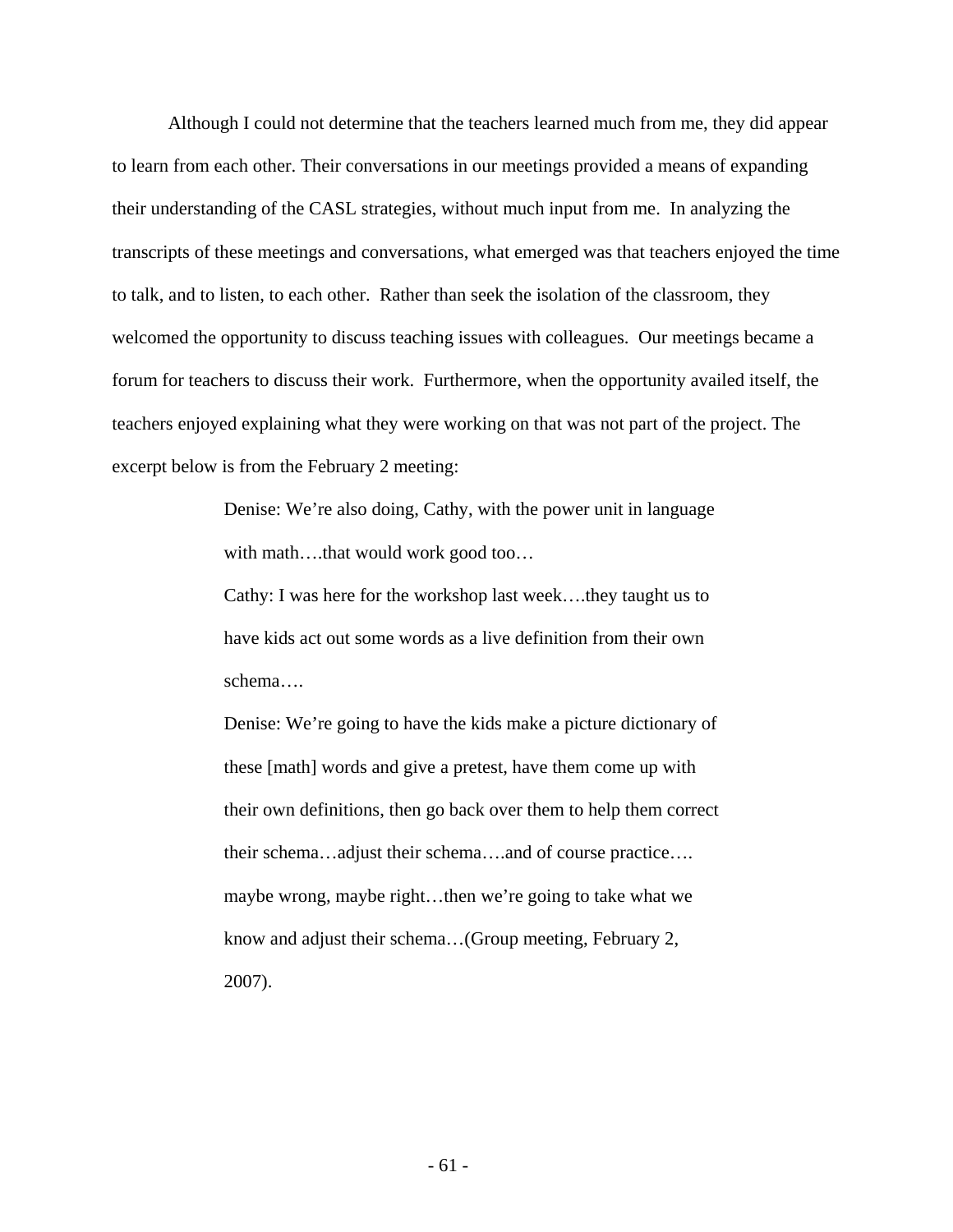The four participating teachers had each volunteered to participate in the project and stayed long after the end of the school day to do so. They were able to share their frustrations and successes in an atmosphere of trust and collegiality. These collegial conversations seemed to mitigate the frustrations they found in their daily work. Even though these teachers occupied a common corridor in the school, their time to share and discuss was limited.

Finally, it should be noted that in each teacher's class, their efforts began with a concrete application of the strategies in the form of trying to develop scoring guides. That is, they shared first a concrete, rather than abstract, expression of their understanding. In the beginning of the project I had not asked that teachers provide students with a scoring guide, but rather to work toward applying the CASL principles in their classrooms. The fact that each sought or created a scoring guide indicated that each participant chose a concrete expression of the first strategy, providing a clear learning target to their students and third strategy, providing descriptive feedback. In addition, by discussing their own work in a collegial, non-judgmental forum, the teachers found support in each other. In learning a new teaching technique, then, the teachers had chosen to begin with the concrete expression of their understanding of the CASL ideas and, as I will show in cycle two, moved to a more in depth understanding of the project as they worked with their students.

### *Issues for Leadership*

Each of these aspects of the teachers' learning had implications for my role as a school leader and my understanding of how I could use that role to facilitate the learning of others. At the beginning of the project, the hierarchical nature of schools and my position at Porter Elementary School as an assistant principal influenced my notion of what leading could mean in this setting. I dealt with an issue of the supposed power of my position in terms of facilitation

- 62 -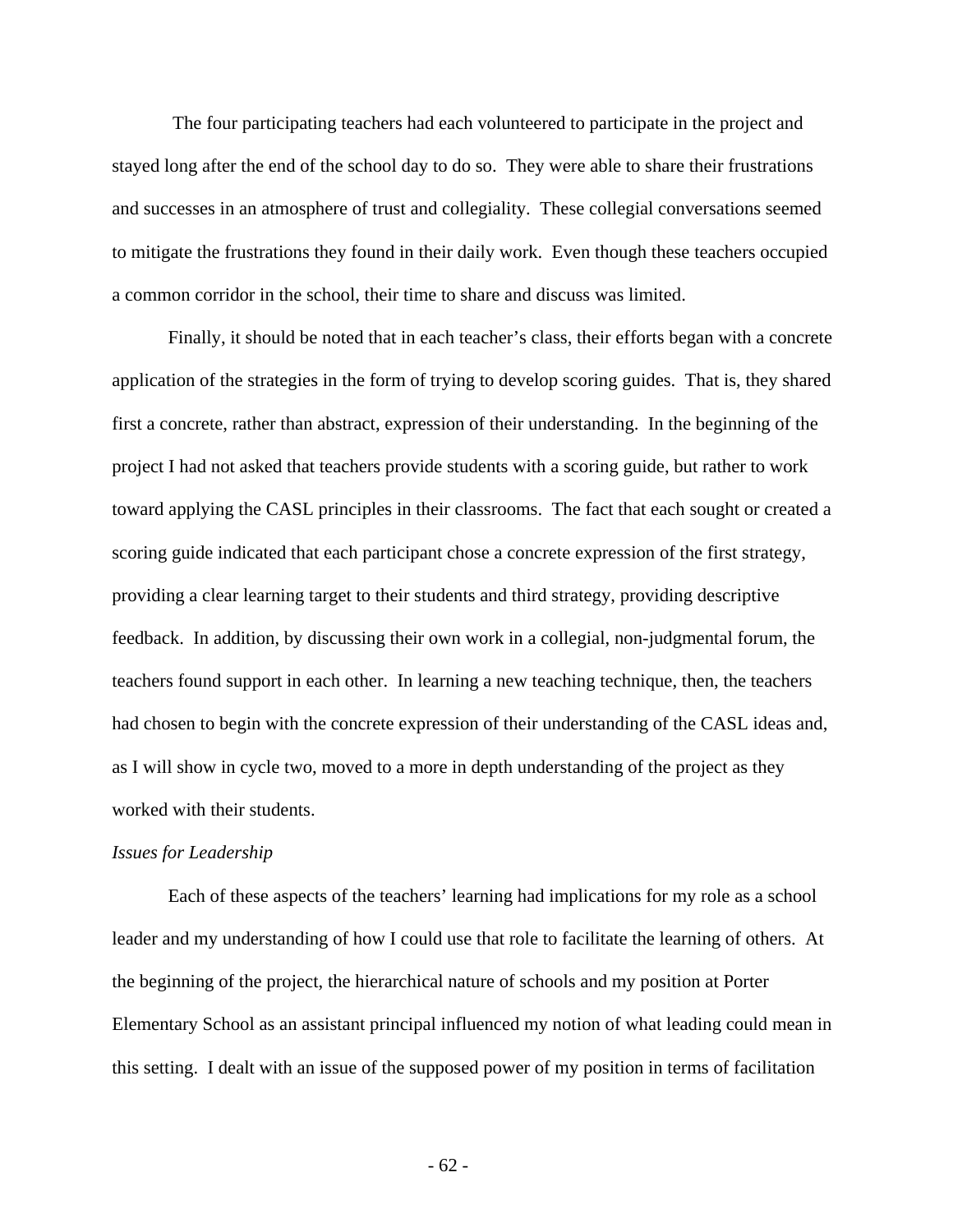versus direction as my proper role in the project throughout the first cycle. I believed that the application of CASL strategies had great potential for improving teaching and learning at my school, and that my efforts to bring these strategies to fruition in classrooms were part and parcel of my role as a school leader. On the other hand, as a researcher, I also knew that I could not learn and apply these ideas for someone else. The teachers who became participants in this project were volunteers (and could withdraw at any time), and were able to use this project to satisfy district and state requirements for their own professional growth plans. Beyond fulfilling these requirements, they had no compelling interest in the project. I could not "boss them around" simply because of my role as the assistant principal. My bossiness might drive them out of the project and all would be for naught. Rather, I had to facilitate the conversations around learning, allow the learning to occur, then observe and report that learning.

 On the other hand, I thought that I still had to organize the work and provide the teachers with a starting point from which to begin their learning. Consequently, our first meeting was mostly spent negotiating a schedule that worked for everyone, distributing materials and introducing the subject of the study. (Gerdes, group meeting, December 21, 2006). In reviewing the transcript of that meeting, I noticed that while I did most of the talking, I used a facilitating tone as well as a directional approach. In negotiating a meeting schedule, I addressed the teachers, "Would one morning a week be possible?" "What would be better?" "Would you be willing...?" and "Would that be a problem?" (Gerdes, group meeting, December 21, 2006).

 In introducing the subject matter and the project I was much more directional. As I had noted above, textbooks purchased for the participants had not yet arrived when the project began, so I provided the teachers with photocopies of pages 33 and 42—45 of the *Classroom Assessment for Student Learning* (Stiggins et al., 2004). After allowing for almost no discussion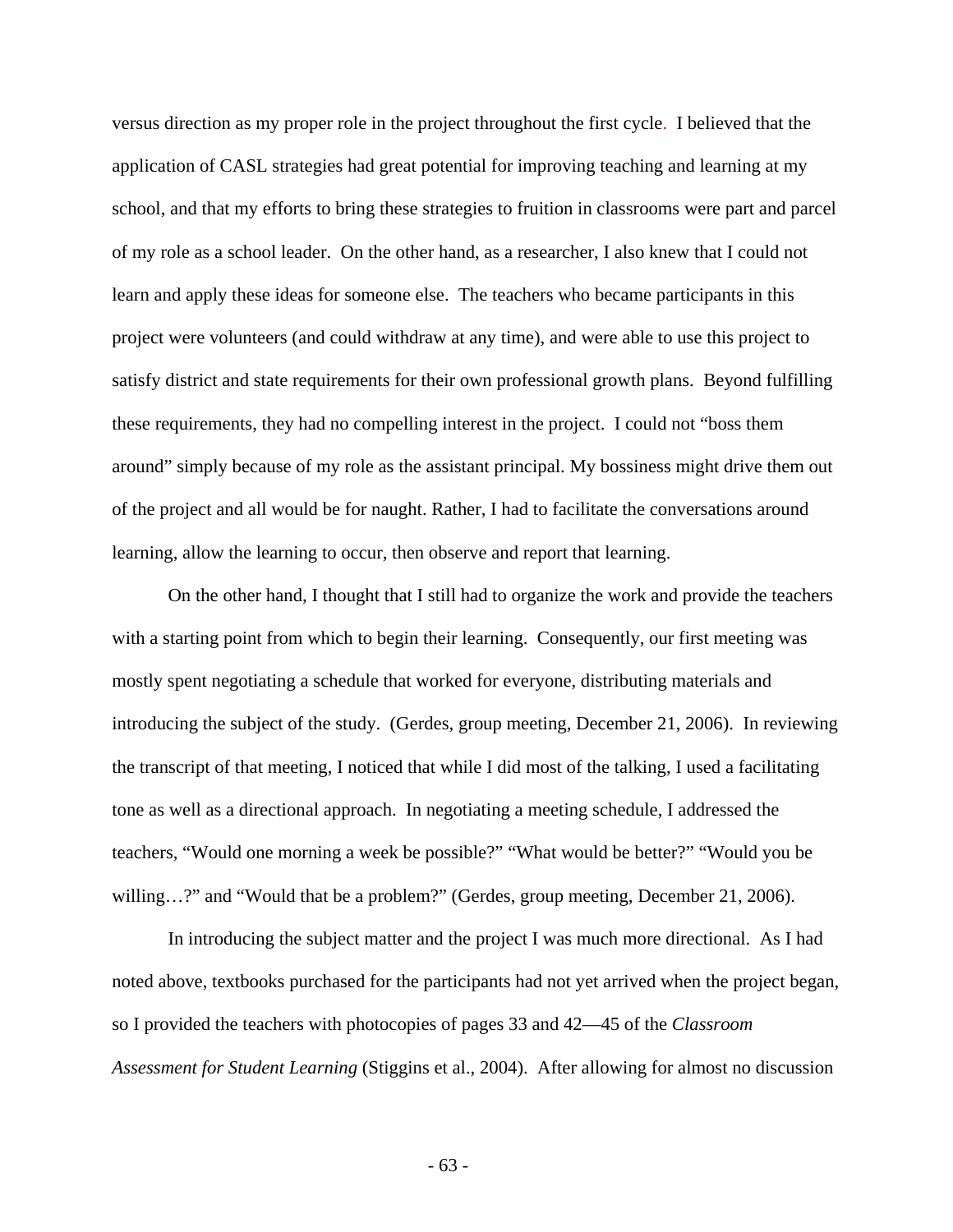of the salient tenets of CASL by the teachers, I immediately directed the beginning work. "Maybe taking some of the [assessments] the district has given us would be worthwhile…see if it would be useful to students." (Gerdes, group meeting, December 21, 2006). I even found myself saying, "Because this is participatory action research, we have to first…" (Gerdes, group meeting, December 21, 2006).

 After the first meeting, I decided to ask leading questions rather than monopolize the conversation. My own inputs into the meeting conversations became more facilitating and diminished as the participating teachers explained their work. For instance, in our next meeting, January 10, I again suggested that the district's computer assessments might be a good place to begin our work. "…does anybody have an idea about how to make [test data] more accessible to the students?" (Gerdes, group meeting, January 10, 2007). At our next meeting, January 17, teachers were sharing their own work and describing it with little more than encouragement from me. My own comments were limited to "Good", "That's good, too." and "That's exactly what I was hoping to see." (Gerdes, group meeting, January 17, 2007).

 However, throughout the first cycle I noted that I wanted to be more direct in my expectations. I had provided the textbooks for the project, provided models of scoring guides and negotiated a time and space to meet. Perhaps, despite my best efforts to envision my role as supportive, I also simply wanted to be in charge, to get others to do as I wanted. In reviewing my notes I seemed impatient and frustrated with the pace of the project. "We are moving in stops and starts. We now have not met for three weeks and I am getting concerned" (Gerdes, journal notes, February 28, 2007) While wrestling with this dichotomy of facilitating/directing as the first cycle drew to a close, I came to the mistaken conclusion that the teachers' efforts so far had been unsuccessful (in making the district's computer-generated tests viable tools for students) or

- 64 -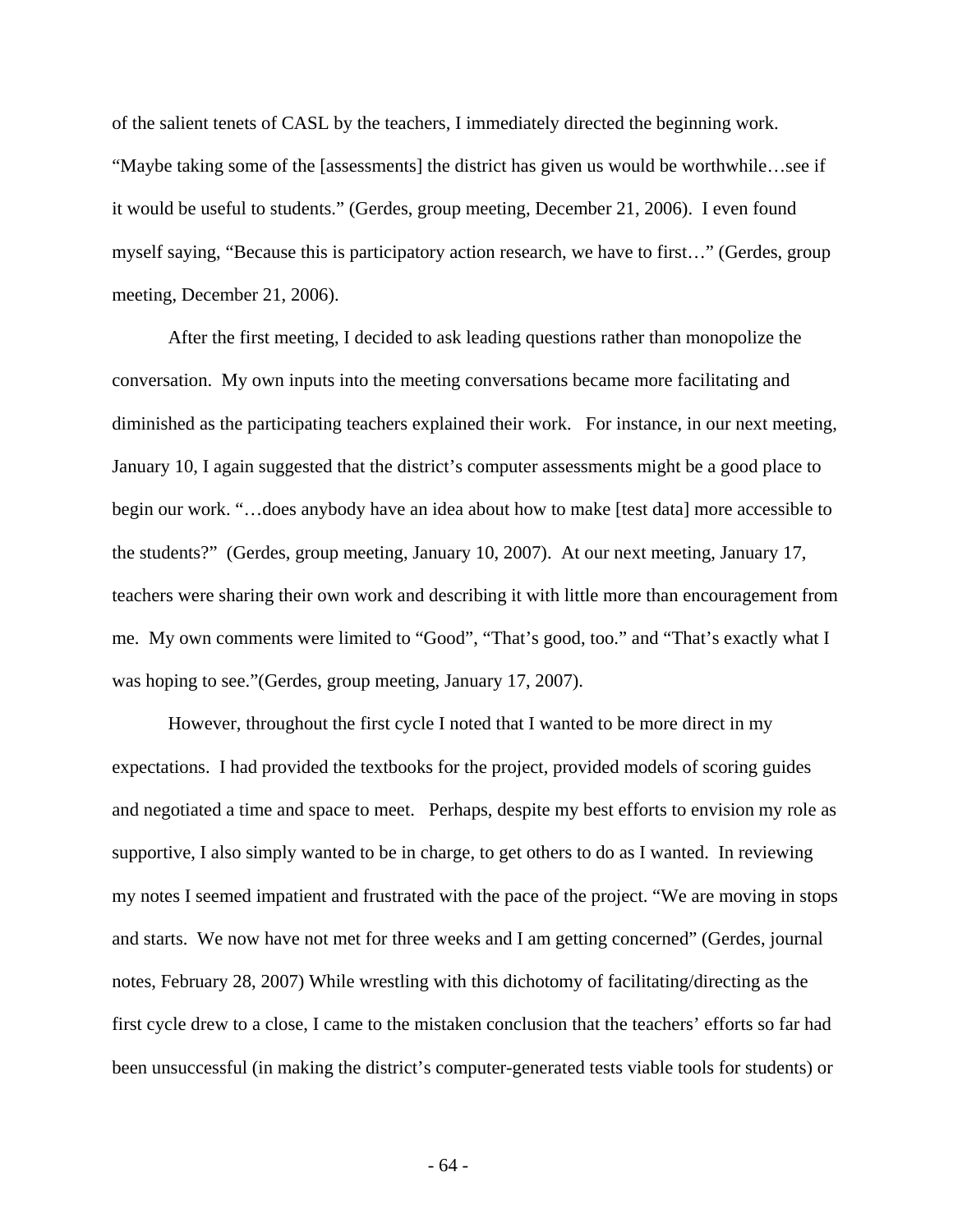limited (to the application of scoring guides to lessons). In this contest between self-restraint and management, I determined that I should exercise more "leadership." The group should engage more directly in the district curriculum and in the CASL text. (Gerdes, journal February 24, 2007). As I will document later in this chapter, such a struggle was unnecessary. I was already providing the leadership that the participants needed, by simply listening to them.

## Cycle Two

 Inclement weather (which caused school to be closed), family illnesses, Spring Break and my own conference travel interrupted our regular schedule of meetings. We met March 2 and 7 and April 2 before concluding the project with individual interviews April 10 through April 16, 2007. Nevertheless, as I will show below the participating teachers moved away the CASL strategies to engage their students in the production of scoring guides.

### *Diagnosis*

 My own analysis of the first cycle of our project led me to my diagnosis of Cycle Two. As mentioned in the evaluation of the cycle one, the teachers had worked on limited applications of the CASL strategy three during the first cycle. Their small steps had been concrete and limited to targets that could benefit from scoring guides. In my notes I recorded:

> What I see is the teachers have been picking and choosing things that are… pretty minor…maybe trivial but they're not directly tied to the GLEs and not directly tied to what they want the kids to do overall so I think we can need to be more (Gerdes, journal notes, February 20, 2007).

Applying the strategies of CASL with the district's computer generated short cycle tests proved to be impractical. And while there appeared to be considerable variance on their rate of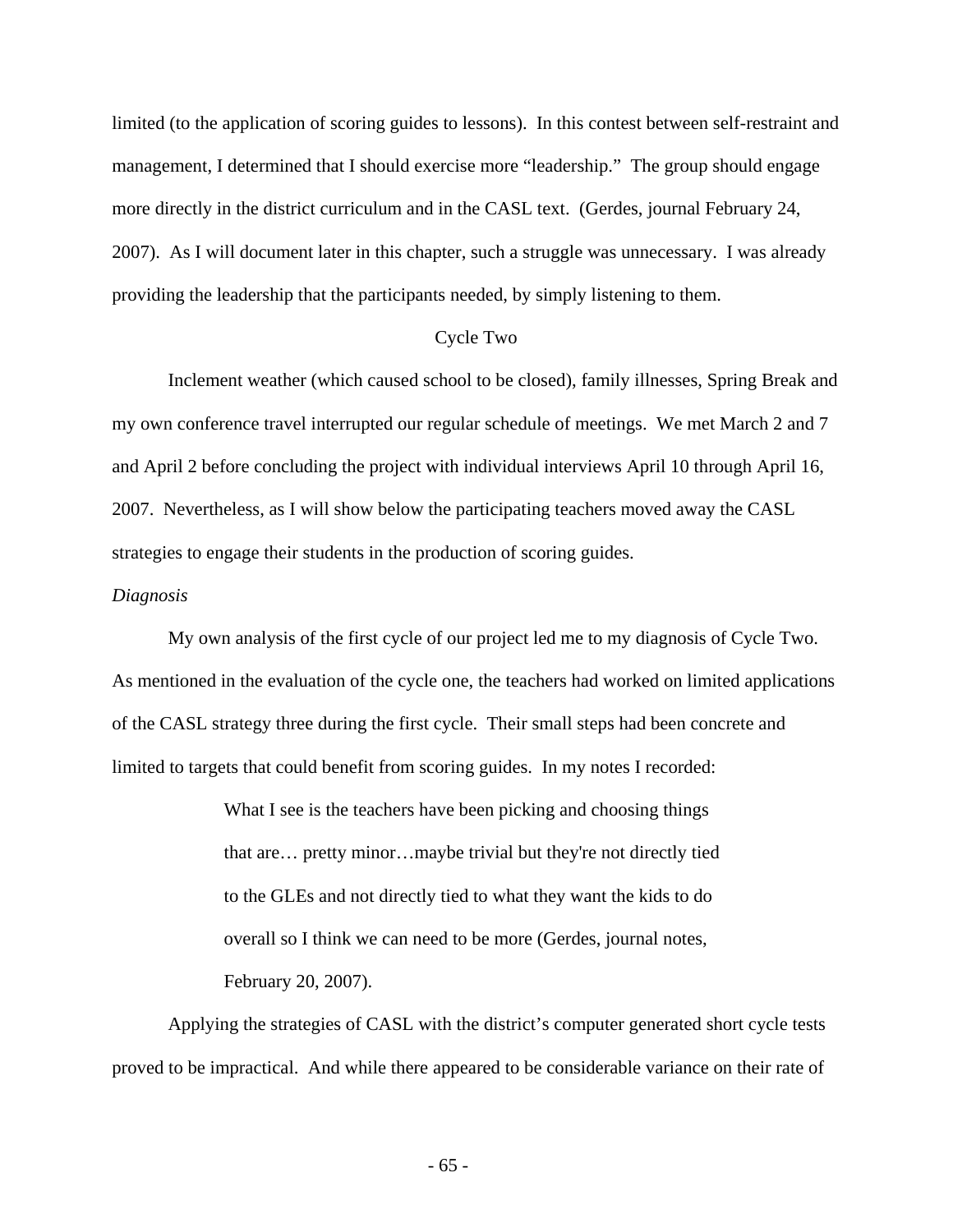learning and the production of work that I had expected, it was apparent that the participating teachers enjoyed the opportunity to discuss and share their work experiences in a setting of trust and collegiality.

# *Planning*

 For these reasons, I determined that I should provide a little more direction in the second cycle, while still allowing the time and audience for conversations about the teachers' work. First, I sought to assure myself that the activities and lessons that teachers were using to practice the seven strategies were aligned with the district curriculum and the state GLEs. Secondly, I was sure that the teachers were not fully embracing the CASL strategies. Hence, I decided to directly teach Chapter Four, a section of the CASL text that dealt with choosing the appropriate means to assess specific types of learning targets (Emails, February 21 and March 1, 2007). The teachers, as I will show below, having already found success with scoring guides as a means of engaging students, had moved beyond my thinking. The participating teachers moved to perfect their use of scoring guides as a means of engaging students, without expanding their actions beyond strategy three (providing descriptive feedback).

## *Action*

I had made a point to observe each teacher and note which curricular objective that they were teaching just before the first meeting of the second cycle, March 2, 2007. At the meeting I addressed the issue by noting the curricular goals I had witnessed and asking each participant to share their ideas and practice about them.

> Gerdes: We ended our last meeting, as I recall, with a conversation about scoring guides and rubrics. I thought we should get back to the textbook, especially Chapter 4, because it addresses this issue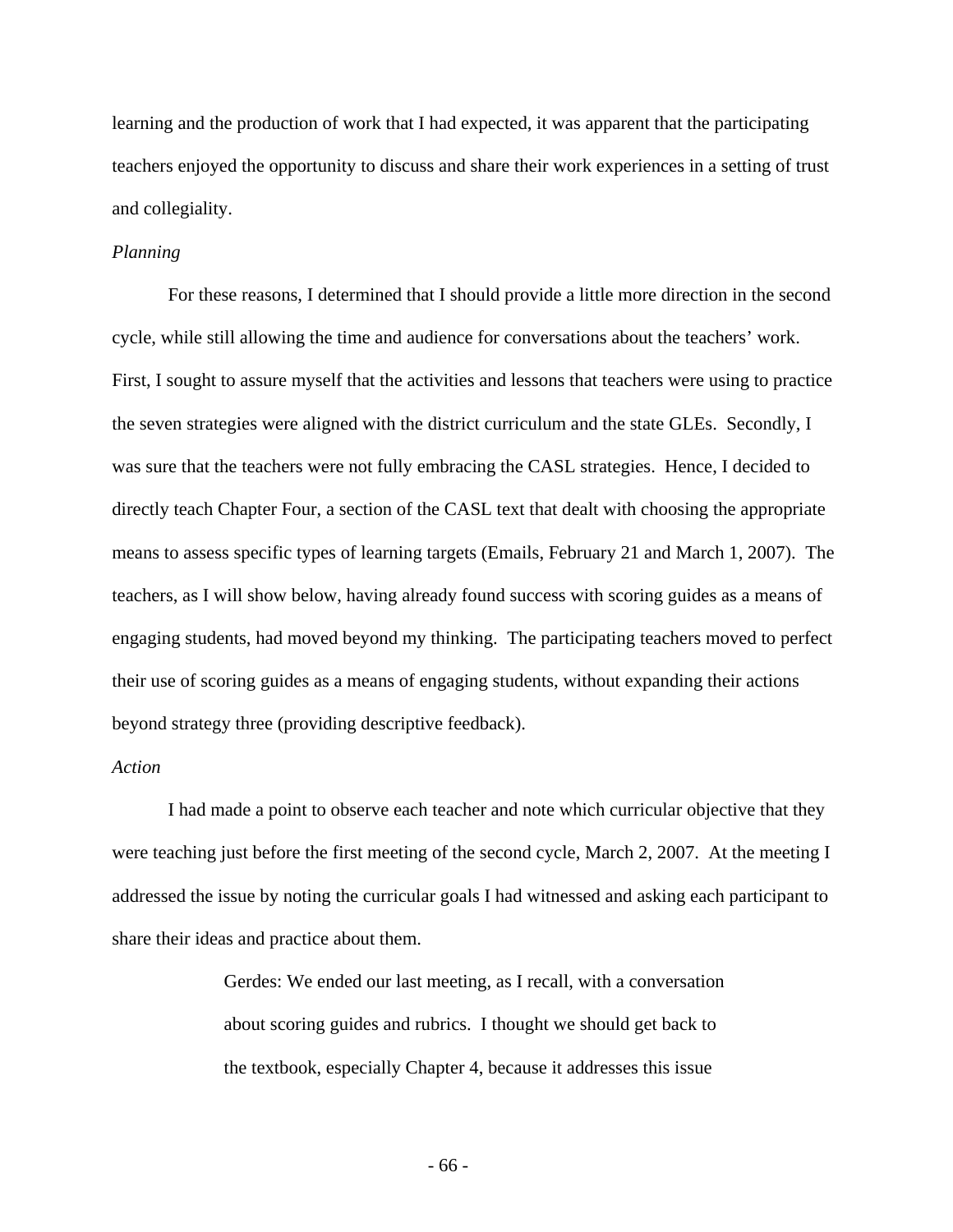of how you should assess different assignments…. Today I went into everybody's classes and I was looking at that issue….(Group meeting, March 2, 2007).

Obviously, I thought that the teachers could benefit from this intervention, a conversation about the CASL text. However, as I will show below, the participating teachers had moved on without my "leadership" to more thoroughly engage their students in their own learning in larger projects. Their actions varied again, but exhibited a deeper understanding of the CASL goals, although not the strategies, than I had assumed. Alice and Denise were not only using scoring guides for their students to fully understand what was expected, but they reported involving students in the creation of those scoring guides, thereby more thoroughly engaging their students in their own learning.

Alice had planned a unit of study about animals that required students to produce several assessable products.

> Alice: My kids are doing a zoo-a-paloosa….they have to pick an animal and we had a rubric for that, a planning rubric so that they could check off what they needed for the report at the end as they researched. It had writing as well as content guidelines…so that would be...there is a third part to it because they have to present orally…it's a written response and performance assessment as well (Alice, group meeting, March 2, 2007).

Alice's animal unit required students to research a specific animal, to write a paper about the animal, and to create a poster about the various aspects reported in the paper. Finally, her class created a living museum in which students stood or sat in front of their respective poster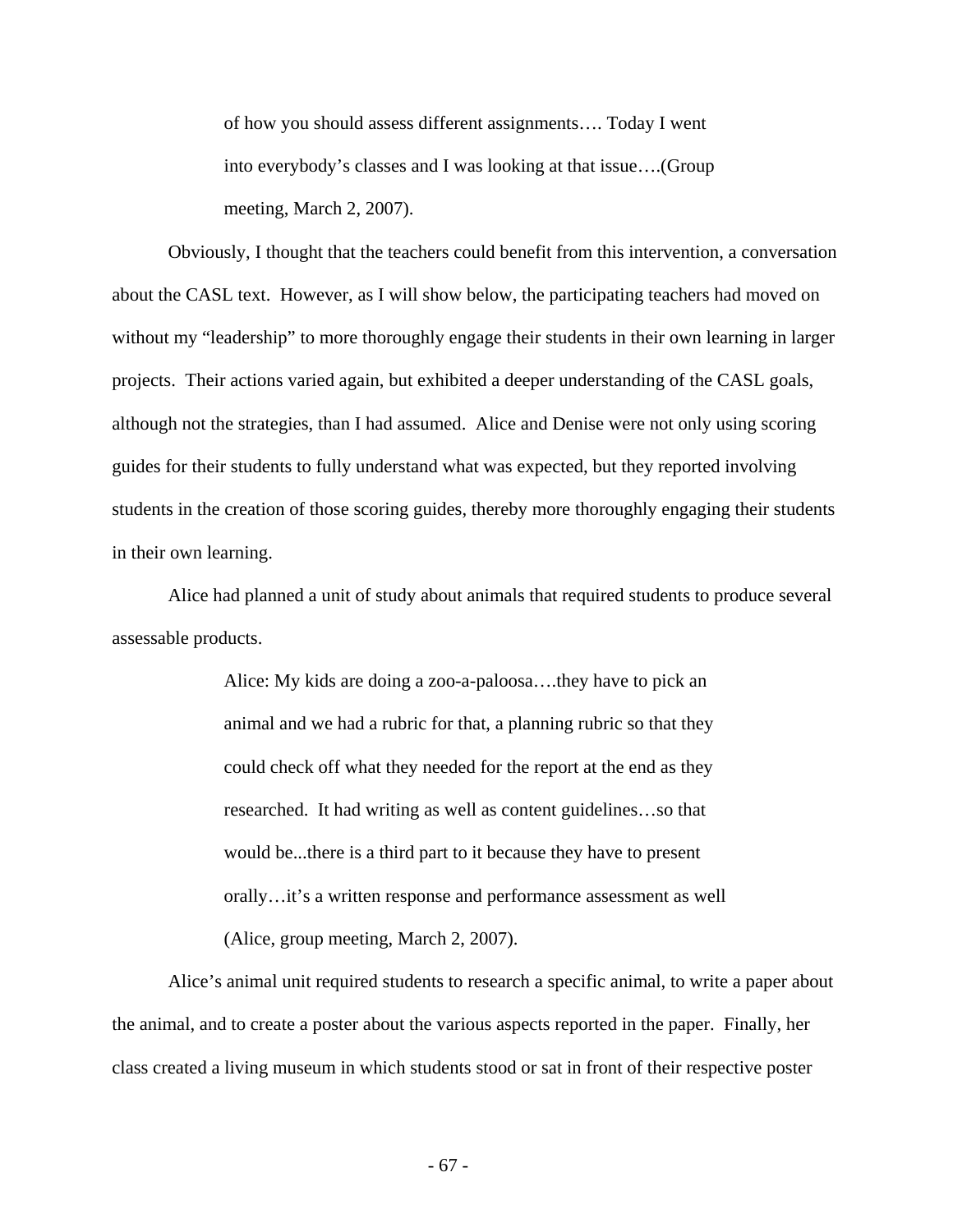and explained their animal to passers-by (Alice, group meeting, March 2, 2007). Alice reported that in preparing the students for this unit, she sought their input in creating scoring guides for each assignment. In this way students became knowledgeable about the learning targets (strategy one) and the resulting expectations. Furthermore, she reported that students had become much more engaged in their subject when they clearly knew what was expected of them (Alice, group meeting, March 2, 2007).

Likewise, Denise created a nutrition unit of study, based in the health curriculum, with multiple parts and learning targets

> Denise: For example, in health, we're doing nutrition and I'm having the kids work in groups to create a menu, then they have to write an essay explaining, and it had to be a balanced diet….instead of a test, I know this is a project ….we're making a scoring guide next week because they will decide what a good project will look like. I want the kids to tell me what part of the body it helps and what it does. For instance, carrots have Vitamin A which is good for your skin and eyes…I want them to be very specific and use information from the text that we have gone over (Denise, Group meeting, March 2, 2007).

Denise reported that students were much more engaged in their own learning of the nutrition unit when she sought their input into the scoring guide. Her students were to create a poster encouraging others to eat appropriately, prepare a written assignment and give a short talk (Denise, group meeting, March 2, 2007). All of these activities and products were aligned with the district's curricular goals and addressed district and state GLEs.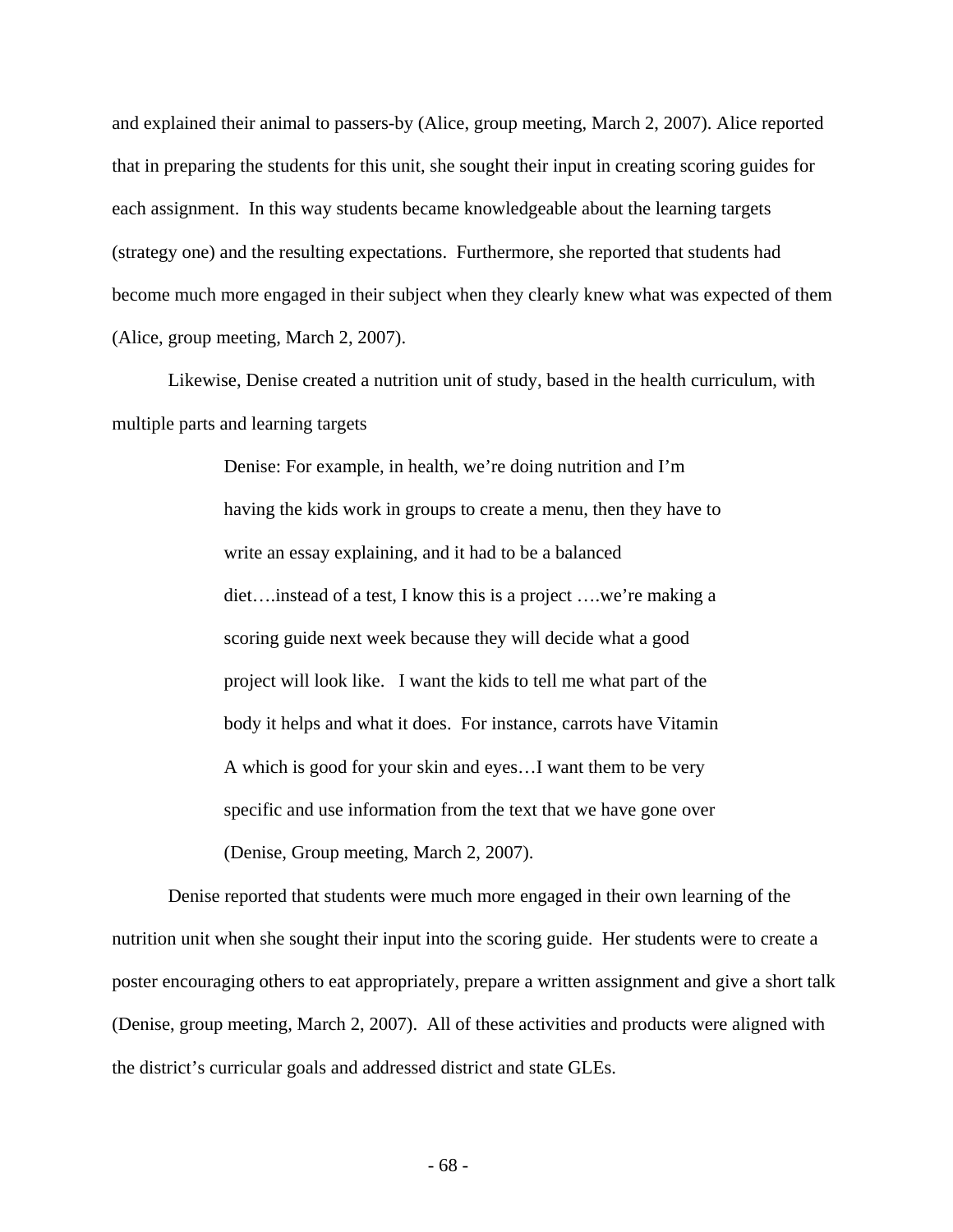Betty continued with the same basic generic scoring guide that she had used in cycle one, but sought to extend its use to other curricular goals by adapting it to stress specific skills that she wanted students to practice. She, too, sought student input in weighing the various parts of the scoring guide. She reported that students became much more engaged in the activities of the class when the scoring guide was, at least in part, their own construction (Betty, group meeting, March 2, 2007).

 Cathy's attempts at implementing the CASL strategies continued to be limited to the journal writing, which provided her with information about the students' perceptions of their learning, without truly providing the students learning targets based in the curriculum or descriptive feedback about their learning (Cathy, group meeting, March 2, 2007).

# *Evaluation*

 Our final meeting was scheduled for early April, 2007, and involved asking the four teachers to review the transcripts of meetings and to summarize their work. I asked the four teachers for their input in analysis of the transcripts as a means of getting at their own reflections of our work together. I also asked for those specific reflections in a culminating individual interview as well as the journals I expected to collect at the time of the interview. I also used this final group meeting to schedule those interviews. And I used the interview and journal writings to seek a final evaluation of the project.

### Second Cycle Findings

 In analyzing the transcripts of meetings, observations and interviews in light of the research questions listed earlier, findings about how teachers use assessment to create a closer connection to student learning emerged. As the four participating teachers more successfully engaged their students, they too became engaged in their own work. The meetings continued to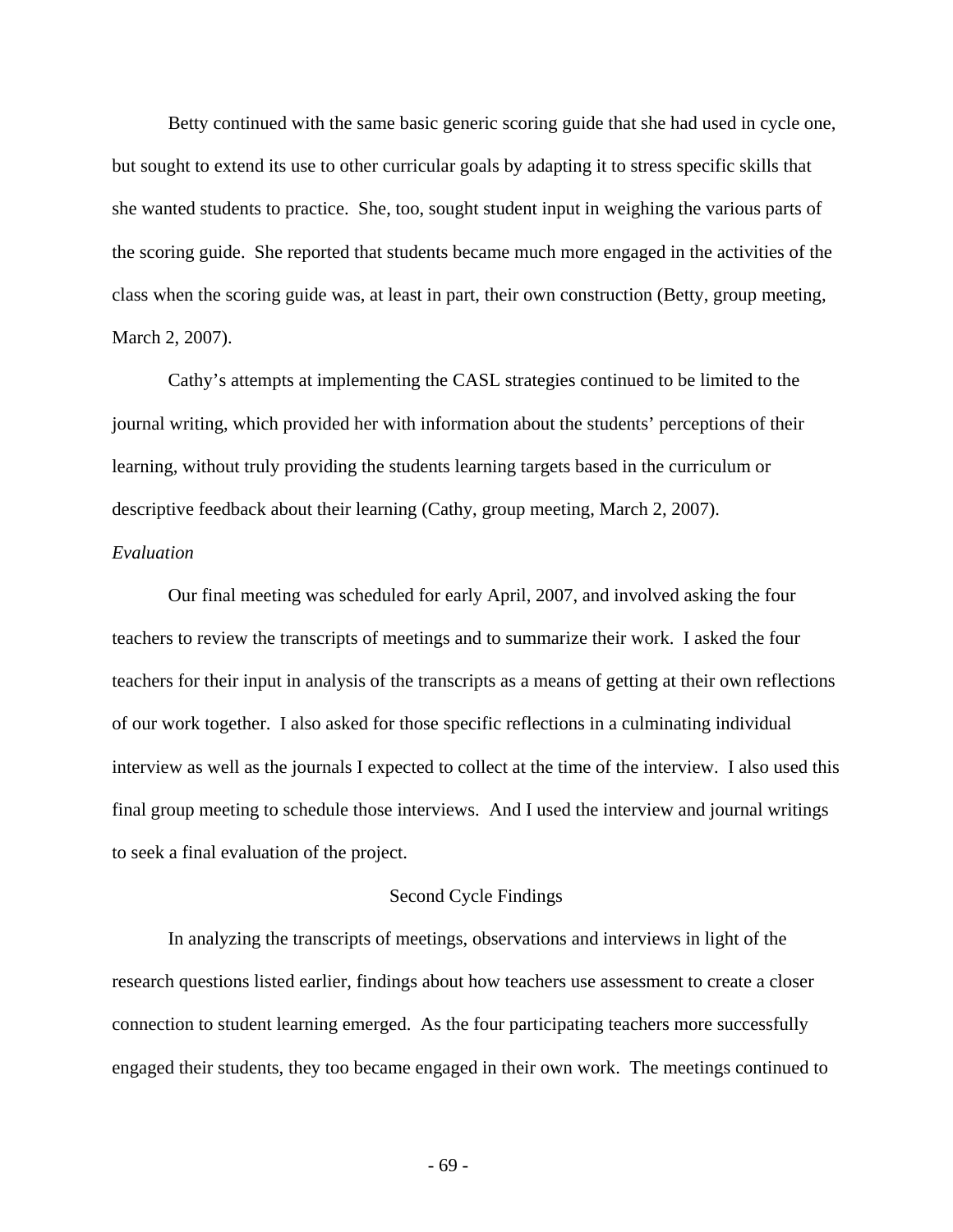provide an opportunity for teachers to discuss their work and share ideas with colleagues in a safe environment.

#### *Using Assessment to Engage Students*

 Throughout the second cycle, participating teachers reported that students became much more engaged in their work when they had a hand in the development of the scoring guide. I had shared that a scoring guide is not in itself a learning target. (Gerdes, blog, March 1, 2007) Rather, the scoring guide should delineate and describe the learning target (Chappuis, Stiggins, Arter,  $\&$ Chappuis, 2005).

 Denise had first mentioned the use of student-developed scoring guides in the first cycle (Denise, group meeting, February 2, 2007; journal, February 2, 2007). By March, Alice had begun involving students in developing the scoring guide as a means of introducing the unit of study. "What I have found is that they [students] have become much more perceptive about what it is that's expected of them" (Alice, group meeting, March 7, 2007). Her students were more attuned to their work. "One of the kids [referring to another assignment] said, 'Do we get a scoring guide? How do I know what this is worth?'" (Alice, group meeting, March 7, 2007).

 Likewise, Betty found that students were more engaged when they had a scoring guide to clarify the particular learning target she had chosen. "It makes the learning target much clearer to the student….they really get involved" (Betty, group meeting, March 7, 2007). She mentioned in that meeting that she had invited students to help produce the scoring guide for lessons and units of study (Betty, group meeting, March 7, 2007). She also wrote in her journal that her students had "shared in the production of the scoring guide" (Betty, journal entry, March 9, 2007). In her interview, Betty again found value in scoring guides. "The students are relying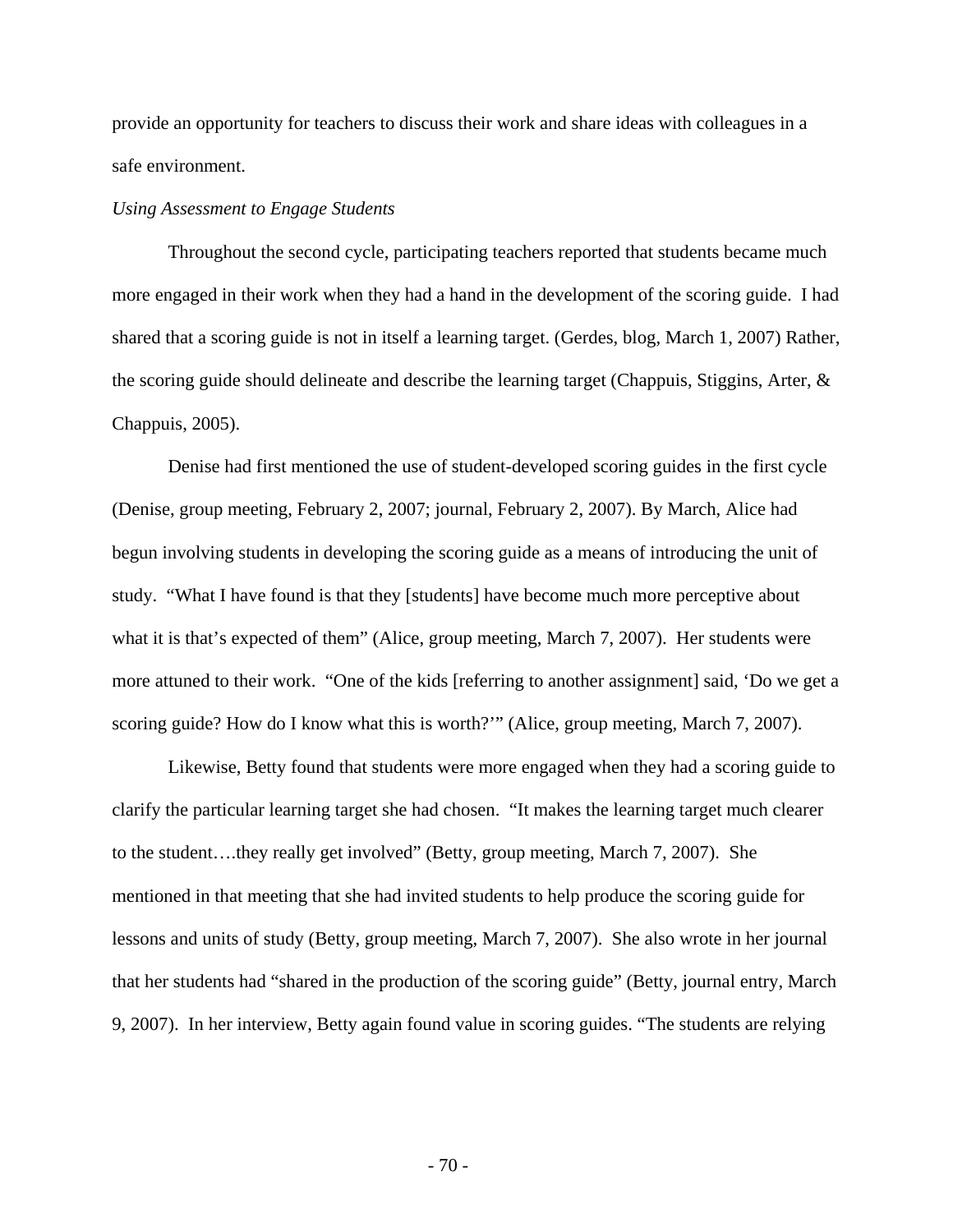[on the scoring guide]...to guide their work....because they know what is expected of them." (Betty, interview, April 13, 2007).

 Furthermore, this engagement, according to Denise, led to more sophisticated work, especially in the poster project. She reported that students were able to produce superior work the first time, without requiring extensive revision, when they knew the expectations "The quality is up there the first time around because they know…" (Denise, group meeting, April 2, 2007).

 In answer to the first research question, the teachers in the project believed that they had extended their use of assessment as a means of engaging students more directly in learning. They each extended the application of CASL strategies to directly involve students in developing scoring guides for larger projects that included more curricular objectives. As a consequence of these actions of including students in decision-making about how projects would be assessed, three of the four teachers also became more confident and empowered in their work. They had taken back assessment as an instructional tool and added it to the repertoire of instructional strategies. This confidence in their teaching was evident in their interviews.

 When asked during the interviews about how working on this project had altered the way they saw their practice, each discussed the value of classroom assessment. Denise realized that the district curriculum provides her with 'what' to teach, but that her own assessments help her "modify and adjust according to the kids' needs." "What I've learned is that it takes a little longer to teach the same topic, and that assessment should be the means to the end. And also, for everyone to be successful, they have to have the opportunity to improve. So by knowing what they need to improve on, they have that opportunity." (Denise, interview, April 12, 2007)

- 71 -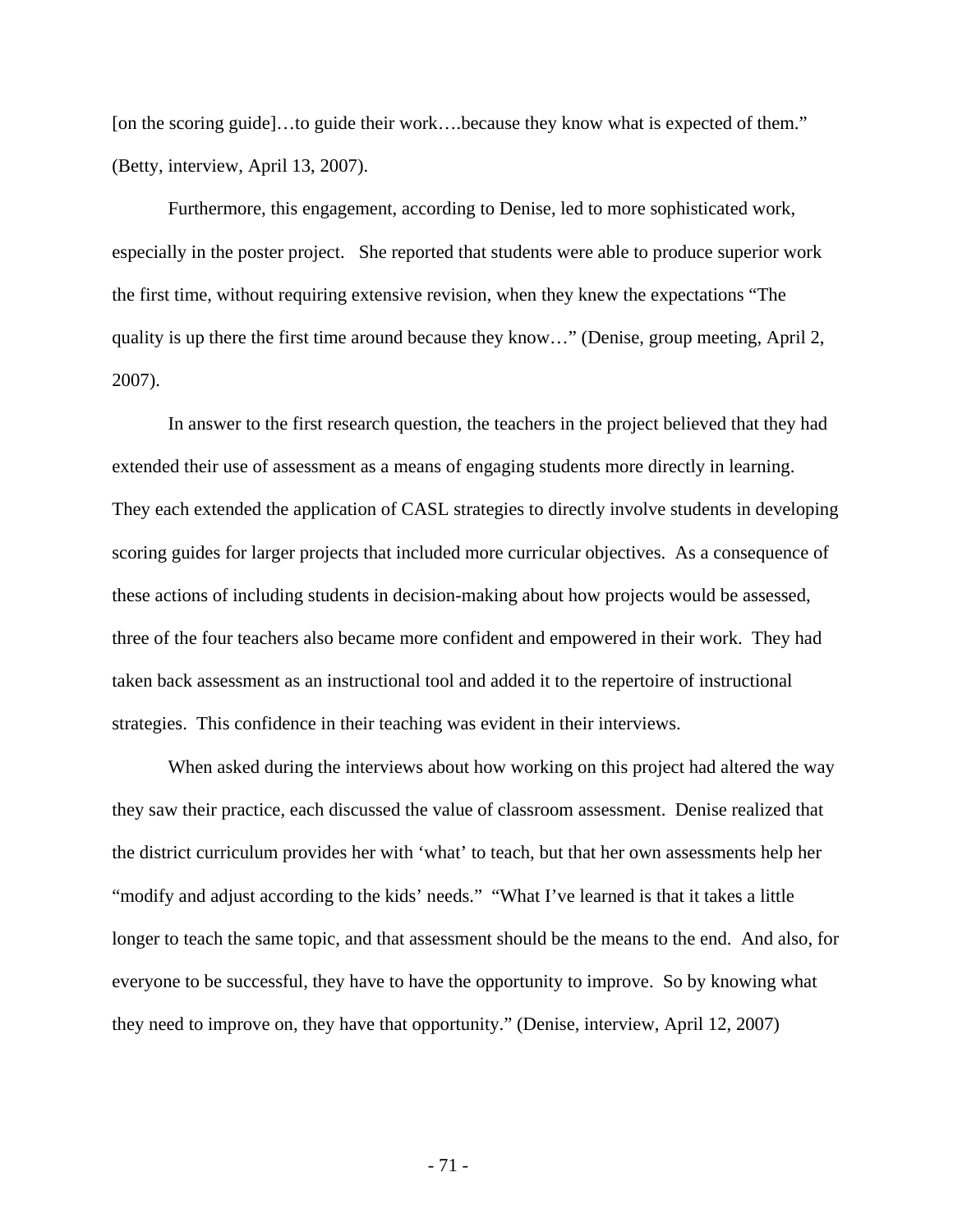Cathy raised another issue. "What I have found is that assessing is a whole lot easier when they [students] are involved. They really like to earn those points. I get a real quick feedback about whether they understand what we talked about. (Cathy, interview, April 10, 2007). When asked how she might teach differently in the future, Cathy responded that she would continue involving her students in the CASL strategies. "I think involving the kids more…giving them more of a say-so in how they improve….This way they become more invested in the process of learning…taking that knowledge as part of them." (Cathy, interview, April 10, 2007).

 Alice found the CASL strategies informative to the point of changing the way she should instruct students. "This project has altered the way I need to teach and of course how I assess…. It causes me to make sure I have the assessment in mind before you teach…it also needs to be flexible because there are things you adjust and change as you go….(Alice, interview, April 16, 2007).

 In the interviews, Betty was the only one of the participants who stated that what to teach came from the assessments that she had already completed. "I know what to teach based on prior assessments. They guide me into what I should focus on…the weak areas that I pick up from scoring assessments…and I let that drive my instruction…." (Betty, interview, April 13, 2007).

Our four month project had a positive impact on the teaching of the four participants. Concluding interviews indicated the teachers felt that our project had been constructive. I asked each participant whether our meeting together had proven to be useful to them. Denise, for instance, reported that our meetings "reinforces [sic] what I'm doing….oftentimes as teachers, because we are so secluded that we don't always know…."(Denise, interview, April 12, 2007).

- 72 -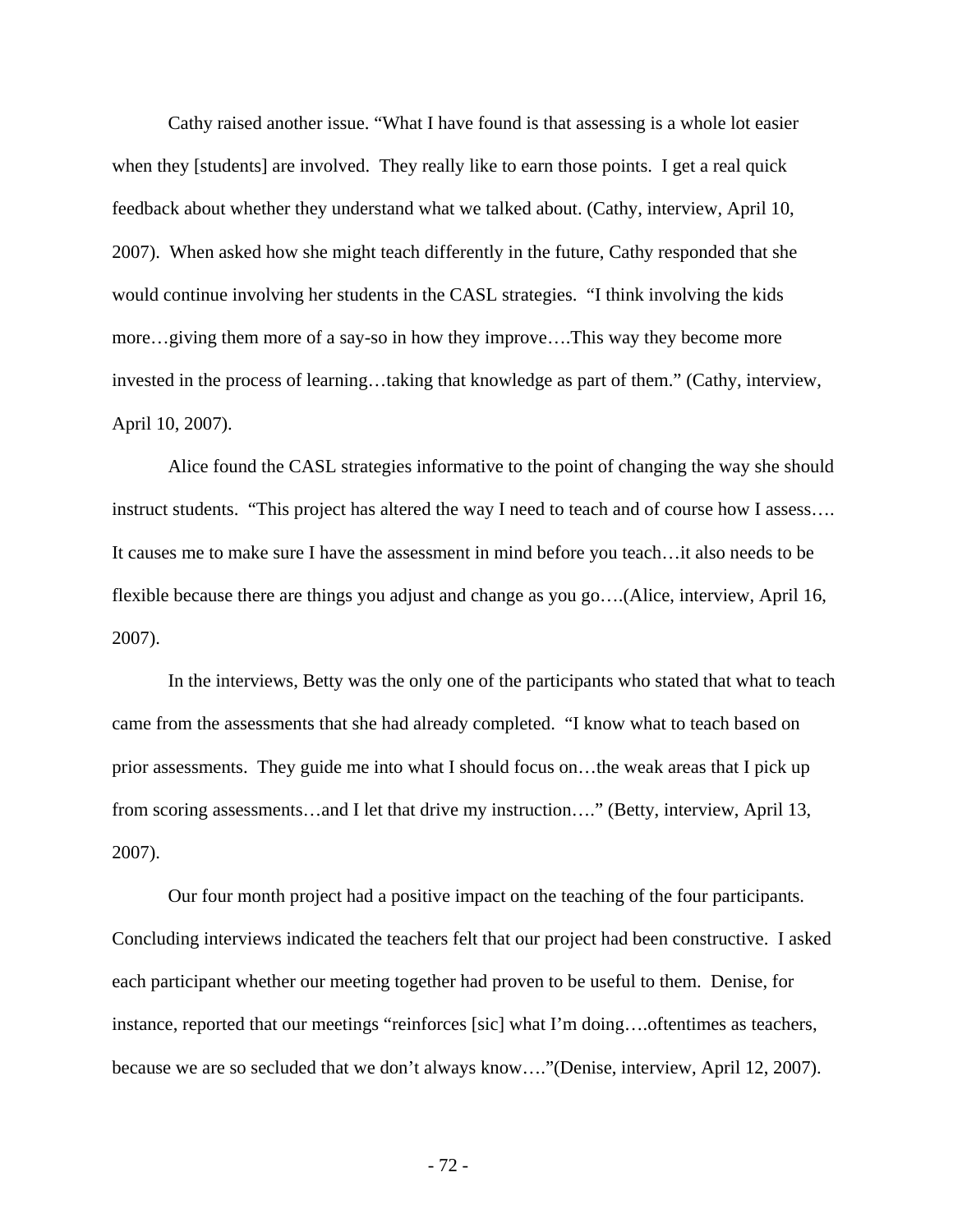Cathy, a veteran teacher, found the experience worthwhile as well. "New teachers look at my years of experience and think I've got all the answers….it's such a dynamic profession that you need to collaborate and get ideas and share…just to keep your teaching fresh" (Cathy, interview, April 10, 2007). She found our conversations helpful for her teaching. "…ideas I got from everyone else in the group." "I used it [CASL strategies] a lot in writing…I liked Denise's idea…no it was Betty's idea about changing the goal from week to week" (Cathy interview, April 10, 2007). "I felt like it was teamwork, even though we were working on it individually. I think the meeting and sharing ideas. It felt like a team because if I said something, there were suggestions and if somebody else said something, there were suggestions from that…" (Cathy interview, April 10, 2007).

 For Betty, her colleagues provided a source of support. "…I was listening to the other teachers and I learned that some of the things I was having difficulty with at the beginning, the other teachers were [also] and they offered a lot of suggestions…" (Betty, interview, April 13, 2007).

 Likewise, Alice found the collaboration useful. "I think the most major benefit of this kind of collaboration is that in just having that third person point of view... it caused me to think in another realm…that wouldn't have happened if I was doing it by myself..." (Alice, interview, April 16, 2007).

#### *Leadership Issues*

 These two issues, collaboration and empowerment, had direct impact on my view of school leadership and my role as a school leader. First, the learning team approach to professional development worked for these teachers. As noted above, they did not plan together but did share their stories and found each others' stories informative for their own work. They

- 73 -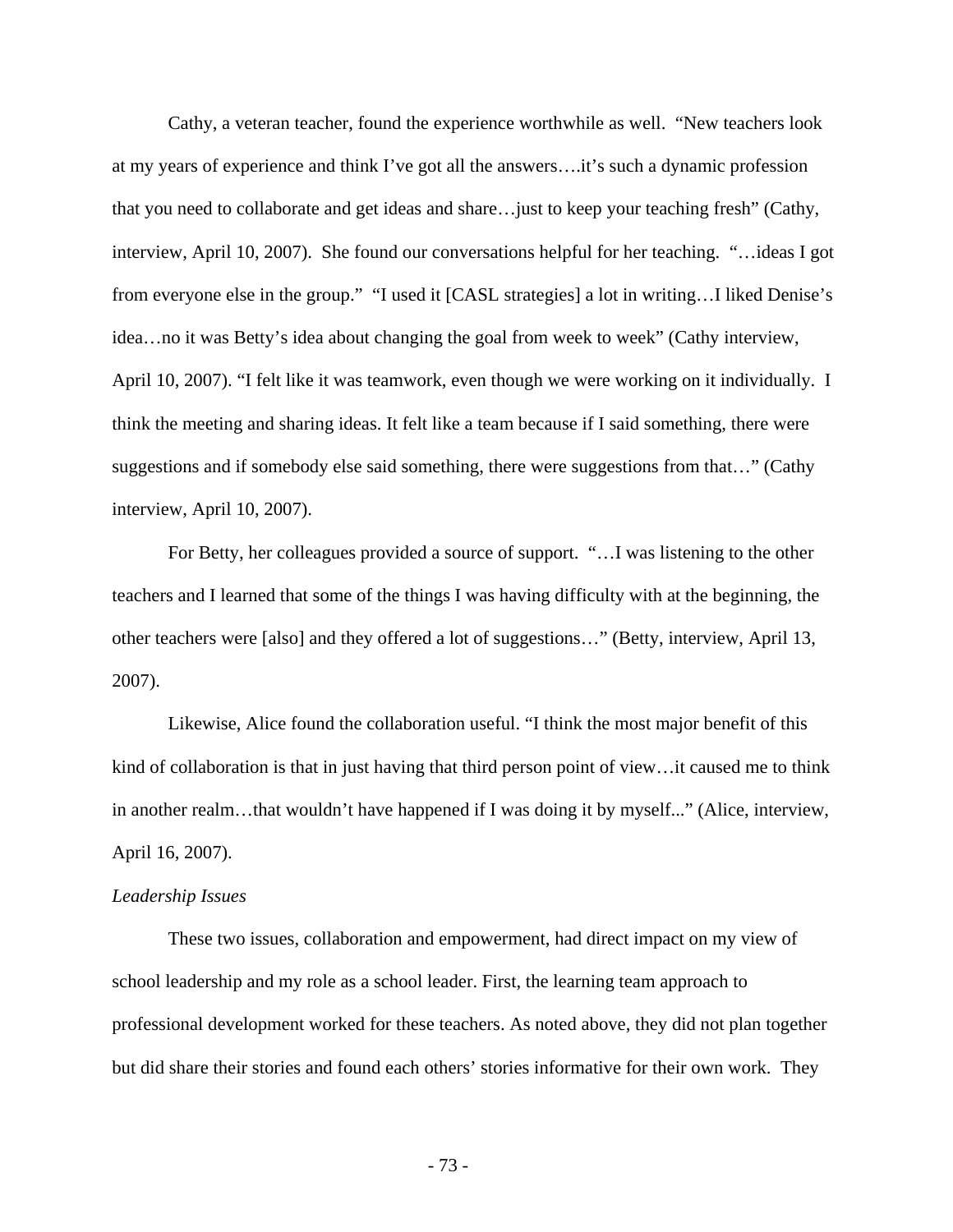each reported in their interviews that the sharing of ideas and stories had positive influences for their teaching, and that they welcomed the opportunity to discuss their work with colleagues. Secondly, the project empowered teachers in that they were able to use some forms of assessment as a tool with which to engage their students in their own learning. At the beginning of the project, teachers reported a sense of frustration with the assessment and the district's assessment instruments. By the end of the project, the four teachers were using teacher-created assessment to drive their instructional decisions.

 The teachers believed that they had learned from their practice and from each other. As the administrator, I did not need to direct or assign the learning for the team. They were all willing participants in their own learning. From this experience, as I moved from my posture, at the beginning of both cycles, of needing to feel in charge of the project to one of watching others learn, I have come to realize that my role is relatively minor. I had provided a purpose and focus, which the teachers had voluntarily accepted and agreed to pursue. In addition, I provided a limited number of material resources, such as the textbook and some sample rubrics. With the exception of the first meeting of each cycle, I did not direct or require conversations around either. Our focus was on what each participating teacher was doing in their respective classrooms to encourage learning.

 My "leadership" was actually a matter of providing a fundamental idea about teaching that the participants found worthwhile. The teachers had found an instructional strategy that worked for them, and they did not need my 'leadership' to follow it. But, they did want an opportunity to share it.

Consequently, the language art that proved to be most powerful for their professional development was listening. Listening (on my part), rather than talking, gave the participants an

- 74 -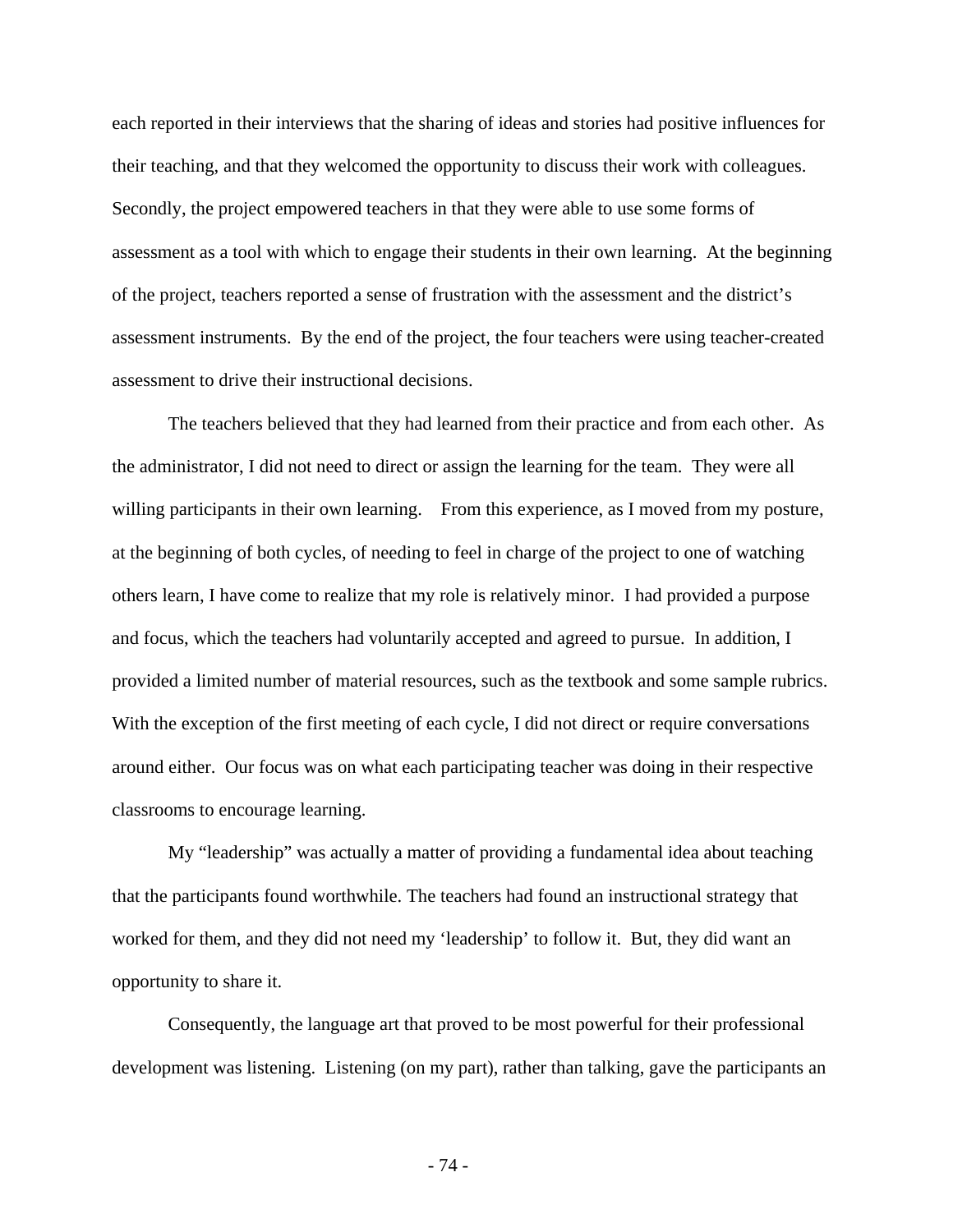open-ended opportunity to express themselves about their work. Listening provided the teachers with a comfortable location for their discussions. By listening, I was able to generate a trusting climate. The trust necessary to successfully engage in a meaningful professional development/school improvement project such as this works both ways. The teachers had to trust me to provide a meaningful project that would serve their own practice. I learned, by listening, to trust them to apply the strategies as they saw fit in their respective classrooms. *The Limitation of Time and this Action Research Project* 

Throughout this project, I was acting as a researcher, observing and recording the work of others while examining my own actions and reactions. At the same time that I was organizing and arranging that work, I was attempting to encourage the already busy participating teachers to reflect on their work. But every day, I was also the assistant principal, acting as a disciplinarian and applying the district's "code of conduct" that specified consequences for various student behaviors. For instance, during the four months of this project, I prepared documents for, and arranged, six discipline hearings for dispensation by the superintendent. In addition, among other duties, I supervised our lunch periods for two hours every day, evaluated half of the schools' teachers and frequently rode the school buses that transported our children back to their section eight apartment complexes. I was conducting action research in my own workplace, banking on the goodwill and relationships that I had established with the participating teachers. But, I was also daily pulled away from more effectively conducting that research by the various other duties that were required of me. For instance, during one meeting which I had arranged for a Friday afternoon in March, Alice and I were both absent because she had to meet with the parents of an especially troubled student.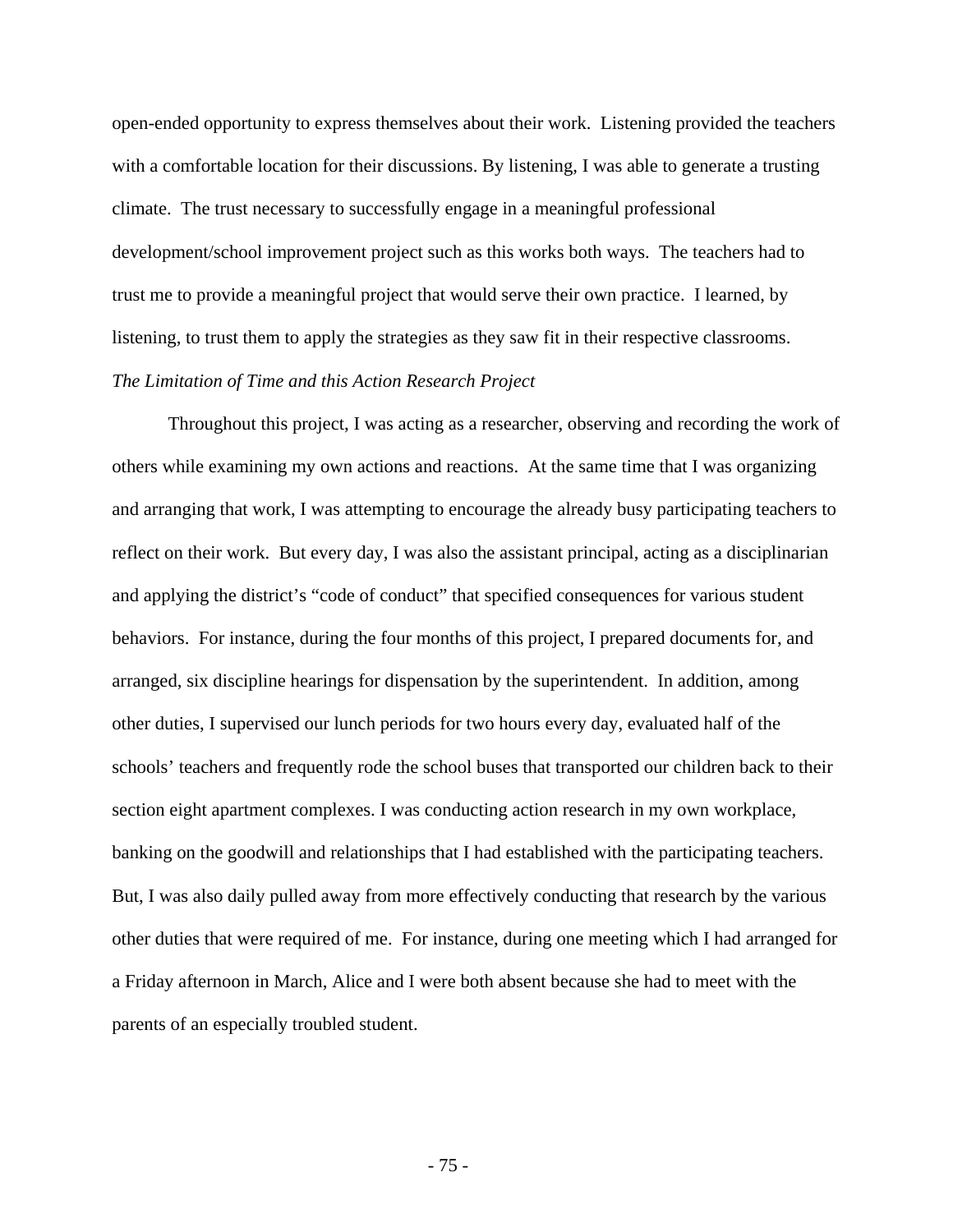These constraints on the time we had together limited my effectiveness as an action researcher. In a perfect situation, I would have observed every teacher every day, had time to converse informally and individually about instruction and the sense each participant made of the work they did. And perhaps the participating teachers would have had the time and peace of mind to more fully engage in the study of the CASL and reflect more deeply on their work. Unfortunately, that was not the case here. I was not the only one pulled away from the research. Teachers are busy people, engaged in the learning of their children, but also burdened by their school and district in any number of ways. Indeed, upon finding out that Alice was working in the project, one teacher commented "I couldn't imagine doing more on top of what I'm already doing" (Alice, interview, April 16, 2007).

From these findings, themes have emerged and will be discussed in detail in Chapter Five. These themes include how the teachers' collaboration impacted their learning as well as the personal learning of the teachers as they integrated new knowledge into their existing practice. Finally I will discuss how the project impacted my own knowledge, as I learned to more fully appreciate the power of listening and its importance in school leadership.

#### Summary

 My original idea was to get teachers to use CASL because I believed the program held promise for the students in our school. I had hoped that the four teachers would find skills and strategies that could inform and improve their professional work and the learning of their students. Over the course of the project, I witnessed, as I have described above, teachers applying new strategies, beginning with the small concrete step of using scoring guides, to the more extensive engagement of student-designed scoring guides. As teachers involved students in developing scoring guides and planning how students would display their learning, the teachers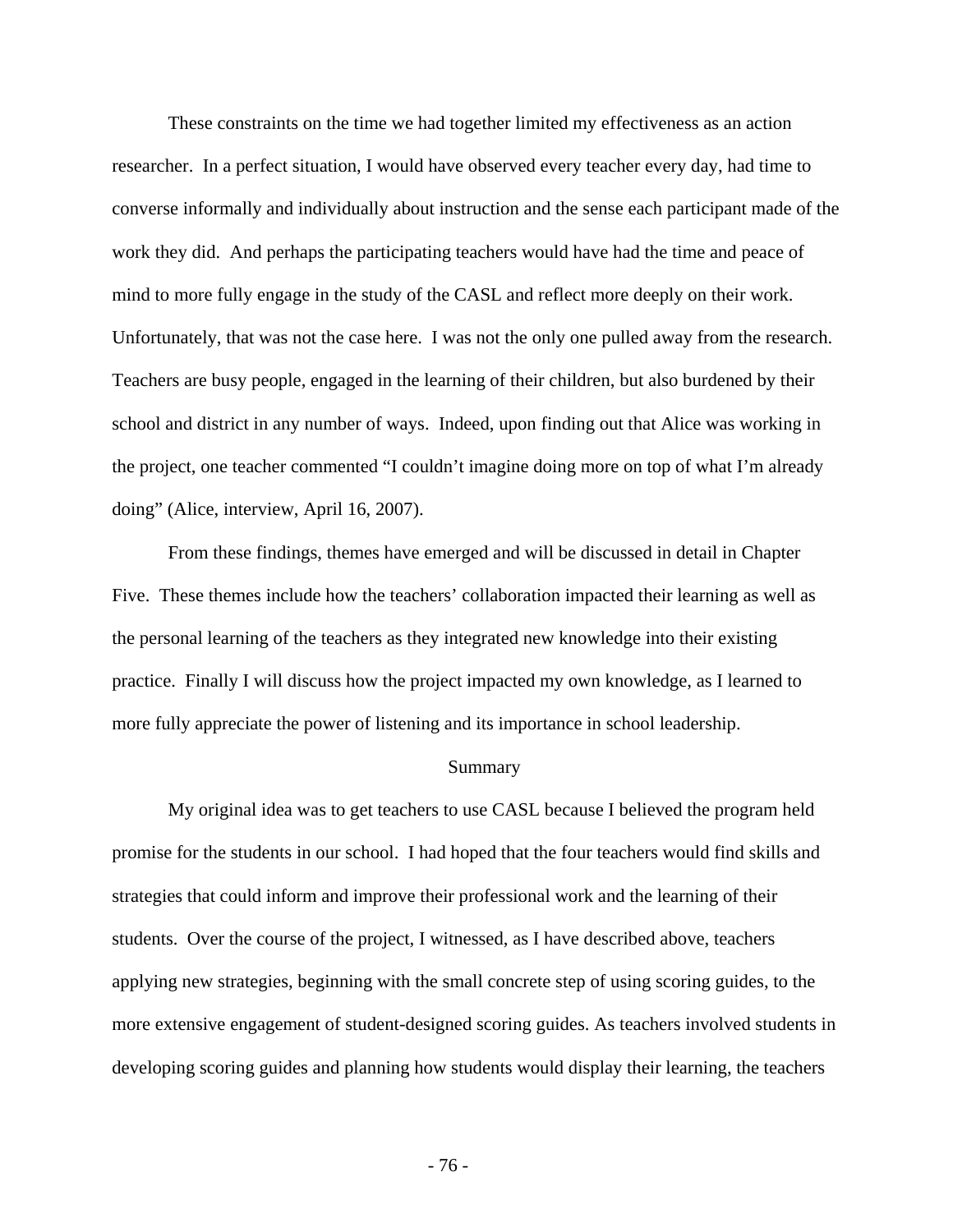found students much more engaged in their own assessment. Assessment became a tool that teachers could use to engage students in their own learning.

 In terms of my own learning, it became obvious over the course of the project that the teachers did not need my guidance as much as my listening. I had provided a place and time to meet and an audience for their conversations about their work. Their collaboration came from their own engagement in something that they found successful in helping their students learn and the opportunity to compare their stories of that success. I did not need to direct or manage their learning, but to listen and encourage their work.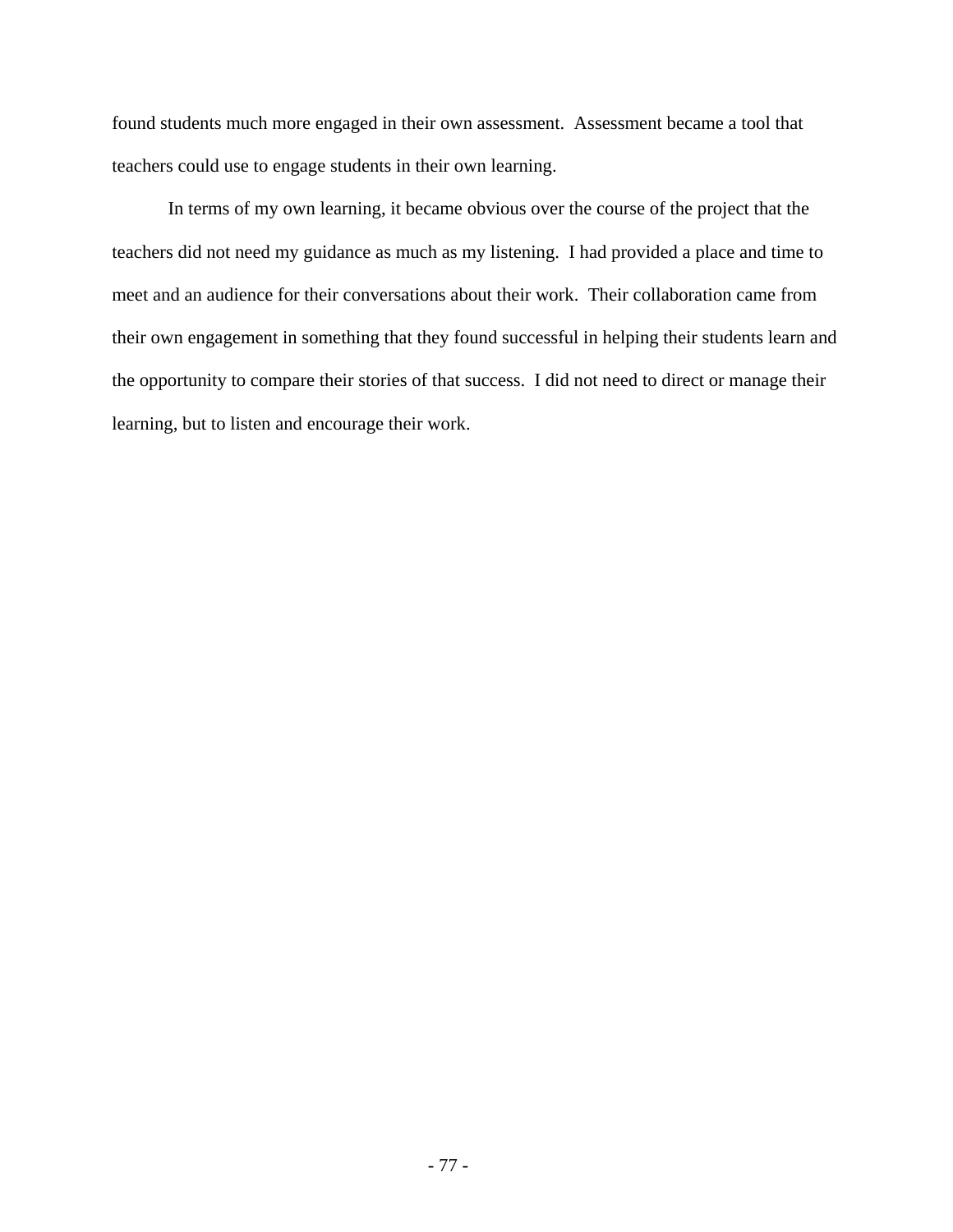## Chapter Five

# **DISCUSSION**

Four teachers agreed to practice an instructional method designed to connect students with their learning through specific classroom assessment practices. The source of this instructional method was *Classroom Assessment for Student Learning* (Stiggins at al, 2004). In addition to agreeing to practice the CASL strategies, teachers also agreed to meet and discuss their work over a period of four months. From the transcripts of these meetings, as well as interviews, journals, and my own observations and notes of the project, I have documented in Chapter 4 how the teachers had learned and partially applied strategies that, as they reported, more directly engaged their students in their own learning. In the course of engaging students more directly in their learning, and reporting together about their work, the teachers became more engaged in their own professional practice as well. I have also documented how I came to realize that any personal power of school leadership that I might exhibit lies more in my capacity to listen and support, rather than tell and direct.

Through subsequent analysis, themes emerged about learning and professional development, and leadership. These themes provide insight into the research questions. How, and to what extent, do teachers use assessment data and make sense of assessment strategies to inform teaching and improve learning? What insights have I gained about my role as an instructional leader and action researcher?

At the beginning of the project, I had shared the CASL goals or principles. These included having clear purposes for assessment, clarifying learning targets, designing sound assessments, communicating results effectively and involving students (Stiggins et al, 2004). To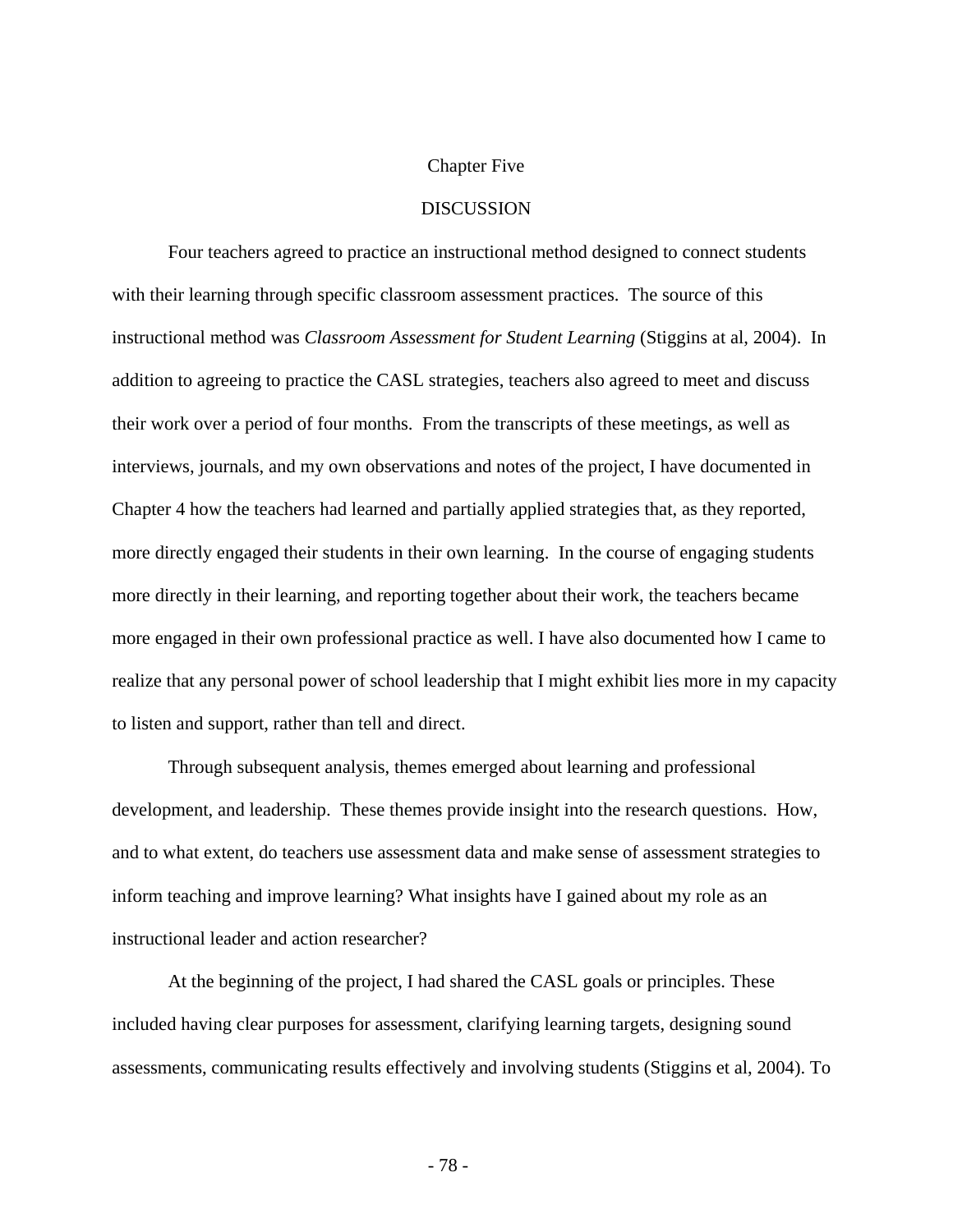reach these goals, I had asked the participating teachers to examine their own practices and begin applying seven recommended strategies: (a) providing a clear and understandable learning target, (b) providing good and poor examples of anonymous student work, (c) providing students with descriptive feedback, (d) involving students in tracking their own progress, (e) focusing lessons on one aspect of quality at a time, (f) teaching students to learn to focus their revision, and  $(g)$ teaching students to reflect on their learning and monitor their own progress (Stiggins et al, 2004).

In Chapter Four, I have noted that the participating teachers did not explore the power of all the CASL strategies as much as refine one particular tactic, using scoring guides. By using scoring guides, the four teachers did attempt to get at the goals of providing a clear target for what counts as successful learning. Furthermore, the use of a scoring guide also provided students with feedback on their learning. In the second cycle, the teachers reported that they had advanced their use of scoring guides by involving students in the production of the scoring guides, hence, engaging student more directly in assessment. What emerged from analyzing the data and findings are themes about the power of collaboration to further the learning of teachers, how teachers construct new learning, and about how my perspective of leadership was altered during this project.

## Themes

#### *The Value of Collaboration*

Collaboration among the participants, rather than assessment expertise, was the most salient outcome of the project. The participating teachers valued the opportunity to share their work in a non-threatening environment. Klinger (2004) suggests that the conditions necessary for successful professional development include opportunities for collegial discussion.. Projects

- 79 -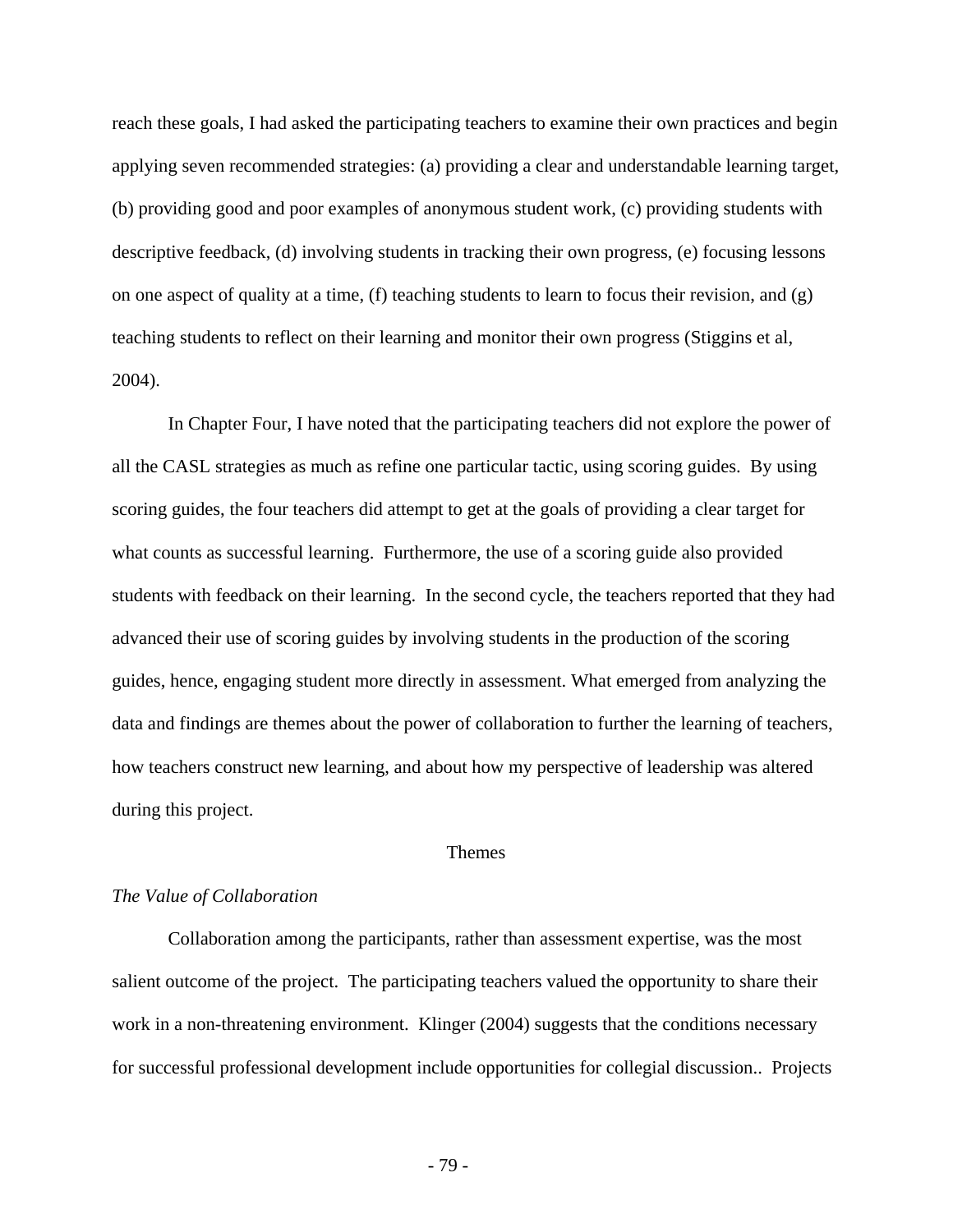that permit teachers to take ownership of the change and share it with others produce successful outcomes (Klinger, 2004). This project documented how teachers took ownership of a tactical change in practice through their own collaborative efforts and shared their experiences with each other as a means of developing their own skills as teachers. The interviews with teachers indicated that such outcomes included more empowered teachers and more engaged students.

The value of collaboration is the focal point of professional learning communities. Fullan (2003, 2006) maintains that as educators we have a moral imperative to provide for the education of every child. Hence, the central goal of public education is to teach everyone and reduce achievement gaps between student groups (Fullan, 2003). Fullan (2006) presses for the kind of school-based professional learning community that allows teachers to de-privatize their work in a purposeful way to achieve this goal. Likewise, Chappuis and his colleagues (2005) argue that professional development is best carried out in learning teams that meet regularly in order to share team members' mutual professional development.

Furthermore, such collaborative learning can be motivating for teachers. "There is nothing that better motivates people to make more investments of time, energy and commitment than to grow better at something that had importance. Failure may be the initial motivator, but it is increased competence that leads us to do more and more" (Fullan, 2006, pp. 57-58). As the participating teachers more directly engaged their students, sharing this engagement sustained their enthusiasm and encouraged their work.

Although the teachers shared their work and their successes in involving students in their own learning, I could not document that this project created a professional learning community as defined by Louis, Kruse and Marks (1996). These writers define such a community as one in which such reflection and sharing of practice is part of the normative culture of the school. Our

- 80 -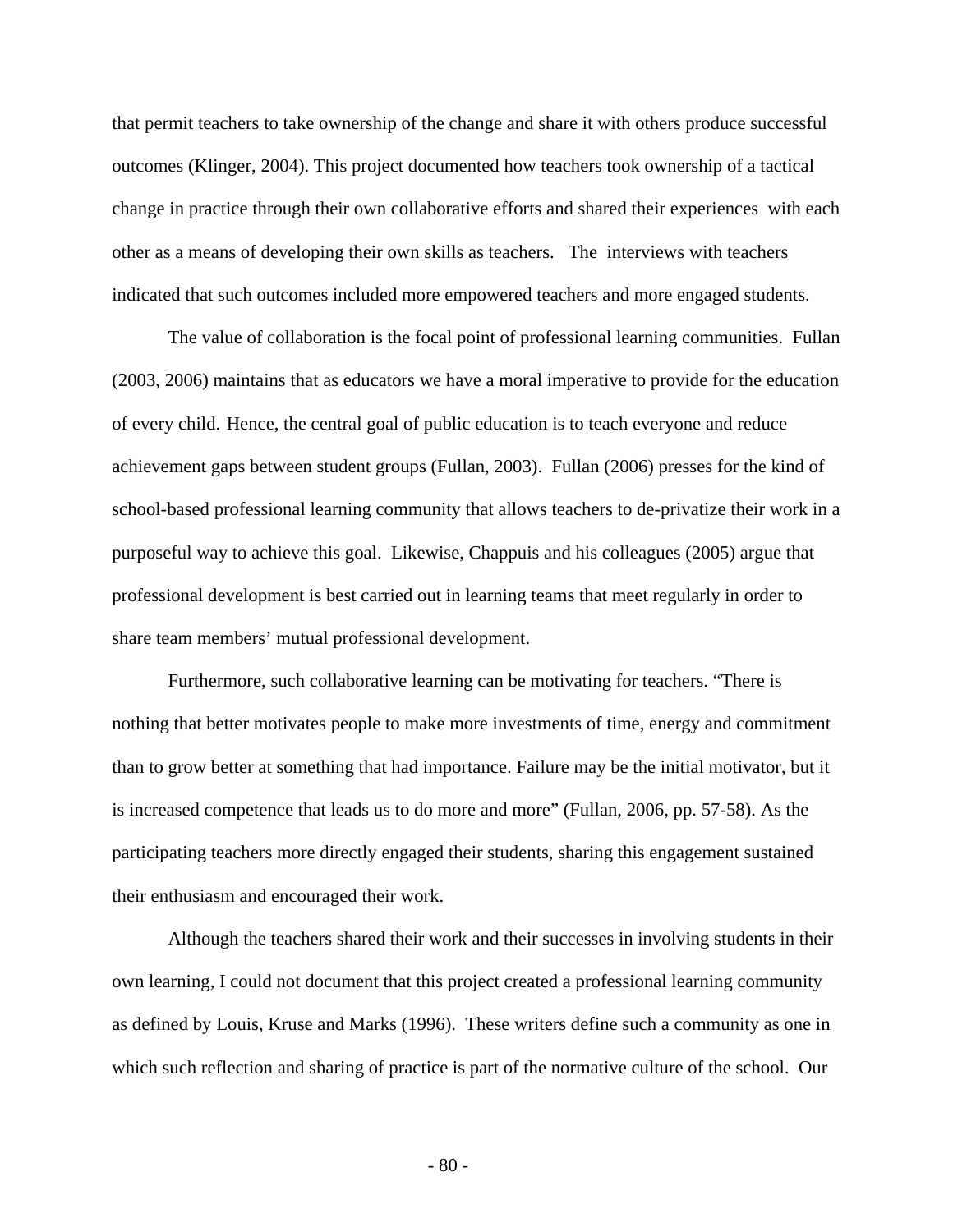project did not reach the level of whole school involvement required for such a designation, or that level of reflection.

Rather than sustaining teacher isolation, teachers in learning communities open their practice to their colleagues (Wood, 2007). The four participating teachers did exactly that. Their conversations about teaching and learning, as described and documented in Chapter Four, indicated a shared responsibility for studying the central tasks of education; that is, learning and teaching. The teachers took advantage of the time and opportunity this project afforded them for reflective dialogue about that work. As documented in Chapter Four, contrary to the notion of teacher isolation, these teachers took advantage of the opportunity for collegial discussions to share and refine their own work and thinking.

Glickman (2002) describes this arrangement of teachers as a community of learners, and notes that such groups can become "critical friends" (p. 17). In this project, the four teachers came together to share information, strategies, issues and concerns. This added perspective provided each participant with the necessary distance to examine her own work without the glare of administrator evaluation. Our meetings and conversations focused on the real issues of how teaching and learning could be improved through specific instructional strategies.

## *Teachers' Learning*

A theme that runs through this project is that learning (at least for the participating teachers and me) includes a reasonable expectation of successful achievement. This concept is elemental to all learning. Learning is more likely to be successful when it is intentional and the learner has both long and short term goals (Lambert & McCombs, 1998). The participants expected that, in joining in this project, they would find a contribution to their instructional practice. For myself, I hoped for a better understanding of how my own professional practice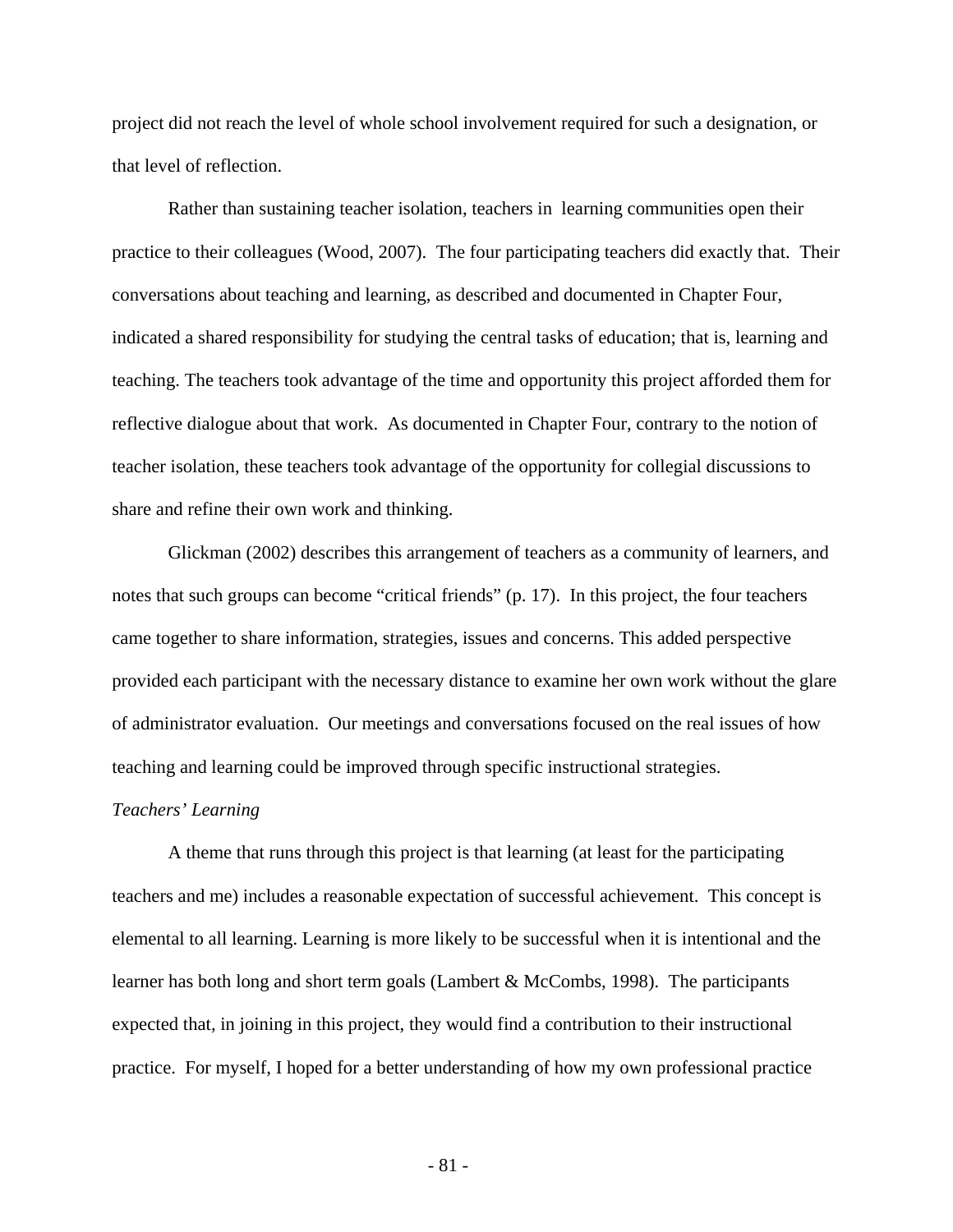could improve as well. Indeed, the idea of a reasonable expectation of successful learning is central to the CASL principles. Assessment for learning argues that students learn best when they know what is expected and required for success, and they understand how to close the gap between their own work and the standard for success (Stiggins, 2004, 2006).

While the participants were veteran teachers with considerable experience in public school education, this project's assessment intervention involved a substantial change in the way they regarded and used assessment. As noted in Chapter Two's discussion of learning, each learner is unique in experience, development, and emotional state (Lambert & McCombs, 1998). In this project, each participant came to the project with her own identity as a teacher, but with a common set of experiences from our school and district. Furthermore, they came to the project ready to learn. To learn and apply new ideas, the participants in such a project must be open to the learning and feel empowered enough to attempt something new (Reynolds, Murrill and Whitt, 2006).

Our teachers, of course, came to the project with their own repertoire of skills and knowledge of how to teach. They each had considerable experience in working with our student population and with the Spencer School District's curriculum. The participants developed their own responses to my request to employ CASL strategies. They brought to the project their own practices and strategies. In applying this new strategy, they had to connect to what they had experienced before the project. In the words of Denise (in describing a new method of teaching vocabulary to her sixth graders), they needed to "adjust their schema" (Denise, Group meeting, February 2, 2007).

In applying the CASL methods, learning became a constructive process in which the participants connected these strategies to their own prior knowledge of teaching and experience

- 82 -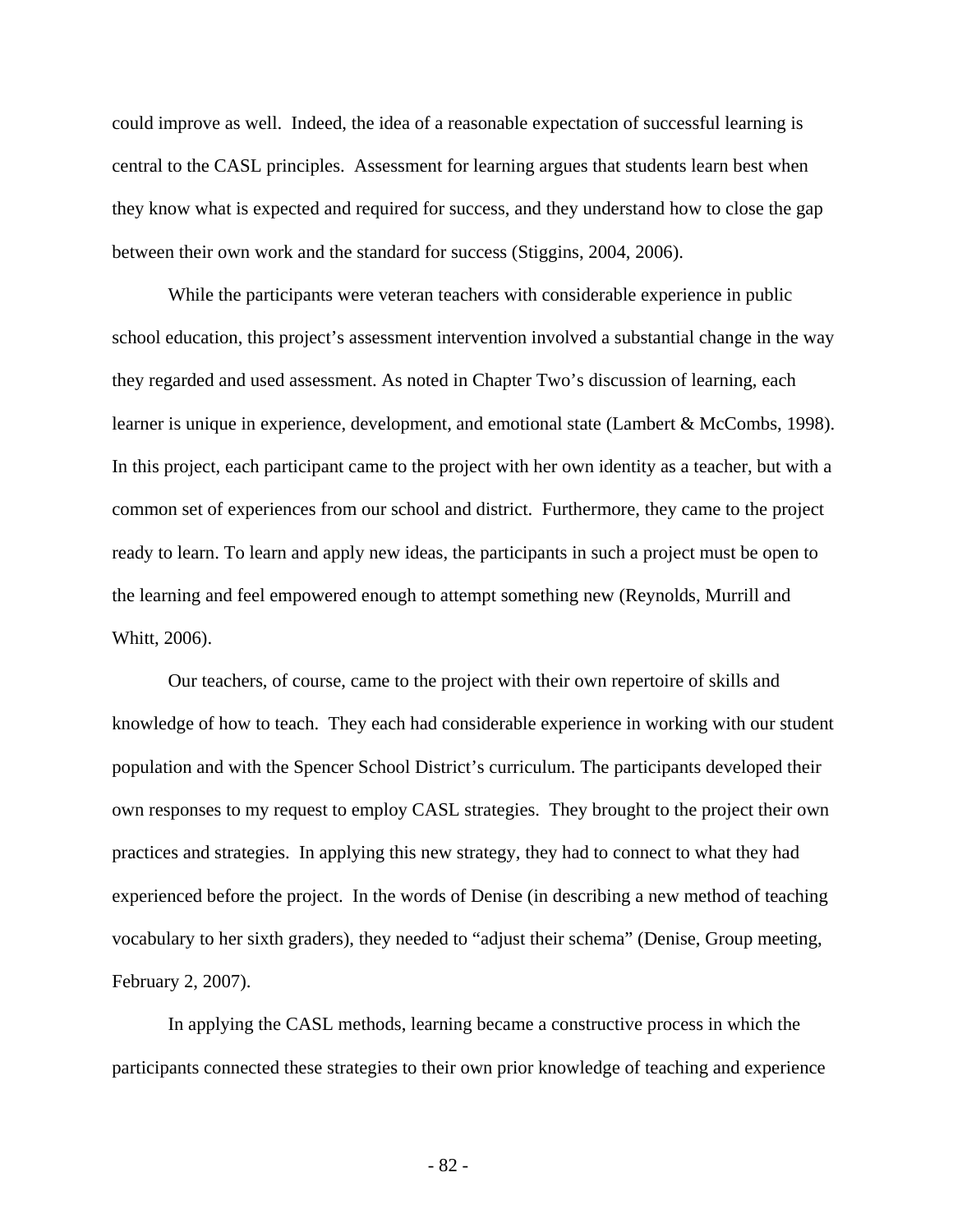in meaningful ways. Various writers have explained this construction and I have noted several in Chapter Two. This application of assessment strategies was a matter of creating models or metaphors, based in the personal experience of teaching. We understand something new only when we create a model or metaphor derived from our own personal experience (Jensen, 1996). Bransford, Brown & Cocking (1999) regard this construction as a matter of structure, arguing that the mind imposes structures, based on experience, on the new information. The four teachers in this project did not construct a new paradigm for the application of assessment. Rather they adjusted their practices to include a successful tactic, based in part on what they had always done but also based in part on what they had learned in the project.

In Chapter Two I described how McLeskey & Waldron (2004), conceptualized teachers' professional learning through three perspectives: knowledge for practice, knowledge in practice and knowledge of practice. Briefly, the perspective of knowledge-for-practice is the most commonly associated with traditional professional development, holding that the more teachers know about subject matter, instructional strategies, etc., the better they will teach. Knowledgein-practice suggests that teaching is a craft, that knowledge of effective practice is what good teachers do, and that that knowledge is embedded in the experiences of their day-to-day work. Knowledge-of-practice does not draw a distinction between the formal knowledge of knowledgefor-practice and the craft knowledge of the knowledge-in-practice. Rather, this perspective sees all learning as constructed in a context, directly connected to the knower but also relevant beyond the immediate environment.

For the four teachers involved in the project, their experience can be seen as moving through two of these perspectives. They began the project with the knowledge for practice perspective. As noted in Chapter Four, I assigned reading and provided a rationale and

- 83 -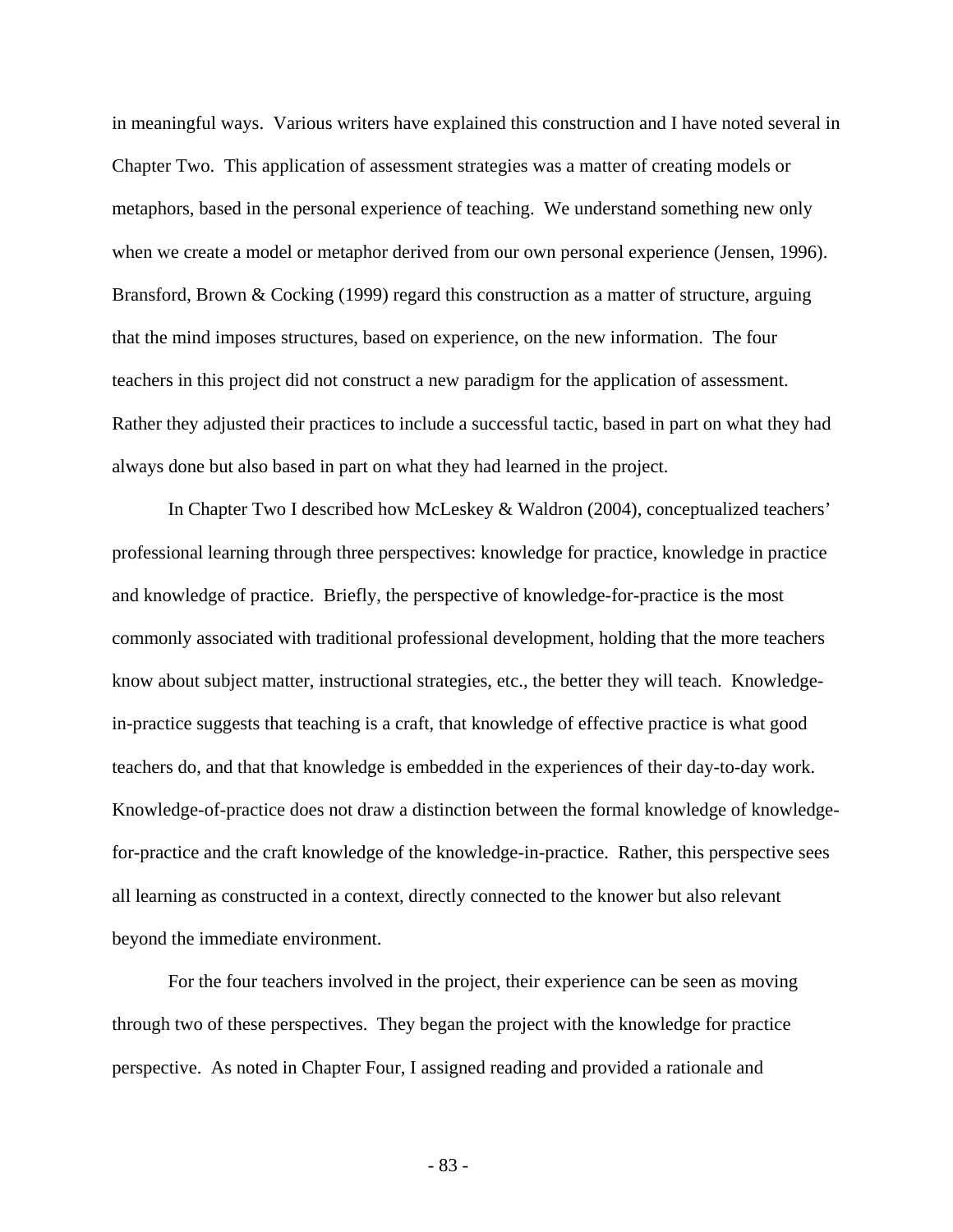framework for understanding a specific practice, which they agreed to use in their classrooms. As they proceeded, by employing strategies of engaging students directly in their own learning, the teachers began to embed them in their day-to-day work. That is, by the end of the project the participants' interviews indicated that they were immersed in employing a knowledge-in-practice perspective that provided insight into teaching for them, and learning for their students (McLeskey & Waldron, 2004). The teachers' experiences, as they reported, indicated that they had gained a craft knowledge that they could use to engage their students.

This craft knowledge of using scoring guides and having students assist in their creation is a significant strategy. Scoring guides in and of themselves have a considerable potential for improving learning of students. Clear, accessible instructional scoring guides or rubrics can provide students with important information that can lead students to become self-regulated learners (Saddler & Andrade, 2004). Such scoring guides can serve as teaching tools as well as tools of evaluation and accountability (Andrade, 2000). Furthermore, Andrade and Ying (2005) studied undergraduate college students' use of rubrics to guide learning. Their findings indicate that using scoring guides supported the process of formative assessment (Andrade and Ying, 2005). However, Andrade's 2005 reflection of using scoring guides in her own teaching cautions that the value of employing scoring guides is dependent on the quality of the scoring guide (Andrade, 2005).

To move beyond craft knowledge into a knowledge-of-practice understanding would require a much more involved, long-term project, one that would require much more in-depth understanding and engagement of the teachers involved. For these teachers, this would mean playing a central role in generating knowledge by creating sites of inquiry within their classrooms and schools, connecting their own work to broader issues and critically examining

- 84 -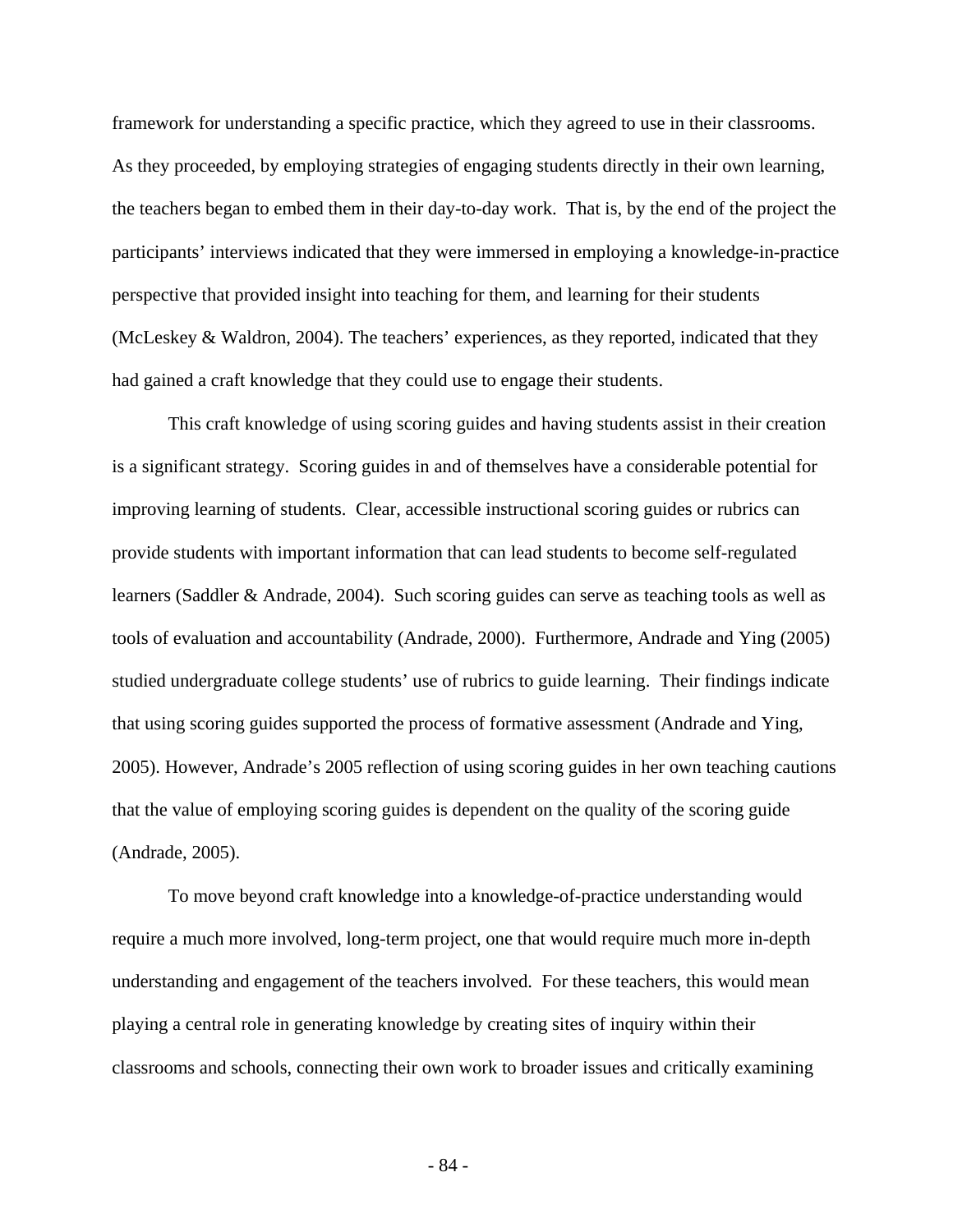their own assumptions and theories as well as those of others (McLeskey & Waldron, 2004). Teachers then become participants in the transformation of school practices. All of this was clearly beyond the scope of this project.

However, the project revealed that the teachers' approaches to teaching and the resulting practices are resistant to change (Swanson & Stevenson, 2002). Rather than completely transform their instructional practices, assessment for learning was employed as an added part of their instruction. What the teachers produced was a tactical, concrete expression of the strategies. Their efforts were not about fully embracing a change in their teaching. In terms of the research questions, their efforts did not result in using assessment information to guide their instruction. Instead, their application of the strategies involved using scoring guides to engage their students in the activities at hand. The scoring guides provided the students with a learning target, and the use of the scoring guide might have provided feedback to their students. On the other hand, even this limited successful application of two of the CASL strategies gave the teachers a reported sense of accomplishment.

The very structure of the project may have limited the participants from not moving beyond the level of craft knowledge that they achieved. The participating teachers knew, for instance, that this was a short-term four month project. It would not last past April, 2007, unless they made it their own. Furthermore, I did not have the authority to compel their learning or application of the goals and strategies of CASL. The teachers were allowed to try and fail or succeed. If they failed to comply with my requests, they would not be penalized. There was no urgency and no commitment for an overhaul of the foundations of their teaching. Consequently, while the participants enjoyed the benefits of moving their teaching forward, no comprehensive immersion into the CASL strategies was witnessed.

- 85 -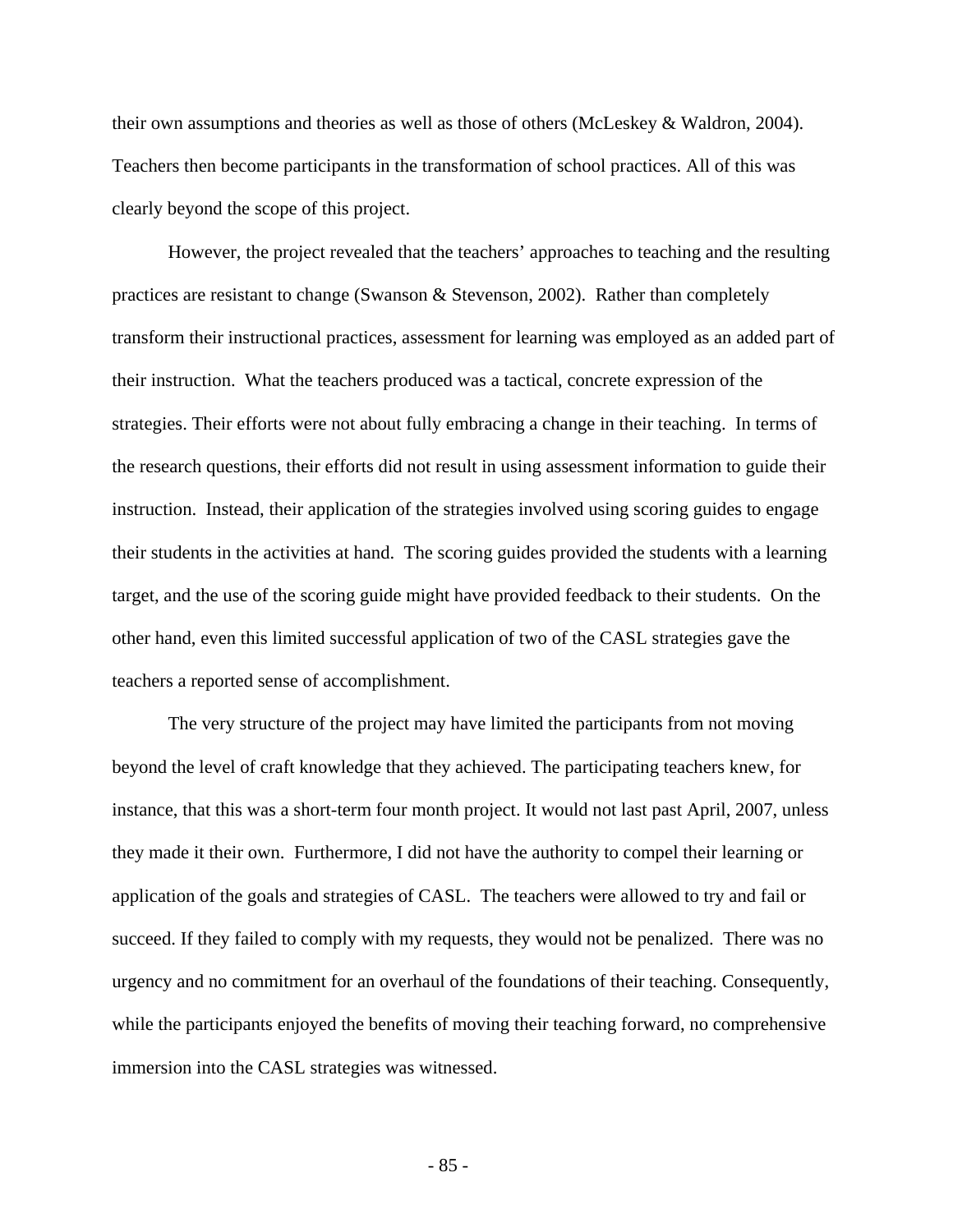# *Learning for Leadership*

For my own learning, as I have documented in Chapter Four, I was first caught in the dilemma of directing the work of others or facilitating conversations and observing the work of the four teachers during the first cycle. As the cycle drew to a close, I was convinced that my input, my "leadership" was needed to push the project forward. Instead, what I discovered was that the four teachers, having found success in the application of the tactic of scoring guides, and having been buoyed by the chance to share their work with each other, moved on without me. They succeeded in engaging their students directly in their own learning of the curriculum without my insistence, my direction, my "leadership." All they needed was a general focus and an opportunity to share their stories, compare the experiences and generally converse with each other. By arranging a time and place to meet and a welcoming audience, I encouraged their collegiality. I demonstrated to the four participants that, by listening to teachers' anecdotes, I valued their efforts and empowered their work.

Blasé and Anderson (1999) described how teachers were empowered (or disempowered) by the way that school leaders valued their contributions and their work. In their study of 700 principals, they found that those leaders who created collegial relationships among and between teachers also created productive school cultures.

Blase and Blase's (1999, 2000) study went further, demonstrating the empowering nature of talking with teachers and listening to their discussions of learning and teaching issues in a non-threatening environment. According to their data, principals' dialogue with teachers promoted reflection by providing feedback, making suggestions and using inquiry, among others. School leaders promoted the professional growth of teachers by emphasizing the study of learning and teaching, and supporting the collaboration of teachers (Blase & Blase, 2000).

- 86 -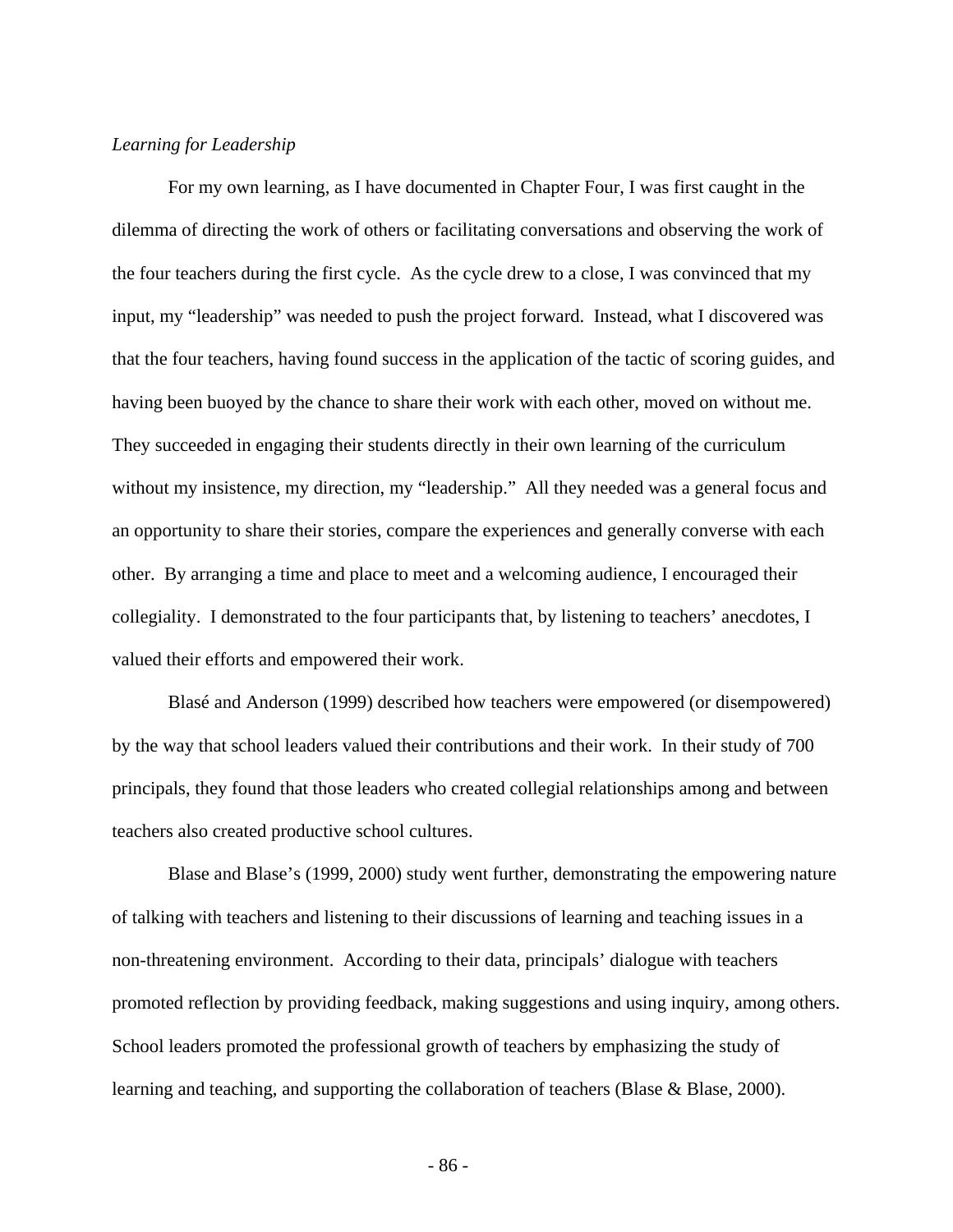Principals who solicited opinions and provided advice encouraged the kind of empowerment witnessed in this project. The minute to minute work of teaching is always close and intensely personal. The experience of this project, the sharing and opportunity for reflection, provided the participants with another perspective from which to view their work, "another set of eyes" (Alice, interview, April 16, 2007; Blase and Blase, 1999, p. 360).

Zepeda (2004), in a case study of a Midwestern urban elementary school, likewise indicated the power of dialogue with teachers to encourage teachers' reflection of issues of teaching and learning. The study further details how the principal in the study struggled with the paradoxical nature of leadership in such a climate of dialogue, having to relinquish the top-down control of her role as principal in order to promote the learning of the teachers in the school. Negotiating this path between directing and telling, and facilitating and listening was part of the experiential learning that occurred for me in this project. Likewise, Scribner, Cockrell, Cockrell and Valentine (1999), in their study of three middle schools involved in maintaining professional learning communities, found that principals must "locate a balance that provides for the communal characteristics while attending to the bureaucratic imperatives…"(Scribner et al, 1999, p. 154). As noted in Chapter Four, I struggled to find that balance, in part because I believed I needed to be in charge.

Kouzes and Posner (2006) describe the need to be in charge, as I experienced, as one of several possible problems for leaders in general. Quoting without citation their friend, Kirk Hanson, (a professor at Santa Clara University)….the "Achilles heel of leaders can be found when they...believe they are in charge" (p. 159). This was certainly the case here. While I felt I was in charge—the project was my idea and my dissertation, after all—I could clearly not be in charge of someone else's learning.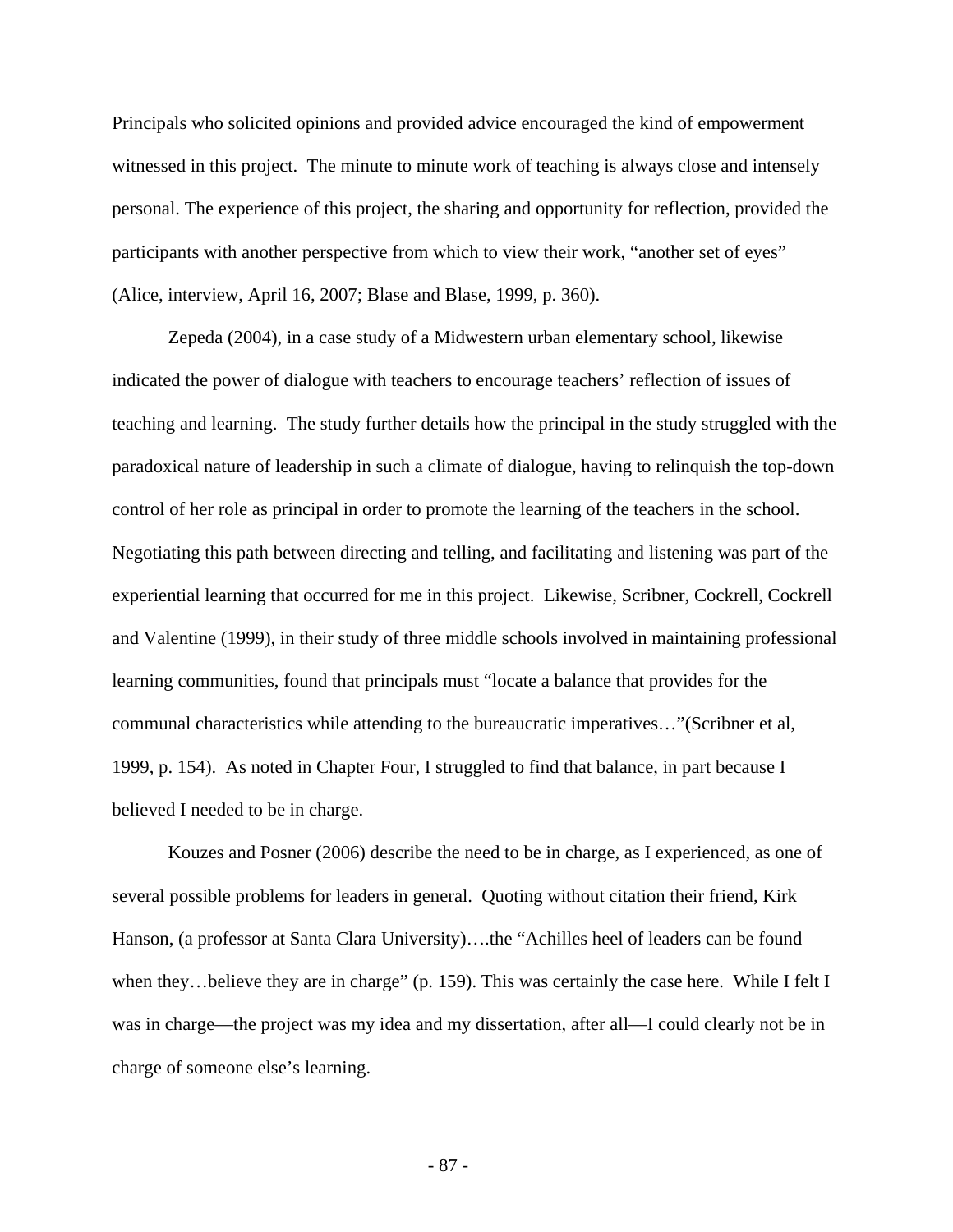What was revealed about my "leadership" was that listening and questioning—getting others to discuss their work—was more powerful than telling and directing. However, to move the teachers to question their own assumptions would require more intensive questioning and listening on my part. To get to the kind of growth that would have led to more sophisticated instructional practices would require more time, closer examination of the daily work of teaching (with more questioning) and more commitment on everyone's part. The teachers' collaboration might be worthwhile and serve their needs of validating their efforts, but to be effective in improving instruction, I would have to facilitate a deeper, closer examination of instructional practices. A more intense project might have still have been accomplished if we could have engaged in a third cycle of action research.

#### *Possibilities of Cycle Three*

 As noted in Chapter Four, things have changed at Porter Elementary School. The Spencer School District has opened new middle schools and Porter has become, like the other twenty elementary schools in the district, a Kindergarten through fifth grade school. Denise is still teaching sixth grade, but in a new middle school. Cathy moved to fifth grade in order to avoid the move to a middle school. Alice took an instructional specialist position at a neighboring school. Only Betty is still in the same grade level situation. Had the four teachers stayed at Porter Elementary School, a third cycle of this research project might have been viable. However, things have changed in the district.

 The state's testing scheme has again produced low scores for the district's children. Furthermore, the state department was forced to designate over a 160 districts within the state, including Spencer, as "in improvement" as required by the federal No Child Left Behind statute. For the 2007-08 school year, the district now requires grade level, "data team" meetings weekly.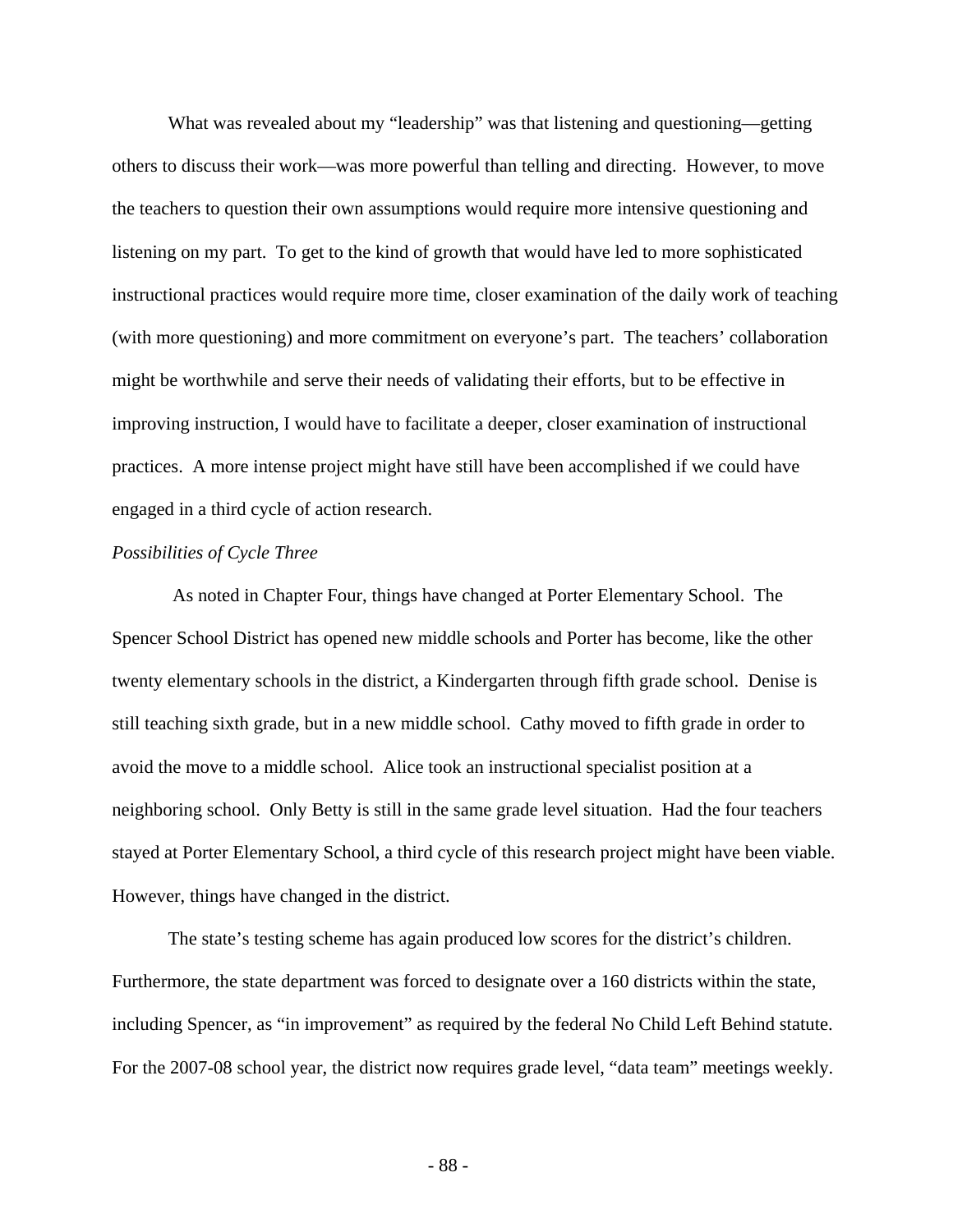These mandated "data teams" are to compare results from a number of district-mandated assessments. Pre- and post-tests are to be given in every subject area, with the resulting scores turned into bar graphs for display. All of this district-directed assessment is to prepare students for the big assessment, the state's high-stakes testing program. Moreover, lesson 'protocols' and planning guides have been issued to specify what is to be taught when in each subject area.

Teachers, having been left out of the negotiation of these initiatives, have experienced a loss of morale. District-wide, the resistance among teachers to these top-down initiatives has come in the form of a new "blog" created by district teachers for discussing their complaints. (A number of other issues have surfaced as well and school board meetings have become regularly attended by the local television news outlets.) In this climate, it is difficult to imagine continuing a project that valued teacher-designed assessment strategies. Recent studies have shown that efforts to advance teacher efficacy appear to be inhibited by such large-scale reform efforts (Wood, 2007; Giles & Hargreaves, 2006).

Nevertheless, had the four teachers remained together at Porter Elementary School, a third cycle of the project could have been employed in the 2007-08 school year. The district's data teams could become the site of conversations around how to connect our children to their learning. I could facilitate these conversations around the issues of how to further employ the CASL strategies, or the teachers involved might have taken their prior experiences in the project in an entirely new direction. For instance, during a third cycle, we might have examined more closely the relationship between assignments, objectives and assessments, and more deliberately engaged students as educational decision-makers. The participating teachers might have moved beyond perfecting the use of scoring guides and closer to creating the sites of inquiry in their classrooms that the knowledge of practice perspective suggests (McLeskey & Waldron, 2004).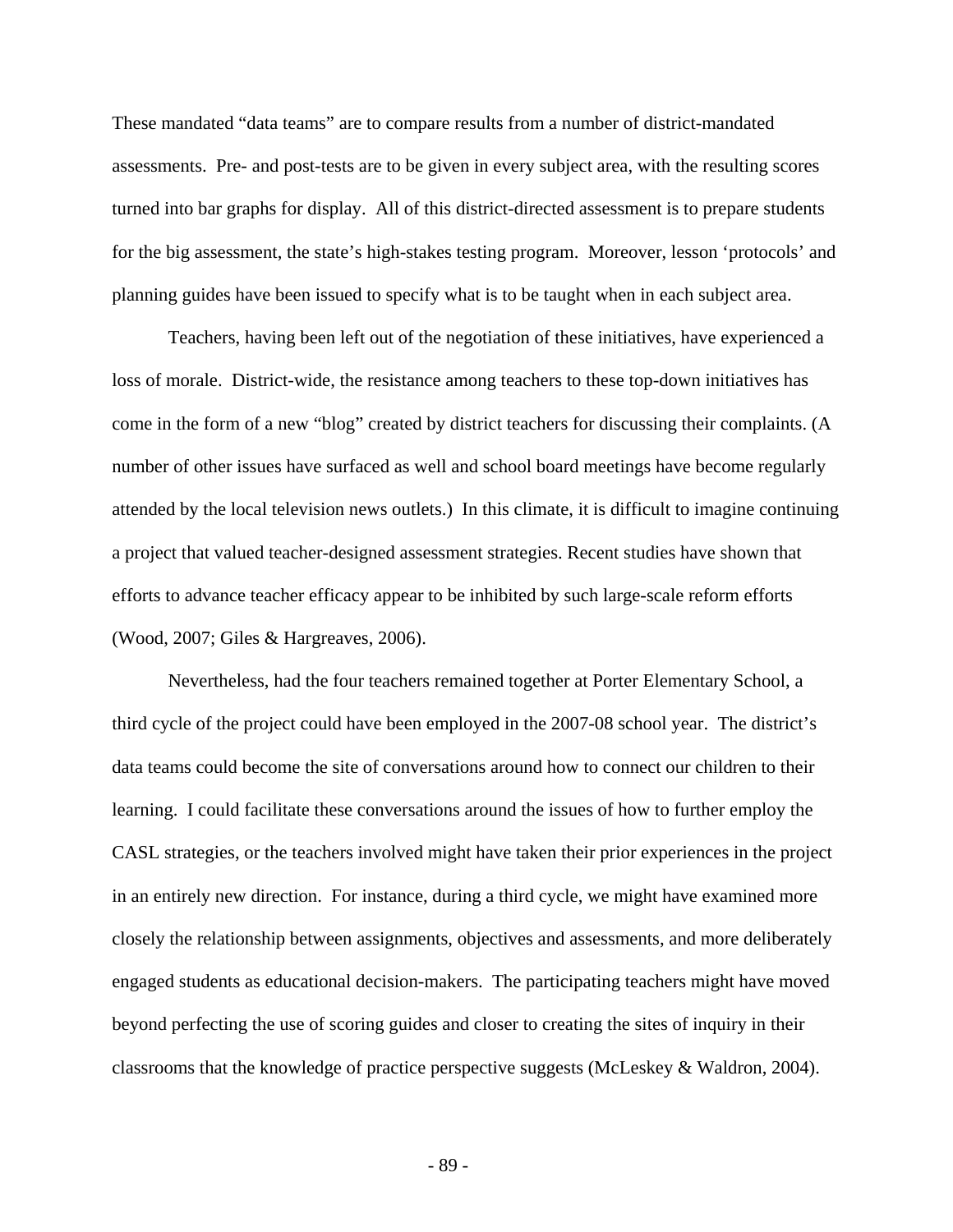The teachers could have expanded their use of the strategies to include every subject area and each lesson. Perhaps we would have examined quantitative research ,utilizing various assessment data to statistically validate the interventions the teachers employed. A year-long ethnographic study of the teachers' experiences could have been pursued. A critical ethnography examining the nature of being a subject in one's own education, either from the teacher's viewpoint or mine could have been started. Or the project might have expanded to include more teachers in a broader study group.

Even without the four participating in the same school, the issue of teacher collaboration in professional development could have been explored as a new thrust during cycle three of this participatory action research project. As noted earlier in this chapter, collaboration among the teachers was a major outcome of the project, an outcome that the teachers came to value and one that was obtained despite district and school cultures and practices that do not regularly encourage the degree of collaboration experienced in the project. This collaboration led to change, in the ways that teachers learned on the job and with each other, in the ways I worked with the teachers, and in the tactics they employed to assess students and engage students in assessment and their own learning.

#### *Implications for Research*

 In designing an action research project, this experience suggests that successfully conducting research within an organization in which you work has several sets of issues. On the one hand are matters of relationships between the researcher and the participants as well as how the project can serve the needs of both the researcher and the participants. On the other hand are technical issues of facilitation, negotiation and data management.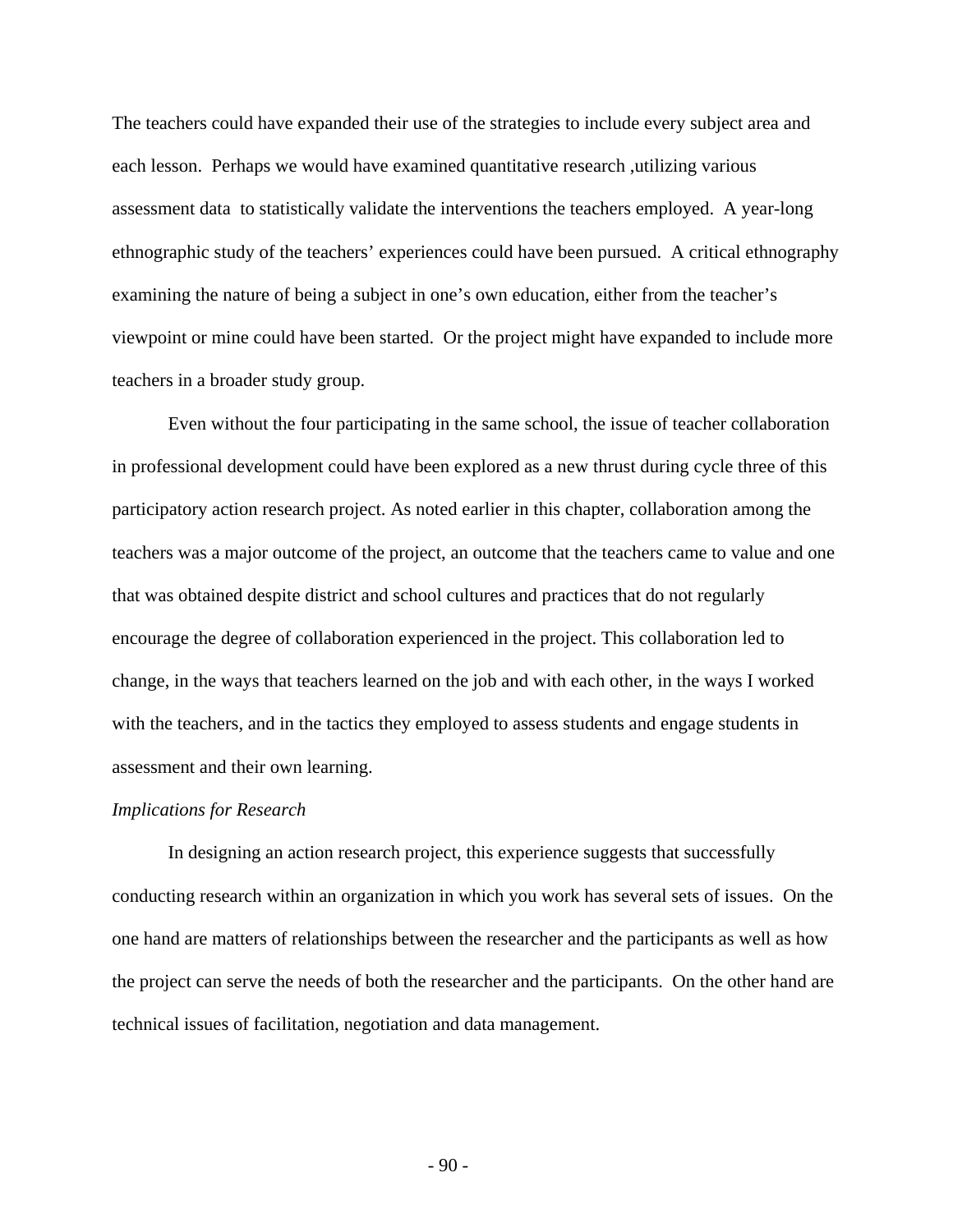First, any project that requires the cooperation of colleagues and co-workers, some of whom may be subordinate to the researcher, requires a certain depth of personal relationships as a prerequisite to proceeding. Relationship-building takes time and the nature of the project may require the researcher to invest considerable time in close working conditions with the participants. The project that I have described at Porter Elementary School was possible because the four participating teachers and I had labored together for several years. Over those preceding years, I had occasion to work in the many ways of school life with each participating teacher. At times, I had supported each participant in a variety of ways: at parent-teacher conferences, with their children's discipline problems, and collaborating in committees for school events. This personal history provided me with a relationship with each participating teacher that allowed me to ask for their assistance with the project.

Secondly, the project should provide some benefit to the working conditions of the participants. Action research is about participants solving problems of practice. As noted earlier, if the project asks working teachers to practice a skill or employ a particular strategy, the project will be more likely to be successful if the work provides teachers with a reasonable expectation of worthwhile accomplishment. In this case, the teachers believed that CASL had potential to improve their practice of teaching, and the learning of their students. While the relationships allowed me to ask for their cooperation, the promise of improvement brought the participants to the project.

As regarding technical matters of action research, the researcher, must negotiate and facilitate the production of data. Whether in a school situation or a different work place, the participants should be actively involved in the production of data. Since the researcher is asking participants for something beyond their normal work, that data-production should be as simple

- 91 -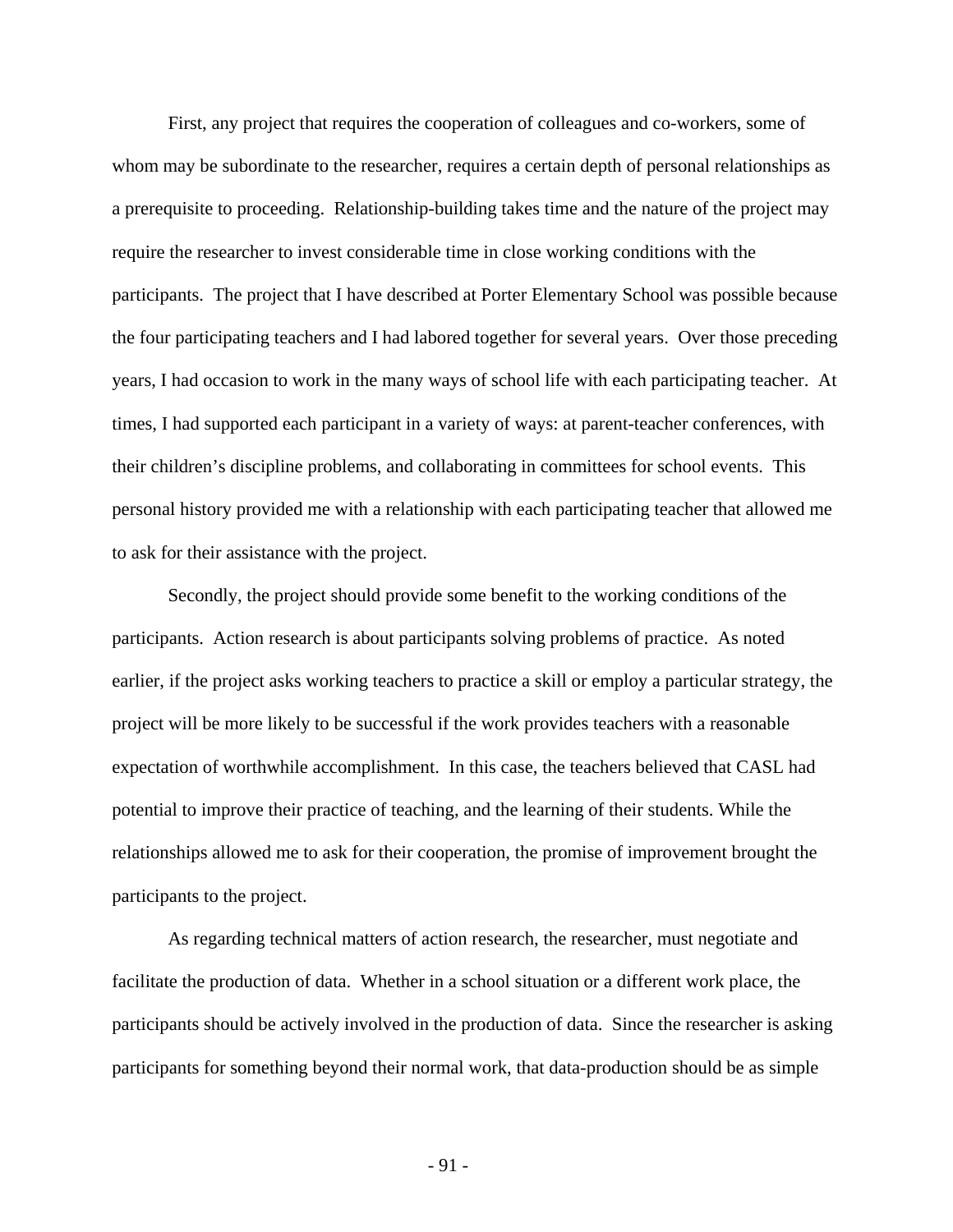and direct as possible. As I will discuss below, the number of venues for teacher-participants' reflective writing in this project may have limited the amount of data the participants produced.

During the project itself, of course, any number of issues may arise. As noted in Chapter Four, the plan for action research that I had charted in Chapter Three did not unfold as I expected. Time and circumstances prevented us from meeting as regularly as I had planned. Our meeting times and days were always open to negotiation. Furthermore, the daily busy-ness of schooling made observing and discussing with teachers outside our meetings difficult as well. I suspect that any action research plan in an elementary school, conducted by someone embedded in the site with the participation of working teachers, would face similar obstacles.

To deal with these obstacles, two recommendations come to mind. First, in working with teachers in such a circumstance, action researchers should keep their projects as simple and flexible as possible. Again, researchers must keep in mind the expected workload of their participants and not overburden them. Should meetings of participants be part of the scheme, times and places must be negotiated and accepted by all. Expectations should be clear and limited to what is truly feasible to ask of a teacher already working long hours.

Secondly, two sources of data that I had hoped to employ, the 'blog' and the journal writing, did not produce the quantity of data that I had anticipated. The teachers were just too busy to participate in this manner. They discussed their work freely, but daily reflective writing proved to be unworkable, at least in this case. The project would have been better served had I provided fewer avenues for reflection. In retrospect, I could have asked for a weekly entry on the blog, gone to each teacher's classroom and established the website on their computer. By making the technological aspects of reflection as simple as possible, it is more likely that the teachers could have produced more regular reflections of their efforts. For action researchers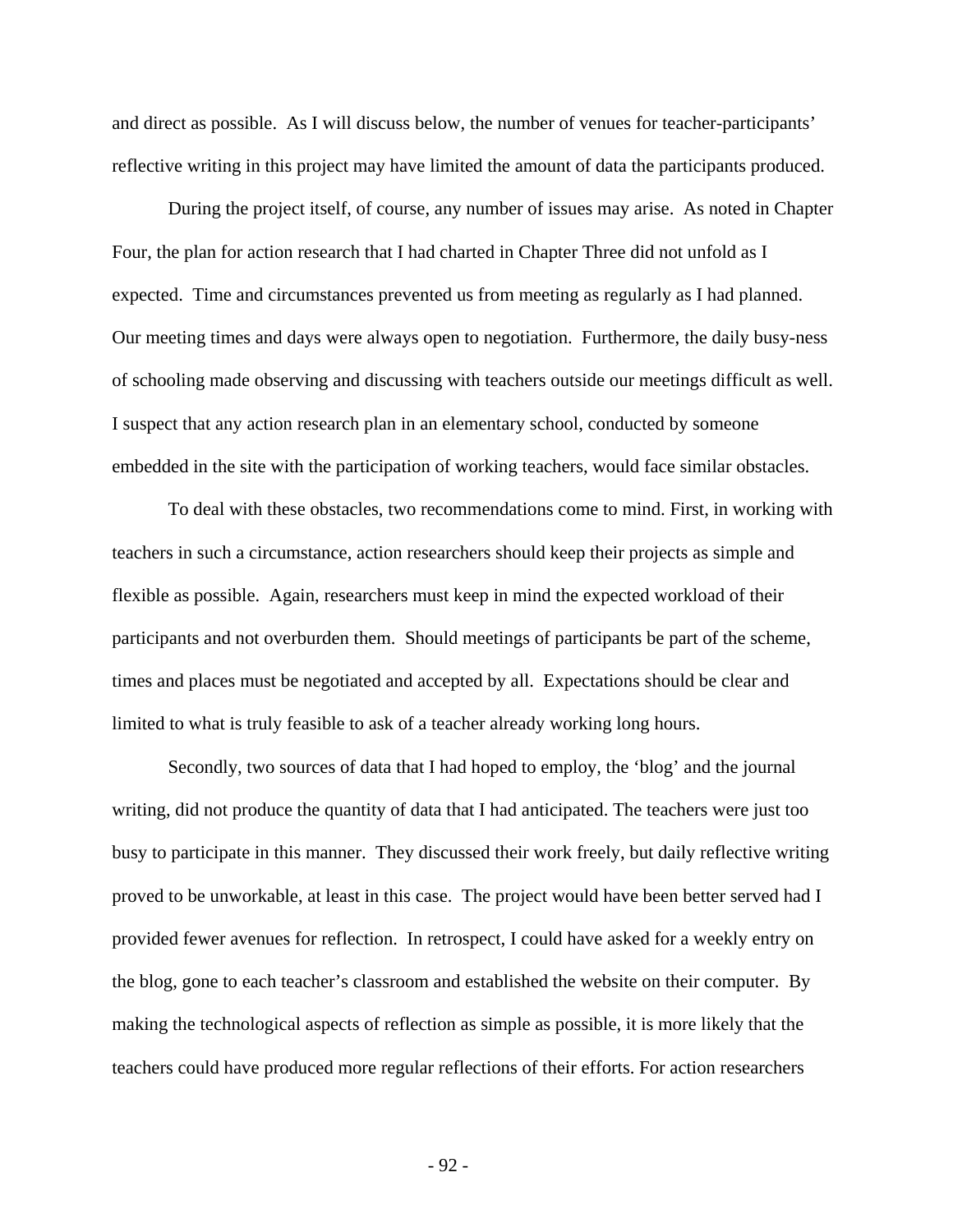hoping to gather data from the reflections of busy participants, the scheme of producing and gathering data should be kept as simple and direct as possible.

## *Implications for Practice*

At my office, there are nameplates above my door. The original one, of course, is assistant principal, but the custodians and maintenance workers have added others over the years. Sometimes I am the school nurse, other times I become the secretary, frequently the custodian. I have name plates for each. The top name plate was removed from a church property the district had purchased. My office is also now designated as a confessional. During our project, all but one of our meetings was held there.

 I suspect most assistant principals play as many roles. The first word of our titles, after all, is "assistant." And while we may have many roles and take on many tasks, our first calling is to provide the best possible education for our students. In doing so we must work with teachers, students and parents. What I have learned from this project is that teachers hear the same calling, and they benefit when given the opportunity to confess it. To hear such confessions conversations about teaching children—requires the most powerful of language arts, the capacity to listen. While my spoken and written words may convey meaning, it is by listening that we have the capacity to empower others. But having the relationships necessary to hold such conversations, hear such confessions, takes time and effort.

Secondly, to help teachers learn something new and different requires that the new idea be feasible, aligned with the goals of the school, and provide teachers with a reasonable expectation of worthwhile realization. Teachers work hard and their time is education's most precious resource. We cannot ask them for their time for the sake of the new idea or initiative unless that initiative carries with it the capacity to materially address their calling. However,

- 93 -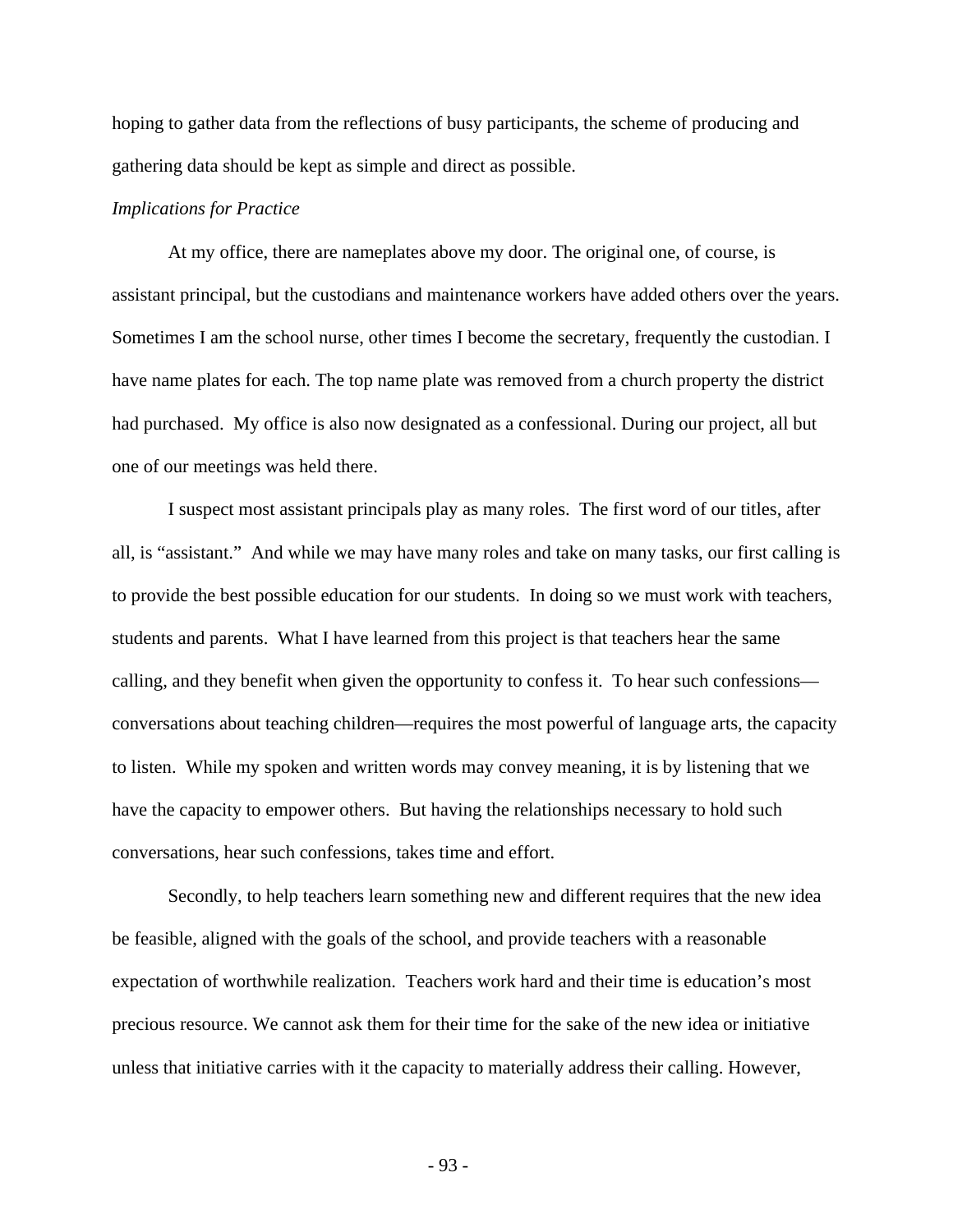when we provide an initiative that holds that possibility, and teachers have the opportunity to apply it to their own situation, they will respond appropriately.

## *Final Reflections*

Since the end of the project, I experienced another example of how my listening can encourage learning among teachers. During a professional development day, I was asked to meet with teachers in each of two grade levels to review how each teacher taught reading in their own classroom. Instead, I asked the six teachers, three from  $4<sup>th</sup>$  grade and three from  $5<sup>th</sup>$  grade, to meet together to compare and discuss how they taught reading. I knew that one of the  $5<sup>th</sup>$ grade teachers and one of the  $4<sup>th</sup>$  grade teachers were new to our district, and that two of the  $4<sup>th</sup>$ grade teachers were accomplished in organizing the teaching of reading. I arranged the meeting time and place, and deliberately arrived fifteen minutes late. The teachers were huddled together around a table, with one of the  $4<sup>th</sup>$  grade teachers sharing her organization of her instruction. I listened until a sufficient time had passed to allow everyone to ask a question or suggest an idea from their own experience. Once everyone else had had a turn to talk, I asked two questions, one of which I knew the answer to. I knew that one of the other  $4<sup>th</sup>$  grade teachers had a particular seating arrangement that supported her reading instruction. I asked her about that, how it worked in her classroom. She had not yet shared that, but did so after my question. This seemed to stimulate more discussion among the group. The second question was more open-ended. Since reading is taught by grouping the students by their own reading level, how static are the groups? The new 4<sup>th</sup> grade teacher was able to share how she had already re-organized her reading groups three times due to diagnosed progress in reading ability. She talked at some length about her teaching, as did the three  $5<sup>th</sup>$  grade teachers. The meeting continued without further input from me, except for my reminding the six teachers to complete an exit evaluation of the session for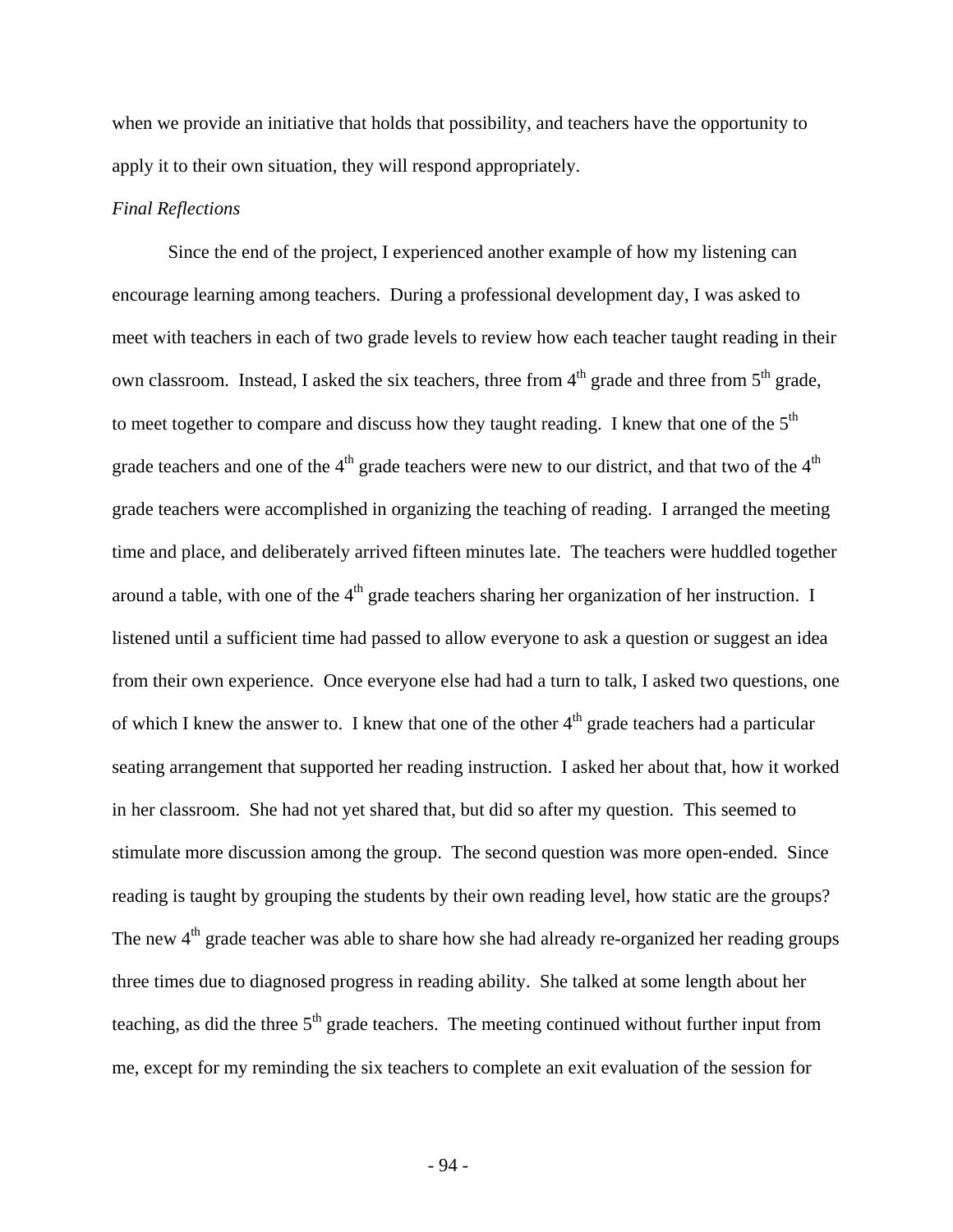our professional development chairperson. Later, I was told that each of the teachers found the session very helpful and instructive. The teachers did not need "leadership" as much as an opportunity to discuss their work.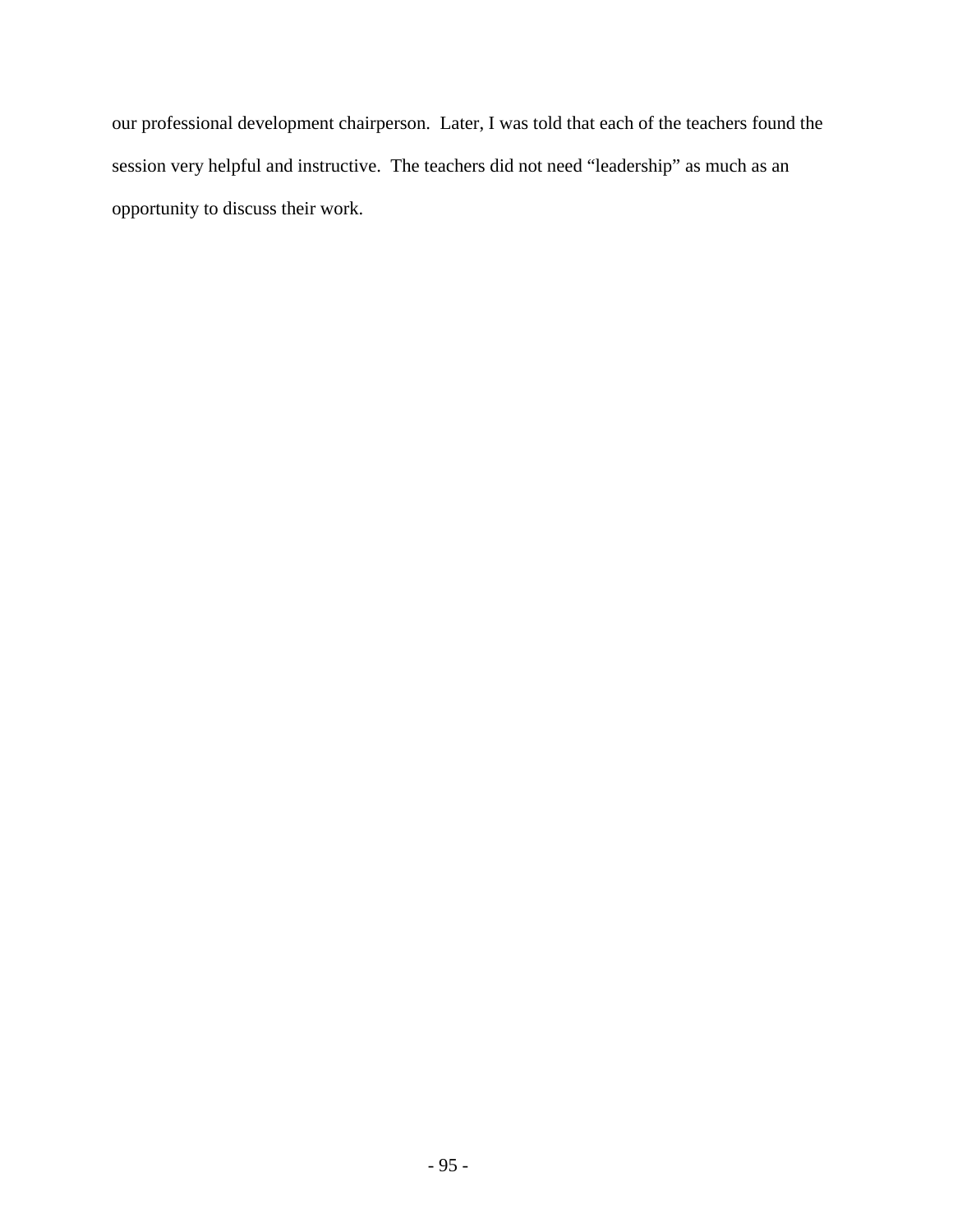### References

- Andrade, H. G., (2000). Using rubrics to promote thinking and learning. *Educational Leadership*, 57, 13-18.
- Andrade, H. G., (2005). Teaching with rubrics: The good, the bad and the ugly. *College Teaching* 53(1) 27-30.
- Andrade, H. G. & Ying, D., (2005) Student perspectives on rubric-referenced assessment. *Practical Assessment, Research & Evaluation* 10(3) 1-11.
- Bangert-Downs, R. L., Hurley, M. M., & Wilkinson, B. (2004). The effects of school-based writing-to-learn interventions on academic achievement: A meta-analysis. *Review of Educational Research* 74, 29-58. .
- Black, P. & William, D. (1998). Inside the black box: Raising standards through classroom assessment. *Phi Delta Kappan,* 80(2). October, 1998.
- Blase J. & Anderson, G. (1995). *The Micropolitics of Educational Leadership*. New York: Teachers College Press, Columbia Univserity.
- Blase J. & Blase J. R. (1999). Principals' instructional leadership and teacher development: Teachers' perspectives. *Educational Administrative Quarterly*, 35(3). August 1999.
- Blasé J. & Blasé J. (2000). Effective instructional leadership: Teachers' perspectives on how principals promote teaching and learning in schools. *Journal of Educational Administration* 2000
- Blase, J. & Blase, J. (2004). *Handbook of instructional leadership*. Thousand Oaks CA: Corwin Press.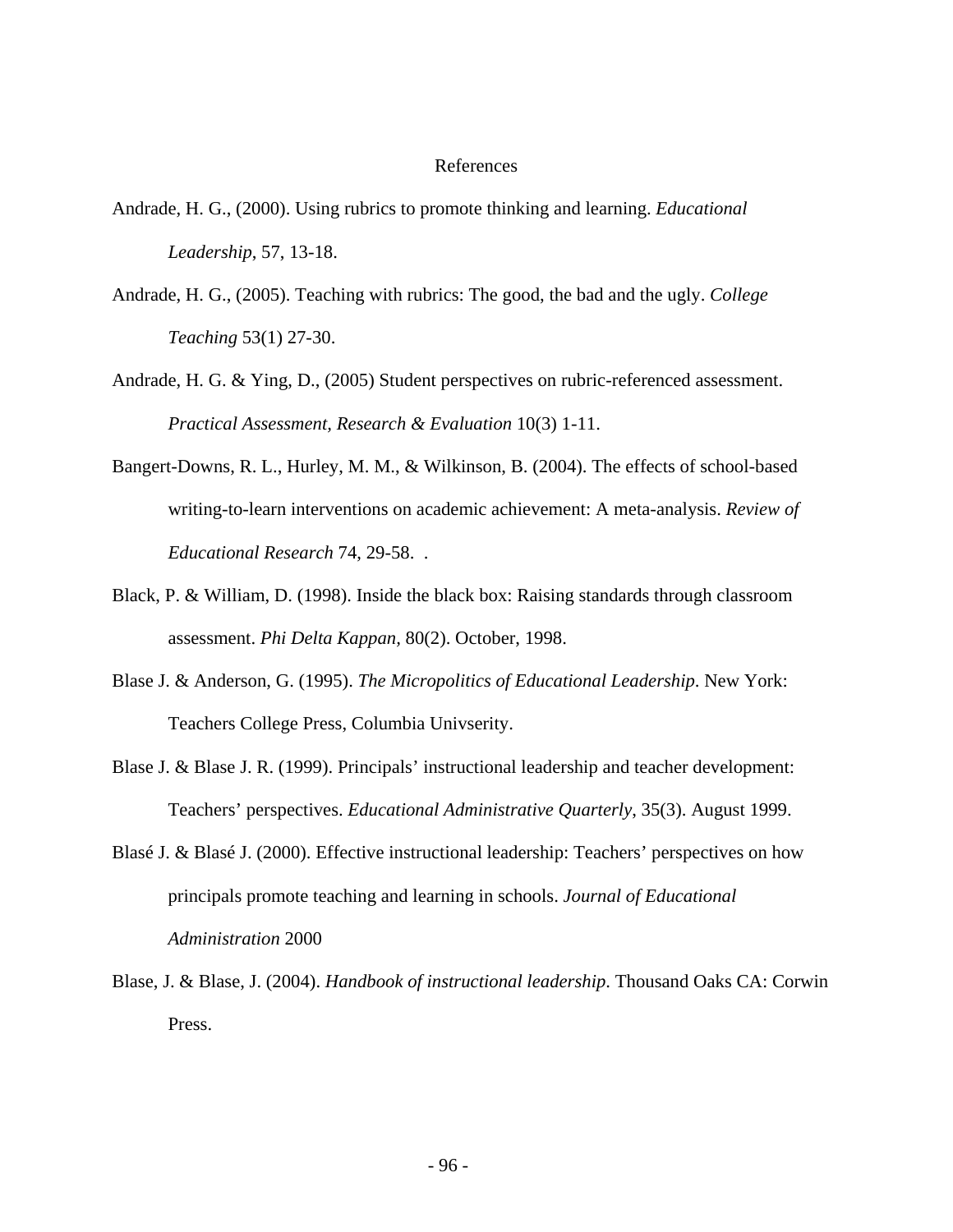- Bogdan, R.C. & Biklen, S.K. (1998). *Qualitative research for education*. Boston: Allyn and Bacon.
- Bransford, J. D., Brown, A.L. & Cocking, R.R (Eds.)(1999). *How people learn*. Washington, D.C.: National Academy Press.
- Brubaker, R. M.& Thomas, D. L. (2000). *Theses and dissertations: a guide to planning, research and writing.* Westport, CN: Bergin and Garvey.
- Chappuis, S., Stiggins, R. J., Arter, J., & Chappuis, J. (2005). *Assessment for learning: An action guide for school leaders.* Portland OR: Assessment Training Institute.
- Cobb, C. (2004). Effective instruction begins with purposeful assessments. *The Reading Teacher*, 57, 386-8.
- Coglan, D. & Brannick, T. (2005). *Doing action research in your own organization*. London: Sage Publications.
- Conley, M.W., (2005). *Connecting standards and assessment through literacy*. Boston: Pearson Education, Inc.
- Delandshere, G. (2002). Assessment as inquiry. *Teacher College Record* 104(7) 1461-1484, October, 2002.

Department of Elementary and Secondary Education, Division of School Improvement, Missouri School Improvement Program (2005). *Building summary of annual performance report (supporting data).* Retrieved December 13, 2005, from

<http://dese.mo.gov/planning/profile/apr/2005d0960884150.html>

Department of Elementary and Secondary Education, Division of School Improvement, Missouri School Improvement Program (2005). *District summary of annual performance report (supporting data).* Retrieved December 13, 2005, from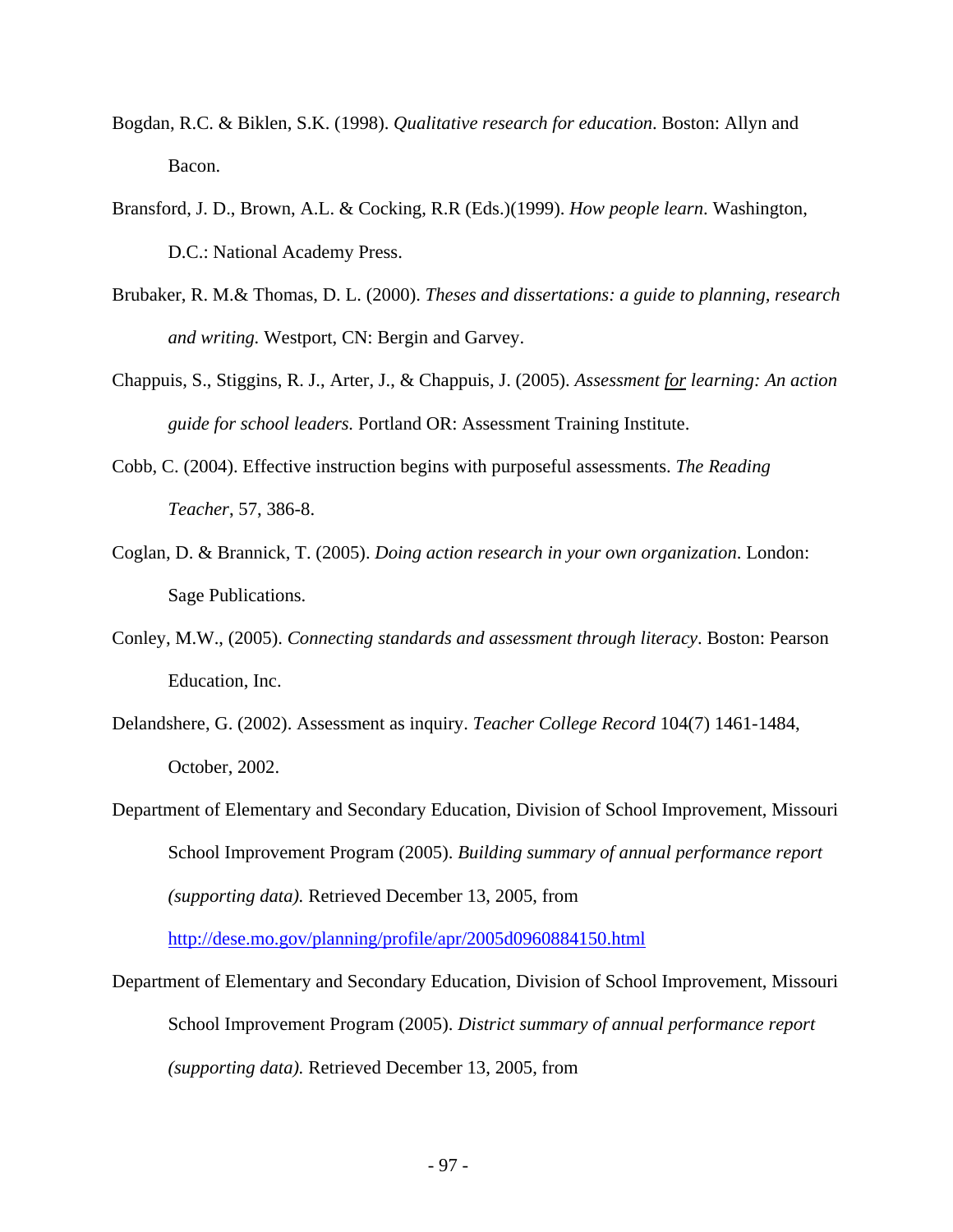<http://dese.mo.gov/planning/profile/apr/2005d096088.html>

- Department of Elementary and Secondary Education, Division of School Improvement, (2005). *Missouri Public School Accountability Report.* Retrieved December 13, 2005, from <http://dese.mo.gov./schooldata>
- Dorn, L.J. & Soffos, C. (2001). *Scaffolding young writers*. Portland, ME: Stenhouse Publications.
- Dorn, L.J., French, C. & Jones, T. (1998). *Apprenticeship in literacy*. Portland, ME: Stenhouse Publications.
- Fullan, M . (1996). Leadership for change. In K. Leithwoood et al (Ed.) *International Handbook of educational leadership and administration.* The Netherlands: Kluwer Academic Publishers. 701-722.
- Fullan, M. (2001). *Leading in a culture of change*. San Francisco: Jossey-Bass.
- Fullan, M. (2003). *Change forces with a vengeance*. New York: Routledge Farmer Group.
- Fullan, M. (2006). *Turnaround leadership.* San Francisco: Jossey-Bass.
- Garner, P. (2004). The no child left behind act: Challenges and implications for educators. *Intervention in School and Clinic* 40, 67-75.
- Giles, C. & Hargreaves A. (2006). The sustainability of innovative schools as learning organizations and professional learning communities during standardized reform. *Educational Administration Quarterly* 42(1) 124-156.
- Glickman, C. (2002). *Leadership in learning*. Alexandria, VA: Association for Supervision and Curriculum Development.
- Hall, D. & Wiener, R. (2004). Accountability under no child left behind. *The Clearing House* 78, 17-21.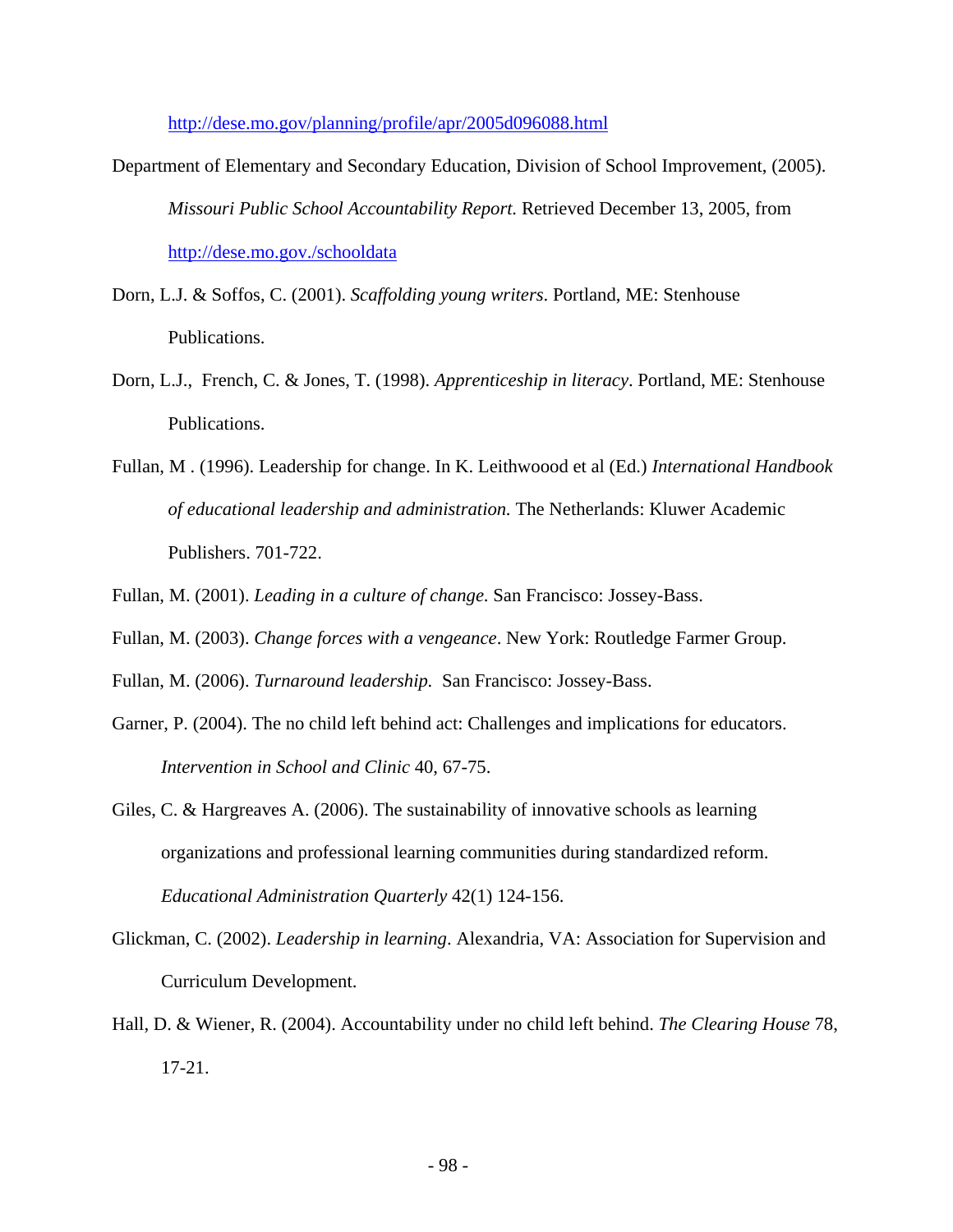- Haycock, K. (2004, February). Improving achievement and closing the gaps between groups: Important roles for schools of education. Paper presented at American Association of Colleges of Teacher Education, February 7-10, 2004.
- Herr, K. & Anderson, G. L. (2005). *The action research dissertation*. Thousand Oaks, CA: Sage Publications.

Heron, J. (1996). *Cooperative inquiry*. London: Sage Publications.

- Hollie, S. (2001). Acknowledging the language of African American students: Instructional strategies. *English Journal* March 2001, 54-59.
- Jensen, E. (1996). *Brain-based learning*. Del Mar, CA: Turning Point Publishing.
- Johns, J. L. (2001). *Basic reading inventory*. Dubuque, IA: Kendall/Hunt Publishing Co.
- Klinger, J. K. (2004). The science of professional development. *The Journal of Learning Disabilities.* 37, 248-55.
- Kouzes, J. M. & Posner, B. Z. (2006). A leader's legacy. San Francisco: Jossey-Bass Publishers.
- Lambert, N.M. & McCombs, B. L. (Eds.) (1998). *How students learn*. Washington, D.C.: American Psychological Association.
- Leithwood, K. & Duke, D. (1999). A century's quest to understand school leadership. In J. Murphy and K. Seashore-Louis (Eds.) *Handbook of research on educational administration* ( $2<sup>nd</sup>$  edition). 45-72.
- Louis, K.S., Kruse, S.D. & Marks, H.M. (1996). Schoolwide professional development. In F. Newmann (Ed.) *Authentic achievement* (pp. 179-207) San Francisco: Jossey-Bass Publishers.

Mandela, N. (1995). *Long walk to freedom*. Austin, TX: Holt, Rinehart and Winston.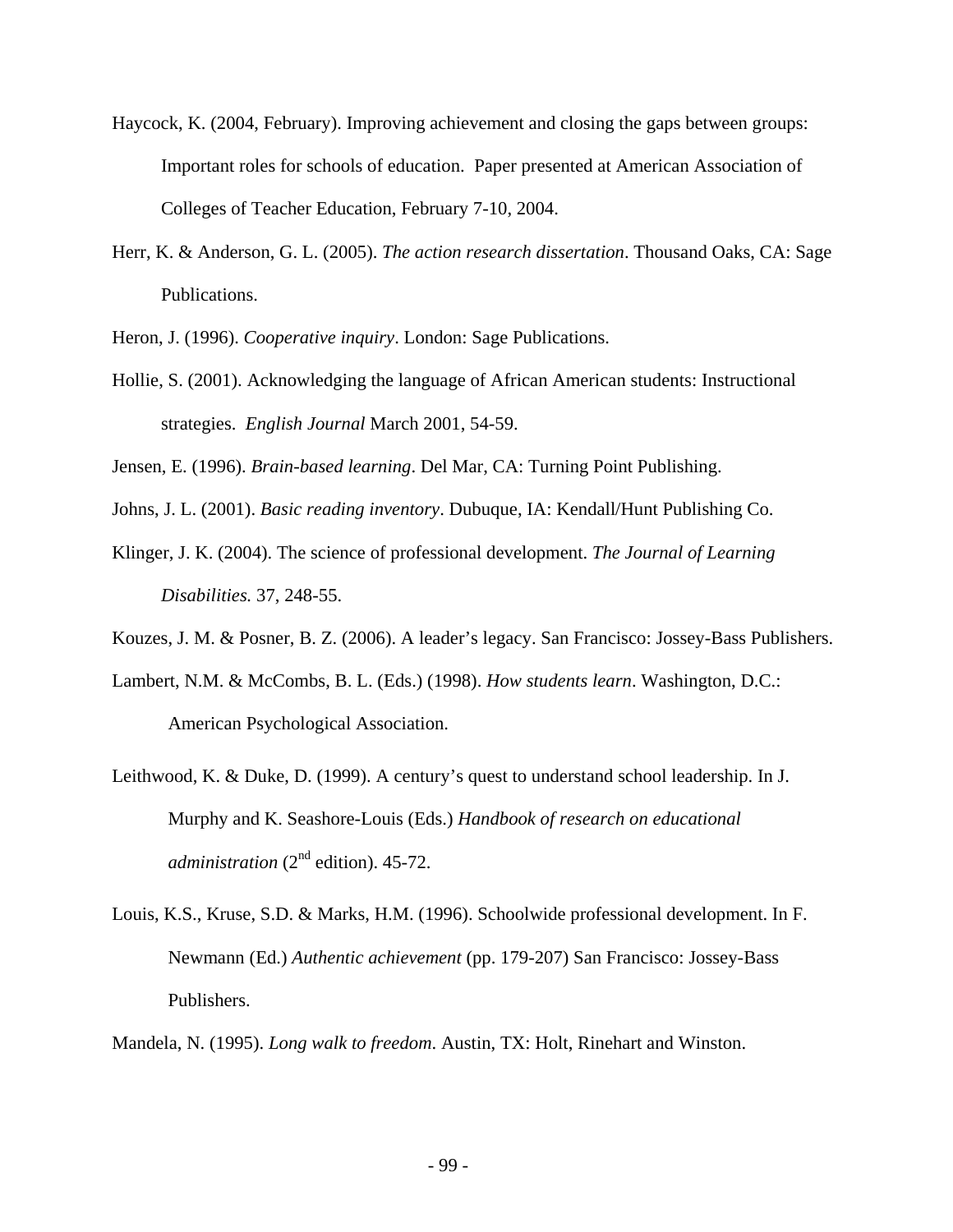- Marzano, R. J., Waters, T., McNulty, B. A. (2005). *School leadership that works*. Alexandria, VA: Association for Supervision and Curriculum Development.
- McCombs, B.L. & Whisler, J. S. (1997). *The learner-centered classroom and school: Strategies for increasing student motivation and achievement*. San Francisco, CA: Jossey-Bass.
- McLeskey, J. and Waldron, N. (2004). Three conceptions of teacher learning: Exploring the relationship between knowledge and the practice of teaching. *Teacher Education and Special Education* 27(1) 3-14.
- Meisels, S. J., Atkins-Burnett, S., Yange, X., Nicholson, J. Bickel, D.D. & Seung-Hee, S. (2003). Creating a system of accountability: The impact of instructional assessment on elementary children's achievement test scores. *Education Policy Analysis Archives*, 11 (9).
- Morgan, G. (1997). *Images of organization* (2<sup>nd</sup> ed.). San Francisco: Sage Publications.
- Nonaka, I. & Takeuchi, H. (1995). *The knowledge-creating company*. New York: The Oxford University Press.
- Ouston, J. (1999). School effectiveness and school improvement: Critique of a movement. In T. Bush et al (Eds.) *Educational Management: Redefining Theory, Policy and Practice*. London: P. Chapman, Publishers, 166-177.

Patton, M.Q. (1997). *Utilization-focused evaluation*. Thousand Oaks, CA: Sage Publications.

- Reason, P. & Bradbury, H. (Eds.) (2001). *Handbook of action research*. Sage Publications: London.
- Reeves, D. B. (2002a). *Making standards work*. Englewood, CO: Advanced Learning Press.
- Reeves, D. B. (2002b). *The daily disciplines of leadership*. San Francisco: Jossey-Bass Publishers.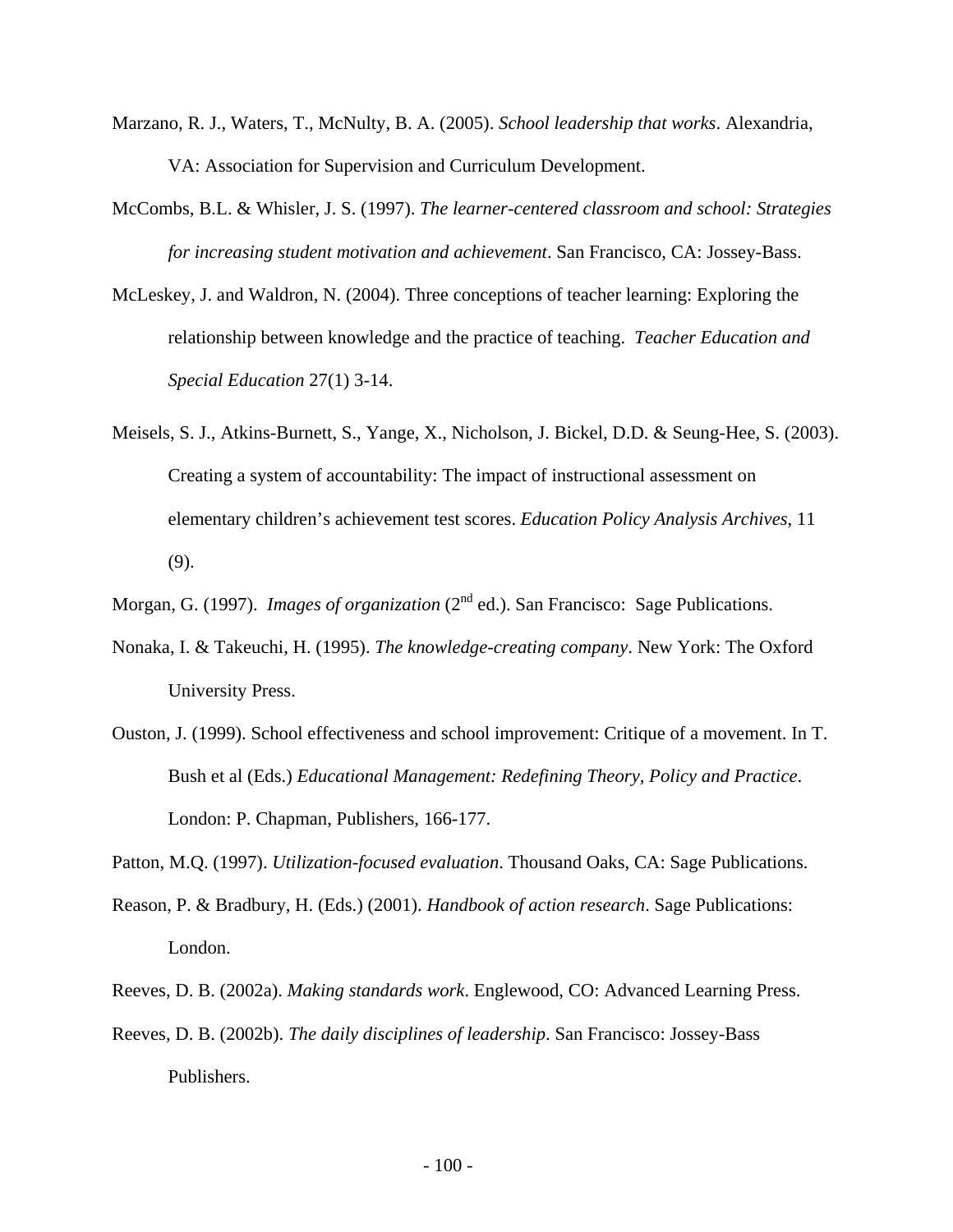Reeves, D. B. (2002c). *The leaders guide to standards*. San Francisco: Jossey-Bass Publishers.

- Reynolds, T., Murrill, L. D. & Whitt, G. L. (2006). Learning from organizations: Mobilizing and sustaining teacher change. *The Educational Forum* 70(2) 123-33.
- Rodriquez, M.C. (2004). The role of classroom assessment in student performance on TIMSS. *Applied Measurement in Education*. 17(1) 1-24.
- Scribner, J. P., Cockrell, K. S., Cockrell, D. H. & Valentine, J. W. (1999). Creating professional communities in schools through organizational learning: An evaluation of a school improvement process. *Educational Administration Quarterly* 35(1) 130-160.
- Saddler, B. & Andrade, H., (2004). The writing rubric. *Educational Leadership* October 2004, 48- 52.
- Serafini, F. (2000). Three paradigms of assessment: Measurement, procedure and inquiry. *The Reading Teacher* 54(4) 384-93.
- Sergiovanni, T. (1996). *Leadership for the schoolhouse*. San Francisco: Jossey-Bass Publishers.
- Stiggins, R. J. (2006). *It's time for an assessment revolution*. Presentation to the Powerful Learning Conference, Kansas City, MO, February 7.
- Stiggins, R. J., Arter, J. A., Chappuis, J. & Chappuis, S. (2004). *Classroom assessment for student learning.* Portland OR: Assessment Training Institute.

Sousa, D. A. (2005). *How the brain learns to read*. Thousand Oaks, CA: Corwin Press.

Swanson, C. B. & Stevenson, D. L. (2002). Standards-based reform in practice: Evidence on state policy and classroom instruction from the NAEP state assessments. *Educational Evaluation and Policy Analysis* 24(1) 1-27.

Thomas, R.M. & Brubaker, D. L. (2000). *Theses and dissertations*. London: Bergin & Garvey.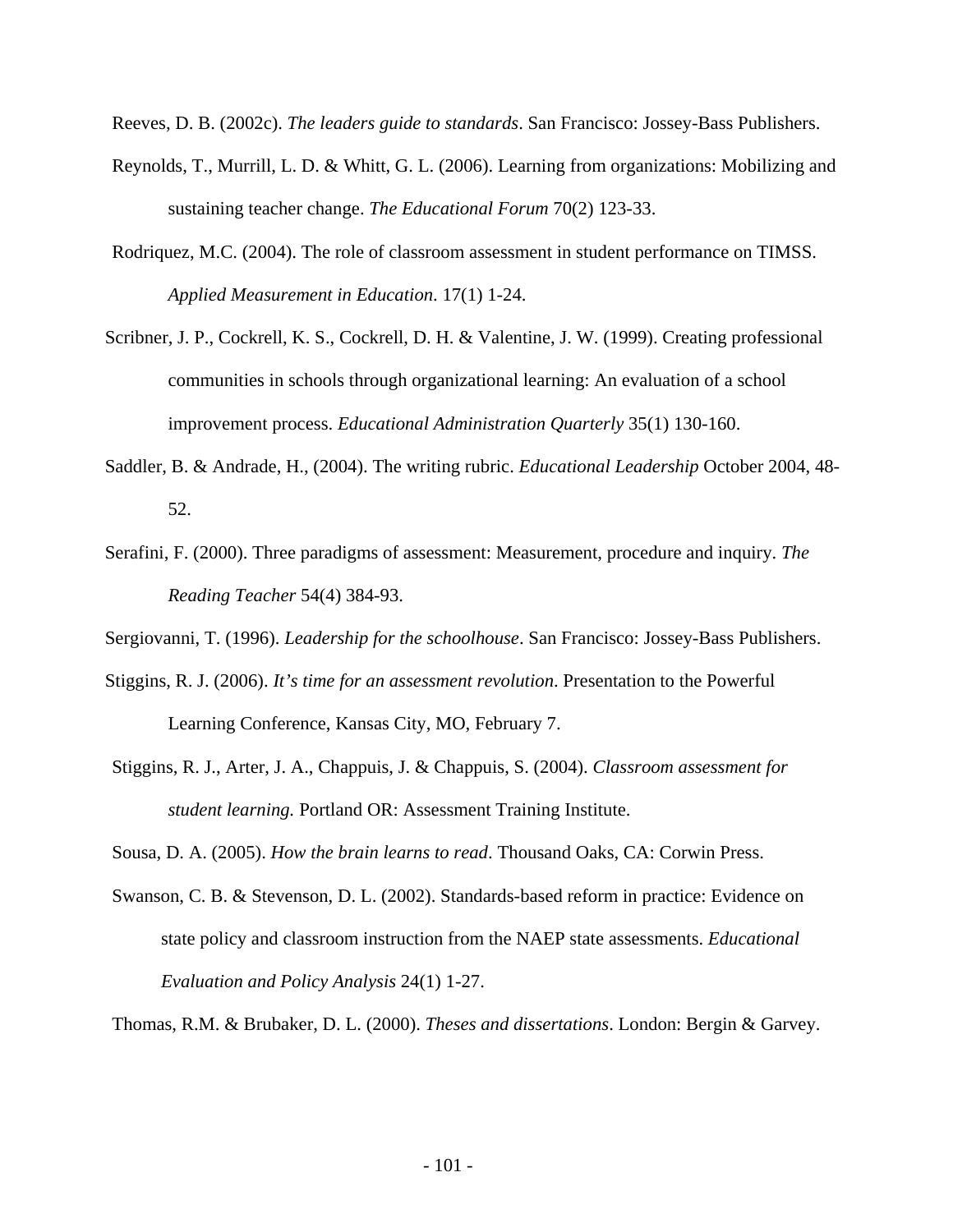Walker-Dalhouse, D. (2005). No child left behind: Key issues and instructional implications for teachers of African-American children. *Reading Horizons* 45(3) 155-74.

White, E. M (1994). *Teaching and assessing writing*, (2<sup>nd</sup> ed). San Francisco: Jossey-Bass Inc.

Wolfe, P. (2001). *Brain matters*. Alexandria, VA: ASCD

- Wolfe, P. (2006). *Brain research and education: The vital connection*. Presentation to the Powerful Learning Conference, Kansas City MO, February 6.
- Wood, D. (2007). Teachers' learning communities: Catalyst for change or a new infrastructure for the status quo? *Teachers College Record* 109(3) 699-739.
- Yukl, G. (2002). *Leadership in organizations* (5<sup>th</sup> ed.). Upper Saddle River, NJ: Prentice-Hall.
- Zepeda, S. J. (2004). Leadership to build learning communities. *The Educational Forum*. 68 (2) 144-51.